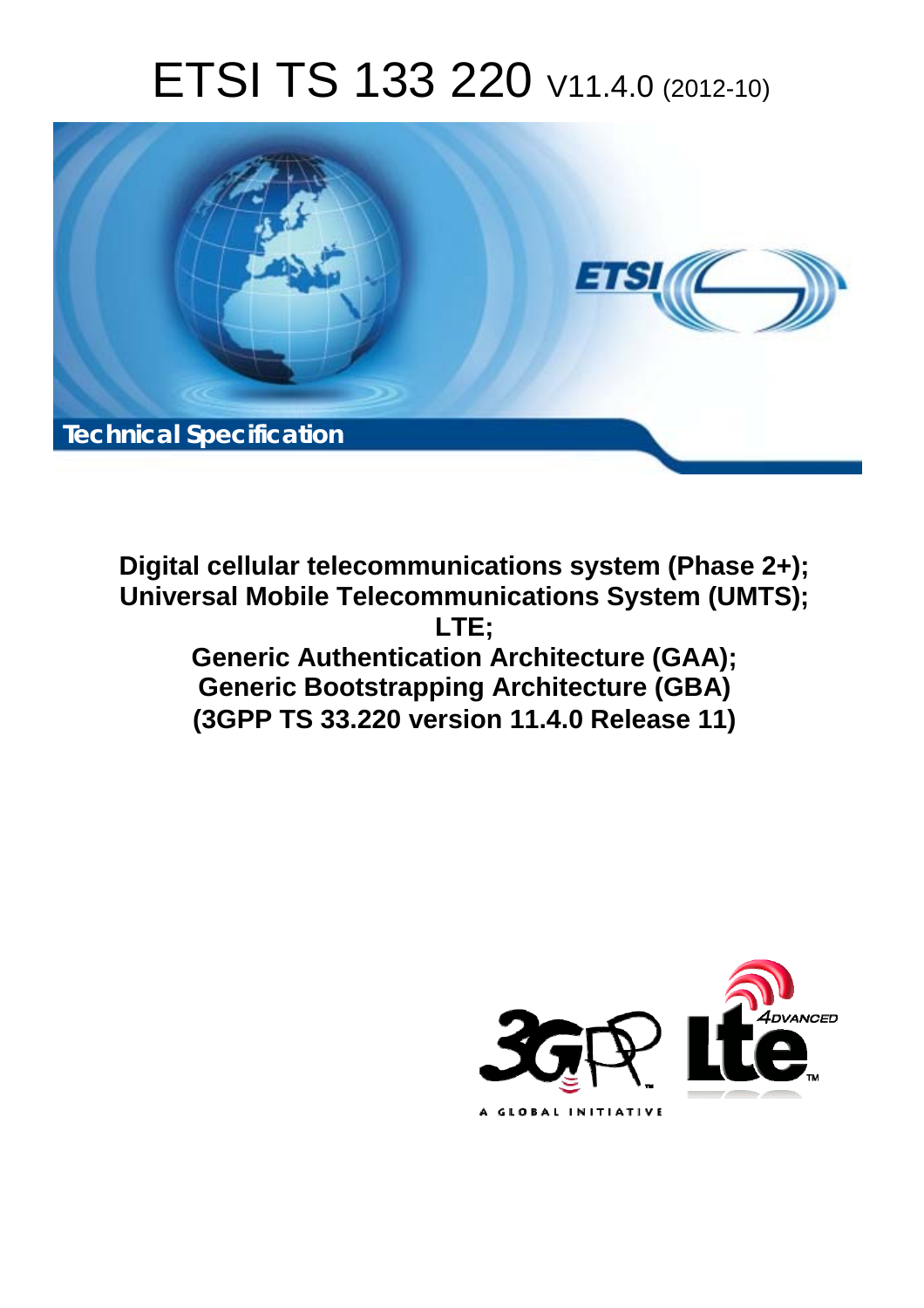Reference RTS/TSGS-0333220vb40

Keywords GSM,LTE,SECURITY,UMTS

#### *ETSI*

#### 650 Route des Lucioles F-06921 Sophia Antipolis Cedex - FRANCE

Tel.: +33 4 92 94 42 00 Fax: +33 4 93 65 47 16

Siret N° 348 623 562 00017 - NAF 742 C Association à but non lucratif enregistrée à la Sous-Préfecture de Grasse (06) N° 7803/88

#### *Important notice*

Individual copies of the present document can be downloaded from: [http://www.etsi.org](http://www.etsi.org/)

The present document may be made available in more than one electronic version or in print. In any case of existing or perceived difference in contents between such versions, the reference version is the Portable Document Format (PDF). In case of dispute, the reference shall be the printing on ETSI printers of the PDF version kept on a specific network drive within ETSI Secretariat.

Users of the present document should be aware that the document may be subject to revision or change of status. Information on the current status of this and other ETSI documents is available at <http://portal.etsi.org/tb/status/status.asp>

If you find errors in the present document, please send your comment to one of the following services: [http://portal.etsi.org/chaircor/ETSI\\_support.asp](http://portal.etsi.org/chaircor/ETSI_support.asp)

#### *Copyright Notification*

No part may be reproduced except as authorized by written permission. The copyright and the foregoing restriction extend to reproduction in all media.

> © European Telecommunications Standards Institute 2012. All rights reserved.

DECT<sup>™</sup>, PLUGTESTS<sup>™</sup>, UMTS<sup>™</sup> and the ETSI logo are Trade Marks of ETSI registered for the benefit of its Members. **3GPP**TM and **LTE**™ are Trade Marks of ETSI registered for the benefit of its Members and of the 3GPP Organizational Partners.

**GSM**® and the GSM logo are Trade Marks registered and owned by the GSM Association.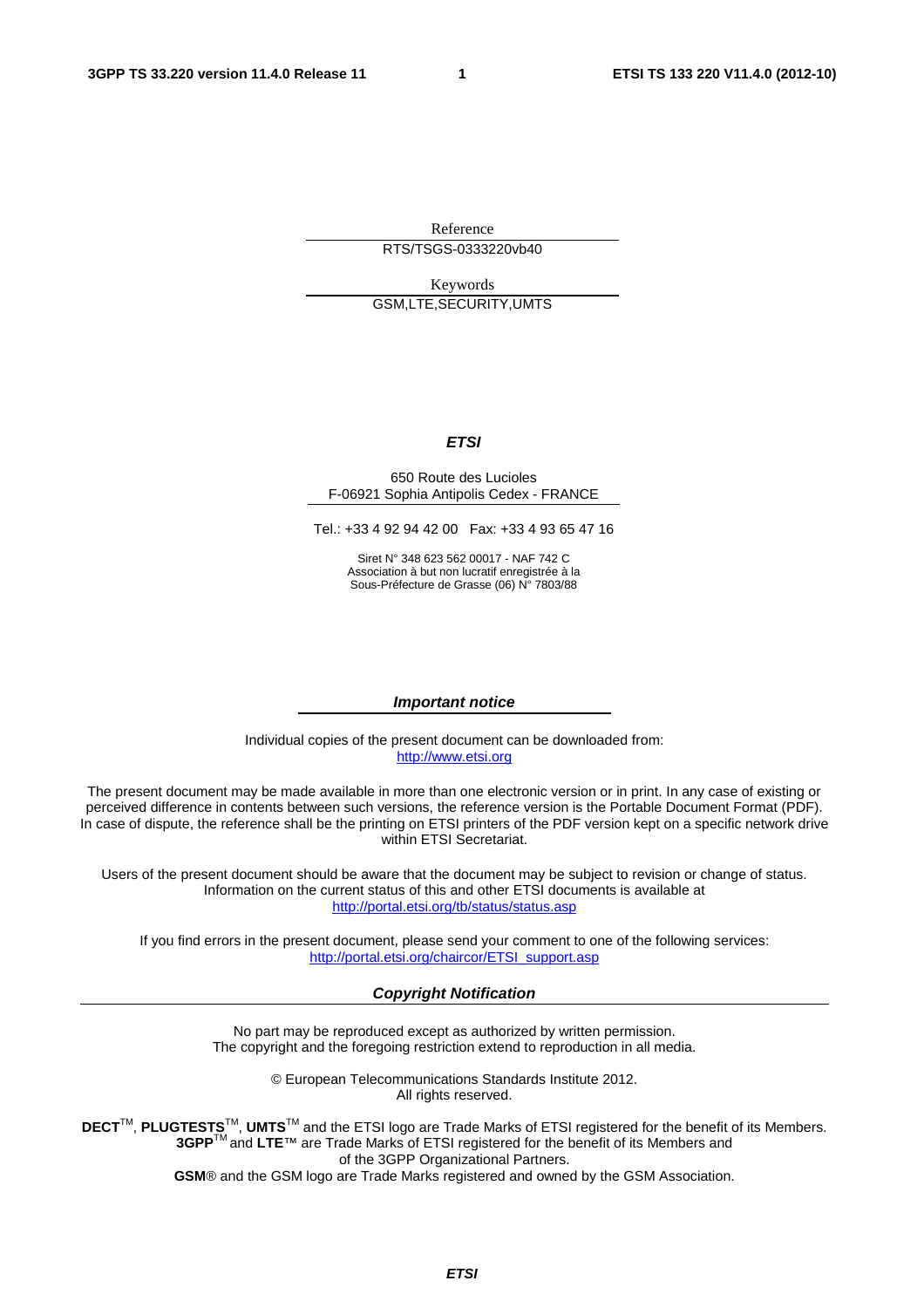## Intellectual Property Rights

IPRs essential or potentially essential to the present document may have been declared to ETSI. The information pertaining to these essential IPRs, if any, is publicly available for **ETSI members and non-members**, and can be found in ETSI SR 000 314: *"Intellectual Property Rights (IPRs); Essential, or potentially Essential, IPRs notified to ETSI in respect of ETSI standards"*, which is available from the ETSI Secretariat. Latest updates are available on the ETSI Web server [\(http://ipr.etsi.org](http://webapp.etsi.org/IPR/home.asp)).

Pursuant to the ETSI IPR Policy, no investigation, including IPR searches, has been carried out by ETSI. No guarantee can be given as to the existence of other IPRs not referenced in ETSI SR 000 314 (or the updates on the ETSI Web server) which are, or may be, or may become, essential to the present document.

## Foreword

This Technical Specification (TS) has been produced by ETSI 3rd Generation Partnership Project (3GPP).

The present document may refer to technical specifications or reports using their 3GPP identities, UMTS identities or GSM identities. These should be interpreted as being references to the corresponding ETSI deliverables.

The cross reference between GSM, UMTS, 3GPP and ETSI identities can be found under [http://webapp.etsi.org/key/queryform.asp.](http://webapp.etsi.org/key/queryform.asp)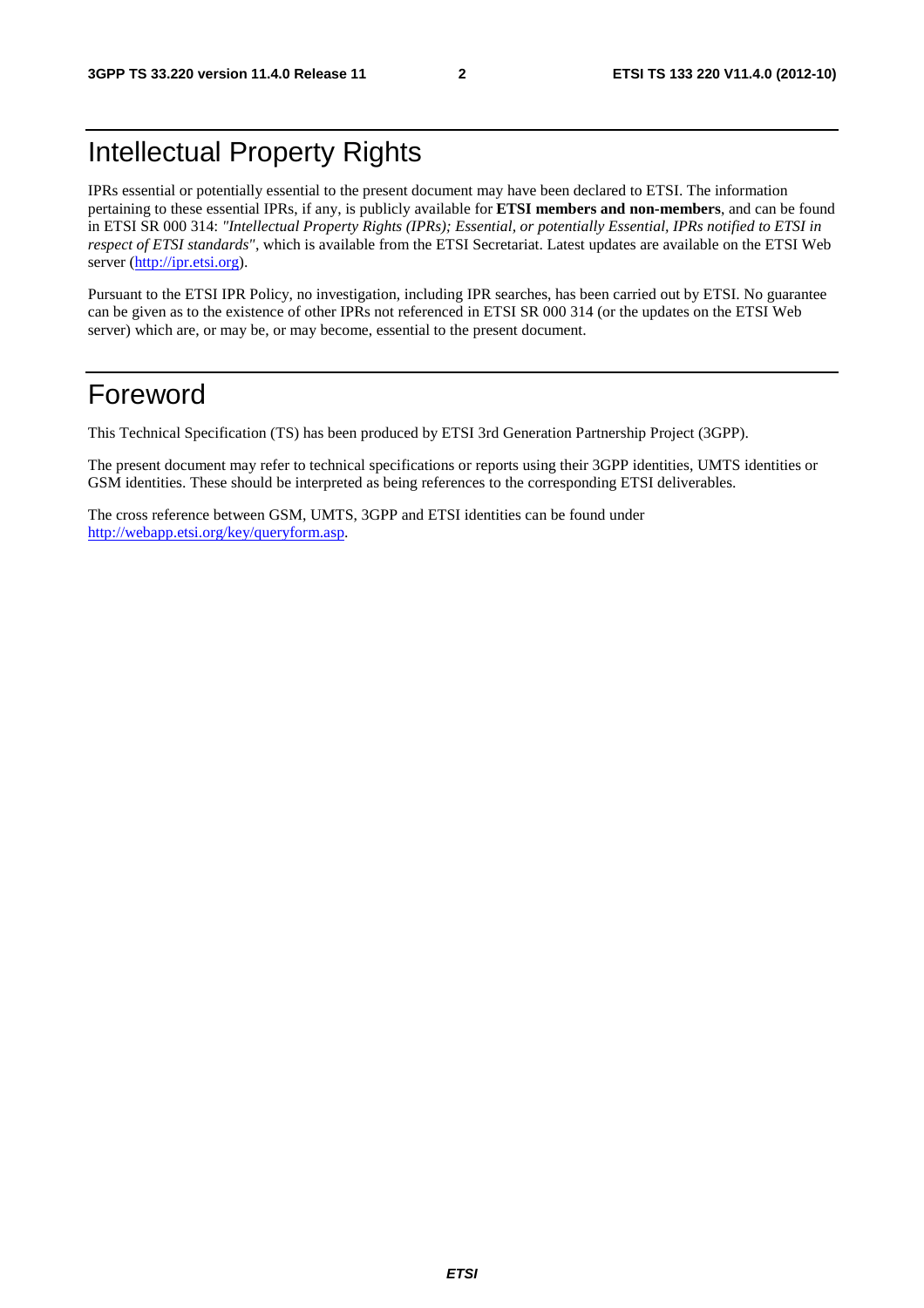$\mathbf{3}$ 

## Contents

| 1                |                                                                                    |  |
|------------------|------------------------------------------------------------------------------------|--|
| 2                |                                                                                    |  |
| 3                |                                                                                    |  |
| 3.1              |                                                                                    |  |
| 3.2<br>3.3       |                                                                                    |  |
| 3.4              |                                                                                    |  |
|                  |                                                                                    |  |
| 4                |                                                                                    |  |
| 4.1<br>4.2       |                                                                                    |  |
| 4.2.1            |                                                                                    |  |
| 4.2.2            |                                                                                    |  |
| 4.2.2a           |                                                                                    |  |
| 4.2.3            |                                                                                    |  |
| 4.2.4            |                                                                                    |  |
| 4.2.5            |                                                                                    |  |
| 4.2.6            |                                                                                    |  |
| 4.3              |                                                                                    |  |
| 4.3.1            |                                                                                    |  |
| 4.3.2            |                                                                                    |  |
| 4.3.3            |                                                                                    |  |
| 4.3.4            |                                                                                    |  |
| 4.3.5<br>4.3.6   |                                                                                    |  |
| 4.4              |                                                                                    |  |
| 4.4.1            |                                                                                    |  |
| 4.4.2            |                                                                                    |  |
| 4.4.3            |                                                                                    |  |
| 4.4.4            |                                                                                    |  |
| 4.4.5            |                                                                                    |  |
| 4.4.6            |                                                                                    |  |
| 4.4.7            |                                                                                    |  |
| 4.4.8            |                                                                                    |  |
| 4.4.8.1          |                                                                                    |  |
| 4.4.9            |                                                                                    |  |
| 4.4.10           |                                                                                    |  |
| 4.4.11<br>4.4.12 |                                                                                    |  |
| 4.4.13           |                                                                                    |  |
| 4.5              |                                                                                    |  |
| 4.5.1            |                                                                                    |  |
| 4.5.2            |                                                                                    |  |
| 4.5.3            |                                                                                    |  |
| 4.5.4            |                                                                                    |  |
| 5                | UICC-based enhancements to Generic Bootstrapping Architecture (GBA_U) 31           |  |
| 5.1              | Architecture and reference points for bootstrapping with UICC-based enhancements31 |  |
| 5.2              |                                                                                    |  |
| 5.2.1            |                                                                                    |  |
| 5.2.2            |                                                                                    |  |
| 5.3              |                                                                                    |  |
|                  |                                                                                    |  |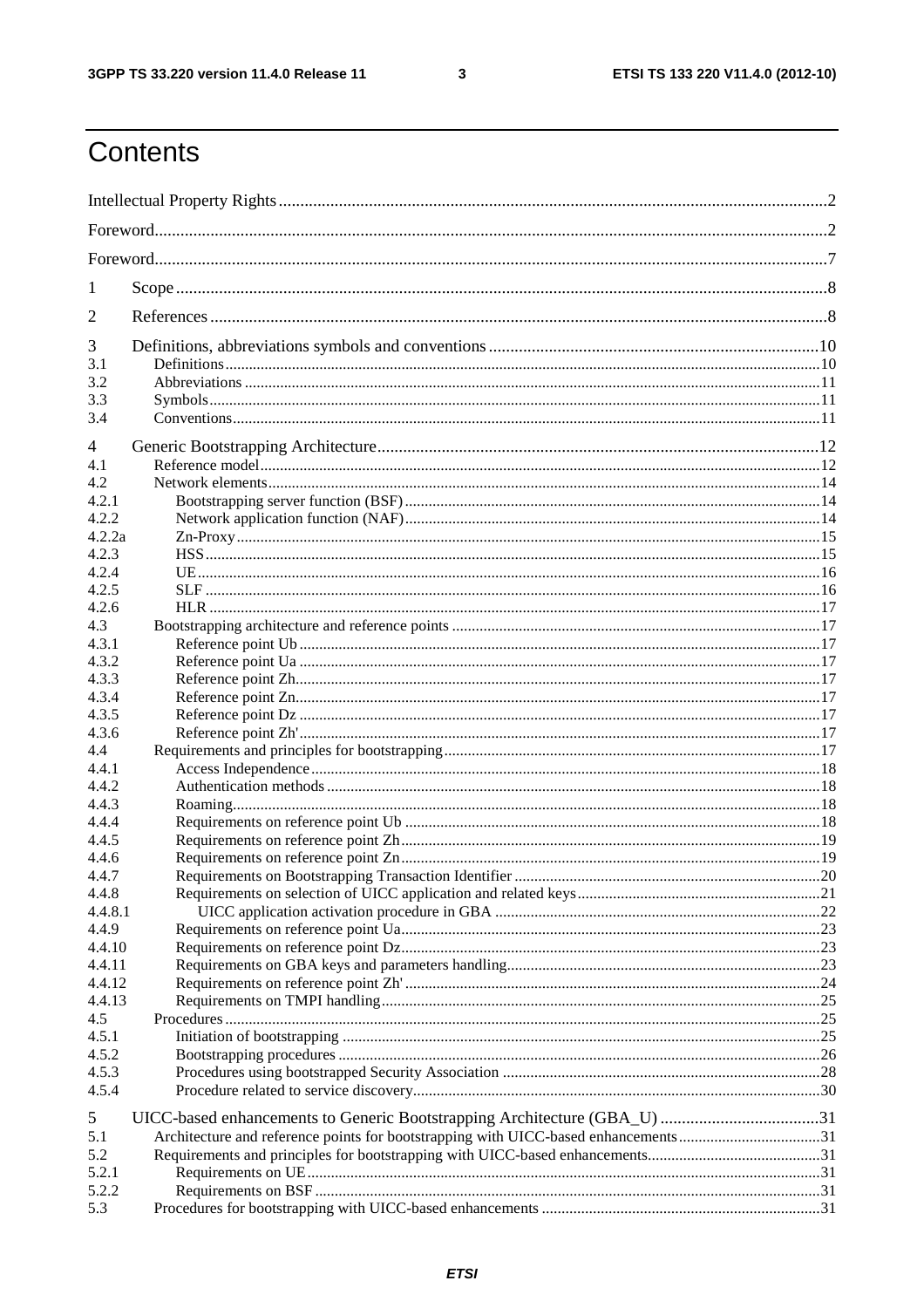$\overline{\mathbf{4}}$ 

| 5.3.1<br>5.3.2     |                               |                                                                     |  |
|--------------------|-------------------------------|---------------------------------------------------------------------|--|
| 5.3.3              |                               |                                                                     |  |
| 5.3.4              |                               |                                                                     |  |
| Annex A:           |                               |                                                                     |  |
|                    | <b>Annex B</b> (normative):   |                                                                     |  |
| B.1                |                               |                                                                     |  |
| B.2                |                               |                                                                     |  |
| B.2.1              |                               |                                                                     |  |
| B.2.1.1<br>B.2.1.2 |                               |                                                                     |  |
| B.2.1.3            |                               |                                                                     |  |
| <b>B.2.2</b>       |                               |                                                                     |  |
| B.3                |                               |                                                                     |  |
| B.4                |                               |                                                                     |  |
| B.5                |                               |                                                                     |  |
| <b>B.6</b>         |                               |                                                                     |  |
| Annex C:           |                               |                                                                     |  |
|                    | <b>Annex D</b> (informative): | Dialog example for user selection of UICC application used in GBA44 |  |
|                    | <b>Annex E</b> (normative):   |                                                                     |  |
|                    | <b>Annex F</b> (informative): |                                                                     |  |
|                    | <b>Annex G</b> (normative):   |                                                                     |  |
| G.1                |                               |                                                                     |  |
| G.2                |                               |                                                                     |  |
|                    |                               |                                                                     |  |
|                    | <b>Annex H</b> (normative):   |                                                                     |  |
| H.1                |                               |                                                                     |  |
| H <sub>.2</sub>    |                               |                                                                     |  |
| H.3                |                               |                                                                     |  |
|                    | <b>Annex I</b> (normative):   |                                                                     |  |
| I.0                |                               |                                                                     |  |
| I.1                |                               |                                                                     |  |
| I.2                |                               |                                                                     |  |
| I.2.1              |                               |                                                                     |  |
| I.2.2              |                               |                                                                     |  |
| I.2.2a<br>I.2.3    |                               |                                                                     |  |
| I.2.4              |                               |                                                                     |  |
| I.2.5              |                               |                                                                     |  |
| I.2.6              |                               |                                                                     |  |
| I.3                |                               |                                                                     |  |
| I.3.1              |                               |                                                                     |  |
| I.3.2              |                               |                                                                     |  |
| I.3.3<br>I.3.4     |                               |                                                                     |  |
|                    |                               |                                                                     |  |

#### **ETSI**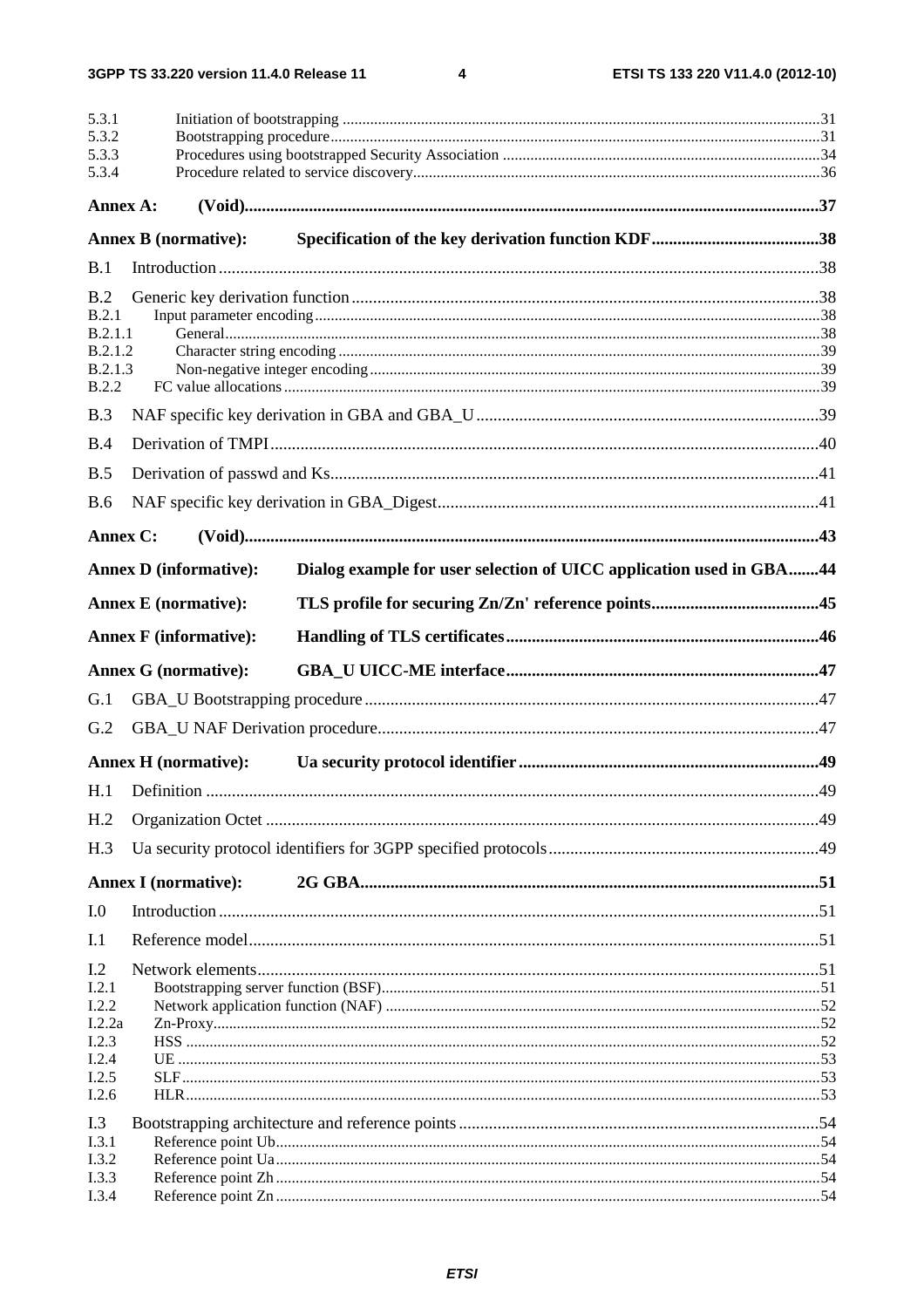#### $5\phantom{a}$

| I.3.5<br>I.3.6 |                                                                                           |  |
|----------------|-------------------------------------------------------------------------------------------|--|
| I.4            |                                                                                           |  |
| I.4.0          |                                                                                           |  |
| I.4.1          |                                                                                           |  |
| I.4.2<br>I.4.3 |                                                                                           |  |
| I.4.4          |                                                                                           |  |
| I.4.5          |                                                                                           |  |
| I.4.6          |                                                                                           |  |
| I.4.7          |                                                                                           |  |
| I.4.8<br>I.4.9 |                                                                                           |  |
| I.4.10         |                                                                                           |  |
| I.4.11         |                                                                                           |  |
| I.5            |                                                                                           |  |
| I.5.1          |                                                                                           |  |
| I.5.2          |                                                                                           |  |
| I.5.3          |                                                                                           |  |
| I.5.4          |                                                                                           |  |
| I.6            |                                                                                           |  |
| I.6.1          |                                                                                           |  |
| I.6.2          |                                                                                           |  |
| I.6.3<br>I.6.4 |                                                                                           |  |
|                |                                                                                           |  |
|                | <b>Annex J</b> (informative):                                                             |  |
| J.1            |                                                                                           |  |
| J.2            |                                                                                           |  |
| J.2.1          |                                                                                           |  |
| J.2.2          |                                                                                           |  |
| J.2.3          |                                                                                           |  |
| J.2.4          |                                                                                           |  |
|                | <b>Annex K</b> (informative):                                                             |  |
|                |                                                                                           |  |
| K.2            |                                                                                           |  |
|                | Information on how security threats related to known GSM<br><b>Annex L</b> (informative): |  |
| L.1            |                                                                                           |  |
| L.2            |                                                                                           |  |
| L.3            |                                                                                           |  |
| L.4            |                                                                                           |  |
|                | <b>Annex M</b> (normative):                                                               |  |
| M.1            |                                                                                           |  |
| M.2            |                                                                                           |  |
|                |                                                                                           |  |
| M.3<br>M.3.1   |                                                                                           |  |
| M.3.2          |                                                                                           |  |
| M.3.3          |                                                                                           |  |
| M.3.4          |                                                                                           |  |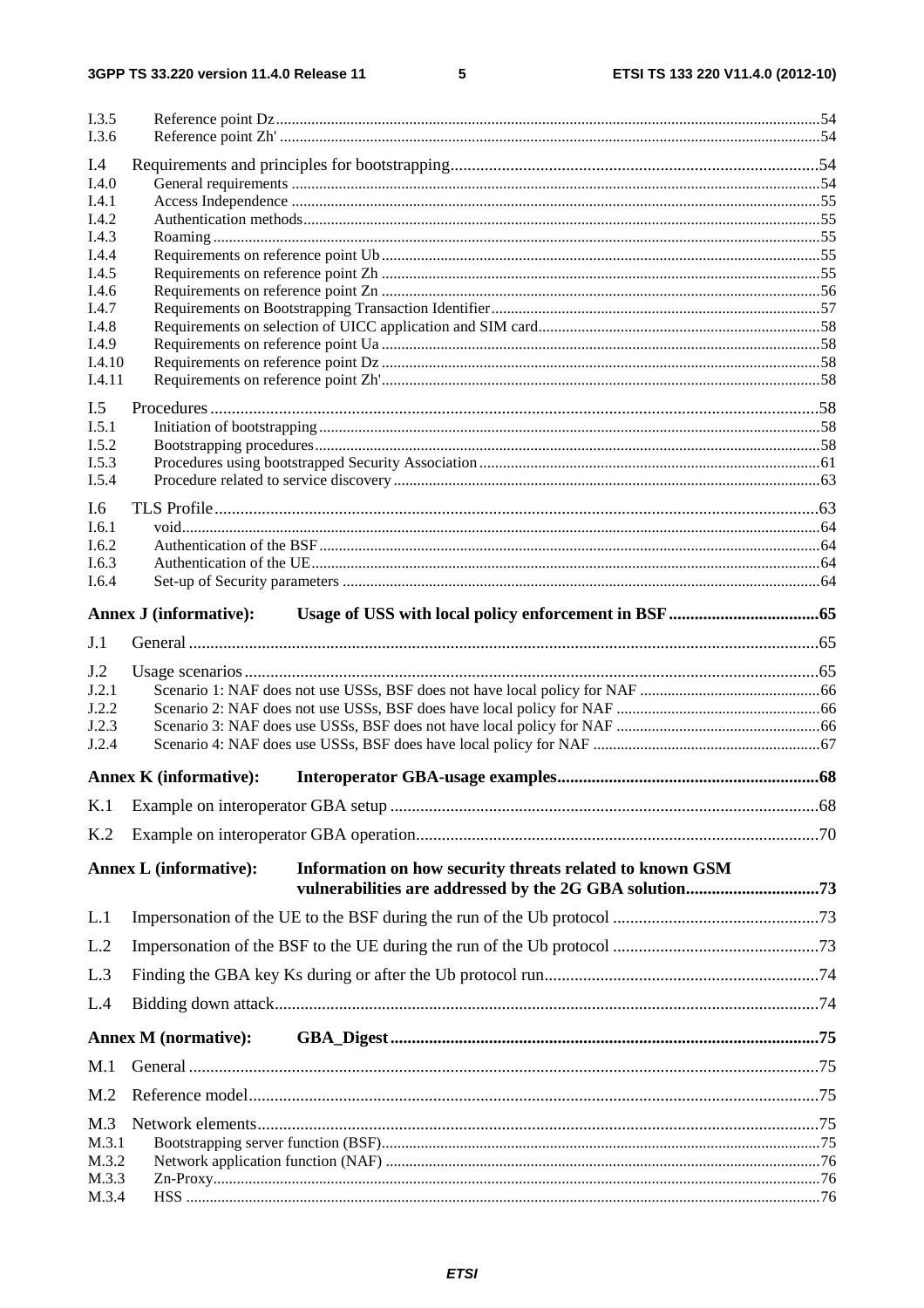#### $\bf 6$

| M.3.5  |                               |  |
|--------|-------------------------------|--|
| M.3.6  |                               |  |
| M.4    |                               |  |
| M.4.1  |                               |  |
| M.4.2  |                               |  |
| M.4.3  |                               |  |
| M.4.4  |                               |  |
| M.4.5  |                               |  |
| M.5    |                               |  |
| M.5.1  |                               |  |
| M.5.2  |                               |  |
| M.5.3  |                               |  |
| M.5.4  |                               |  |
| M.5.5  |                               |  |
| M.5.6  |                               |  |
| M.5.7  |                               |  |
| M.5.8  |                               |  |
| M.5.9  |                               |  |
| M.5.10 |                               |  |
| M.5.11 |                               |  |
| M.6    |                               |  |
| M.6.1  |                               |  |
| M.6.2  |                               |  |
| M.6.3  |                               |  |
| M.6.4  |                               |  |
| M.6.5  |                               |  |
| M.7    |                               |  |
| M.7.1  |                               |  |
| M.7.2  |                               |  |
| M.7.3  |                               |  |
| M.7.4  |                               |  |
|        | <b>Annex N</b> (informative): |  |
|        |                               |  |
|        |                               |  |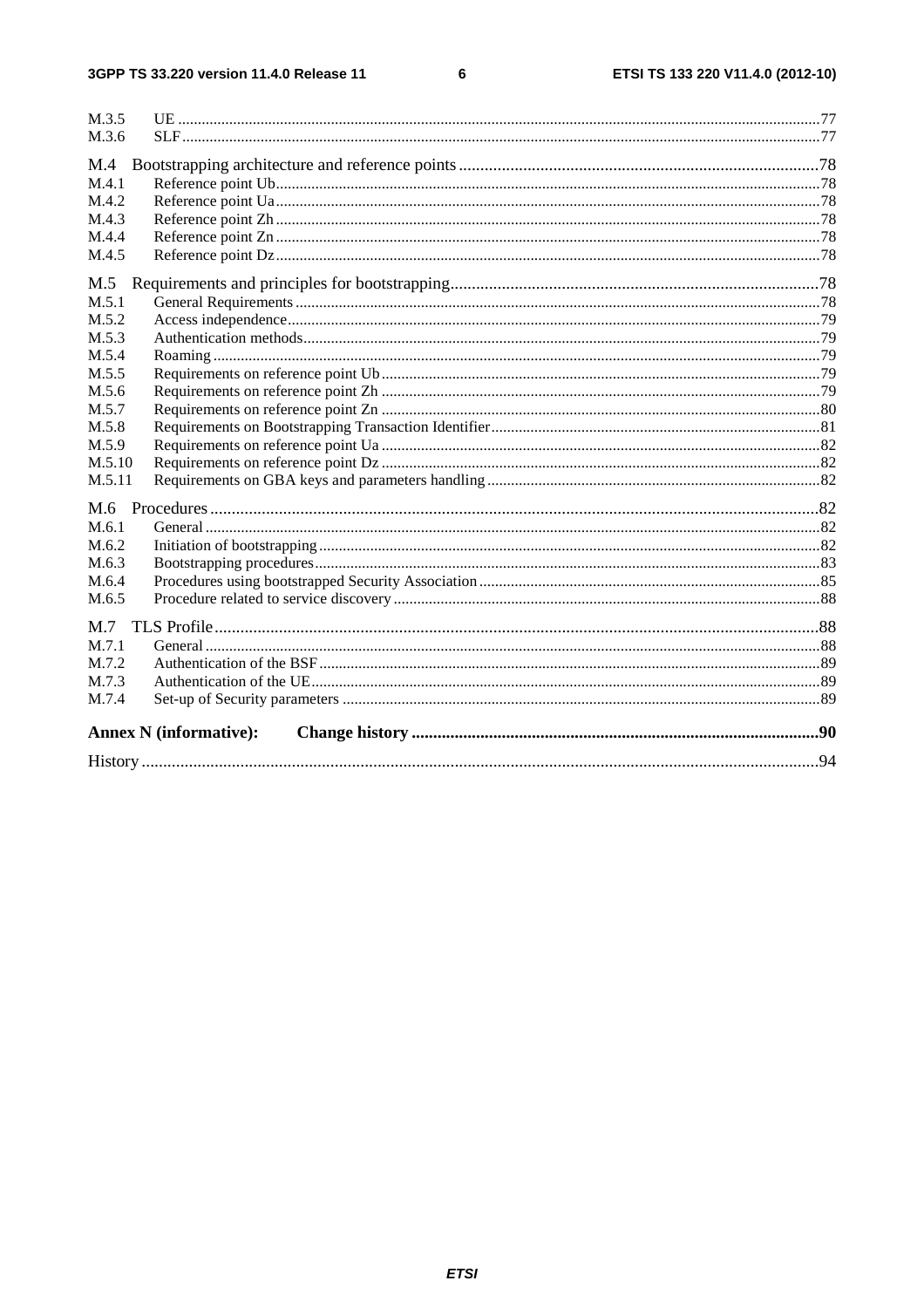## Foreword

This Technical Specification has been produced by the 3<sup>rd</sup> Generation Partnership Project (3GPP).

The contents of the present document are subject to continuing work within the TSG and may change following formal TSG approval. Should the TSG modify the contents of the present document, it will be re-released by the TSG with an identifying change of release date and an increase in version number as follows:

Version x.y.z

where:

- x the first digit:
	- 1 presented to TSG for information;
	- 2 presented to TSG for approval;
	- 3 or greater indicates TSG approved document under change control.
- y the second digit is incremented for all changes of substance, i.e. technical enhancements, corrections, updates, etc.
- z the third digit is incremented when editorial only changes have been incorporated in the document.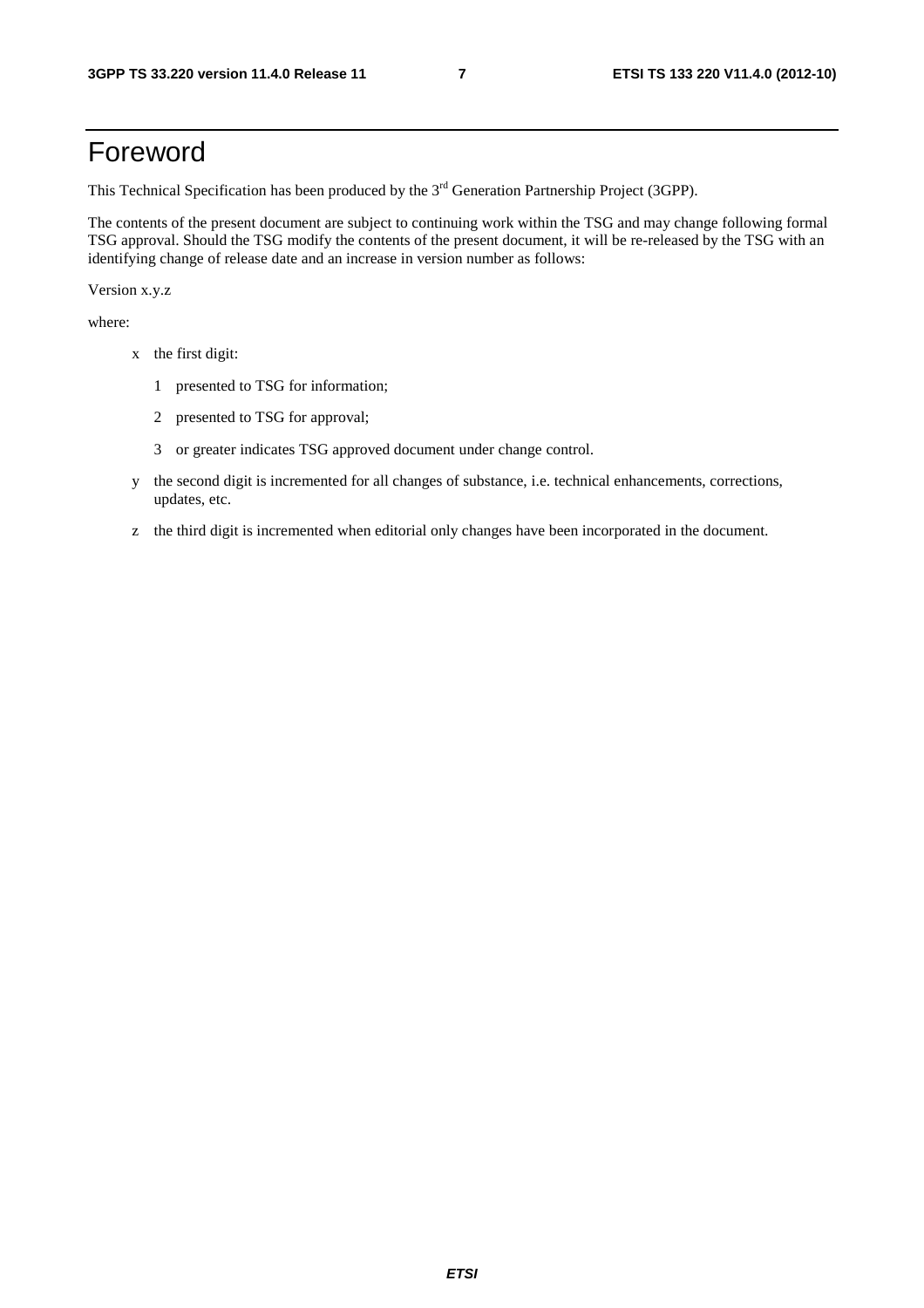## 1 Scope

The present document describes the security features and mechanisms to bootstrap authentication and key agreement for application security. Candidate applications to use this bootstrapping mechanism include but are not restricted to subscriber certificate distribution TS 33.221 [5]. Subscriber certificates support services whose provision mobile operator assists, as well as services that mobile operator provides.

The scope of this specification includes generic bootstrapping functions, an architecture overview and the detailed procedure how to bootstrap the credential.

Clause 4 of this specification describes a mechanism, called GBA\_ME, to bootstrap authentication and key agreement, which does not require any changes to the UICC. Clause 5 of this specification describes a mechanism, called GBA\_U, to bootstrap authentication and key agreement, which does require changes to the UICC, but provides enhanced security by storing certain derived keys on the UICC. Annex I of this specification describes a mechanism, called 2G GBA, to bootstrap authentication and key agreement using 2G AKA protocol. Annex M of this specification describes a mechanism, called GBA\_Digest, to bootstrap authentication and key agreement using HTTP Digest protocol with SIP Digest credentials.

## 2 References

The following documents contain provisions which, through reference in this text, constitute provisions of the present document.

- References are either specific (identified by date of publication, edition number, version number, etc.) or non-specific.
- For a specific reference, subsequent revisions do not apply.
- For a non-specific reference, the latest version applies. In the case of a reference to a 3GPP document (including a GSM document), a non-specific reference implicitly refers to the latest version of that document *in the same Release as the present document*.
- [1] 3GPP TS 31.102: "Characteristics of the USIM application".
- [2] 3GPP TS 33.102: "3G Security; Security architecture".
- [3] IETF RFC 2617: "HTTP Authentication: Basic and Digest Access Authentication".
- [4] IETF RFC 3310: "Hypertext Transfer Protocol (HTTP) Digest Authentication Using Authentication and Key Agreement (AKA)".
- [5] 3GPP TS 33.221: "Generic Authentication Architecture (GAA); Support for Subscriber Certificates".
- [6] Void
- [7] Void
- [8] 3GPP TS 23.228: "IP Multimedia Subsystem (IMS); Stage 2 (Release 6)".
- [9] Void.
- [10] 3GPP TS 31.103: "Characteristics of the IP Multimedia Services Identity Module (ISIM) application".
- [11] 3GPP TS 23.003: "Numbering, addressing and identification".
- [12] IETF RFC 3548: "The Base16, Base32, and Base64 Data Encodings".
- [13] 3GPP TS 33.210: "3G Security; Network domain security; IP network layer security".
- [14] Void.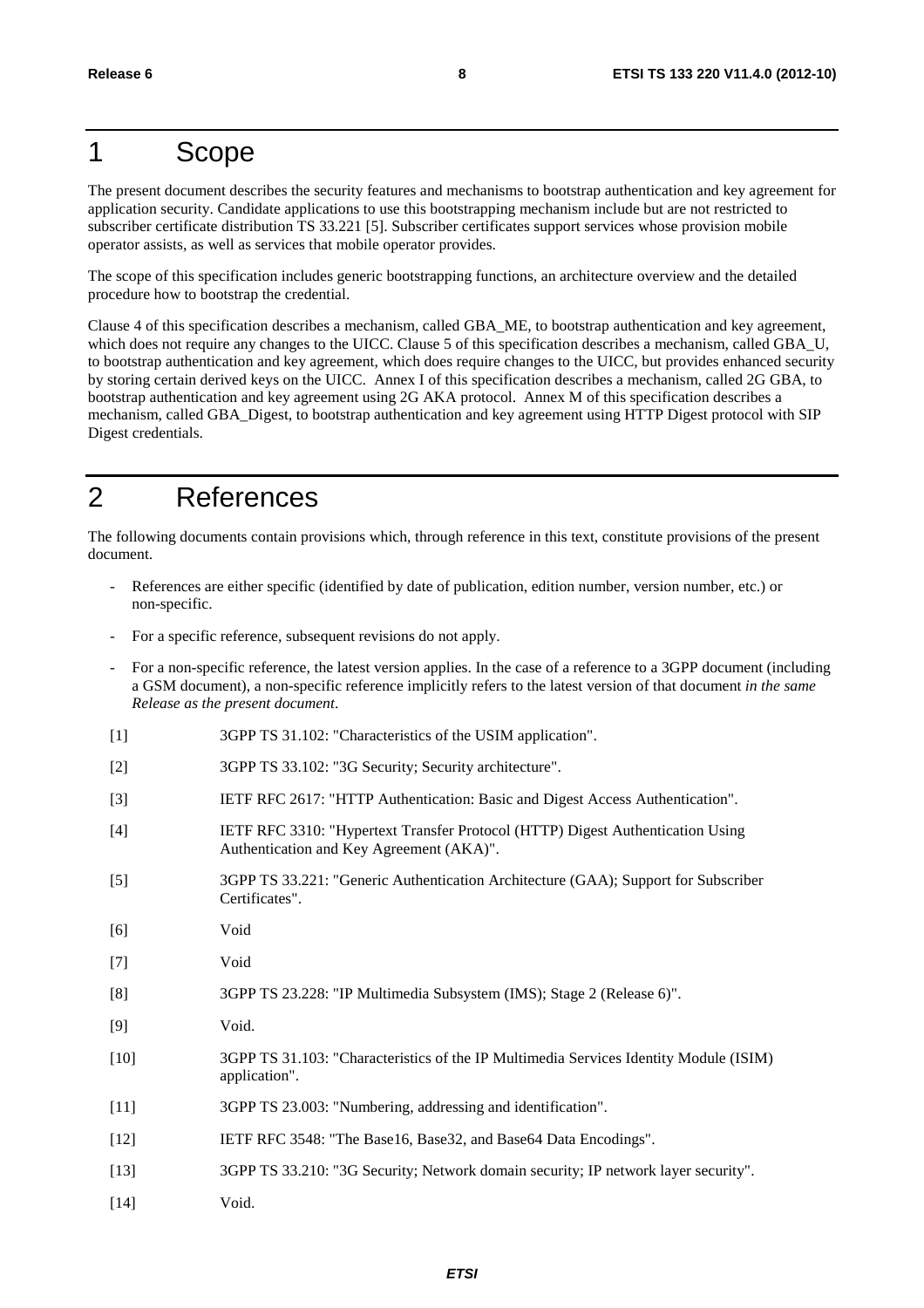| $[15]$ | 3GPP TS 31.101: "UICC-terminal interface; Physical and logical characteristics".                                                                                                 |
|--------|----------------------------------------------------------------------------------------------------------------------------------------------------------------------------------|
| $[16]$ | 3GPP TS 33.203: "3rd Generation Partnership Project; Technical Specification Group Services<br>and System Aspects; 3G security; Access security for IP-based services".          |
| $[17]$ | Void.                                                                                                                                                                            |
| $[18]$ | IETF RFC 2818: "HTTP over TLS".                                                                                                                                                  |
| $[19]$ | 3GPP TS 33.310: "Network Domain Security (NDS); Authentication Framework (AF)".                                                                                                  |
| $[20]$ | Void.                                                                                                                                                                            |
| $[21]$ | Void.                                                                                                                                                                            |
| $[22]$ | IETF RFC 2104: "HMAC: Keyed-Hashing for Message Authentication".                                                                                                                 |
| $[23]$ | ISO/IEC 10118-3:2004: "Information Technology – Security techniques – Hash-functions – Part<br>3: Dedicated hash-functions".                                                     |
| $[24]$ | IETF RFC 3629: "UTF-8, a transformation format of ISO 10646".                                                                                                                    |
| $[25]$ | 3GPP TS 33.222: "Generic Authentication Architecture (GAA); Access to network application<br>functions using Hypertext Transfer Protocol over Transport Layer Security (HTTPS)". |
| $[26]$ | 3GPP TS 33.246: "3G Security; Security of Multimedia Broadcast/Multicast Service (MBMS)".                                                                                        |
| $[27]$ | Void.                                                                                                                                                                            |
| $[28]$ | IETF RFC 2246: "The TLS Protocol Version 1".                                                                                                                                     |
| $[29]$ | 3GPP TS 24.109: "Bootstrapping interface (Ub) and network application function interface (Ua);<br>Protocol details".                                                             |
| $[30]$ | (void)                                                                                                                                                                           |
| $[31]$ | (void)                                                                                                                                                                           |
| $[32]$ | 3GPP TS 29.109: "Generic Authentication Architecture (GAA); Zh and Zn Interfaces based on the<br>Diameter protocol; Stage 3".                                                    |
| $[33]$ | IETF RFC 2616: "Hypertext Transfer Protocol -- HTTP/1.1".                                                                                                                        |
| $[34]$ | 3GPP TS 23.002: 'Network architecture '.                                                                                                                                         |
| $[35]$ | 3GPP TS 33.401: "3GPP System Architecture Evolution (SAE); Security Architecture".                                                                                               |
| $[36]$ | 3GPP TS 33.402: "3GPP System Architecture Evolution (SAE); Security aspects of non-3GPP<br>accesses".                                                                            |
| $[37]$ | "Unicode Standard Annex #15; Unicode Normalization Forms", Unicode 5.1.0, March 2008.<br>http://www.unicode.org                                                                  |
| $[38]$ | 3GPP TS 26.237: "IP Multimedia Subsystem (IMS) based Packet Switch Streaming (PSS) and<br>Multimedia Broadcast/Multicast Service (MBMS) User Service; Protocols".                |
| $[39]$ | 3GPP TS 33.224: "Generic Authentication Architecture (GAA); Generic Bootstrapping<br>Architecture (GBA) Push Layer".                                                             |
| $[40]$ | 3GPP TS 33.328: "IMS Media plane security".                                                                                                                                      |
| $[41]$ | IETF RFC 5246: "The Transport Layer Security (TLS) Protocol Version 1.2".                                                                                                        |
| $[42]$ | (void)                                                                                                                                                                           |
| $[43]$ | Void.                                                                                                                                                                            |
| $[44]$ | IETF RFC 5705: "Keying Material Exporters for Transport Layer Security (TLS)".                                                                                                   |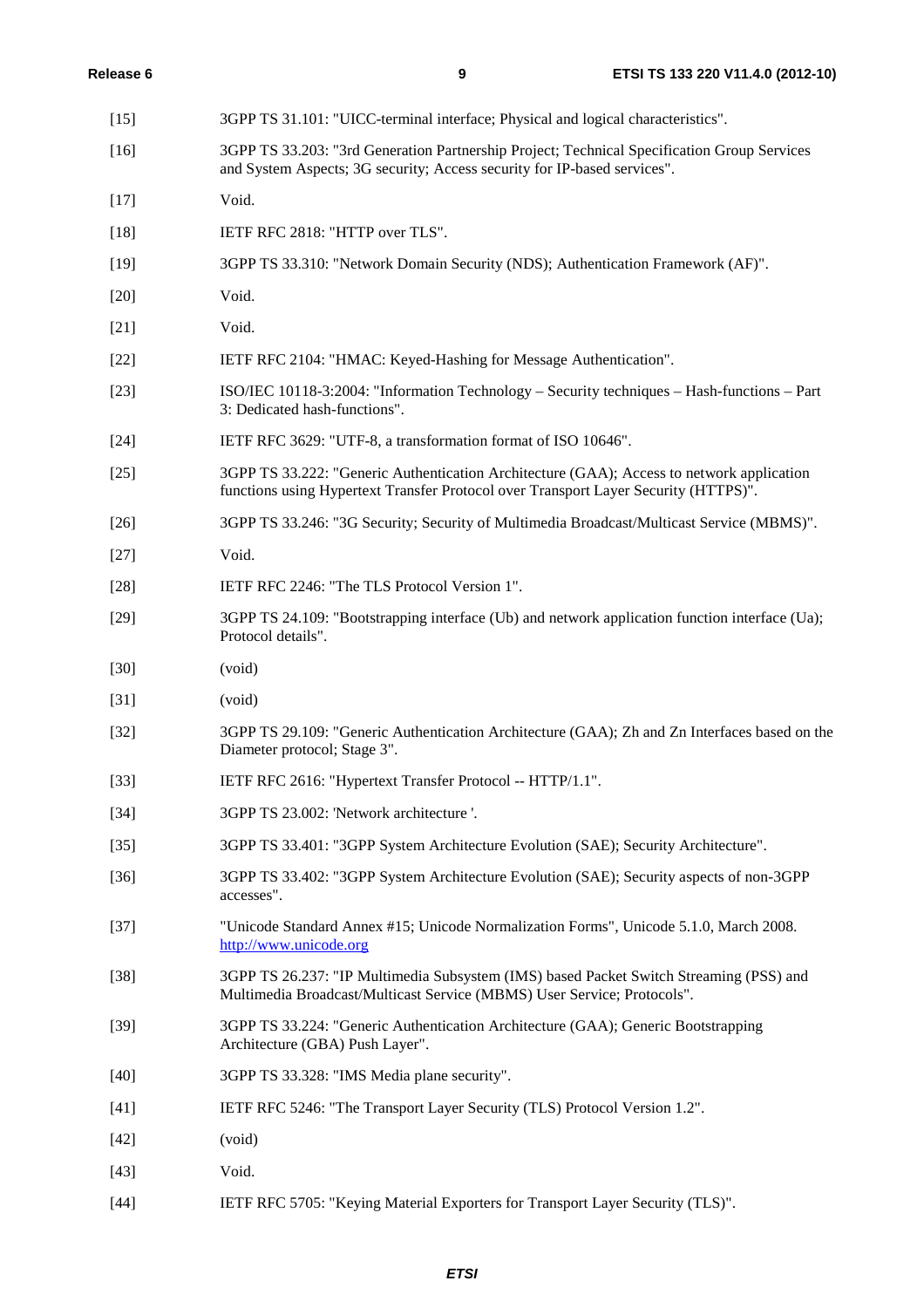[45] 3GPP TS 33.223: "Generic Authentication Architecture (GAA); Generic Bootstrapping Architecture (GBA) Push function".

## 3 Definitions, abbreviations symbols and conventions

### 3.1 Definitions

For the purposes of the present document, the following terms and definitions apply:

**AKA-based GBA:** This term collectively refers to all GBA variants that make use of a form of the AKA protocol on the Ub interface, i.e. the term refers to GBA\_ME, GBA\_U, and 2G GBA, as defined in the present document, and to GBA\_push as defined in TS 33.223 [45].

**Application:** In all places in this document where the term application is used to refer to a service offered by the MNO or a third party to the mobile subscriber, then it always denotes the type of application and not the actual instance of an application installed on an application server.

**Bootstrapping Server Function:** BSF is hosted in a network element under the control of an MNO. BSF, HSS, and UEs participate in GBA in which a shared secret is established between the network and a UE by running the bootstrapping procedure. The shared secret can be used between NAFs and UEs, for example, for authentication purposes.

**Bootstrapping Usage Procedure:** A procedure using bootstrapped security association over Ua reference point.

**GBA Function:** A function on the ME executing the bootstrapping procedure with BSF (i.e. supporting the Ub reference point) and providing Ua applications with security association to run bootstrapping usage procedure. GBA function is called by a Ua application when a Ua application wants to use bootstrapped security association.

**ME-based GBA:** in GBA\_ME, all GBA-specific functions are carried out in the ME. The UICC is GBA-unaware. If the term GBA is used in this document without any further qualification then always GBA\_ME is meant, see clause 4 of this specification.

**UICC-based GBA:** this is a GBA with UICC-based enhancement. In GBA\_U, the GBA-specific functions are split between ME and UICC, see clause 5 of this specification.

**GBA\_Digest:** A GBA variant that extends the usage of GBA to environments where the UICC is not available to the subscriber. In this variant, the GBA client on the UE and the BSF communicate using HTTP protocol and SIP Digest credentials, such as a shared secret or password, that are used for authentication instead of credentials stored in the SIM, USIM or ISIM.

**Network Application Function:** NAF is hosted in a network element. GBA may be used between NAFs and UEs for authentication purposes, and for securing the communication path between the UE and the NAF.

**Bootstrapping Transaction Identifier:** the bootstrapping transaction identifier (B-TID) is used to bind the subscriber identity to the keying material in reference points Ua, Ub and Zn.

**GBA User Security Settings:** GUSS contains the BSF specific information element and the set of all applicationspecific USSs.

**GUSS timestamp:** the timestamp of the GUSS is set by the HSS. It changes whenever the HSS has modified the GUSS.

**NAF Group:** A grouping of NAFs to allow assignment of different USSs to NAFs representing the same application. This grouping is done in each home network separately, i.e. one NAF contacting BSFs in different home networks belongs to different groups in every home network.

**NAF\_Id**: The FQDN of the NAF, concatenated with the Ua security protocol identifier.

**Temporary IP Multimedia Private Identity:** a temporary identity which is used on the Ub interface to prevent passive eavesdropping attacks against the IMPI.

**Ua Application:** An application on the ME intended to run bootstrapping usage procedure with a NAF.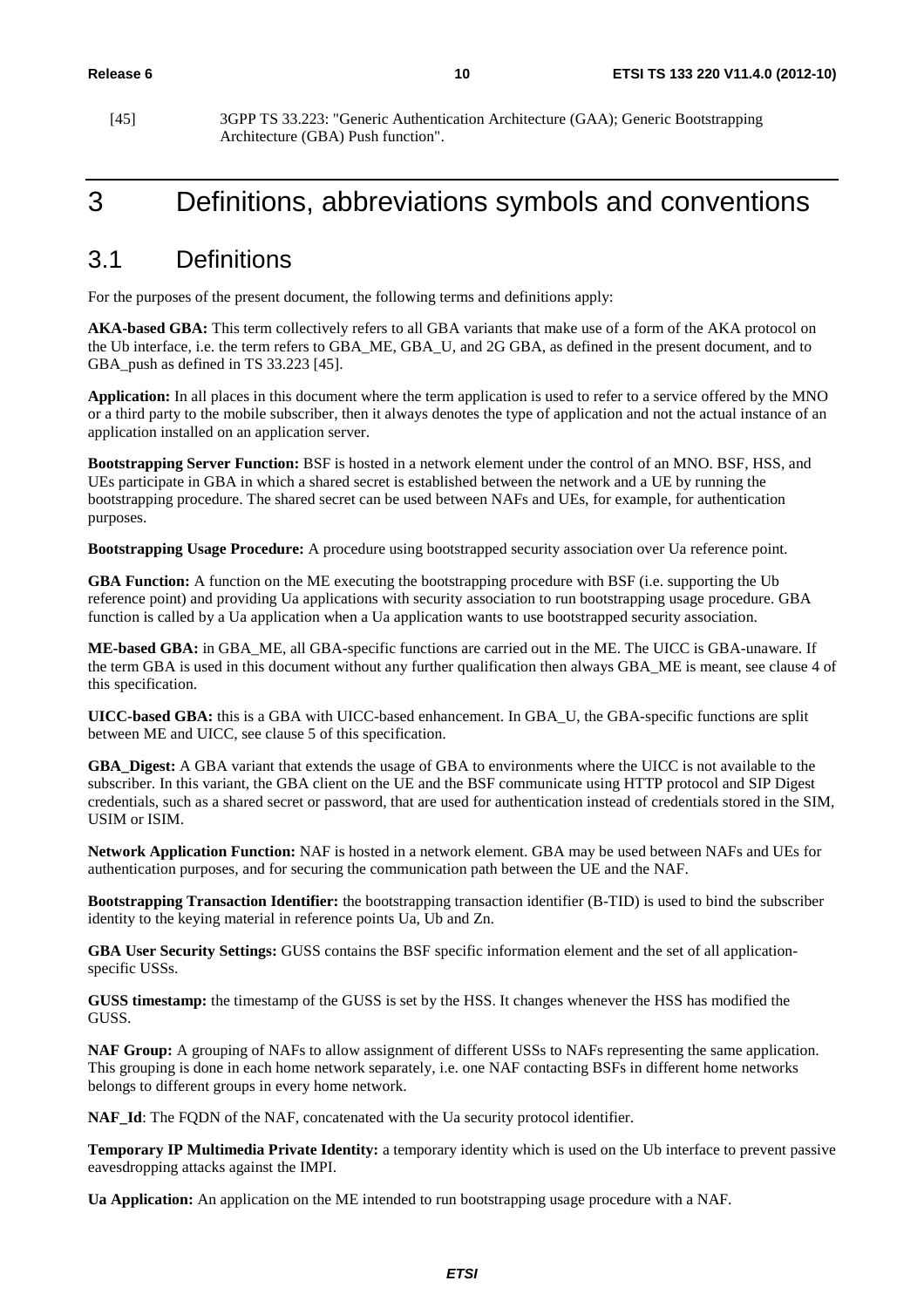**Ua security protocol identifier**: An identifier which is associated with a security protocol over Ua.

**User Security Setting:** A USS is an application and subscriber specific parameter set that defines two parts, an authentication part, which contains the list of identities of the user needed for the application (e.g. IMPUs, MSISDN, pseudonyms), and an authorisation part, which contains the user permission flags (e.g. access to application allowed, type of certificates which may be issued). In addition, a USS may contain a key selection indication, which is used in the GBA\_U case to mandate the usage of either the ME-based key (Ks\_(ext)\_NAF) or the UICC-based key (Ks\_int\_NAF) or both. Sometimes also called application-specific user security setting. The USS is delivered to the BSF as a part of GUSS from the HSS, and from the BSF to the NAF if requested by the NAF.

### 3.2 Abbreviations

For the purposes of the present document, the following abbreviations apply:

| AK           | Anonymity Key                               |
|--------------|---------------------------------------------|
| <b>AKA</b>   | Authentication and Key Agreement            |
| <b>B-TID</b> | <b>Bootstrapping Transaction Identifier</b> |
| <b>BSF</b>   | <b>Bootstrapping Server Function</b>        |
| CA.          | <b>Certificate Authority</b>                |
| <b>FQDN</b>  | <b>Fully Qualified Domain Name</b>          |
| GAA          | Generic Authentication Architecture         |
| <b>GBA</b>   | Generic Bootstrapping Architecture          |
| GBA_ME       | ME-based GBA                                |
| GBA_U        | GBA with UICC-based enhancements            |
| <b>GUSS</b>  | <b>GBA User Security Settings</b>           |
| <b>HLR</b>   | Home Location Register                      |
| <b>HSS</b>   | Home Subscriber System                      |
| IK           | Integrity Key                               |
| <b>KDF</b>   | <b>Key Derivation Function</b>              |
| Ks_int_NAF   | Derived key in GBA_U which remains on UICC  |
| Ks_ext_NAF   | Derived key in GBA_U                        |
| <b>MNO</b>   | Mobile Network Operator                     |
| <b>NAF</b>   | <b>Network Application Function</b>         |
| PKI          | Public Key Infrastructure                   |
| <b>SLF</b>   | <b>Subscriber Locator Function</b>          |
| <b>TMPI</b>  | Temporary IP Multimedia Private Identity    |
| <b>USS</b>   | <b>User Security Setting</b>                |
|              |                                             |

### 3.3 Symbols

For the purposes of the present document, the following symbols apply:

|          | Concatenation |
|----------|---------------|
| $\oplus$ | Exclusive or  |

### 3.4 Conventions

All data variables in this specification are presented with the most significant substring on the left hand side and the least significant substring on the right hand side. A substring may be a bit, byte or other arbitrary length bitstring. Where a variable is broken down into a number of substrings, the leftmost (most significant) substring is numbered 0, the next most significant is numbered 1, and so on through to the least significant.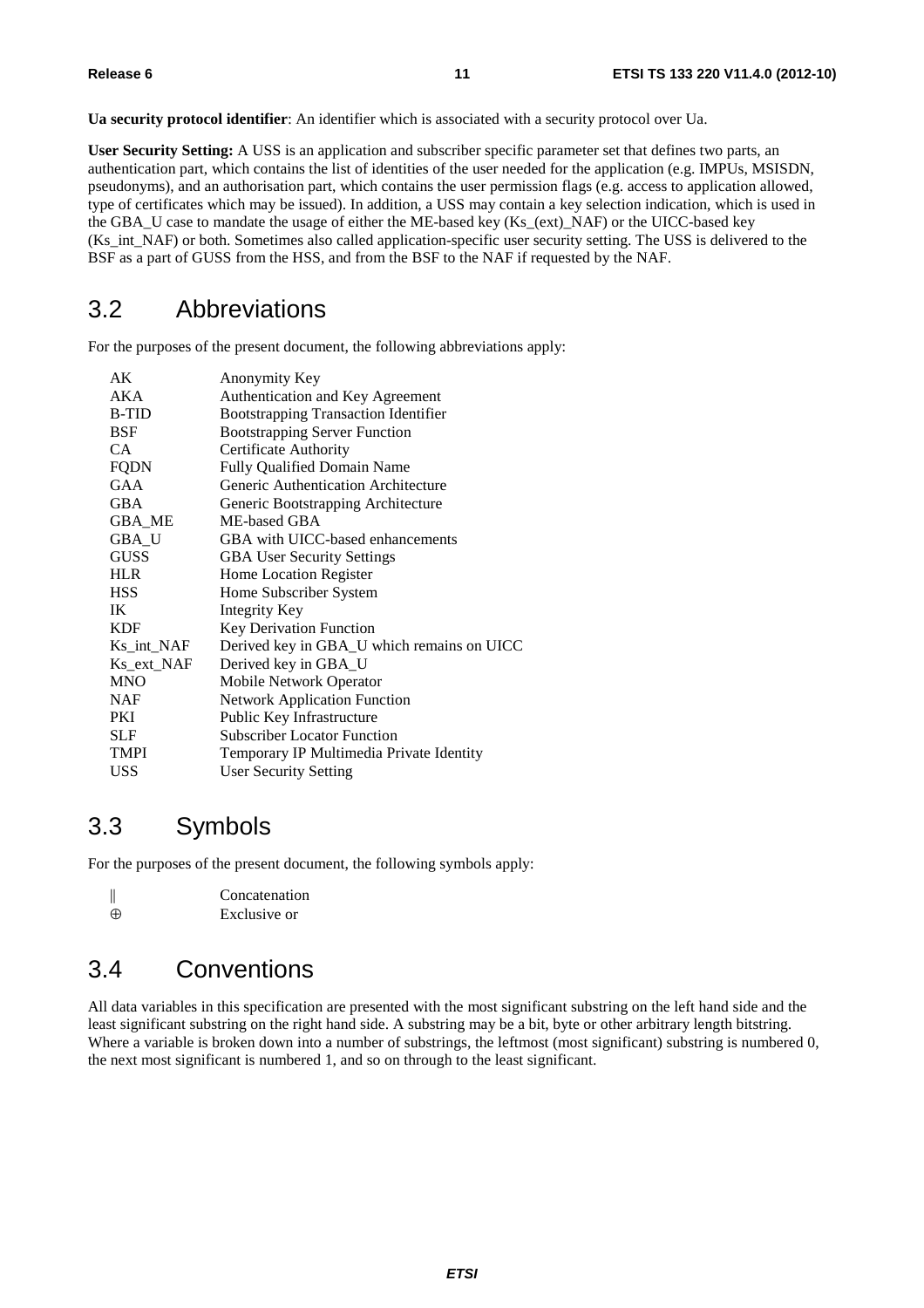## 4 Generic Bootstrapping Architecture

The 3GPP authentication infrastructure, including the 3GPP Authentication Centre (AuC), the USIM or the ISIM, and the 3GPP AKA protocol run between them, is a very valuable asset of 3GPP operators. It has been recognised that this infrastructure could be leveraged to enable application functions in the network and on the user side to establish shared keys. Therefore, 3GPP can provide the "bootstrapping of application security" to authenticate the subscriber by defining a Generic Bootstrapping Architecture (GBA) based on AKA protocol.

## 4.1 Reference model

For HLR and HSS definitions used in this chapter refer to [34].

When HSS is mentioned in this specification without an indication of supported reference point towards the BSF, then the support of the Zh reference point is meant.

Figure 4.1 shows a simple network model of the entities involved in the bootstrapping approach when an HSS with Zh reference point is deployed, and the reference points used between them.



#### **Figure 4.1: Simple network model for bootstrapping involving HSS with Zh reference point**

Figure 4.1a shows a simple network model of the entities involved when the network application function is located in the visited network.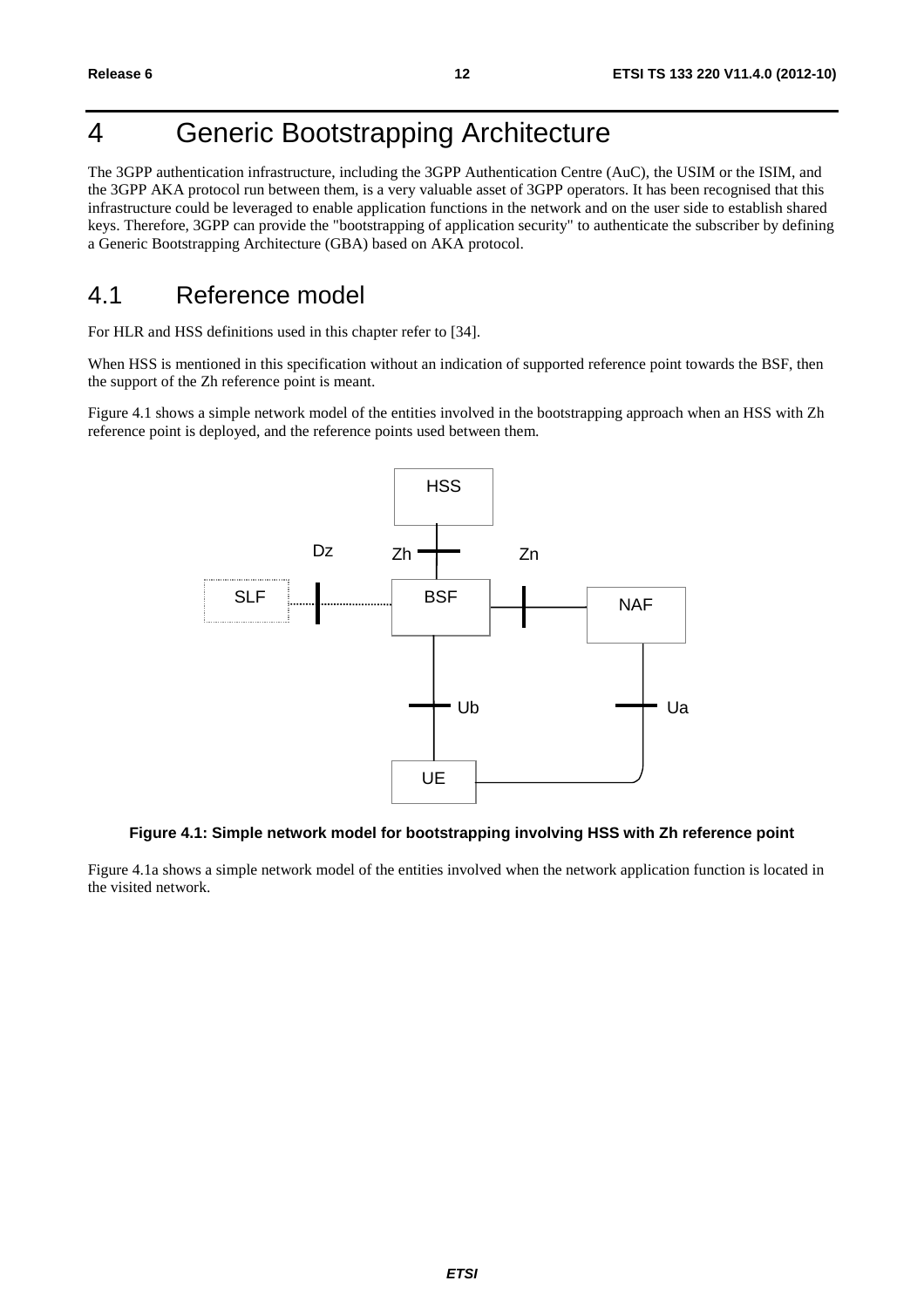



#### **Figure 4.1a: Simple network model for bootstrapping in visited network involving HSS with Zh reference point**

Figure 4.1b shows a simple network model of the entities involved in the bootstrapping approach when either an HLR or an HSS without Zh reference point support is deployed, and the reference points used between them. The reference point Zh' is optional for the BSF to support.



#### **Figure 4.1b: Simple network model for bootstrapping involving either an HLR or an HSS without Zh reference point support**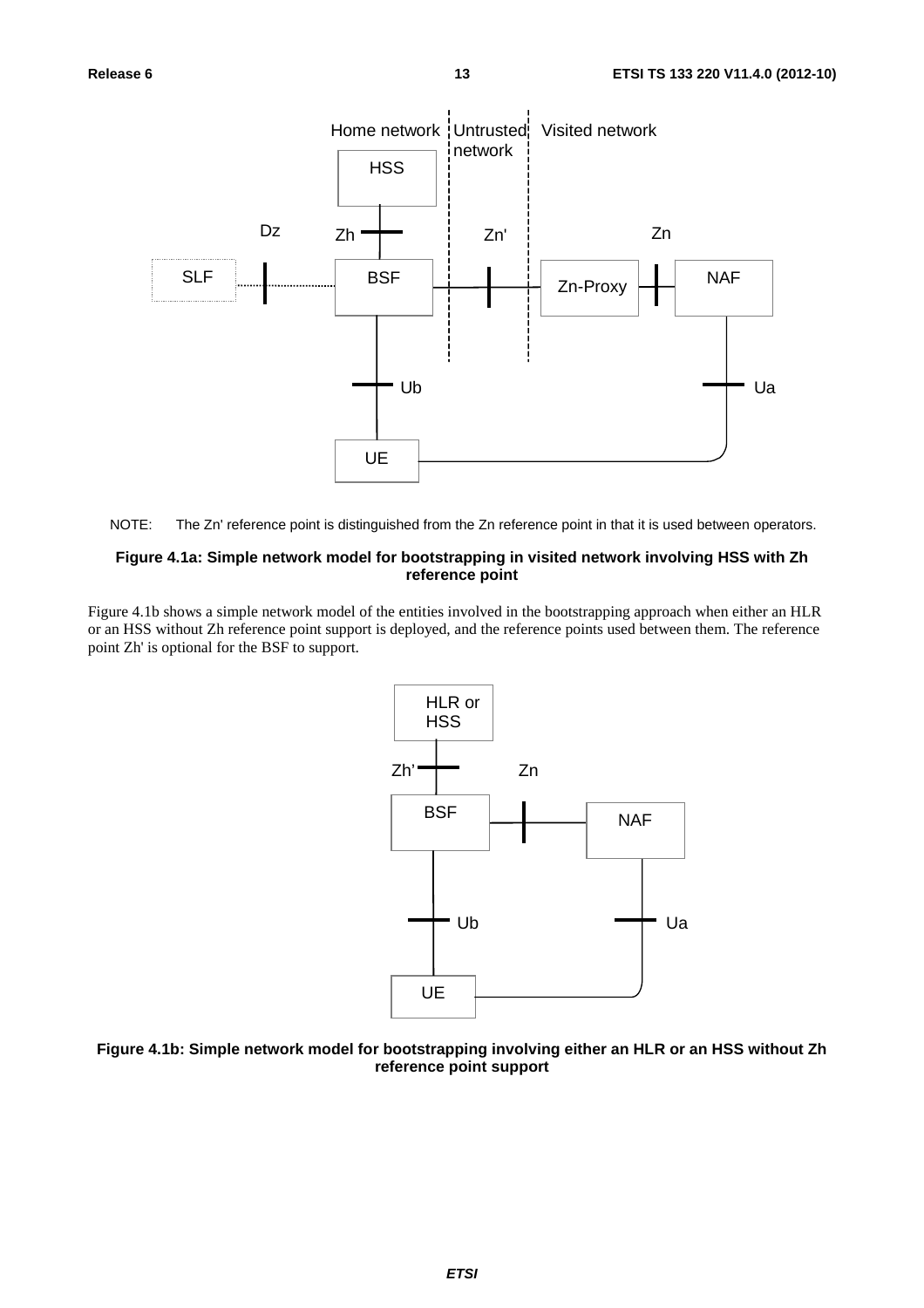## 4.2 Network elements

### 4.2.1 Bootstrapping server function (BSF)

A generic Bootstrapping Server Function (BSF) and the UE shall mutually authenticate using the AKA protocol, and agree on session keys that are afterwards applied between UE and a Network Application Function (NAF). The BSF shall restrict the applicability of the key material to a specific NAF by using the key derivation procedure as specified in Annex B. The key derivation procedure may be used with multiple NAFs during the lifetime of the key material. The lifetime of the key material is set according to the local policy of the BSF. The generation of key material is specified in clause 4.5.2.

The BSF shall be able to acquire the GBA user security settings (GUSS) from the HSS.

The BSF shall be able to keep a list, which assigns NAFs to NAF Groups. This list is used to select if any and which application-specific USS within GUSS is valid for a certain NAF.

- NOTE 1: The operator does the assignment of NAFs to NAF Groups. NAF Group definitions in HSS and all connected BSFs belonging to the same operator's network shall be equal (cf., clause 4.2.3). As these network elements belong to the same operator's network, standardisation of the NAF Group definitions themselves is not necessary in 3GPP.
- NOTE 2: The NAF grouping may be e.g. "home" and "visited". It allows the BSF to send USSs for the same application with e.g. different authorization flags to different NAFs, e.g., in home network and visited networks. The NAF e.g. in visited network indicates only the requested application, but it is unaware of the grouping in home network of the subscriber.
- NOTE 3: If support of GBA User Security Settings (GUSS) for service differentiation or GBA\_U is desired in combination with HLR or HSS without Zh reference point support, then this can be achieved, for instance by storing the GUSS information in a BSF database (external and/or external to the node itself), or in any other network database which is deemed as appropriate for a specific deployment. GUSS information is not sent over Zh' reference point.

If an HLR or an HSS without Zh reference point support is used within the GBA architecture, then the BSF needs to be configured to use the Zh' reference point with that HLR or HSS. If the Zh reference point is available in the HSS and the full migration has happened, then it shall be used between the BSF and the HSS.

- NOTE 4: If an operator wants to upgrade from a GBA architecture using HLR or HSS without Zh reference point support, to one using HSS with Zh reference point support, then the BSF needs to be configured accordingly to use then the Zh reference point. This can also involve a configuration, where gradual replacement is needed. If GBA is deployed from the beginning with an HSS with Zh reference point support then this kind of configuration is not needed.
- NOTE 5: During migration from HLR to HSS, the BSF will need to select for a subscriber between HSS and HLR's. Such a mechanism (e.g. configuration based) will not be standardized.

### 4.2.2 Network application function (NAF)

After the bootstrapping has been completed, the UE and a NAF can run some application specific protocol where the authentication of messages will be based on those session keys generated during the mutual authentication between UE and BSF.

General assumptions for the functionality of a NAF are:

- there is no previous security association between the UE and the NAF;
- NAF shall be able to locate and communicate securely with the subscriber's BSF;
- NAF shall be able to acquire a shared key material established between UE and the BSF during the run of the application-specific protocol;
- NAF shall be able to acquire zero or more application-specific USSs from the HSS via the BSF;
- NAF shall be able to set the local validity condition of the shared key material according to the local policy;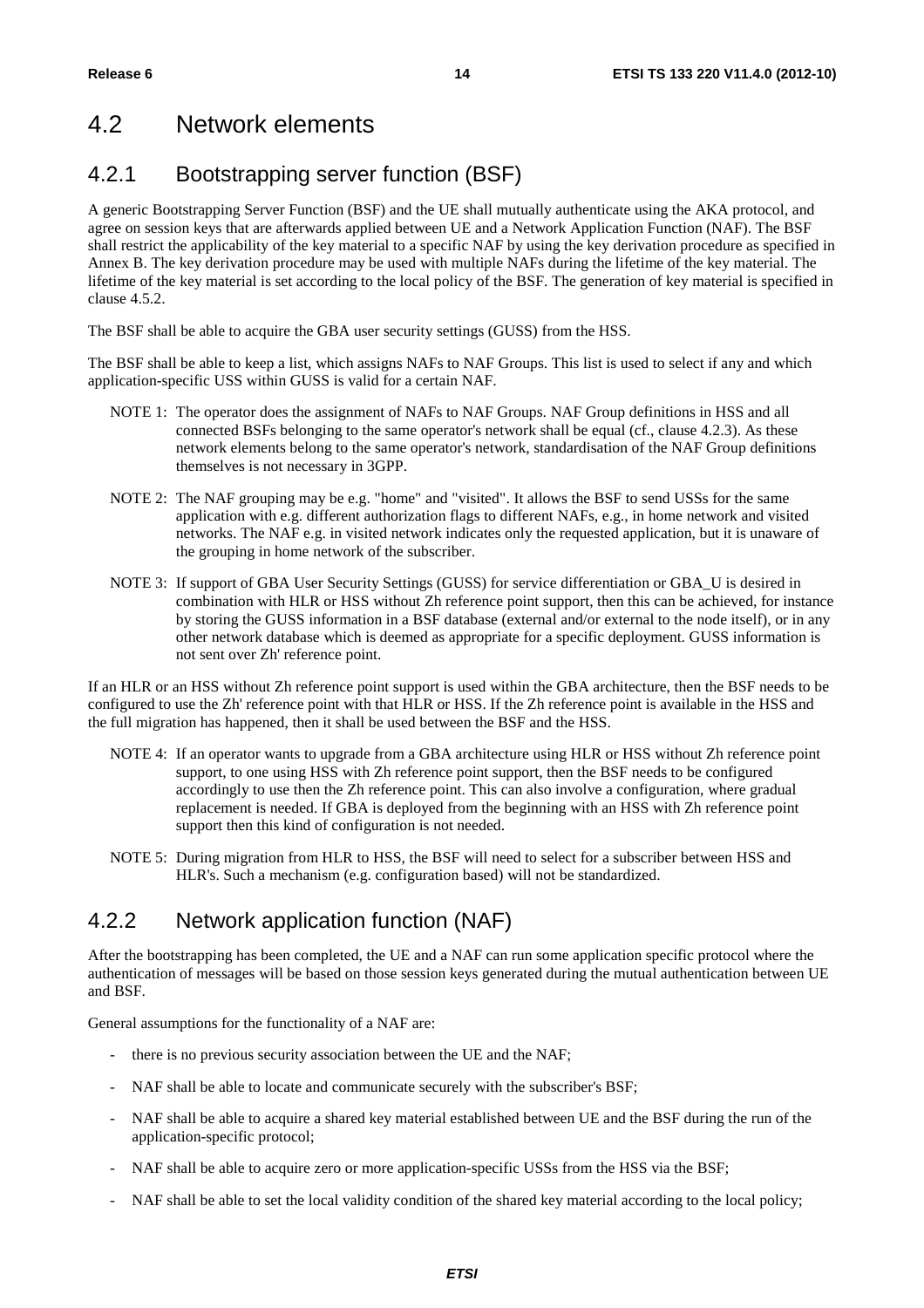- in the case of GBA\_U, the NAF shall be able to determine which key (i.e., Ks\_ext\_NAF or Ks\_int\_NAF or both) should be used by using a local policy in the NAF or a key selection indication in the application-specific USS. If the NAF has received an application-specific USS, which contains the key selection indication, this shall override the local policy in the NAF;
- NAF shall be able to check lifetime and local validity condition of the shared key material.
- NOTE: Without additional measures, GBA does not guarantee the freshness of the key, Ks( int/ext) NAF in the sense that it does not guarantee that the key was not used in a previous run of the Ua protocol. The additional measures which may be taken by the UE and the NAF to ensure key freshness in GBA are:
	- 1) enforce a new run of the Ub protocol (thus generating a new Ks) before deriving a new Ks\_NAF.
	- 2) store previously used keys Ks(\_int/ext)\_NAF, or the corresponding key identifiers B-TID, until the end of their lifetime.

 A UE and a NAF that support a Ua protocol that does not provide replay protection over unconnected runs of the protocol, will need to take corresponding action to avoid replay attacks if desired.

#### 4.2.2a Zn-Proxy

In the case where UE has contacted a NAF that is operated in another network than home network, this visited NAF shall use a Zn-Proxy of the NAFs network to communicate with subscriber's BSF (i.e. home BSF).

NOTE: Zn-Proxy functionality may be implemented as a separate network element, or be part of any NE in the visited network that implements Diameter/HTTP proxy functionality (examples of such NE's are the BSF of the network that the visited NAF belongs to, or an AAA-server, or an HTTP server).

General requirements for the functionality of Zn-Proxy are:

- Zn-Proxy shall be able to function as a proxy between the visited NAF, and the subscriber's home BSF;
- Zn-Proxy shall be able to locate subscriber's home BSF and communicate with it over secure channel;
- Zn-Proxy shall be able to validate that the visited NAF is authorized to participate in GBA and shall be able to assert to subscriber's home BSF the visited NAFs DNS name. The Zn-Proxy shall also be able to assert to the BSF that the visited NAF is authorized to request the GBA specific user profiles contained in the NAF request;
- the physical security level of the Zn-proxy shall not be lower than the highest level of the NAFs which it interfaces with.

#### 4.2.3 HSS

The set of all user security settings (USSs), i.e. GUSS, is stored in the HSS. In the case where the subscriber has multiple subscriptions, i.e. multiple ISIM or USIM applications on the UICC, the HSS may contain one or more GUSSs that can be mapped to one or more private identities, i.e. IMPIs and IMSIs. Each of the existing GUSSs shall be mapped to one or more private identities, but each private identity shall only have zero or one GUSS mapped to it.

The requirements on the HSS are:

- HSS shall provide the only persistent storage for GUSSs;
- GUSS shall be defined in such a way that interworking of different operators for standardised application profiles is possible;
- GUSS shall be defined in such a way that profiles for operator specific applications and extensions to existing application profiles are supported without need for standardisation of these elements.
- GUSS shall be able to contain application-specific USSs that contain parameters that are related to key selection indication in the case of GBA\_U (i.e., whether the NAF shall use Ks\_ext\_NAF or Ks\_int\_NAF), identification or authorization information of one or more applications hosted by one ore more NAFs. Any other types of parameters are not allowed in the application-specific USS.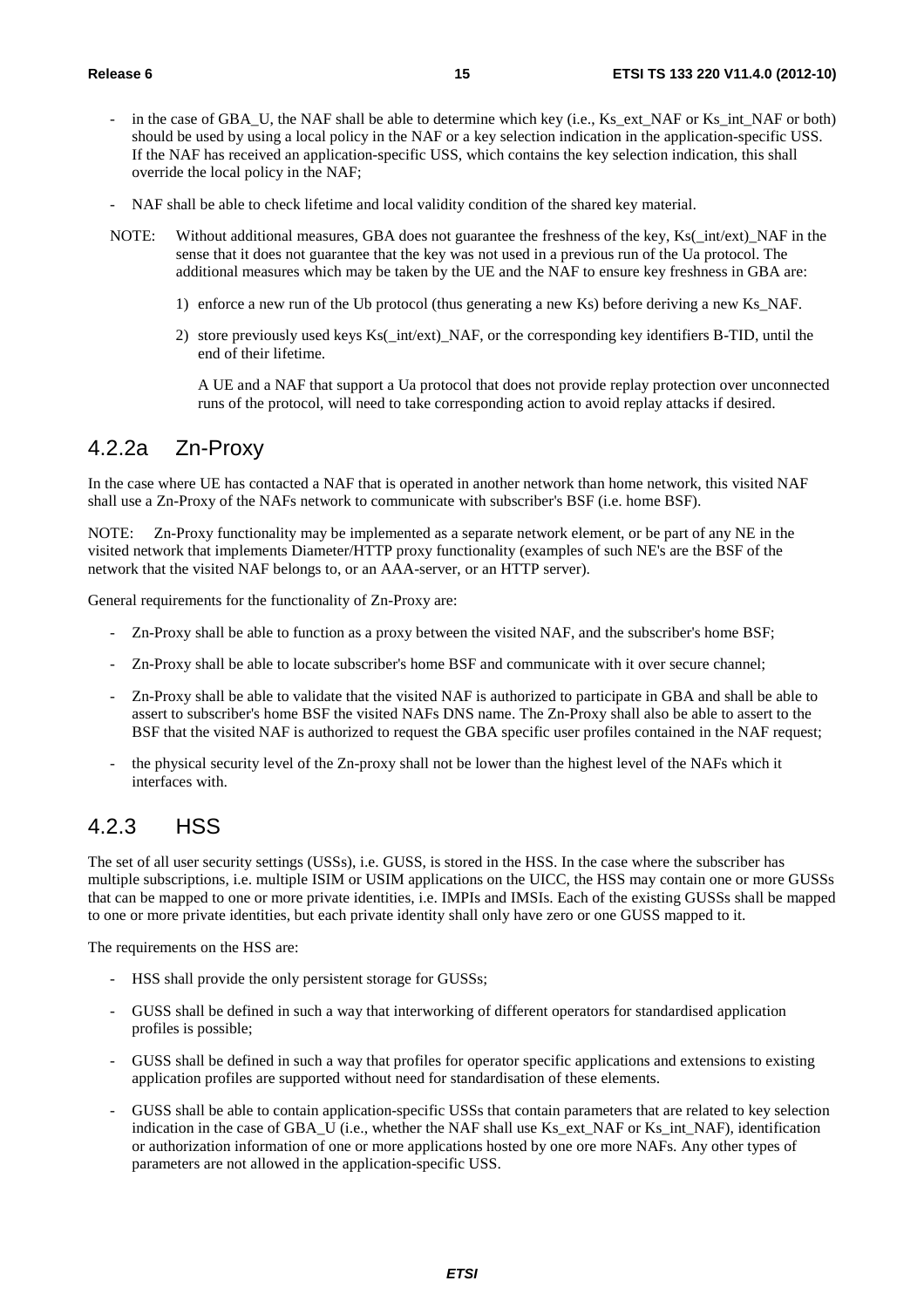- NOTE 1: The necessary subscriber profile data may be fetched by the NAF from its local database without involvement with the HSS.
- NOTE 2: One possibility to revoke temporarily an application specific USS from the GUSS is that the HSS may temporarily remove an application-specific USS from the GUSS if the service is temporarily revoked from the subscriber. The GUSS in the BSF is not changed by this operation and only updated when the existing bootstrapping session times out, or is overwritten by a new bootstrapping session during which the new modified GUSS is fetched from HSS along with the AV.
- GUSS shall be able to contain parameters intended for the BSF usage:
	- the type of the UICC the subscriber is issued (i.e. is it GBA\_U aware or not, cf. subclause 5);
	- subscriber specific key lifetime:
	- optionally the timestamp indicating the time when the GUSS has been last modified by the HSS.
- NOTE 3: These parameters are optional and if they are missing from subscriber's GUSS or subscriber does not have GUSS then the BSF will use the default values in the BSF local policy defined by the particular MNO.
- HSS shall be able to assign application-specific USSs to a NAF Group. This shall be defined in such a way that different USSs for the same application, but for different groups of NAFs, are possible. The restrictions on the number of USSs per GUSS are dependent on the usage of NAF Groups by the operator:
	- if no NAF Groups are defined for this application then at most one USS per application is stored in GUSS;
	- if NAF Groups are defined for this application then at most one USS per application and NAF Group is stored in GUSS.
- NAF Group definitions in the HSS and all connected BSFs belonging to the same operator's network shall be equal.

#### 4.2.4 UE

The required functionalities from the UE are:

- the support of HTTP Digest AKA protocol;
- the capability to use both a USIM and an ISIM in bootstrapping;
- the capability to select either a USIM or an ISIM to be used in bootstrapping, when both of them are present;
- the capability for a Ua application on the ME to indicate to the GBA Function on the ME the type or the name of UICC application to use in bootstrapping (see clause 4.4.8);
- the capability to derive new key material to be used with the protocol over Ua interface from CK and IK;
- support of NAF-specific application protocol (For an example see TS 33.221 [5]).

A GBA-aware ME shall support both GBA\_U, as specified in clause 5.2.1 and GBA\_ME procedures, as specified in clause 4.5.

### 4.2.5 SLF

The SLF:

- is queried by the BSF in conjunction with the Zh interface operation to get the name of the HSS containing the required subscriber specific data.
- is accessed via the Dz interface by the BSF.

The SLF is not required in a single HSS environment. Use of SLF is not required when BSF are configured/managed to use pre-defined HSS.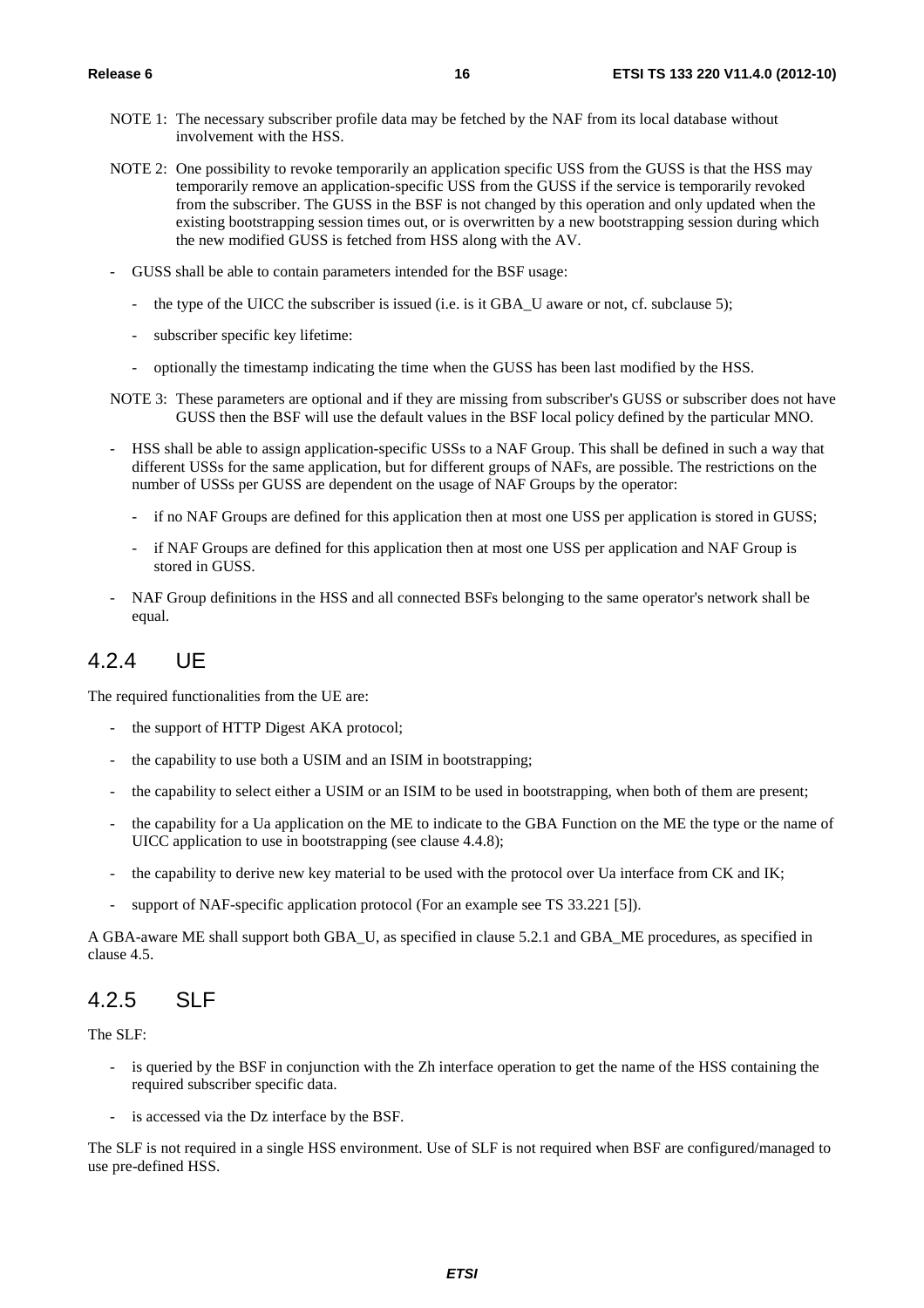#### 4.2.6 HLR

If a HLR is used, then the requirement on the HLR is:

- The HLR shall support the request from the BSF for the required authentication vector.

### 4.3 Bootstrapping architecture and reference points

#### 4.3.1 Reference point Ub

The reference point Ub is between the UE and the BSF. Reference point Ub provides mutual authentication between the UE and the BSF. It allows the UE to bootstrap the session keys based on 3GPP AKA infrastructure.

The HTTP Digest AKA protocol, which is specified in RFC 3310 [4], is used on the reference point Ub. It is based on the 3GPP AKA TS 33.102 [2] protocol. The interface to the USIM is as specified in TS 31.102 [1] and to the ISIM is as specified in TS 31.103 [10].

### 4.3.2 Reference point Ua

The reference point Ua carries the application protocol, which is secured using the keys material agreed between UE and BSF as a result of the run of HTTP Digest AKA over reference point Ub. For instance, in the case of support for subscriber certificates TS 33.221 [5], it is a protocol, which allows the user to request certificates from the NAF. In this case the NAF would be the PKI portal.

### 4.3.3 Reference point Zh

The reference point Zh used between the BSF and the HSS allows the BSF to fetch the required authentication information and all GBA user security settings from the HSS. The reference point Zh is an intra-operator domain interface. The interface to the 3G Authentication Centre is HSS-internal, and it need not be standardised as part of this architecture.

### 4.3.4 Reference point Zn

The reference point Zn is used by the NAF to fetch the key material agreed during a previous HTTP Digest AKA protocol run over the reference point Ub from the UE to the BSF. It is also used to fetch application-specific user security settings from the BSF, if requested by the NAF.

### 4.3.5 Reference point Dz

The reference point Dz used between the BSF and the SLF allows the BSF to get the name of the HSS containing the required subscriber specific data.

### 4.3.6 Reference point Zh'

The reference point Zh' used between the BSF and the HLR allows the BSF to fetch the required authentication information. The reference point Zh' is an intra-operator domain interface.

## 4.4 Requirements and principles for bootstrapping

The following requirements and principles are applicable to bootstrapping procedure:

- the bootstrapping function shall not depend on the particular NAF;
- the server implementing the bootstrapping function needs to be trusted by the home operator to handle authentication vectors;
- the server implementing the NAF needs only to be trusted by the home operator to handle derived key material;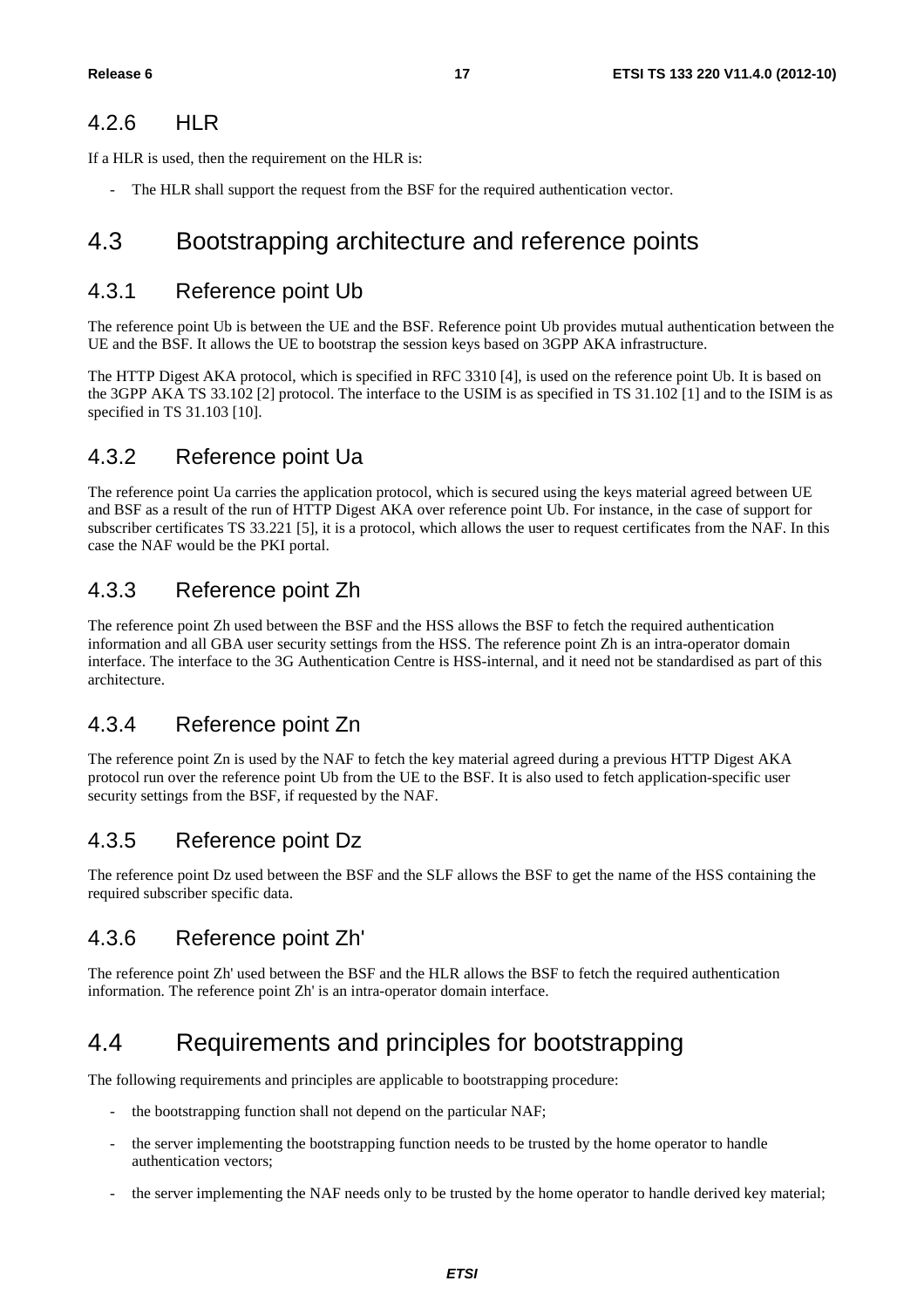- it shall be possible to support NAF in the operator's home network and in the visited network;
- the architecture shall not preclude the support of network application function in a third network;
- to the extent possible, existing protocols and infrastructure should be reused;
- in order to ensure wide applicability, all involved protocols are preferred to run over IP;
- it shall be prevented that a security breach in one NAF who is using the GBA, can be used by an attacker to mount successful attacks to the other NAFs using the GBA.
- an attacker shall not be able to exploit a security breach in one security protocol over Ua in order to mount a successful attack against a different security protocol over Ua.

#### 4.4.1 Access Independence

Bootstrapping procedure is access independent. Bootstrapping procedure requires IP connectivity from UE.

#### 4.4.2 Authentication methods

Authentication between the UE and the BSF shall not be possible without a valid cellular subscription. Authentication shall be based on the 3GPP AKA protocol.

#### 4.4.3 Roaming

The requirements on roaming are:

- The roaming subscriber shall be able to utilize the bootstrapping function in the home network. The subscriber shall be able to utilize network application function that is in a visited network.
- The home network shall be able to control whether its subscriber is authorized to use the service in the visited network.

#### 4.4.4 Requirements on reference point Ub

The requirements for reference point Ub are:

- the BSF shall be able to identify the UE;
- the BSF and the UE shall be able to authenticate each other based on AKA;
- the BSF shall be able to send a bootstrapping transaction identifier to the UE;
- the UE and the BSF shall establish shared keys:
- the BSF shall be able to indicate to the UE the lifetime of the key material. The key lifetime sent by the BSF over Ub shall indicate the expiry time of the key.

NOTE 1: This does not preclude a UE to refresh the key before the expiry time according to the UE's local policy.

- the BSF and the UE shall protect the permanent user identity IMPI against passive eavesdropping attacks by using a temporary identity. The support of the temporary identity by UE or BSF shall not preclude a successful bootstrapping procedure if the other entity conforms to an earlier release of this specification and does not support the use of a temporary identity.
- NOTE 2: User identity privacy can be achieved only when both, UE and BSF, support the use of a temporary identity.
- NOTE 3: The use of a temporary identity is not required for 2G GBA (cf. Annex I) as the IMPI is already protected by the mandatory TLS tunnel.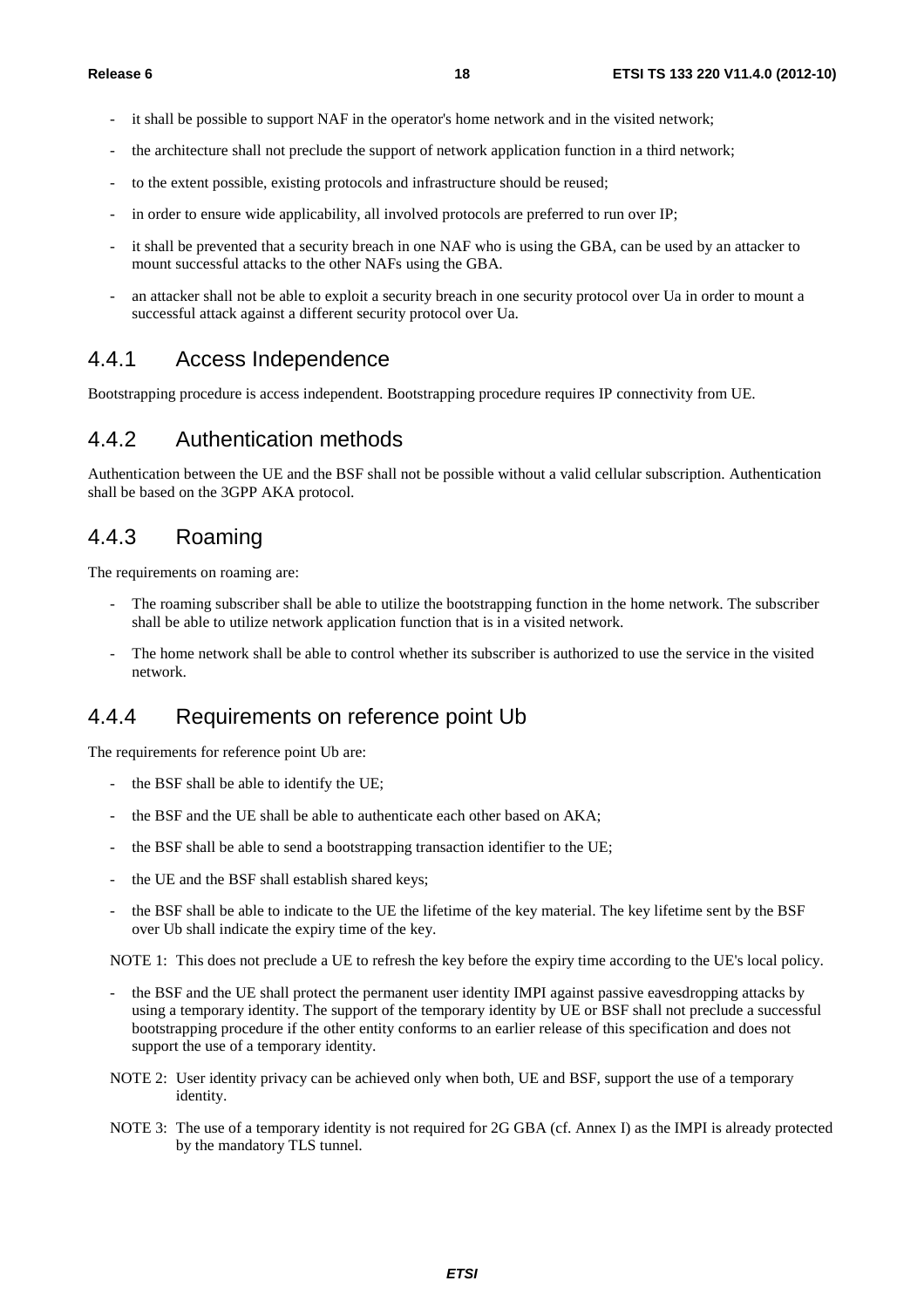#### 4.4.5 Requirements on reference point Zh

The requirements for reference point Zh are:

- mutual authentication, confidentiality and integrity shall be provided;
- NOTE 1: This requirement may be fulfilled by physical or proprietary security measures since BSF and HSS are located within the same operator's network.
- the BSF shall be able to send bootstrapping information request concerning a subscriber;
- optionally the BSF may have the capability able to send the timestamp of subscriber's GBA user security settings to the HSS (timestamp option);
- the HSS shall be able to send one 3GPP AKA vector at a time to the BSF;
- the HSS shall be able to send the complete set of subscriber's GBA user security settings needed for security purposes to the BSF. Optionally the HSS may have the capability to indicate to the BSF whether the BSF already has the latest copy of the GUSS based on the GUSS timestamp (timestamp option);
- NOTE 2: If subscriber's GUSS is updated in HSS, this is not propagated to the BSF. The GUSS in the BSF is updated when the BSF next time fetches the authentication vectors and GUSS from the HSS over Zh reference point as part of the bootstrapping procedure.
- no state information concerning bootstrapping shall be required in the HSS;
- all procedures over reference point Zh shall be initiated by the BSF;
- the number of different interfaces to HSS should be minimized.

#### 4.4.6 Requirements on reference point Zn

The requirements for reference point Zn are:

- mutual authentication, confidentiality and integrity shall be provided;
- If the BSF and the NAF are located within the same operator's network, the DIAMETER based Zn reference point shall be secured according to NDS/IP [13] or may be secured using TLS as specified in Annex E of the present document;
- If the BSF and the NAF are located in different operators' networks, the DIAMETER based Zn' reference point between the Zn-Proxy and the BSF shall be secured using TLS as specified in Annex E of the present document;
- An HTTP based Zn/Zn' reference point shall be secured using TLS as specified in Annex E of the present document;
- The BSF shall verify that the requesting NAF is authorised to obtain the key material or the key material and the requested USS;
- The NAF shall be able to send a key material request to the BSF, containing NAF's public hostname used by the UE's corresponding request. The BSF shall be able to verify that a NAF is authorized to use this hostname, i.e. the FQDN used by UE when it contacts the NAF;
- The BSF shall be able to send the requested key material to the NAF;
- The NAF shall be able to get a selected set of application-specific USSs from the BSF, depending on the policy of the BSF and the application indicated in the request from the NAF over Zn;
- The NAF shall be able to indicate to the BSF the single application or several applications it requires USSs for;
- NOTE 2: If some application needs only a subset of an application-specific USS, e.g. only one IMPU or MSISDN, the NAF selects this subset from the complete set of USS sent from BSF.
- The BSF shall be able to be configured on a per NAF or per application basis
- whether private subscriber identity, i.e. IMPI, may be sent to the NAF;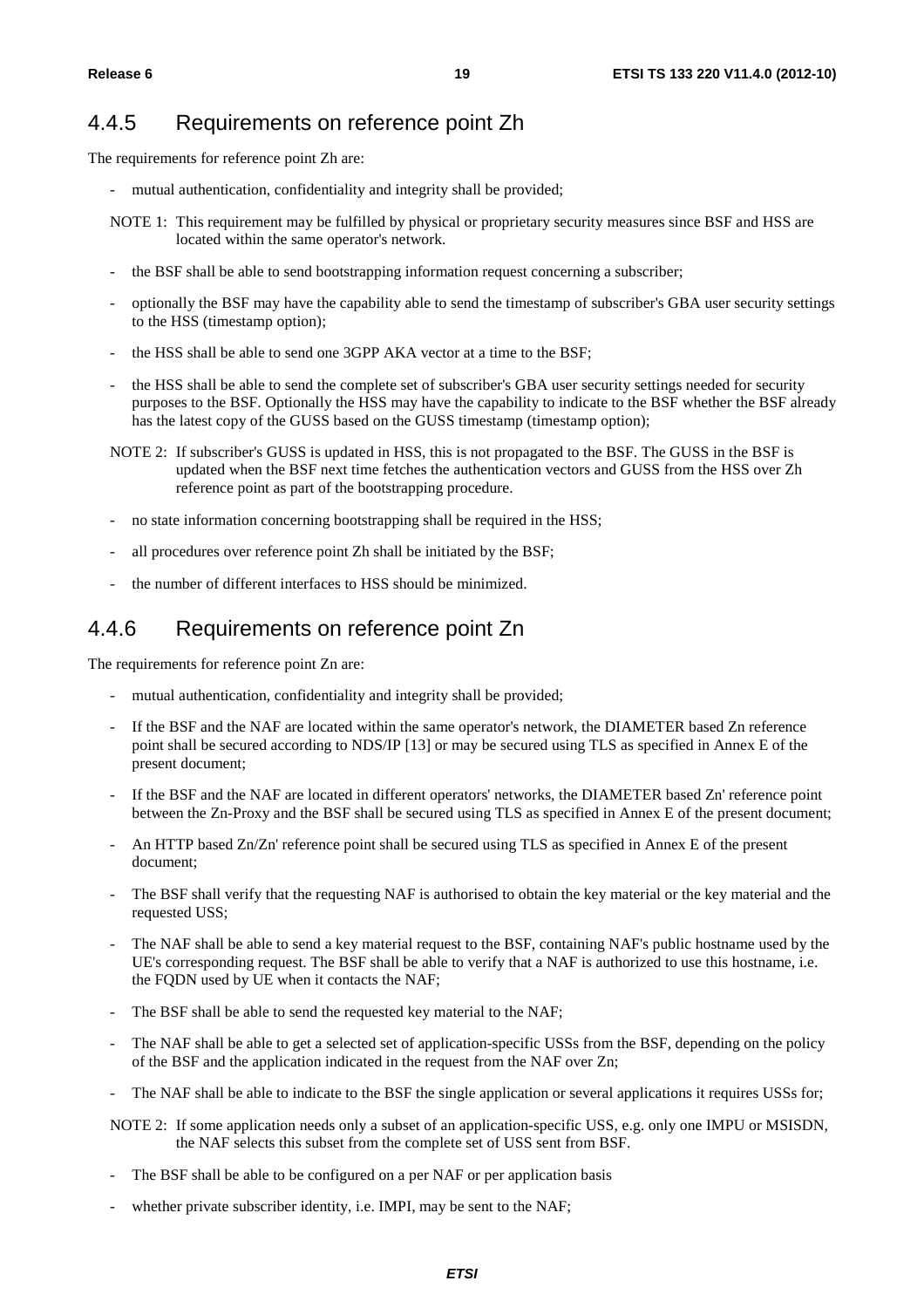- whether a particular USS may be sent to a NAF;
- NOTE 3: Privacy issues need be considered when determining which user identifier is sent to the NAF. If service continuity is desired, then the BSF can be configured to send the IMPI. If HLR is utilized instead of HSS, BSF can be configured to send MSISDN over Zn (but then there is no user anonymity). If the BSF does not send the IMPI, MSISDN or IMPU / pseudonym in the USS, then the user remains anonymous towards the NAF; or more precisely, the B-TID functions as a temporary user identifier. This can cause that the NAF cannot provide a continuous service, since a user identity is needed in the NAF to ensure that the NAF is able to update keys for a Ua session when the UE has bootstrapped and contacts the NAF with a new B-TID. If user privacy is desired, the NAF can requests a USS and the BSF is configured to send a user pseudonym in the USS, but not the IMPI.
- If a NAF requests USSs from the BSF and they are not present in subscriber's GUSS, it shall not cause an error, provided the conditions of the local policy of the BSF are fulfilled. The BSF shall then send only the requested and found USSs to the NAF;
- It shall be possible to configure a local policy as follows: BSF may require one or more application-specific USS to be present in a particular subscriber's GUSS for a particular requesting NAF, and to reject the request from the NAF in case the conditions are not fulfilled. In order to satisfy this local policy, it is not required that the NAF requests the USSs over the Zn reference point, which the BSF requires to be present in the GUSS, rather it is sufficient that the BSF checks the presence of the USSs locally. It shall also be possible to configure the BSF in such a way that no USS is required for the requesting NAF;

NOTE 4: For more information on the local policy usage, see Annex J.

- The BSF shall be able to indicate to the NAF the bootstrapping time and the lifetime of the key material. The key lifetime sent by the BSF over Zn shall indicate the expiry time of the key, and shall be identical to the key lifetime sent by the BSF to the UE over Ub.
- NOTE 5: This does not preclude a NAF to refresh the key before the expiry time according to the NAF's local policy.
- NOTE 6: If one or more of the USSs that have been delivered to the NAF has been updated in subscriber's GUSS in the HSS, this change is propagated to the NAF the next time it fetches the USS from the BSF over Zn reference point (provided that the BSF has updated subscriber's GUSS from the HSS over Zh reference point).
- The BSF shall remove any existing attribute indicating NAF Grouping from the USSs sent to NAFs.
- NAF shall be able to indicate to BSF the protocol identifier of Ua security protocol it requires the key material by sending NAF-Id to BSF (cf. Annex H).

#### 4.4.7 Requirements on Bootstrapping Transaction Identifier

Bootstrapping transaction identifier (B-TID) shall be used to bind the subscriber identity to the keying material in reference points Ua, Ub and Zn.

Requirements for B-TID are:

- B-TID shall be globally unique;
- B-TID shall be usable as a key identifier in protocols used in the reference point Ua;
- NAF shall be able to detect the home network and the BSF of the UE from the B-TID.

NOTE 1: NAF can remove the security association based on deletion conditions after the key has become invalid.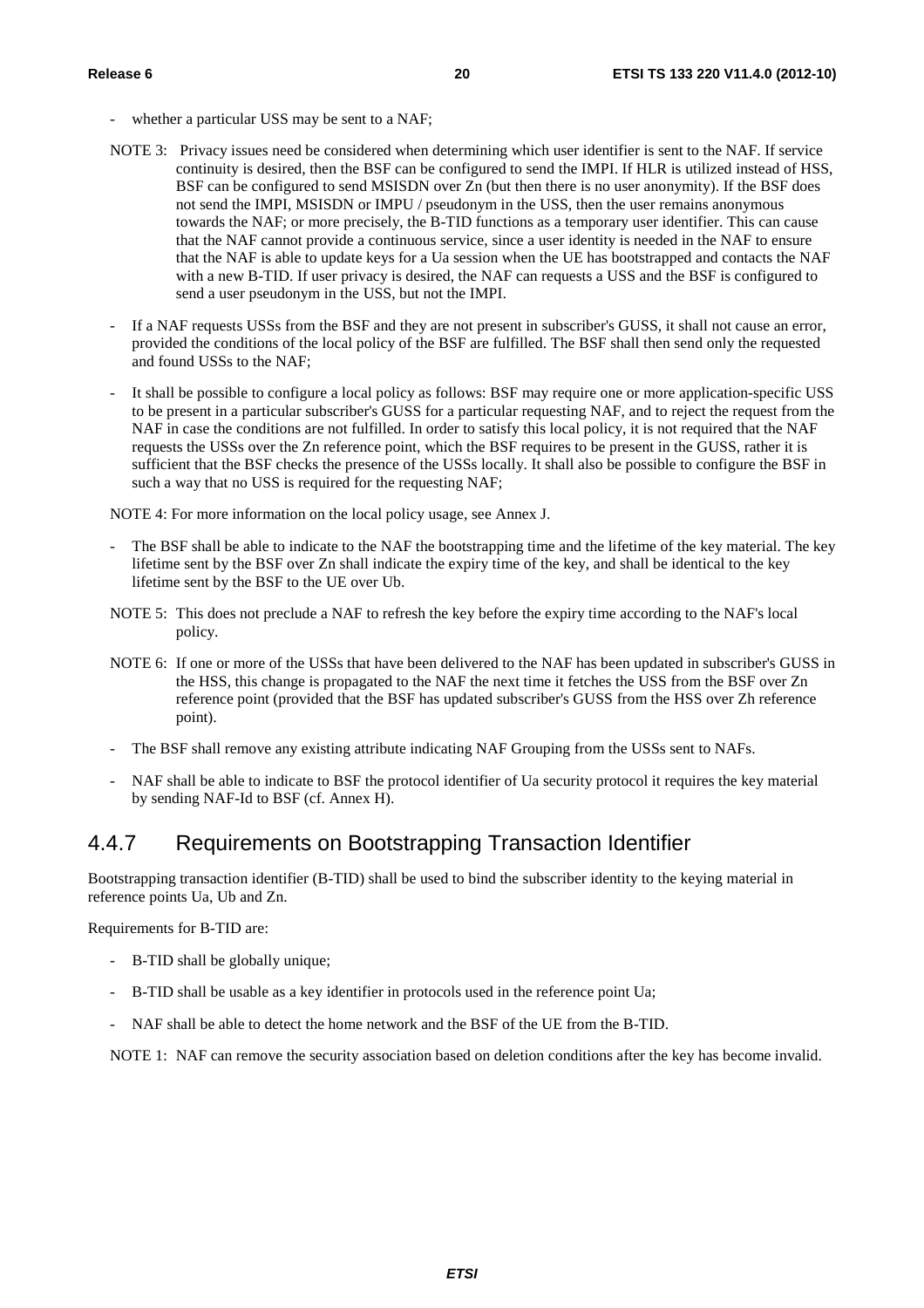NOTE 2: Care has to be taken that the parallel use of GBA and non-GBA authentication between UE and NAF does not lead to conflicts, e.g. in the name space. This potential conflict cannot be resolved in a generic way as it is dependent on specific protocol and authentication mechanism used between UE and application server. It is therefore out of scope of this specification. For the example of HTTP Digest authentication used between UE and NAF, parallel use is possible as the following applies: <username,password>-pairs must be unique to one realm only. As the NAF controls the realm names, it has to ensure that only the GBA based realm is named with the reserved 3GPP realm name. In the special case that the NAF wants to allow non GBA based authentication in the GBA realm also, it has to ensure that no usernames in the format of a B-TID are used outside GBA based authentication.

#### 4.4.8 Requirements on selection of UICC application and related keys

When several applications are present on the UICC, which are capable of running AKA, then the ME shall choose one of these UICC applications for performing the GBA procedures specified in this document in the following order of preference:

- 1. The UE determines which UICC application is to be involved:
	- a. the application on the ME that needs Ks\_NAF (Ua application) may indicate to the GBA support function (GBA function) the type or the name of the UICC application: no preference, USIM, ISIM, or the "Label" (see definition in TS 31.101 [15]) of the UICC application.
- NOTE 1: A Ua application specification may require the use of only a USIM (e.g. in MBMS) or only an ISIM.
- NOTE 2: A user or operator may want to use a Ua application with a specific UICC application indicated by the 'Label'. This could be configured in the Ua application in the ME by the user or the operator.

 A Ua application may require to use the same UICC application in the first and all consecutive runs of Ub protocol for a Ua application instance to ensure that IMPI is not changed during a Ua application session which lasts over several runs of Ub protocol. In this case the Ua application shall request the GBA function to run the Ub protocol with the UICC application that is indicated by the corresponding "Label" or IMPI, depending on which one is available. If both are available, then IMPI shall be used to indicate which UICC application is to be used by the GBA function.

If the application on the ME indicated a "Label" of the UICC application, step b below shall be executed.

If the application on the ME indicated that the UICC application type should be:

- the USIM; step b below is skipped and in steps c and d only USIM applications are considered.
- the ISIM; step b below is skipped and in steps c and d only ISIM applications are considered.

 if the application on the ME did not indicate a preference, step b below is skipped and the selection process is executed as described below, starting with step c;

b. if a "Label" was indicated in step a:

At most, there can be only one USIM active at one time. Therefore, if the USIM indicated in the "Label" by the Ua application is different to the currently active USIM application, then the ME shall reject this request.

If a different ISIM to the currently active ISIM application(s) is indicated to the GBA support function by the Ua application, then the ME shall not terminate the currently active ISIM application(s) but the ME shall follow the procedure in chapter 4.4.8.1 when activating the ISIM application indicated by the "Label", as the UE is allowed to have several ISIM's active simultaneously.

c. if no "Label" was indicated in step a and there are UICC applications active:

If a preferred UICC application type was indicated but no UICC application of this type is active then step d shall be followed.

If a preferred UICC application type was indicated and there are active UICC applications of this preferred type, then the GBA function shall choose:

- if the preferred UICC application type is USIM then the active USIM is selected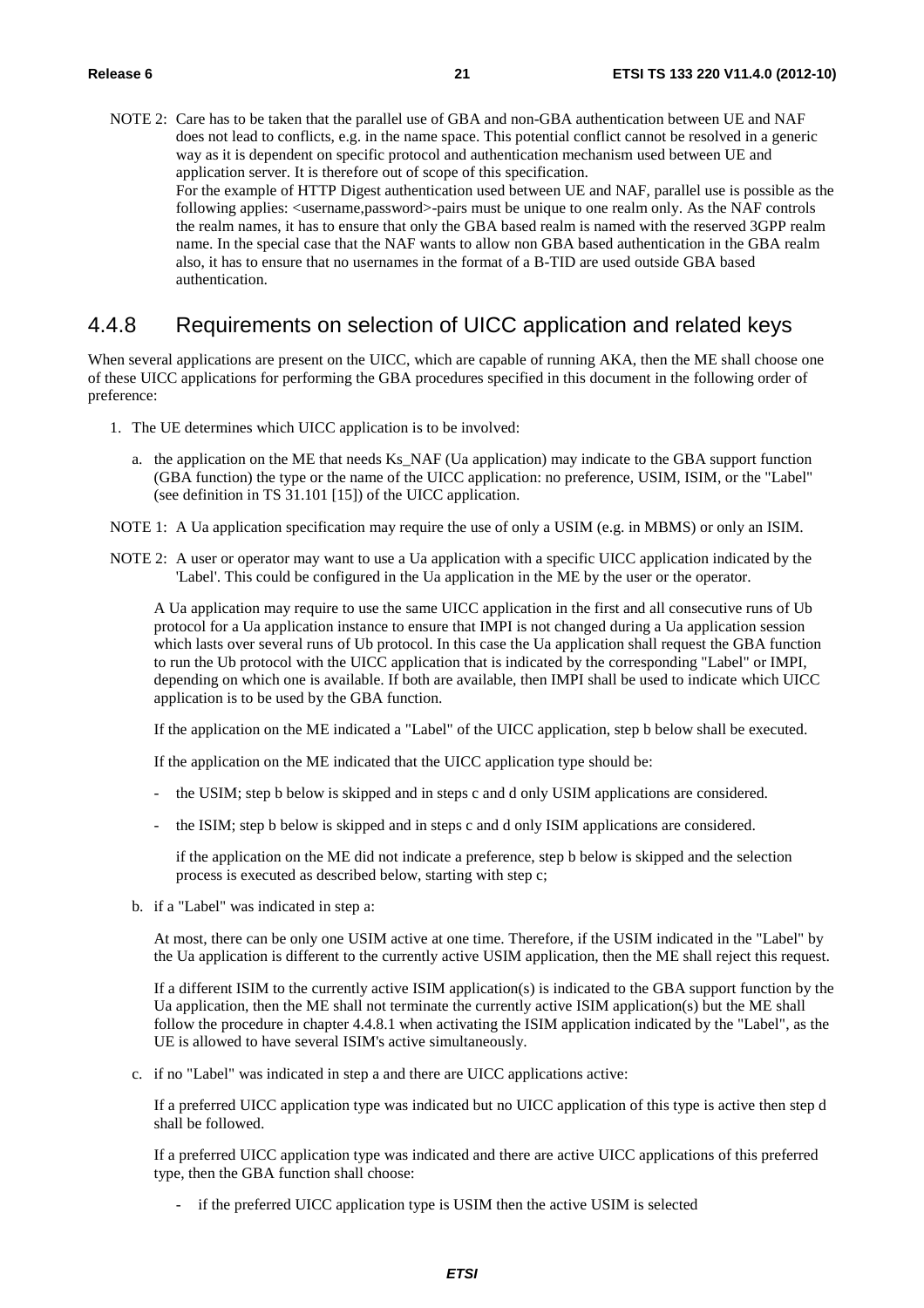- if the preferred UICC application type is ISIM and only one ISIM is active then this is selected

if the preferred UICC application type is ISIM and more than one ISIM is active then the GBA function may show a UICC application choosing dialogue to the end user (the list contains the "Labels" from the application list of all active ISIM applications on the UICC), from which the end user chooses the UICC application to be selected; if no dialogue is shown the GBA function shall select an active ISIM.

If no preference was given and there is more than one active UICC application, the GBA function may show a UICC application choosing dialogue to the end user (the list contains the "Labels" from the application list of all active UICC applications), from which the end user chooses the UICC application to be selected; if no dialogue is shown the GBA function shall select the active USIM application, if an active USIM application exists, otherwise any active ISIM application.

If no preference was given and there is only one active UICC application, then the GBA function selects this active UICC application;

- d. if no "Label" was indicated in step a and if there are no UICC applications active active or if there is no UICC application of the preferred UICC application type active:
	- if there is only one UICC application on the UICC, the GBA function selects it, if possible;
	- if there is more than one UICC application on the UICC, the GBA function may show a UICC application choosing dialogue to the end user (the list contains the "Labels" from the application list of the UICC), from which the end user chooses the UICC application to be selected. If a preferred UICC application type was indicated and there are UICC applications of this type on the UICC, then the list shown contains only UICC applications of this type, otherwise the list contains all UICC applications on the UICC. If no dialogue is shown the GBA function shall select the "last selected" UICC application of the preferred type (i.e. either the "last selected" USIM or the "last selected" ISIM depending on the given preference), if possible. In case the Ua application indicated "no preference" and both USIM and ISIM are present on the UICC, then the "last selected" USIM is selected.

The procedure in clause 4.4.8.1 shall be followed.

- e. if the UICC application type indicated in step a and used in step c and/or d was ISIM, but there was no ISIM to select, then step c and/or d is repeated with UICC application type USIM; otherwise the selection process fails.
- NOTE 3: Step e is required for the case that an ISIM as defined in TS 33.203 [16] may be realised using a USIM application on the UICC.
- 2. If there already is a key Ks derived from the chosen UICC application, the UE takes this key to derive Ks\_NAF.
- 3. If there is no such key Ks, the UE first runs the Ub protocol involving the selected UICC application and then goes to step 2.

If a USIM is chosen, the IMPI obtained from the IMSI stored on the USIM as specified in TS 23.003 [11] clause 13.3, is used in the protocol run over Ub.

NOTE 4: Strictly speaking, an IMPI, and the derivation of an IMPI from an IMSI as in TS 23.003 [11], clause 13 are only defined in the context of the IMS. For the purposes of this specification, however, an identifier obtained from an IMSI as specified in TS 23.003 [11], clause 13.3 is also called an IMPI, even if the user has no IMS subscription.

If an ISIM is selected, the IMPI stored on the ISIM is used in the protocol run over Ub.

Whenever a UICC application is successfully selected or terminated, the rules in this clause for choosing the UICC application are re-applied and, consequently, the UICC application chosen for GBA may change.

NOTE 5: At any one time, there is at most one UICC application chosen for performing the GBA procedures.

#### 4.4.8.1 UICC application activation procedure in GBA

UICC application activation is defined in TS 31.101 [15].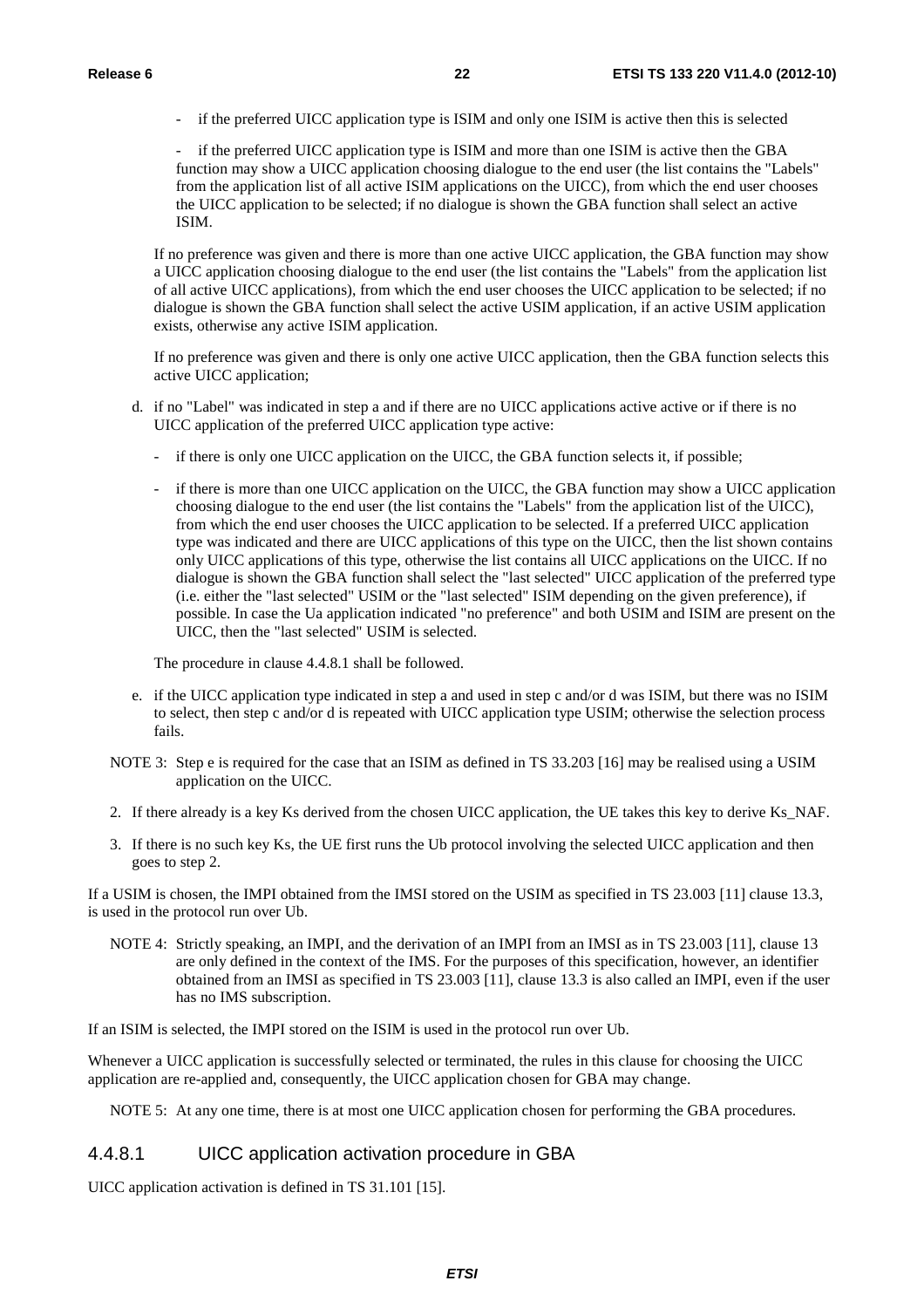NOTE: As part of the UICC application (USIM or ISIM) activation procedure, the UICC may require user verification e.g. PIN entry.

If activation of a new UICC application fails then the GBA function shall indicate this to the Ua application.

#### 4.4.9 Requirements on reference point Ua

The generic requirements for reference point Ua are:

- the UE and the NAF shall be able to secure the reference point Ua using the GBA-based shared secret;
- NOTE: The exact method of securing the reference point Ua depends on the application protocol used over reference point Ua.
- in the case of GBA\_U, the UE and the NAF shall be able to agree which key (i.e, Ks\_ext\_NAF or Ks\_int\_NAF or both) is used as the GBA-based shared secret if both keys may be used;

There are two ways to have an agreement between the UE and the NAF which key shall be used Ks\_(ext)\_NAF or Ks int\_NAF or both:

- a) In a generic case, where the protocol used over reference point Ua can be used for different applications (e.g., HTTPS), the protocol should be able to indicate which key should be used.
- b) In a specific case, where the protocol is application specific (e.g., MIKEY in MBMS), the agreement can be based on implicit knowledge.
- any security protocol over Ua shall be associated with a Ua security protocol identifier. This identifier shall be specified in Annex H of this specification.
- the NAF shall be able to indicate to the UE that GBA-based shared secret should be used;
- the NAF shall be able to indicate to the UE that the current shared secret has expired and the UE should use newer shared secret with the NAF.
- The default lifetime of the NAF specific key material Ks (ext/int) NAF shall be equal to the lifetime of Ks when not specified within the Ua-application specification. The lifetime of the Ks (ext/int) NAF shall not exceed the lifetime of corresponding Ks. If a lifetime for the Ks (ext/int) NAF (or further adapted key material) is available in the NAF, due to a Ua application specification having its own lifetime value or due to NAF having it's own policy for the adapted key material, then if this lifetime is different from the Ks lifetime received from the BSF, then the NAF shall always select the minimum value for the lifetime out of these two.
- The UE and NAF may adapt the key material Ks\_(ext/int)\_NAF to the specific needs of the reference point Ua. This adaptation is outside the scope of this specification. The default lifetime of the adapted key material shall be equal to the lifetime of Ks\_(ext/int)\_NAF when not specified within the Ua-application specification. The lifetime of the adapted key material shall not exceed the lifetime of corresponding Ks (ext/int) NAF. If a lifetime for the Ks (ext/int) NAF (or further adapted key material) is available in the NAF, due to a Ua application specification having its own lifetime value or due to NAF having it's own policy for the adapted key material, then if this lifetime is different from the Ks lifetime received from the BSF, then the NAF shall always select the minimum value for the lifetime out of these two.

### 4.4.10 Requirements on reference point Dz

This interface between BSF and SLF is used to retrieve the address of the HSS which holds the subscription for a given user. This interface is not required in a single HSS environment.

#### 4.4.11 Requirements on GBA keys and parameters handling

When referring to GBA keys, the following keys are intended: Ks and NAF specific keys derived from the Ks. When referring to NAF specific keys, the following keys are intended: Ks\_ext/int\_NAF (in GBA\_U context) and Ks\_NAF (in GBA\_ME context), and any keys derived from these keys. The notation Ks\_(ext/int)\_NAF refers to Ks\_ext/int\_NAF in GBA\_U context and Ks\_NAF in GBA\_ME context. The notation Ks\_(ext)\_NAF refers to Ks\_ext\_NAF in GBA\_U context, and Ks\_NAF in GBA\_ME context.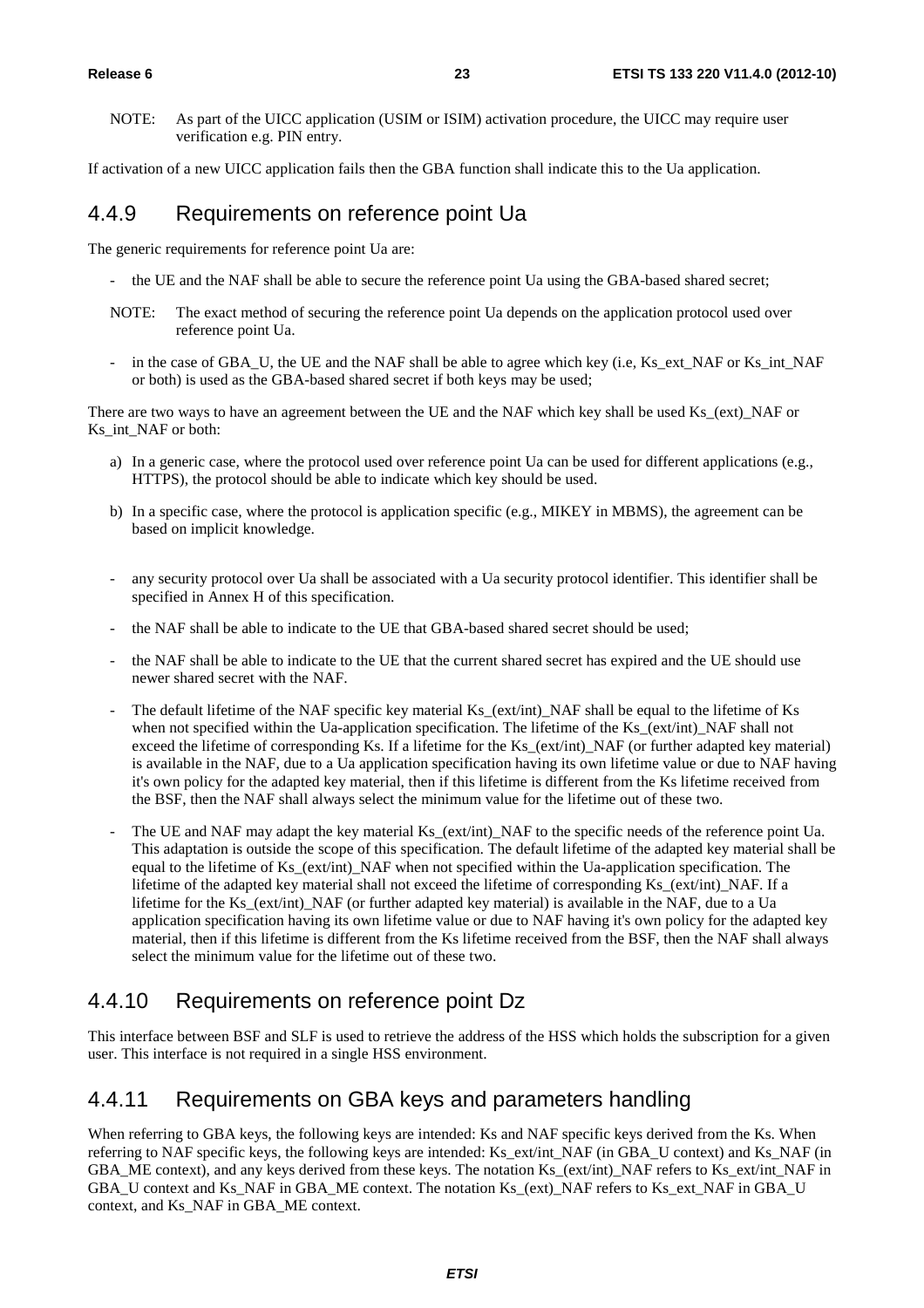The ME shall delete all GBA keys (i.e., Ks, and NAF specific keys) and the corresponding NAF\_IDs, B-TID, Ks\_(int/ext)\_NAF lifetimes, Ks lifetime, and lifetime (of the keys derived from Ks\_(ext)\_NAF) when at least one of the conditions below is met:

- 1 the UICC is removed from the ME when the ME is in power on state;
- 2 the ME is powered up and the ME discovers that another UICC has been inserted to the ME. For this, the ME needs to store in non-volatile memory the last inserted UICC-identity to be able to compare that with the used UICC-identity at UICC insertion and power up; or
- 3 the ME is powered up and the ME discovers that no UICC has been inserted to the ME.
- NOTE 1: One possible way, how this requirement can be fulfilled by an application in an open platform is, if the keys are deleted at shut-down and at start-up of the application. When the ME operating system detects one of the conditions above, it can shut down the application to force key deletion. The deletion at startup ensures that keys are also deleted, when an irregular power-down or UICC removal during power down has occurred.

The ME shall delete all GBA keys related to a certain Ks (i.e., Ks itself, and NAF specific keys derived from this specific Ks) and the corresponding NAF\_IDs, B-TID, Ks\_(ext/int)\_NAF lifetimes, Ks lifetime, and lifetime (of the keys derived from Ks (ext) NAF) when the key lifetime of this specific Ks expires.

In the case of GBA ME, the key Ks shall be deleted from the ME when the ME is powered down. The NAF specific keys (i.e. Ks (ext) NAF and keys derived therefrom, if any) may be deleted from the ME when the ME is powered down. If the ME does not delete these NAF specific keys at power down then the NAF specific keys (i.e. Ks\_(ext)\_NAF and keys derived therefrom, if any) together with the NAF\_IDs, B-TID, Ks\_(ext)\_NAF lifetime and lifetimes (of the keys derived from Ks\_(ext)\_NAF) shall be stored in non-volatile memory.

If the NAF specific keys are stored in non-volatile memory, then when the ME is powered up again, the ME may need to ensure that the same UICC application is selected for the Ua application, in order to allow the re-use of the NAF specific keys (i.e. Ks (ext) NAF and keys derived therefrom, if any), cf. clause 4.4.8. For this, the ME shall store also the IMPI in non-volatile memory. If the same UICC application can not be selected for a Ua application at UE power up, then the ME shall delete the NAF specific keys related to that IMPI stored in non-volatile memory.

Whenever a UICC application is terminated (see section 4.4.8) the shared key Ks established from it in the protocol over the Ub reference point (according to clauses 4.5.2 and 5.3.2) shall be deleted.

NOTE 2: In case the key Ks has been deleted, but the same UICC is still present (i.e. none of conditions 1, 2 or 3 is met), the Ua applications can continue using the NAF specific keys (Ks\_(ext/int)\_NAF) until the Ks lifetime expires.

#### 4.4.12 Requirements on reference point Zh'

This reference point is optional for the BSF to support. The requirements for reference point Zh' are:

- mutual authentication, confidentiality and integrity shall be provided;
- NOTE 1: This requirement may be fulfilled by physical or proprietary security measures, since BSF and HLR are located within the same operator's network.
- the BSF shall be able to send an authentication vector request concerning a subscriber;
- the HLR shall be able to send one authentication vector, as described in TS 29.109 [32] at a time to the BSF;
- no other GBA functionality than conveying authentication vectors shall be required on Zh';
- no state information concerning bootstrapping shall be required in the HLR;
- all procedures over reference point Zh' shall be initiated by the BSF;
- the number of different interfaces to HLR should be minimized.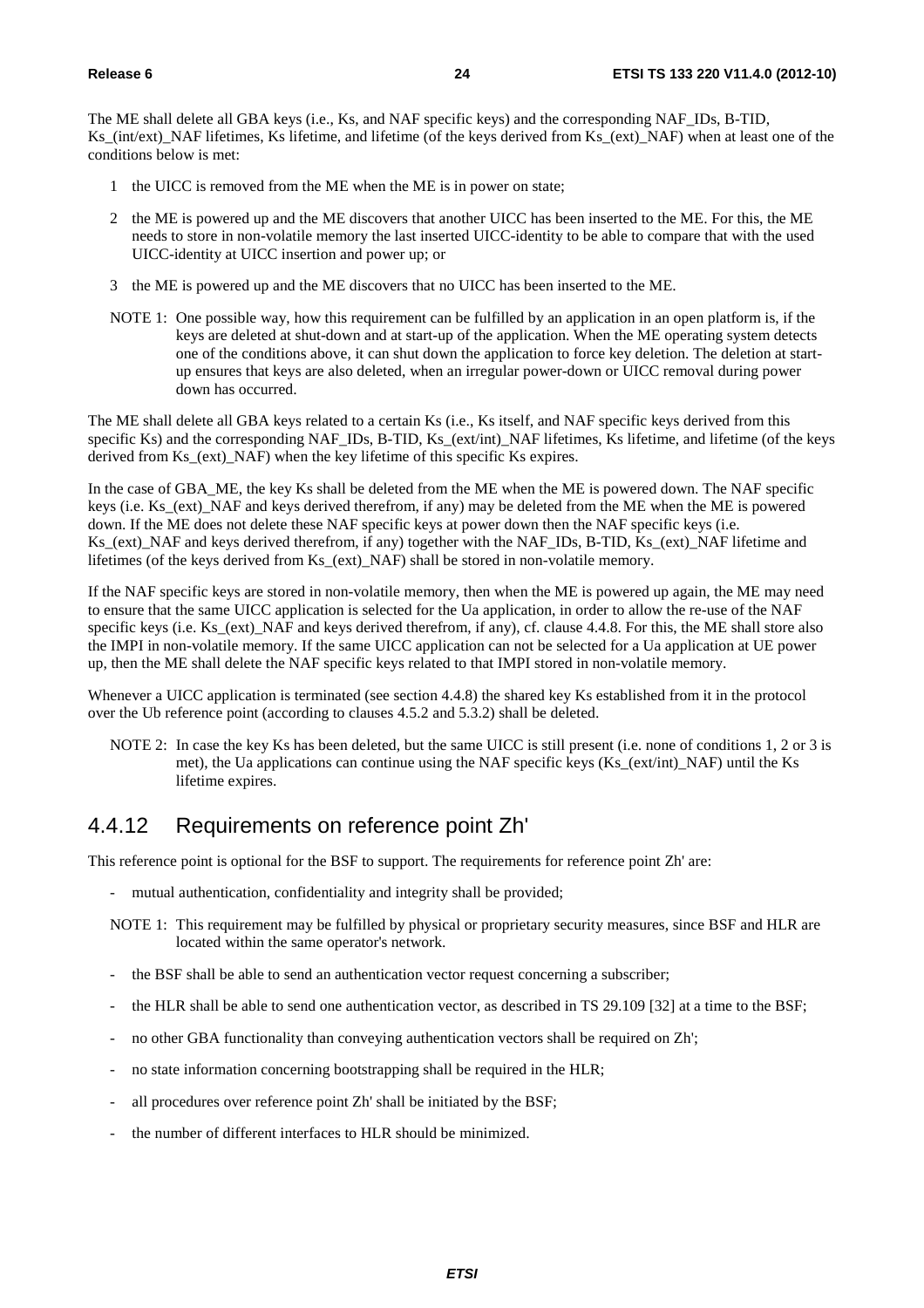NOTE 2: If support of GBA User Security Settings (GUSS) is desired in combination with HLR or HSS with Zh' reference point support, then this can be achieved, for instance by storing the GUSS information in a BSF database (external and/or external to the node itself), or in any other network database which is deemed as appropriate for a specific deployment. GUSS information is not sent over Zh' reference point.

#### 4.4.13 Requirements on TMPI handling

The BSF shall store a TMPI together with the IMPI, from which it was derived (cf. Annex B.4), until the next bootstrapping procedure is executed using this TMPI.

The BSF may have a local policy for deleting stored (TMPI, IMPI)-pairs before the next bootstrapping procedure is executed using this TMPI, e.g. for storage or performance reasons.

The ME shall store a TMPI together with the IMPI, from which it was derived (cf. Annex B.4), in non-volatile memory.

The ME shall delete all stored (TMPI, IMPI)-pairs when at least one of the conditions below is met:

- 1. the UICC is removed from the ME when the ME is in power on state; or
- 2. the ME is powered up and the ME discovers that another UICC has been inserted to the ME. For this, the ME needs to store in non-volatile memory the last inserted UICC-identity to be able to compare that with the used UICC-identity at UICC insertion and power up; or
- 3. the ME is powered up and the ME discovers that no UICC has been inserted to the ME.

### 4.5 Procedures

This chapter specifies in detail the format of the bootstrapping procedure that is further utilized by various applications. It contains the AKA authentication procedure with BSF, and the key material generation procedure.

#### 4.5.1 Initiation of bootstrapping

Before communication between the UE and the NAF can start, the UE and the NAF first have to agree whether to use the GBA. When a UE wants to interact with a NAF, but it does not know if the NAF requires the use of shared keys obtained by means of the GBA, the UE may contact the NAF for further instructions (see figure 4.2).

NOTE: The above text implies that a UE may contact either the BSF or the NAF without knowing whether the NAF supports GBA



**Figure 4.2: Initiation of bootstrapping** 

- 1. The UE may start communication over reference point Ua with the NAF with or without any GBA-related parameters.
- 2. If the NAF requires the use of shared keys obtained by means of the GBA, but the request from UE does not include GBA-related parameters, the NAF replies with a bootstrapping initiation message. The form of this initiation message may depend on the particular reference point Ua.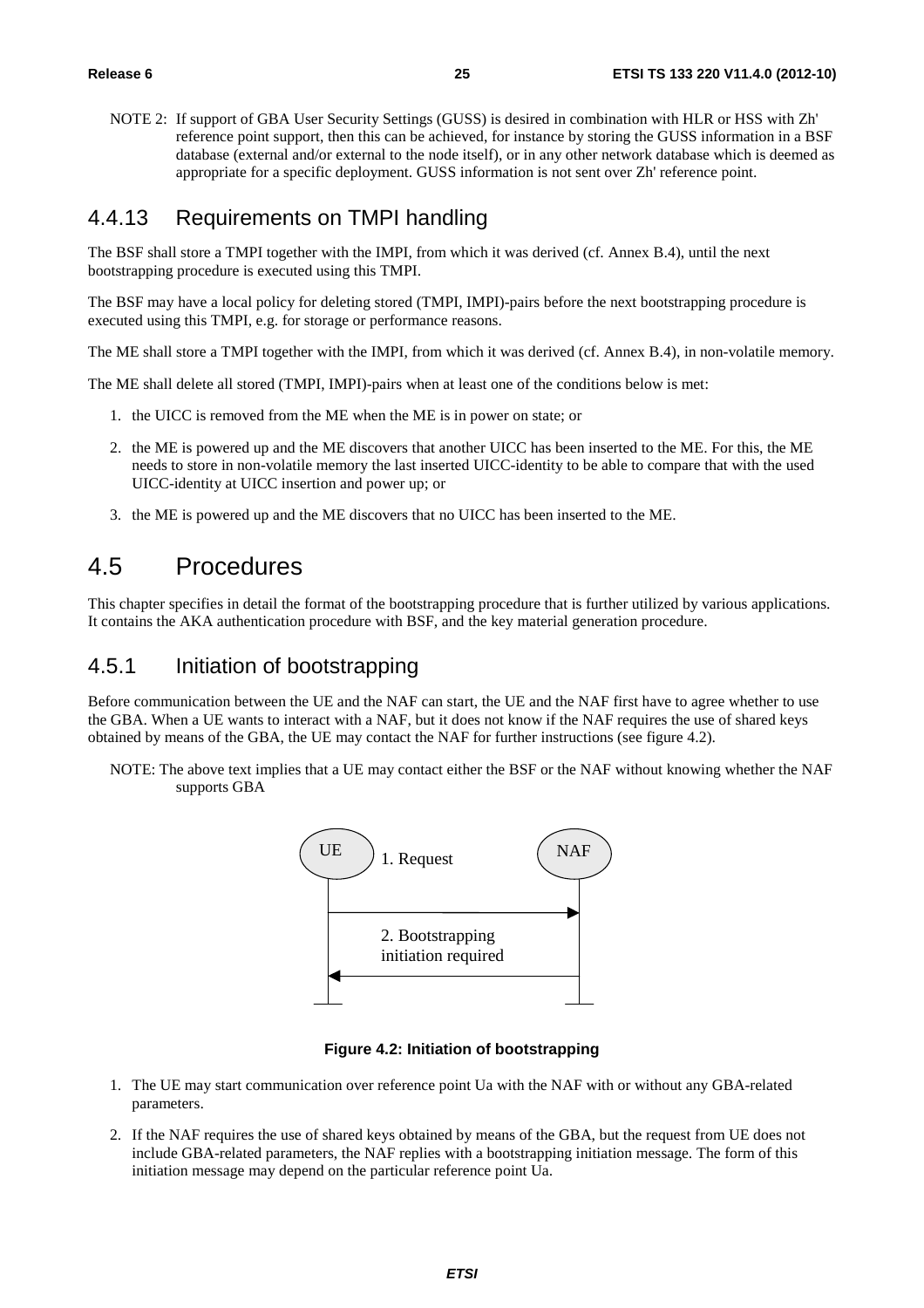#### 4.5.2 Bootstrapping procedures

When a UE wants to interact with a NAF, and it knows that the bootstrapping procedure is needed, it shall first perform a bootstrapping authentication (see figure 4.3). Otherwise, the UE shall perform a bootstrapping authentication only when it has received bootstrapping initiation required message or a bootstrapping negotiation indication from the NAF, or when the lifetime of the key in UE has expired (cf. subclause 4.5.3).

NOTE 1: The main steps from the specifications of the AKA protocol in TS 33.102 [2] and the HTTP digest AKA protocol in RFC 3310 [4] are repeated in figure 3 for the convenience of the reader. In case of any potential conflict, the specifications in TS 33.102 [2] and RFC 3310 [4] take precedence.



**Figure 4.3: The bootstrapping procedure** 

A UE shall always include the product token "3gpp-gba-tmpi" in the user agent request-header field when communicating over Ub. A BSF shall always include the product token "3gpp-gba-tmpi" in the server response-header field when communicating over Ub.

- NOTE 1a: According to the HTTP specification RFC 2616 [33], the product tokens may contain any text. They are ignored when unknown by a UE or a BSF.
- 1. The UE sends an HTTP request towards the BSF. When a TMPI associated with the IMPI in use is available on the UE, the UE includes this TMPI in the "username" parameter, otherwise the UE includes the IMPI.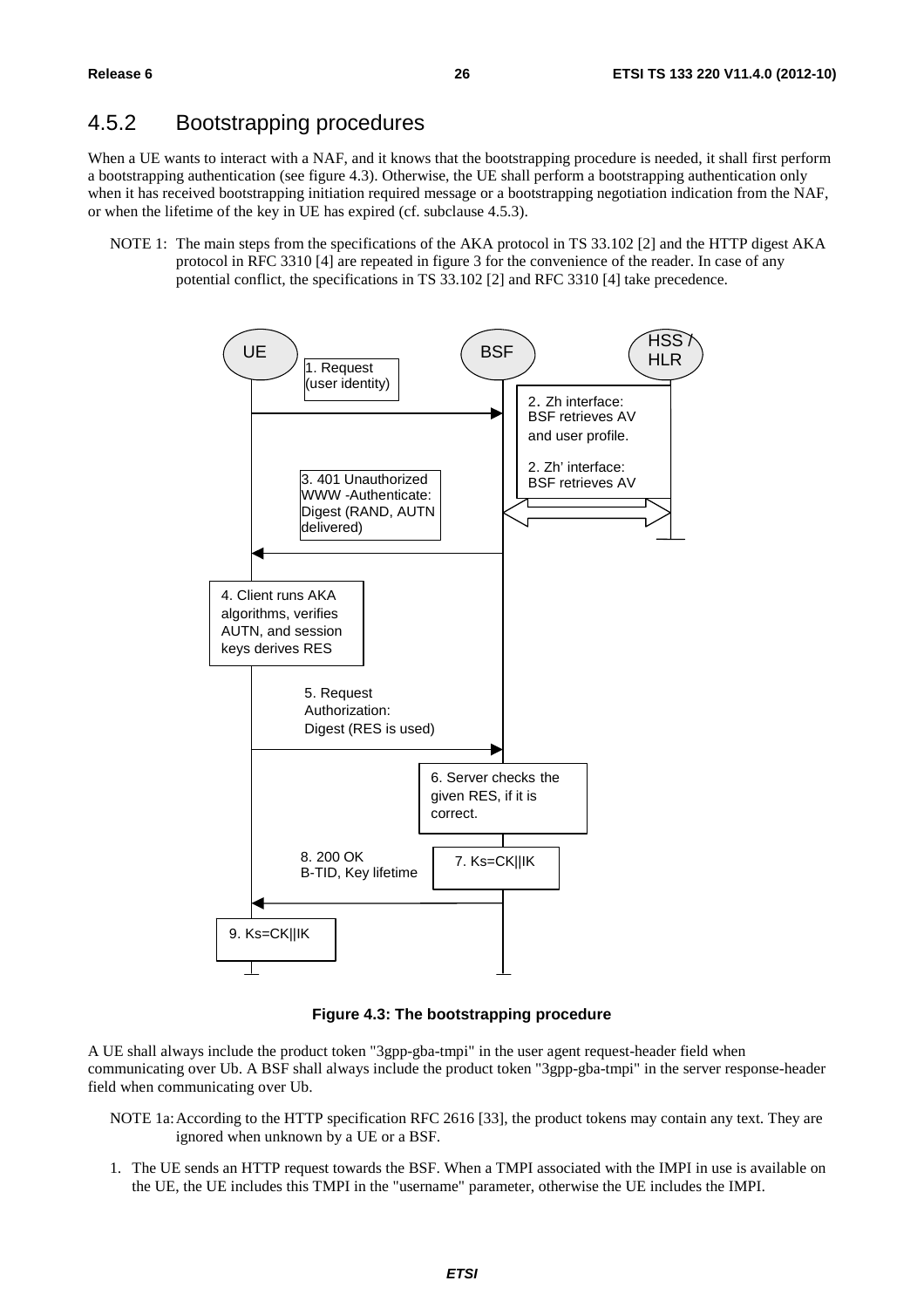2. The BSF recognises from the structure of the "username" parameter (cf. Annex B.4) whether a TMPI or an IMPI was sent. If a TMPI was sent the BSF looks up the corresponding IMPI in its local database. If the BSF does not find an IMPI corresponding to the received TMPI it returns an appropriate error message to the UE. The UE then deletes the TMPI and retries the request using the IMPI.

The BSF retrieves the complete set of GBA user security settings and one Authentication Vector (AV,  $AV =$ RAND||AUTN||XRES||CK||IK) over the reference point Zh from the HSS.

 In the case that no HSS with Zh reference point is deployed, the BSF retrieves the Authentication Vector over the reference point Zh' from either an HLR or an HSS with Zh' reference point support.

 If the BSF implements the timestamp option and has a local copy of the GUSS for the subscriber that has been fetched from the HSS during a previous bootstrapping procedure, and this GUSS includes a timestamp, the BSF may include the GUSS timestamp in the request message. Upon receiving that timestamp, if the HSS implements the timestamp option, the HSS may compare it with the timestamp of the GUSS stored in the HSS. In this case, if and only if the HSS has done the comparison and the timestamps are equal, then the HSS shall send "GUSS TIMESTAMP EQUAL" indication to the BSF. In any other case, the HSS shall send the GUSS (if available) to the BSF. If the BSF receives "GUSS TIMESTAMP EQUAL" indication, it shall keep the local copy of the GUSS. In any other case, the BSF shall delete the local copy of the GUSS, and store the received GUSS (if sent).

- NOTE 2: In a multiple HSS environment, the BSF may have to obtain the address of the HSS where the subscription of the user is stored by querying the SLF, prior to step 2.
- 3. Then BSF forwards the RAND and AUTN to the UE in the 401 message (without the CK, IK and XRES). This is to demand the UE to authenticate itself.
- 4. The UE checks AUTN to verify that the challenge is from an authorised network; the UE also calculates CK, IK and RES. This will result in session keys IK and CK in both BSF and UE.
- 5. The UE sends another HTTP request, containing the Digest AKA response (calculated using RES), to the BSF.
- 6. The BSF authenticates the UE by verifying the Digest AKA response.

NOTE 3: The password in "AKAv1" HTTP Digest AKA is in binary format.

- 7. The BSF generates key material Ks by concatenating CK and IK. The B-TID value shall be also generated in format of NAI by taking the base64 encoded (cf. RFC 3548 [12]) RAND value from step 3, and the BSF server name, i.e. base64encode(RAND)@BSF\_servers\_domain\_name.
- NOTE 3a: If the HSS/AuC uses a good random number generator, then the chance of a B-TID collision is practically zero. If such a collision occurs, then the key retrieved by the NAF can have a mismatch with the UE generated NAF key. This will result in a Ua authentication failure which will cause the NAF to once again request the UE to bootstrap which will create a new Ks and a new B-TID.

 If the request included the product token "3gpp-gba-tmpi" in the user agent request-header field the BSF shall compute a new TMPI as specified in Annex B.4 and store it together with the IMPI, overwriting a previous TMPI related to this IMPI, if any.

- 8. The BSF shall send a 200 OK message, including a B-TID, to the UE to indicate the success of the authentication. In addition, in the 200 OK message, the BSF shall supply the lifetime of the key Ks. The key material Ks is generated in UE by concatenating CK and IK.
- 9. Both the UE and the BSF shall use the Ks to derive the key material Ks\_NAF during the procedures as specified in clause 4.5.3. Ks\_NAF shall be used for securing the reference point Ua.

 Ks\_NAF is computed as Ks\_NAF = KDF (Ks, "gba-me", RAND, IMPI, NAF\_Id), where KDF is the key derivation function as specified in Annex B, and the key derivation parameters consist of the user's IMPI, the NAF\_Id and RAND. The NAF\_Id is constructed as follows: NAF\_Id = FQDN of the NAF  $\parallel$  Ua security protocol identifier. The Ua security protocol identifier is specified in Annex H. KDF shall be implemented in the ME.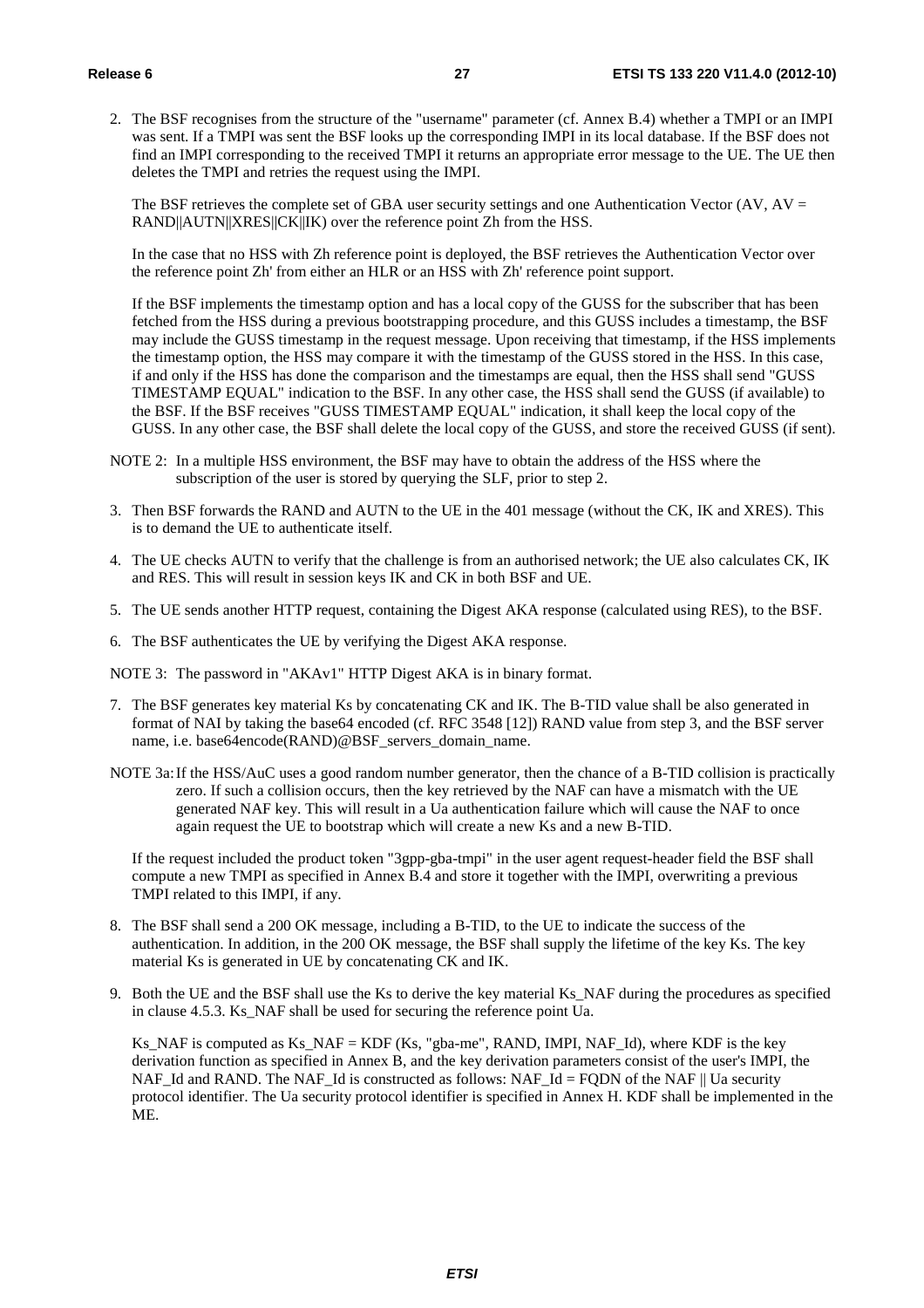NOTE 4: If a NAF hosts two or more applications which use the same FQDN and Ua security protocol identifier, they will share the same NAF specific keys. This causes a risk of so called two-time pad which may lead to the situation that the security of these applications is compromised. This can be avoided by running bootstrapping separately to each application or by application specific means, which are however out of the scope of the current specification.

To allow consistent key derivation based on NAF name in UE and BSF, at least one of the three following prerequisites shall be fulfilled:

- (1) The NAF is known in DNS under one domain name (FQDN) only, i.e. no two different domain names point to the IP address of the NAF. This has to be achieved by administrative means. This prerequisite is not specific to 3GPP, as it is necessary also under other circumstances, e.g. for TLS V1.0 [28] without use of wildcard or multiple-name certificates.
- (2) Each DNS entry of the NAF points to a different IP address. The NAF responds to all these IP addresses. Each IP address is tied to the corresponding FQDN by NAF configuration. The NAF can see from the IP address, which FQDN to use for key derivation.
- (3) Ua uses a protocol which transfers the host name (FQDN of NAF as used by UE) to NAF (e.g. HTTP/1.1 with mandatory Host request header field). This requires the NAF to check the validity of the host name, to use this name in all communication with UE where appropriate, and to transfer this name to BSF to allow for correct derivation of Ks\_NAF. In case of a TLS tunnel this requires either multiple-identities certificates or the deployment of TLS Extensions as specified in Annex E of TS 33.310 [19] or other protocol means with similar purpose.

 The UE and the BSF shall store the key Ks with the associated B-TID for further use, until the lifetime of Ks has expired, or until the key Ks is updated or until the deletion conditions are satisfied (see 4.4.11).

NOTE 5: The following case can occur. The UE contacts the NAF1 and generates keys for NAF1. Then the UE contacts NAF2 and generates NAF2 keys. Then NAF1 requests then keys from the BSF, but the old key keys could have been overwritten due to NAF2 having initiated a new GBA run. The UE initiates a new GBA-run (B-TID2) after handling NAF1 (B-TID1) and starting the request to the NAF1 over Ua. One possible reason is that B-TID1 lifetime was about to expire. It is very likely that the GBA-run takes much more time (HSS involvement) then the Zn/Ua request such that the B-TID1 request at the BSF should arrive in most cases earlier at the BSF. So this out-of-order case should be very rare. This error situation will be signalled back to the UE, such that the most recent B-TID2 will also be used for NAF1. This outof order case is self-correcting, since if the B-TID1 is unknown in the BSF, then the Ua request will fail and the UE can send a new request using B-TID2.

If the response included the product token "3gpp-gba-tmpi" in the server response-header field the UE shall compute the TMPI as specified in Annex B.4 and store it together with the IMPI, overwriting a previous TMPI related to this IMPI, if any.

#### 4.5.3 Procedures using bootstrapped Security Association

Before communication between the UE and the NAF can start, the UE and the NAF first have to agree whether to use shared keys obtained by means of the GBA. If the UE does not know whether to use GBA with this NAF, it uses the Initiation of Bootstrapping procedure described in clause 4.5.1.

Once the UE and the NAF have established that they want to use GBA then every time the UE wants to interact with an NAF the following steps are executed as depicted in figure 4.4.

- 1. UE starts communication over reference point Ua with the NAF:
	- in general, UE and NAF will not yet share the key(s) required to protect the reference point Ua. If they already do (i.e. if a key Ks\_NAF for the corresponding key derivation parameter NAF\_Id is already available), the UE and the NAF can start to securely communicate right away. If the UE and the NAF do not yet share a key, the UE proceeds as follows:
		- if a key Ks for the selected UICC application is available in the UE, the UE derives the key Ks\_NAF from Ks, as specified in clause 4.5.2;
		- if no key Ks for the selected UICC application is available in the UE, the UE first agrees on a new key Ks with the BSF over the reference point Ub, and then proceeds to derive Ks\_NAF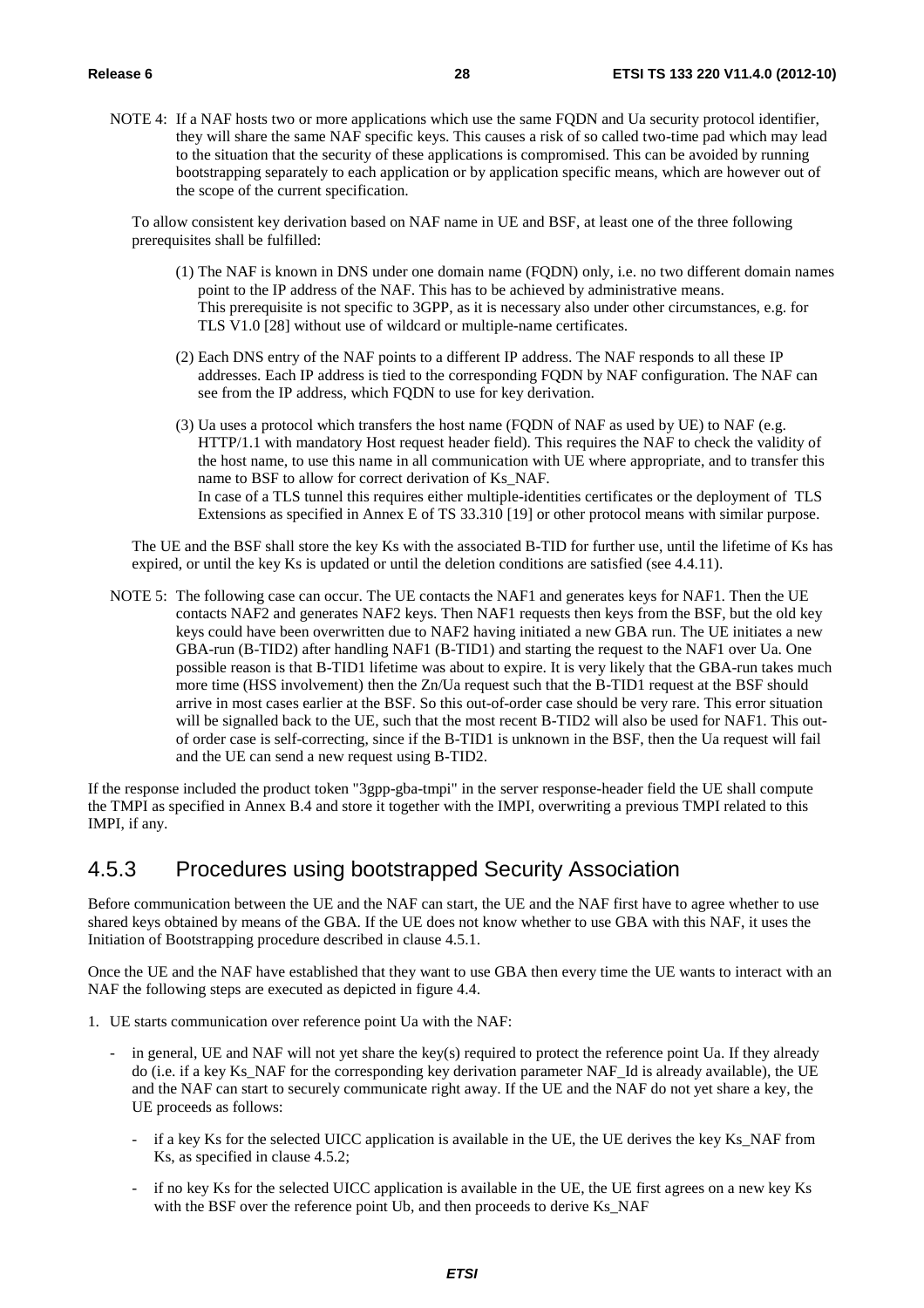If it is not desired by the UE to use the same Ks for the selected UICC application to derive more than one Ks\_NAF then the UE should agree on a new key Ks with the BSF over the reference point Ub, and then proceed to derive Ks\_NAF.

if the NAF shares a key with the UE, but the NAF requires an update of that key, e.g. because the key's lifetime has expired or will expire soon, or the key can not meet the NAF local validity condition, it shall send a suitable bootstrapping renegotiation request to the UE, see figure 4.5. If the key's lifetime has expired the protocol used over reference point Ua shall be terminated. The form of this indication depends on the particular protocol used over reference point Ua. If the UE receives a bootstrapping renegotiation request, it starts a run of the protocol over reference point Ub, as specified in clause 4.5.2, in order to obtain a new key Ks.

 To allow for consistent key derivation in BSF and UE, both have to use the same FQDN for derivation (see clause 4.5.2). For each protocol used over Ua it shall be specified if only cases (1) and (2) of clause 4.5.2 are allowed for the NAF or if the protocol used over Ua shall transfer also the FQDN used for key derivation by UE to NAF.

- NOTE 1: If the shared key between UE and NAF is invalid, the NAF can set deletion conditions to the corresponding security association for subsequent removal.
- the UE supplies the B-TID to the NAF, in the form as specified in clause 4.5.2, to allow the NAF to retrieve the corresponding keys from the BSF;
- NOTE 2: The UE may adapt the key material Ks\_NAF to the specific needs of the reference point Ua. This adaptation is outside the scope of this specification.
- the key management procedures for GBA related keys in the ME (i.e. Ks and Ks\_NAF keys) are described in section 4.4.11.
- when a new Ks is agreed over the reference point Ub and a key Ks\_NAF, derived from one NAF\_Id, is updated, the other keys Ks\_NAF, derived from different values NAF\_Id, stored on the UE shall not be affected;

According to the procedures defined in clauses 4.5.2 and 4.5.3, in the UE there is at most one Ks NAF key stored per NAF-Id.

- 2. NAF starts communication over reference point Zn with BSF
	- The NAF requests key material corresponding to the B-TID supplied by the UE to the NAF over reference point Ua.;
	- The NAF may also request one or more application-specific USSs for the applications, which the request received over Ua from UE may access;
	- NOTE 3: If the NAF requires service continuity, then the NAF can request a USS that contains a user pseudonym that allows service continuity according to BSF policy.
	- With the key material request, the NAF shall supply a NAF-Id (which includes the NAF's FQDN that the UE has used to access this NAF and the Ua security protocol identifier) to the BSF. (This is to allow for consistent key derivation in the BSF and UE as described above). The BSF shall verify that the NAF is authorized to use that FODN.
- 3. The BSF derives the keys required to protect the protocol used over reference point Ua from the key Ks and the key derivation parameters, as specified in clause 4.5.2, and supplies to NAF the requested key Ks\_NAF, as well as the bootstrapping time and the lifetime of that key, and the requested application-specific and potentially NAF group specific USSs if they are available in subscriber's GUSS and if the NAF is authorized to receive the requested USSs. For any USSs containing a NAF Group attribute, this attribute shall be removed in the USSs supplied to the NAF. If the key identified by the B-TID supplied by the NAF is not available at the BSF, the BSF shall indicate this in the reply to the NAF. The NAF then indicates a bootstrapping renegotiation request to the UE.
	- NOTE 4: The NAF can further set the local validity condition of the Ks\_NAF according to the local policy, for example a limitation of reuse times of a Ks\_NAF.
	- NOTE 5: The NAF will adapt the key material Ks\_NAF to the specific needs of the reference point Ua in the same way as the UE did. This adaptation is outside the scope of this specification.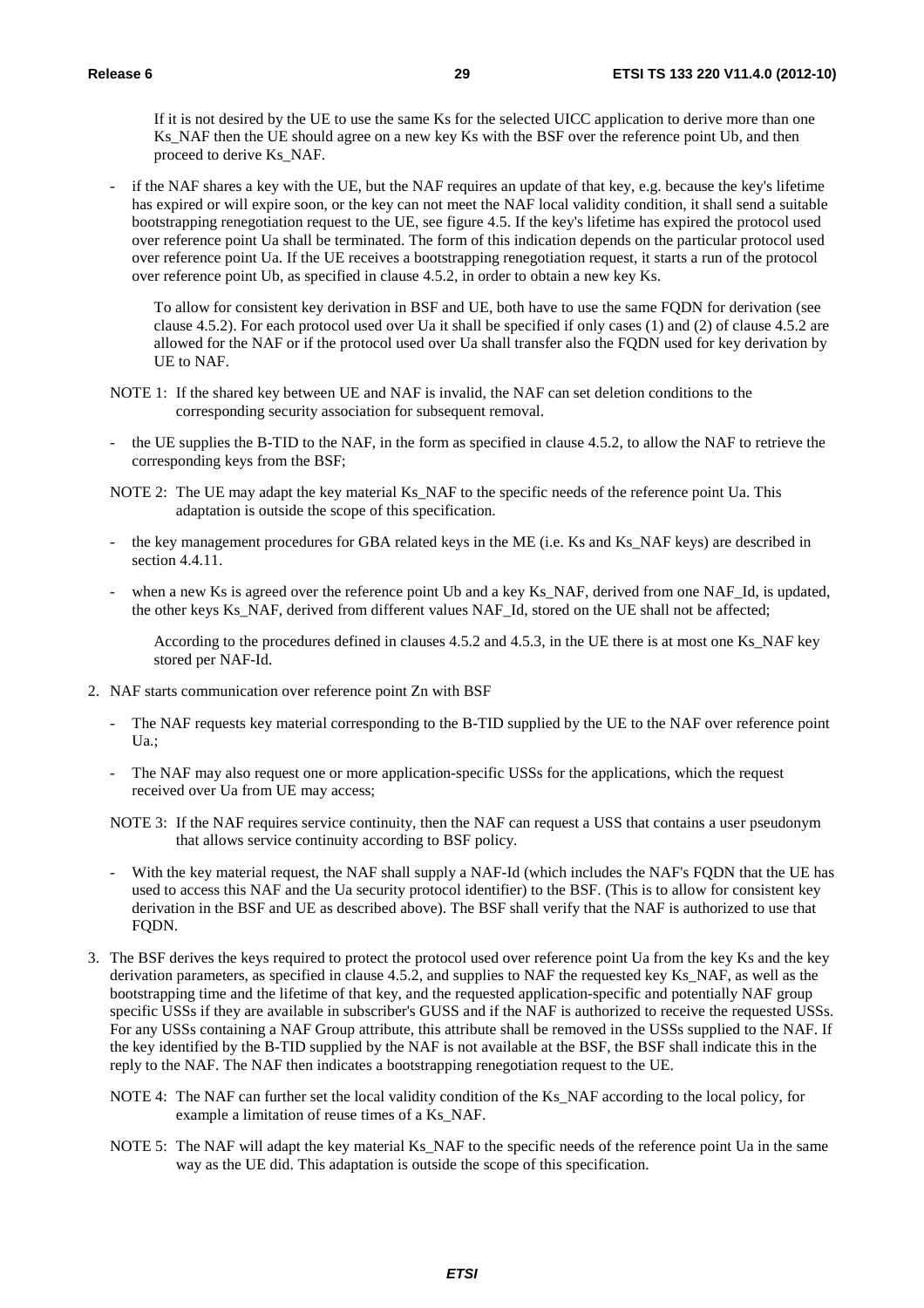- The BSF may require that one or more application-specific and potentially NAF group specific USSs shall be present in subscriber's GUSS for the NAF (see clause 4.4.6). If one or more of these required settings are missing from the GUSS, the BSF shall indicate this in the reply to the NAF.
- The BSF may also send the private user identity (IMPI) and requested USSs to NAF according to the BSF's policy;
- 4. NAF continues with the protocol used over the reference point Ua with the UE.

Once the run of the protocol used over reference point Ua is completed the purpose of bootstrapping is fulfilled as it enabled UE and NAF to use reference point Ua in a secure way.



**Figure 4.4: The bootstrapping usage procedure** 



**Figure 4.5: Bootstrapping renegotiation request** 

#### 4.5.4 Procedure related to service discovery

The UE shall discover the address of the BSF the from the identity information related to the UICC application that is used during bootstrapping procedure, i.e., IMSI for USIM, or IMPI for ISIM. The address of the BSF is derived as specified in TS 23.003 [11].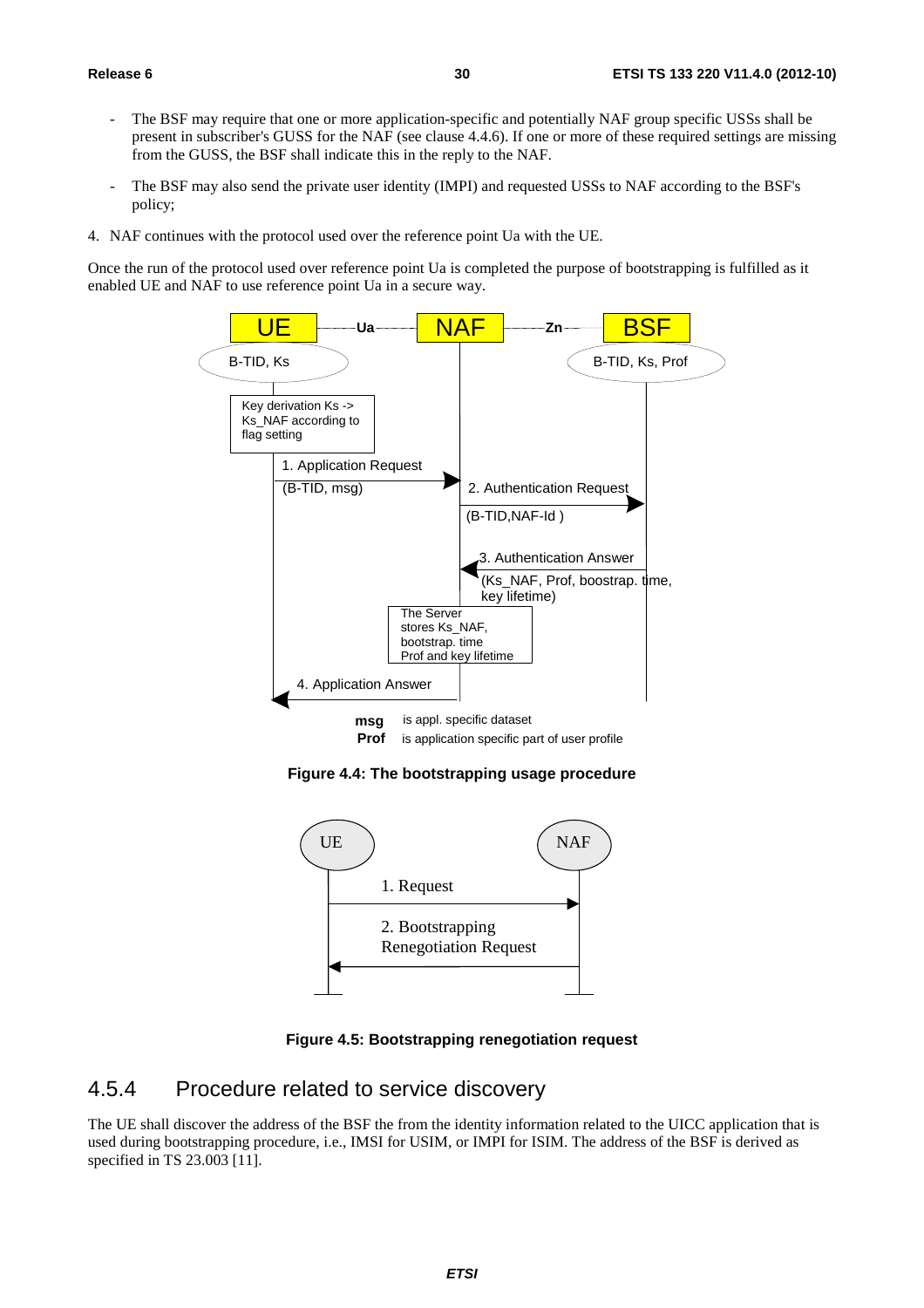## 5 UICC-based enhancements to Generic Bootstrapping Architecture (GBA\_U)

It is assumed that the UICC, BSF, and HSS involved in the procedures specified in this clause are capable of handling the GBA\_U specific enhancements. The procedures specified in this clause also apply if NAF is not GBA\_U aware.

## 5.1 Architecture and reference points for bootstrapping with UICC-based enhancements

The text from clause 4.4 of this specification applies also here, with the addition that the interface between the ME and the UICC, as specified in TS 31.102 [1] and TS 31.103 [10], needs to be enhanced with GBA\_U specific commands. The requirements on these commands can be found in clause 5.2.1, details on the procedures are in clause 5.3.

### 5.2 Requirements and principles for bootstrapping with UICCbased enhancements

The requirements and principles from clause 4.4 also apply here with the following addition:

### 5.2.1 Requirements on UE

The 3G AKA keys CK and IK resulting from a run of the protocol over the Ub reference point shall not leave the UICC.

The UICC shall be able to distinguish between authentication requests for GBA\_U, and authentication requests for other 3G authentication domains.

Upon an authentication request from the ME, which the UICC recognises as related to GBA\_U, the UICC shall derive the bootstrapping key.

Upon request from the ME, the UICC shall be able to derive further NAF-specific keys from the derived key stored on the UICC.

All GBA-aware MEs shall support procedures for the two previous requests.

### 5.2.2 Requirements on BSF

BSF shall support both GBA\_U and GBA\_ME bootstrapping procedures. The decision on running one or the other shall be based on subscription information (i.e. UICC capabilities).

The BSF shall be able to acquire the UICC capabilities related to GBA as part of the GBA user security settings received from the HSS.

### 5.3 Procedures for bootstrapping with UICC-based enhancements

### 5.3.1 Initiation of bootstrapping

The text from clause 4.5.1 of the present document applies also here.

### 5.3.2 Bootstrapping procedure

The procedure specified in this clause differs from the procedure specified clause 4.5.2 in the local handling of keys and Authentication Vectors in the UE and the BSF. The messages exchanged over the Ub reference point are identical for both procedures.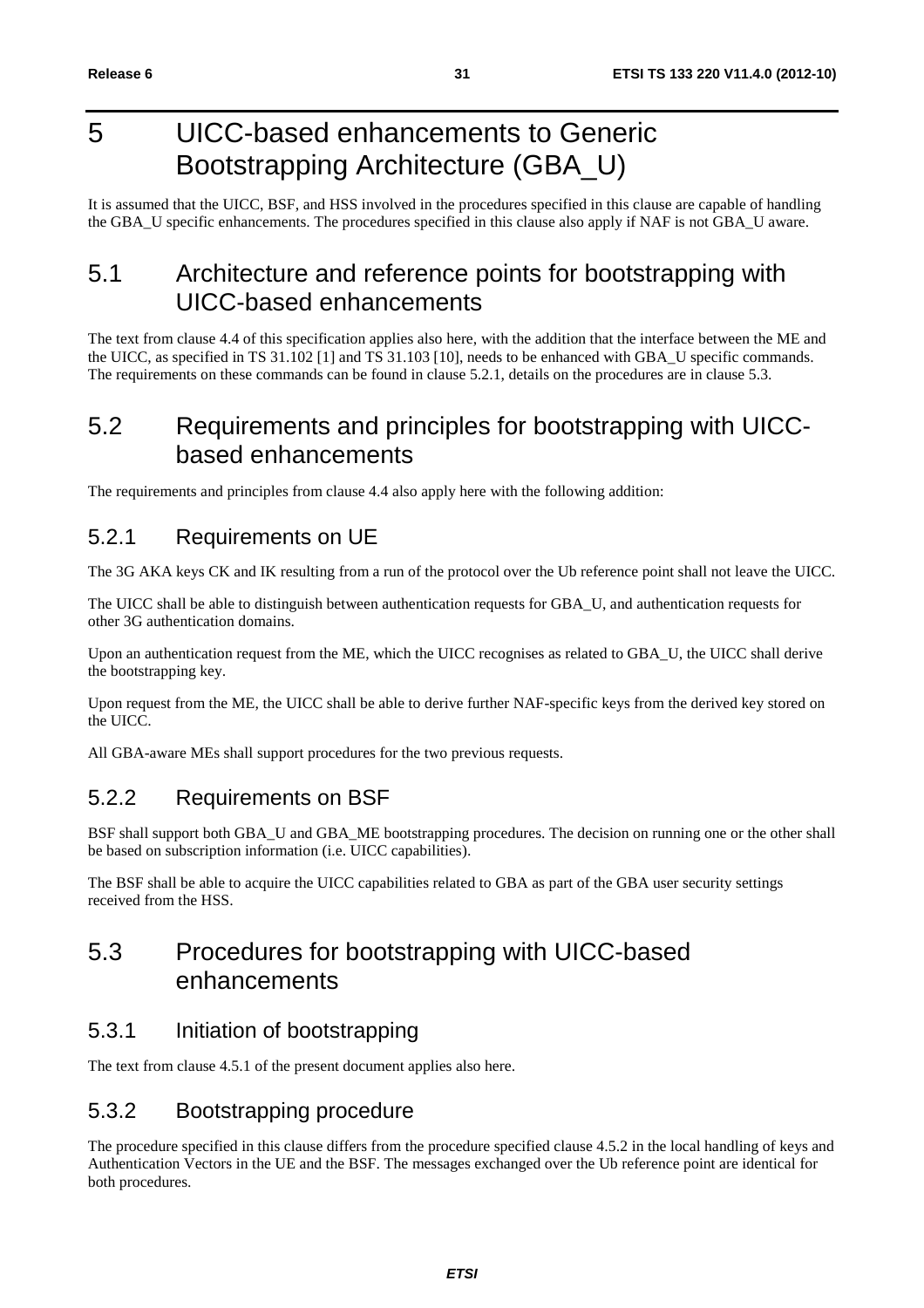When a UE wants to interact with a NAF, and it knows that the bootstrapping procedure is needed, it shall first perform a bootstrapping authentication (see figure 5.1). Otherwise, the UE shall perform a bootstrapping authentication only when it has received bootstrapping initiation required message or a bootstrapping renegotiation indication from the NAF, or when the lifetime of the key in UE has expired (see clause 5.3.3).

NOTE: The main steps from the specifications of the AKA protocol in TS 33.102 [2] and the HTTP digest AKA protocol in RFC 3310 [4] are repeated in figure 5.1 for the convenience of the reader. In case of any potential conflict, the specifications in TS 33.102 [2] and RFC 3310 [4] take precedence.



#### **Figure 5.1: The bootstrapping procedure with UICC-based enhancements**

A UE shall always include the product token "3gpp-gba-tmpi" in the user agent request-header field when communicating over Ub. A BSF shall always include the product token "3gpp-gba-tmpi" in the server response-header field when communicating over Ub.

- NOTE a: According to the HTTP specification RFC 2616 [33], the product tokens may contain any text. They are ignored when unknown by a UE or a BSF.
- 1. The ME sends an HTTP request towards the BSF. When a TMPI associated with the IMPI in use is available on the UE, the UE includes this TMPI in the "username" parameter, otherwise the UE includes the IMPI.
- 2. The BSF recognises from the structure of the "username" parameter (cf. Annex B.4) whether a TMPI or an IMPI was sent. If a TMPI was sent the BSF looks up the corresponding IMPI in its local database. If the BSF does not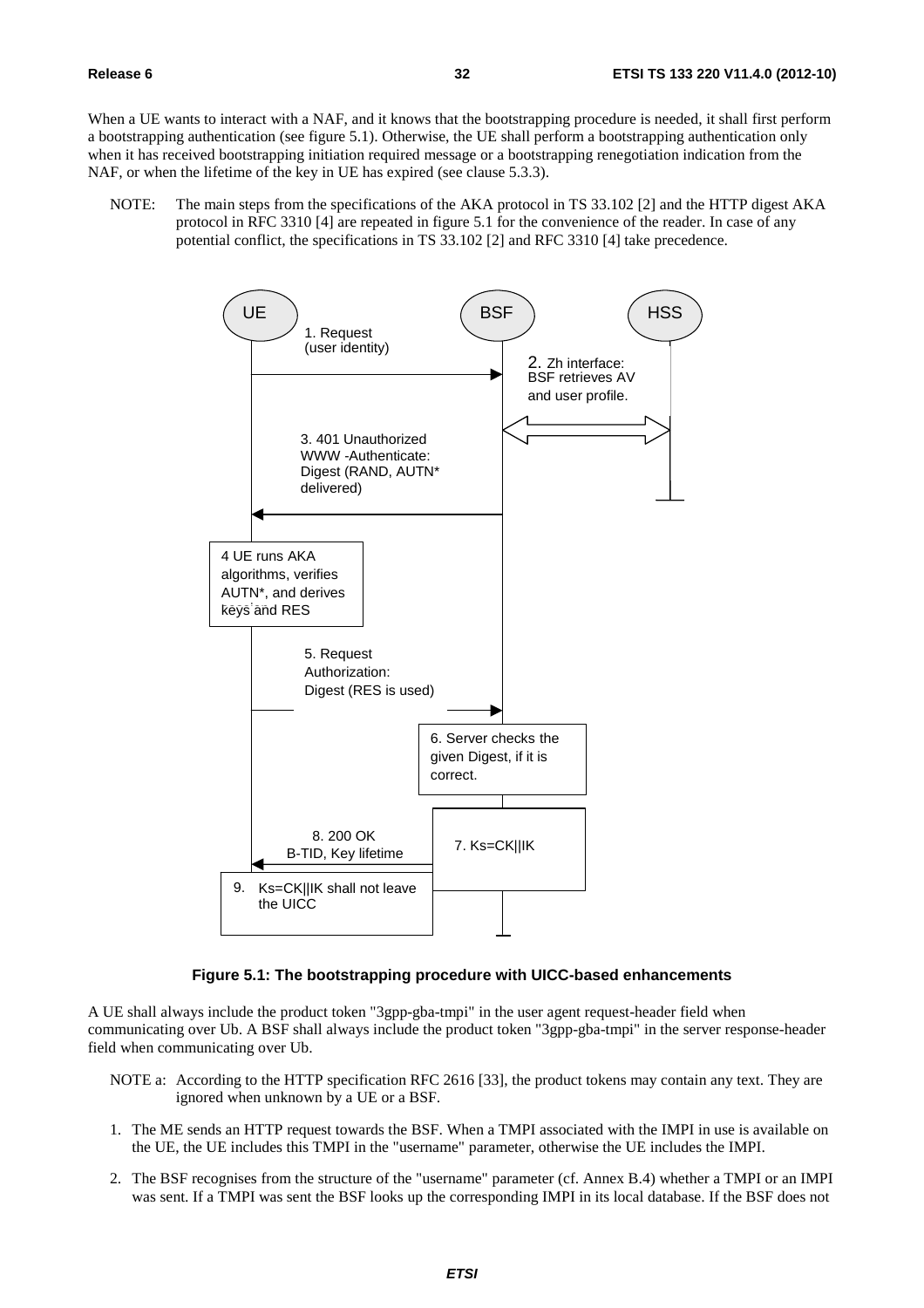find an IMPI corresponding to the received TMPI it returns an appropriate error message to the UE. The UE then deletes the TMPI and retries the request using the IMPI.

 The BSF retrieves the complete set of GBA user security settings and one Authentication Vector  $(AV, AV = RAND||AUTN||XRES||CK||IK)$  over the Zh reference point from the HSS.

 If the BSF implements the timestamp option and has a local copy of the GUSS for the subscriber that has been fetched from the HSS during a previous bootstrapping procedure, and this GUSS includes a timestamp, the BSF may include the GUSS timestamp in the request message. Upon receiving that timestamp, if the HSS implements the timestamp option, the HSS may compare it with the timestamp of the GUSS stored in the HSS. In this case, if and only if the HSS has done the comparison and the timestamps are equal, then the HSS shall send "GUSS TIMESTAMP EQUAL" indication to the BSF. In any other case, the HSS shall send the GUSS (if available) to the BSF. If the BSF receives "GUSS TIMESTAMP EQUAL" indication, it shall keep the local copy of the GUSS. In any other case, the BSF shall delete the local copy of the GUSS, and store the received GUSS (if sent).

 The BSF can then decide to perform GBA\_U, based on the user security settings (USSs). In this case, the BSF proceeds in the following way:

- BSF computes  $MAC^* = MAC \oplus Trunc(SHA-1(IK))$
- NOTE 1: Trunc denotes that from the 160 bit output of SHA-1 [23], the 64 bits numbered as [0] to [63] are used within the \* operation to MAC.

The BSF stores the XRES after flipping the least significant bit.

- NOTE 2: In a multiple HSS environment, the BSF may have to obtain the address of the HSS where the subscription of the user is stored by querying the SLF, prior to step 2.
- 3. Then BSF forwards the RAND and AUTN\* (where AUTN\* = SON  $\oplus$  AK || AMF || MAC\*) to the UE in the 401 message (without the CK, IK and XRES). This is to demand the UE to authenticate itself.
- 4. The ME sends RAND and AUTN\* to the UICC. The UICC calculates IK and MAC (by performing MAC=  $MAC^* \oplus Trunc(SHA-1(IK))$ . Then the UICC checks AUTN(i.e. SON  $\oplus AK \parallel AMF \parallel MAC$ ) to verify that the challenge is from an authorised network; the UICC also calculates CK and RES. This will result in session keys CK and IK in both BSF and UICC. The UICC then transfers RES (after flipping the least significant bit) to the ME and stores Ks, which is the concatenation of CK and IK, on the UICC.
- 5. The ME sends another HTTP request, containing the Digest AKA response (calculated using RES), to the BSF.
- 6. The BSF authenticates the UE by verifying the Digest AKA response.

NOTE 3: The password in "AKAv1" HTTP Digest AKA is in binary format.

- 7. The BSF generates the key Ks by concatenating CK and IK. The B-TID value shall be also generated in format of NAI by taking the base64 encoded [12] RAND value from step 3, and the BSF server name, i.e. base64encode(RAND)@BSF\_servers\_domain\_name.
- NOTE 3a: If the HSS/AuC uses a good random number generator, then the chance of a B-TID collision is practically zero. If such a collision occurs, then the key retrieved by the NAF can have a mismatch with the UE generated NAF key. This will result in a Ua authentication failure which will cause the NAF to once again request the UE to bootstrap which will create a new Ks and a new B-TID.

 If the request included the product token "3gpp-gba-tmpi" in the user agent request-header field the BSF shall compute a new TMPI as specified in Annex B.4 and store it together with the IMPI, overwriting a previous TMPI related to this IMPI, if any.

- 8. The BSF shall send a 200 OK message, including the B-TID, to the UE to indicate the success of the authentication. In addition, in the 200 OK message, the BSF shall supply the lifetime of the key Ks.
- 9. Both the UICC and the BSF shall use the Ks to derive NAF-specific keys Ks\_ext\_NAF and Ks\_int\_NAF during the procedures as specified in clause 5.3.3, if applicable. Ks\_ext\_NAF and Ks\_int\_NAF are used for securing the Ua reference point.

 Ks\_ext\_NAF is computed in the UICC as Ks\_ext\_NAF = KDF(Ks, "gba-me", RAND, IMPI, NAF\_Id), and Ks\_int\_NAF is computed in the UICC as Ks\_int\_NAF = KDF(Ks, "gba-u, RAND, IMPI, NAF\_Id), where KDF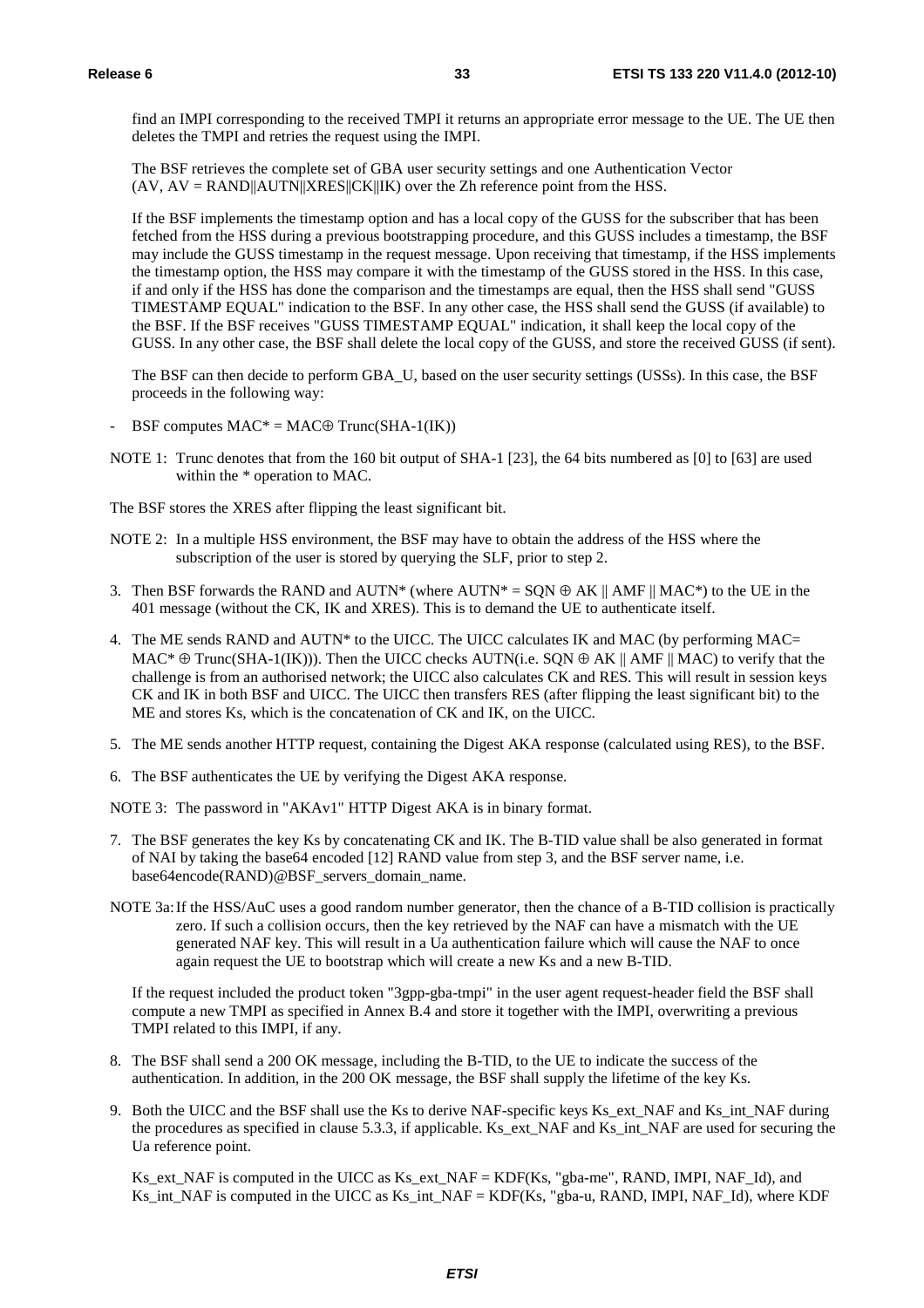is the key derivation function as specified in Annex B, and the key derivation parameters include the user's IMPI, the NAF\_Id and RAND. The NAF\_Id is constructed as follows: NAF\_Id = FQDN of the NAF || Ua security protocol identifier. The Ua security protocol identifier is specified in Annex H. The key derivation parameters used for Ks\_ext\_NAF derivation must be different from those used for Ks\_int\_NAF derivation. This is done by adding a static string "gba-me" in Ks\_ext\_NAF and "gba-u" in Ks\_int\_NAF as an input parameter to the key derivation function.

NOTE 4: If a NAF hosts two or more applications which use the same FQDN and Ua security protocol identifier, they will share the same NAF specific keys. This causes a risk of so called two-time pad which may lead to the situation that the security of these applications is compromised. This can be avoided by running bootstrapping separately to each application or by application specific means, which are however out of the scope of the current specification.

To allow consistent key derivation based on NAF name in UE and BSF, at least one of the prerequisites which are specified in clause 4.5.2 shall be met.

 The UICC and the BSF store the key Ks with the associated B-TID for further use, until the lifetime of Ks has expired, or until the key Ks is updated or until the deletion conditions are satisfied (see 4.4.11).

If the response included the product token "3gpp-gba-tmpi" in the server response-header field the UE shall compute the TMPI as specified in Annex B.4 and store it together with the IMPI, overwriting a previous TMPI related to this IMPI, if any.

#### 5.3.3 Procedures using bootstrapped Security Association

Before communication between the UE and the NAF can start, the UE and the NAF first have to agree whether to use shared keys obtained by means of the GBA. If the UE does not know whether to use GBA with this NAF, it uses the Initiation of Bootstrapping procedure described in clause 5.3.1.

Once the UE and the NAF have established that they want to use GBA then every time the UE wants to interact with a NAF the following steps are executed as depicted in figure 5.3.

Next, the UE and the NAF have to agree, which type of keys to use, Ks ext NAF or Ks int NAF, or both. The default is the use of Ks\_ext\_NAF only. This use is also supported by MEs and NAFs, which are GBA\_U unaware. If Ks\_int\_NAF, or both Ks\_ext\_NAF and Ks\_int\_NAF are to be used, this use has to be agreed between UE and NAF prior to the execution of the procedure described in the remainder of this clause 5.3.3. Any such agreement overrules the default use of the keys. A key selection indication, which key (i.e. Ks\_int\_NAF or Ks\_ext\_NAF) the NAF shall use in the Ua reference point may be present in the application specific USS as defined in stage 3 specification. If the indication exists, the NAF shall use the indicated key. If the Ks\_int\_NAF key was indicated in the USS, the UE attempts to use Ks\_ext\_NAF key, the NAF shall terminate the communication with the UE.

- NOTE 1: This agreement may be mandated by the specification, which defines the Ua reference point between UE and NAF, e.g. TS 33.246 for the use of GBA in MBMS, or negotiated by the NAF and the UE over the Ua reference point, or reached by configuration.
- 1. UE starts communication over reference point Ua with the NAF using the keys Ks\_ext\_NAF or Ks\_int\_NAF, or both, as required:
	- in general, UE and NAF will not yet share the key(s) required to protect the Ua reference point. If they do not, the UE proceeds as follows:
- if Ks\_ext\_NAF is required and a key Ks for the selected UICC application is available in the UICC, the ME requests the UICC to derive the key Ks\_ext\_NAF from Ks, as specified in clause 5.3.2;
- if Ks int NAF is required and a key Ks for the selected UICC application is available in the UICC, the ME requests the UICC to derive the key Ks\_int\_NAF from Ks, as specified in clause 5.3.2;

If it is not desired by the UE to use the same Ks for the selected UICC application to derive more than one Ks\_ext/int\_NAF, then the UE should first agree on new key Ks with the BSF over the Ub reference point, as specified in clause 5.3.2, and then proceeds to derive Ks\_ext\_NAF or Ks\_int\_NAF, or both, as required.

if Ks for the selected UICC application is not available in the UE, the UE first agrees on a new key Ks with the BSF over the Ub reference point, as specified in clause 5.3.2, and then proceeds to derive Ks ext NAF or Ks int NAF, or both, as required;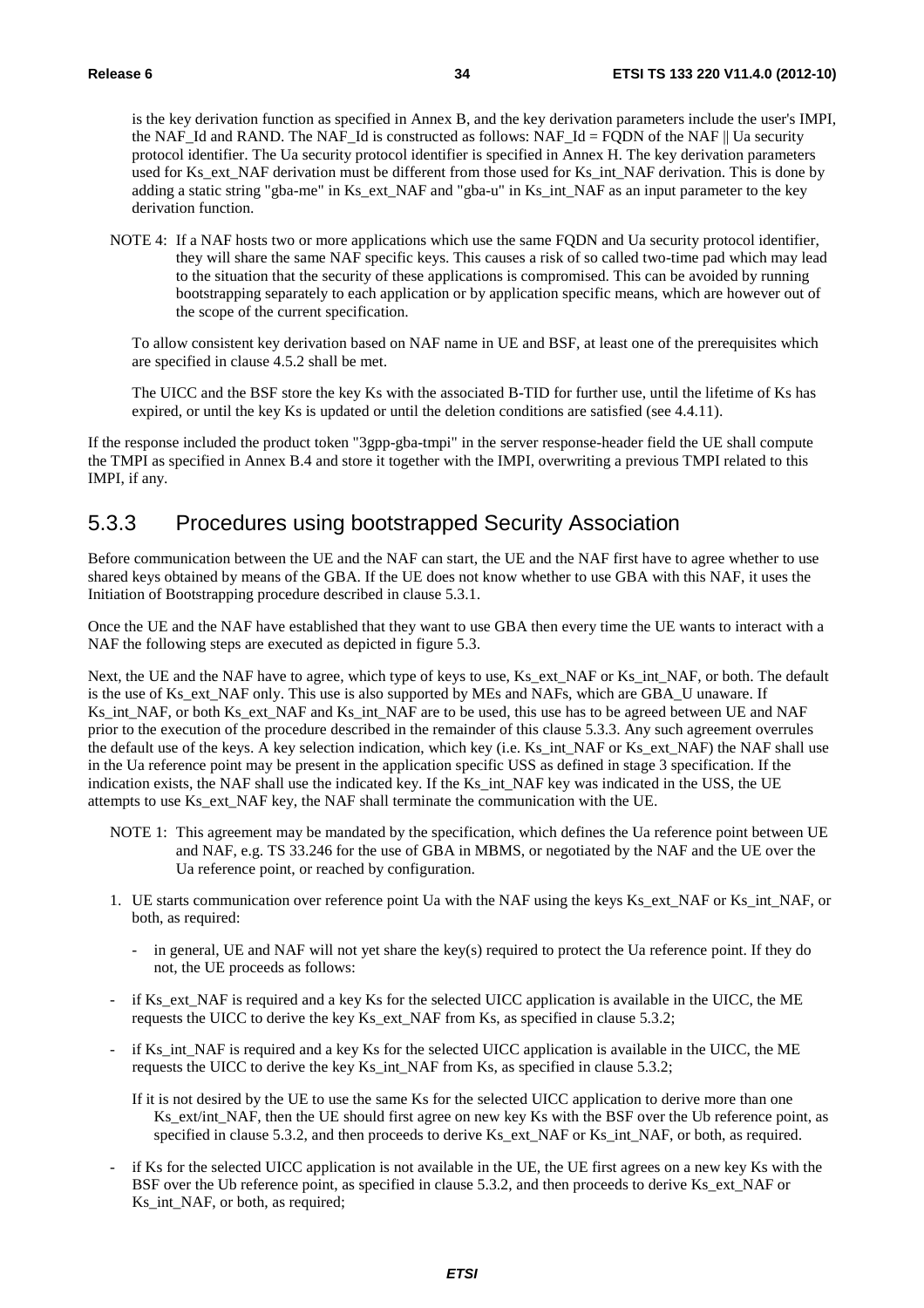- if the NAF shares a key with the UE, but the NAF requires an update of that key, it shall send a suitable bootstrapping renegotiation request to the UE. If the key's lifetime has expired the protocol used over reference point Ua shall be terminated. The form of this indication depends on the particular protocol used over Ua reference point. If the UE receives a bootstrapping renegotiation request, it starts a run of the protocol over Ub, as specified in clause 5.3.2, in order to obtain new keys.
- NOTE 2: If the shared keys between UE and NAF become invalid, the NAF can set deletion conditions to the corresponding security association for subsequent removal.
- NOTE 3: If it is not desired by the NAF to use the same Ks to derive more than one Ks\_int/ext\_NAF then the NAF can reply to the first request sent by a UE by sending a key update request to the UE.
	- The UE supplies the B-TID to the NAF, as specified in clause 5.3.2, to allow the NAF to retrieve the corresponding keys from the BSF

 To allow for consistent key derivation in BSF and UE, both have to use the same FQDN for derivation (cf. clause 4.5.2). For each protocol used over Ua it shall be specified if only cases (1) and (2) of clause 4.5.2 are allowed for the NAF or if the protocol used over Ua shall transfer also the FQDN used for key derivation by UE to NAF.

- NOTE 4 The UE may adapt the keys Ks\_ext\_NAF or Ks\_int\_NAF to the specific needs of the Ua reference point. This adaptation is outside the scope of this specification.
- the key management procedures for GBA related keys in the ME (i.e. Ks\_ext\_NAF keys) are described in section 4.4.11.
	- all GBA related keys in the UICC do not need to be deleted when the ME is powered down.
- NOTE 5: After each run of the protocol over the Ub reference point, a new key Ks, associated with a new B-TID, are derived in the UE according to clause 5.3.2, so that it can never happen, that key Ks with different B-TIDs simultaneously exist in the UE.
- When new key Ks is agreed over the Ub reference point and new NAF-specific keys need to be derived for one NAF\_Id, then both, Ks\_ext\_NAF and Ks\_int\_NAF (if present), shall be updated for this NAF\_Id, but other keys Ks\_ext\_NAF or Ks\_int\_NAF relating to other NAF\_Ids, which may be stored on the UE, shall not be affected.

 According to the procedures defined in clauses 5.3.2 and 5.3.3, in the UE there is at most one Ks\_int\_NAF/Ks\_ext\_NAF key pair stored per NAF\_Id.

- NOTE 6: This rule ensures that the keys Ks\_ext\_NAF and Ks\_int\_NAF are always in synch at the UE and the NAF.
- 2. NAF now starts communication over the Zn reference point with the BSF.
- The NAF requests from the BSF the keys corresponding to the B-TID, which was supplied by the UE to the NAF over the Ua reference point. If the NAF is GBA\_U aware it indicates this by including a corresponding flag in the request;
- The NAF may also request one or more application-specific USSs for the applications, which the request received over Ua from UE may access;
- NOTE 7: If the NAF requires service continuity, then the NAF can request a USS that contains a user pseudonym that allows service continuity according to BSF policy.
- With the keys request over the Zn reference point, the NAF shall supply a NAF-Id (which includes NAF's FQDN that the UE has used to access this NAF and the Ua security protocol identifier) to the BSF. (This is to allow for consistent key derivation in the BSF and UE as described above). The BSF shall verify that the NAF is authorized to use that FQDN.
- 3. The BSF derives the keys Ks\_ext\_NAF, and Ks\_int\_NAF (if additionally required), as specified in clause 5.3.2. If the NAF indicated in its request that it is GBA\_U aware, the BSF supplies to NAF both keys, Ks\_ext\_NAF, and Ks\_int\_NAF, otherwise the BSF supplies only Ks\_ext\_NAF. In addition, the BSF supplies the bootstrapping time and the lifetime time of these keys, and the requested application-specific and potentially NAF group specific USSs if they are available in subscriber's GUSS and if the NAF is authorized to receive the requested USSs. For any USSs containing a NAF Group attribute, this attribute shall be removed in the USSs supplied to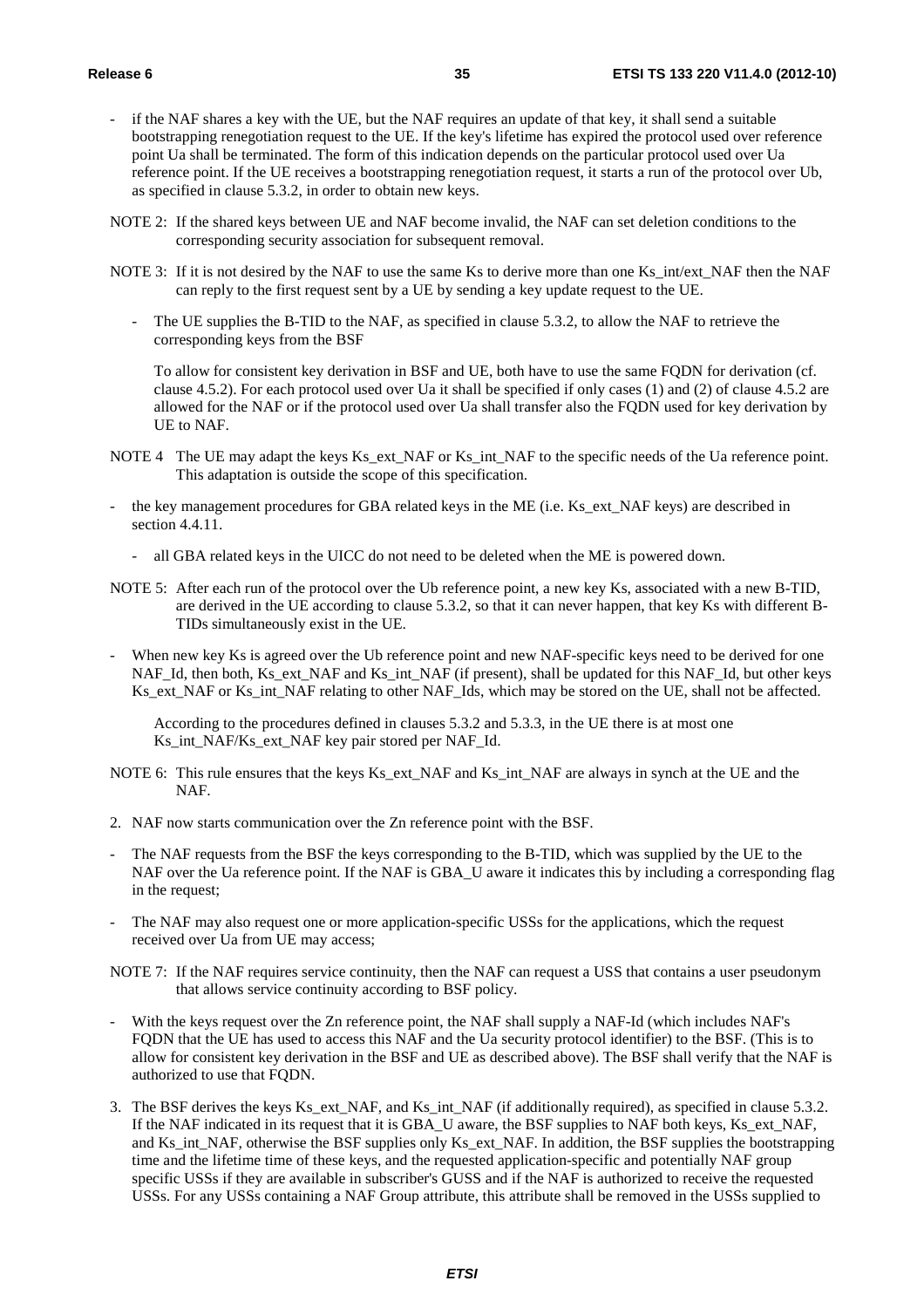the NAF.If the key identified by the B-TID supplied by the NAF is not available at the BSF, the BSF shall indicate this in the reply to the NAF. The NAF then indicates a bootstrapping renegotiation request (See figure 4.5) to the UE;

- NOTE 8: The NAF can further set the local validity condition of the Ks\_NAF according to the local policy, for example a limitation of reuse times of a Ks\_NAF.
- NOTE 9: The NAF will adapt the keys Ks\_ext\_NAF and Ks\_int\_NAF to the specific needs of the Ua reference point in the same way as the UE did. This adaptation is outside the scope of this specification.
- The BSF may require that one or more application-specific and potentially NAF group specific USSs shall be present in subscriber's GUSS for the NAF (see clause 4.4.6). If one or more of these required settings are missing from the GUSS, the BSF shall indicate this in the reply to the NAF.
- The BSF may also send the private user identity (IMPI) and requested USSs to NAF according to the BSF's policy.
- 4. The NAF now continues with the protocol used over the Ua reference point with the UE.
- If the NAF requested an application-specific USS from the BSF and the USS was returned the NAF, the NAF shall check whether this USS contains an key selection indication. If the key selection indication is present, the NAF shall use only the indicated key. If a different key was used over Ua, then the protocol used over reference point Ua shall be terminated.

Once the run of the protocol used over Ua reference point is completed the purpose of bootstrapping is fulfilled as it enabled the UE and NAF to use Ua reference point in a secure way.



**Figure 5.3: The bootstrapping usage procedure with UICC-based enhancements** 

#### 5.3.4 Procedure related to service discovery

The text from clause 4.5.4 of this document applies also here.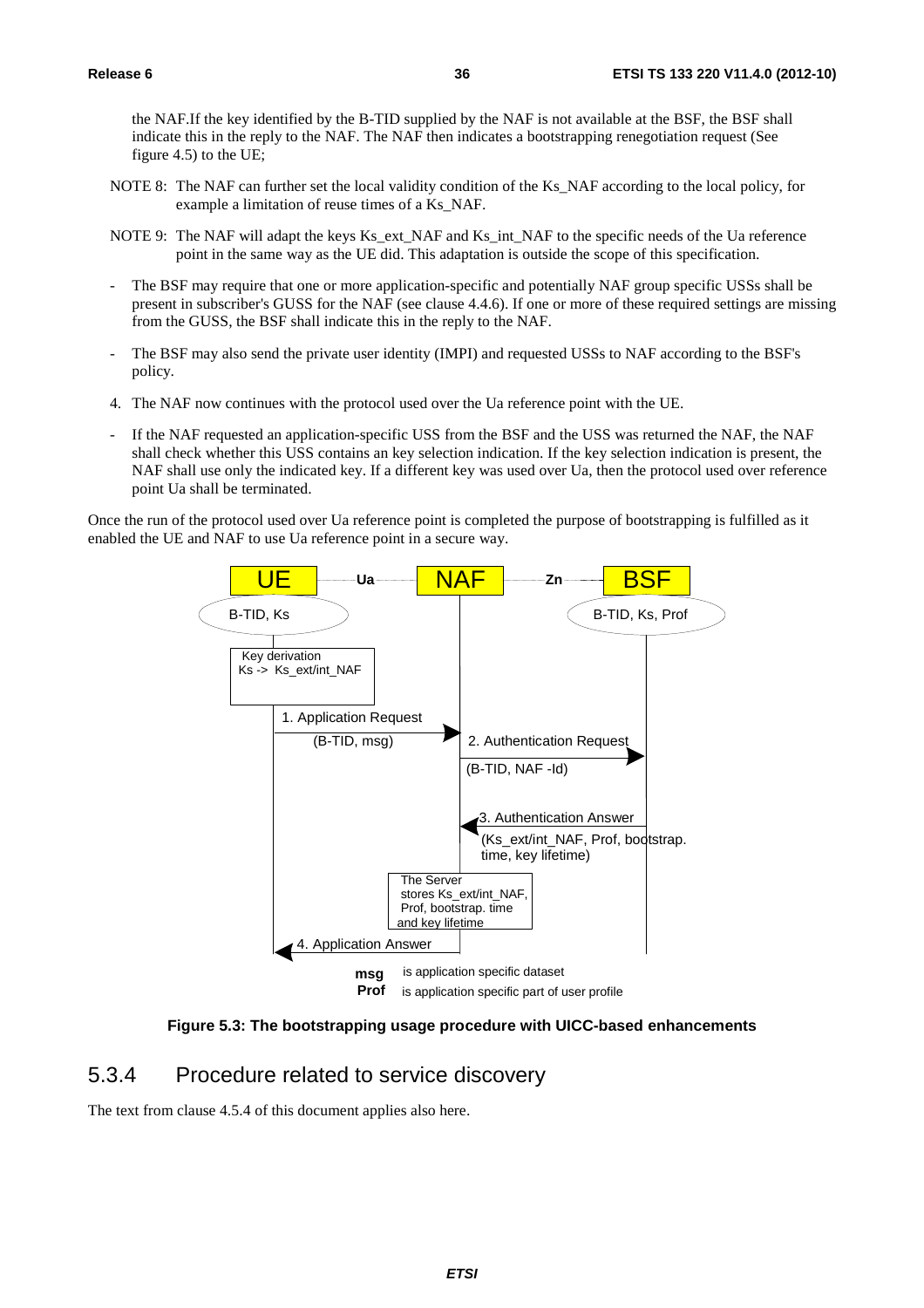# Annex A: (Void)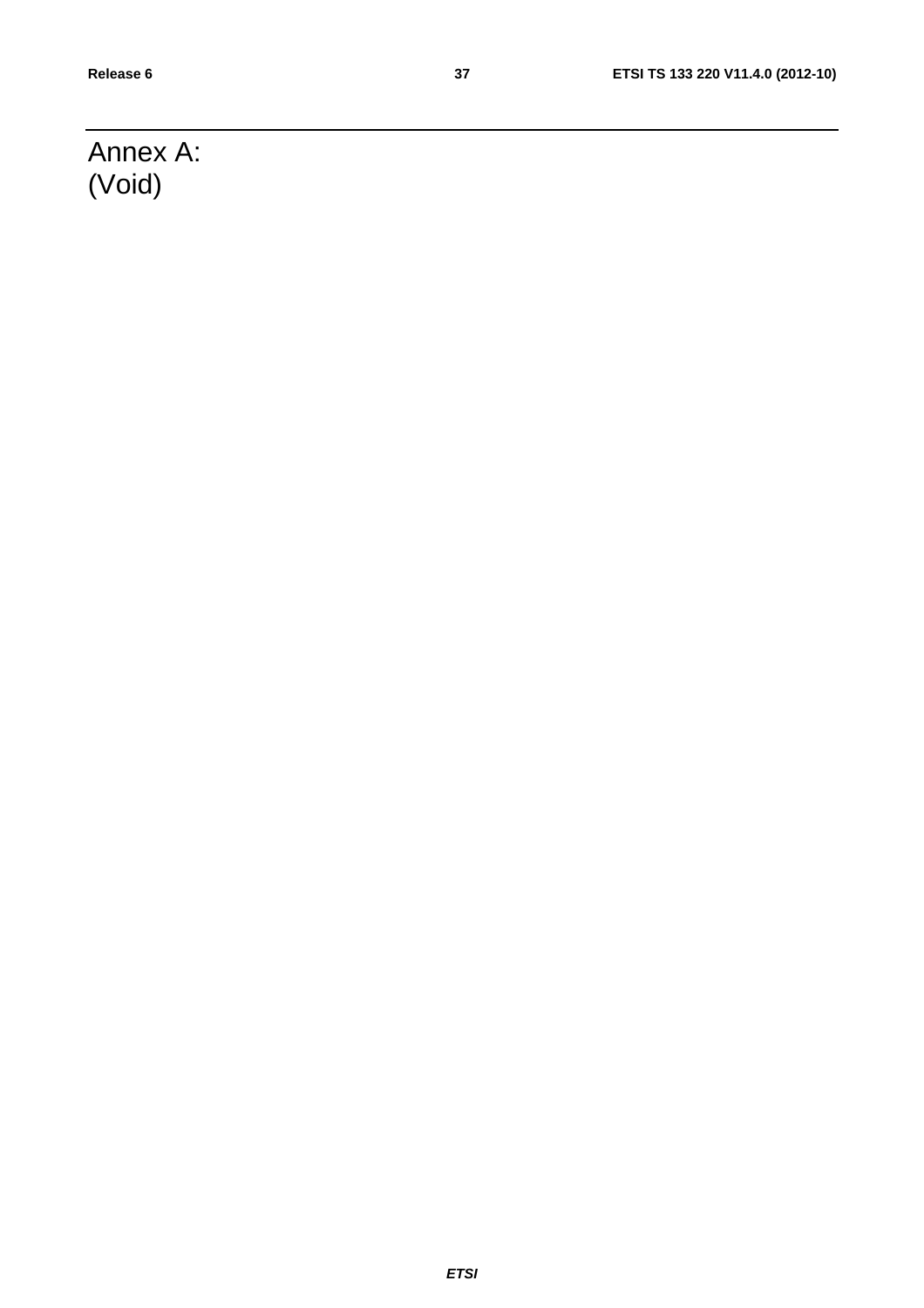## Annex B (normative): Specification of the key derivation function KDF

## B.1 Introduction

This annex specifies the key derivation function (KDF) that is used in the NAF specific key derivation in both GBA (i.e. GBA\_ME) and GBA\_U. This KDF is also used to derive the TMPI. The key derivation function defined in the annex takes the following assumptions:

- 1. the input parameters to the key derivation functions are octet strings not bit strings of arbitrary length:
- 2. a single input parameter will have lengths no greater than 65535 octets.

## B.2 Generic key derivation function

The input parameters and their lengths shall be concatenated into a string S as follows:

- 1. The length of each input parameter measured in octets shall be encoded into a two octet-long string:
	- a) express the number of octets in input parameter Pi as a number k in the range [0, 65535].
	- b) Li is then a 16-bit long encoding of the number k, encoded as described in clause B.2.1.
- 2. String S shall be constructed from n+1 input parameters as follows:

 $S = FC \parallel PO \parallel LO \parallel P1 \parallel L1 \parallel P2 \parallel L2 \parallel P3 \parallel L3 \parallel ... \parallel Pn \parallel Ln$ 

where

FC is single octet used to distinguish between different instances of the algorithm,

P0 ... Pn are the n+1 input parameter encodings, and

L0 ... Ln are the two-octet representations of the length of the corresponding input parameter encodings P0.. Pn.

In this specification the following restriction applies to P0: P0 is a static ASCII-encoded string.

This restriction is not part of the KDF definition and does not apply to the KDF when used by other 3GPP specifications unless explicitly stated so in those specifications.

3. The final output, i.e. the derived key is equal to the KDF computed on the string S using the key, denoted Key. The present document defines the following KDF:

derived key =  $HMAC-SHA-256$  (Key, S)

as specified in [22] and [23].

#### B.2.1 Input parameter encoding

#### B.2.1.1 General

This clause specifies how encodings of different data types is to be done. Encoding rules for further data types may be added in future releases if needed.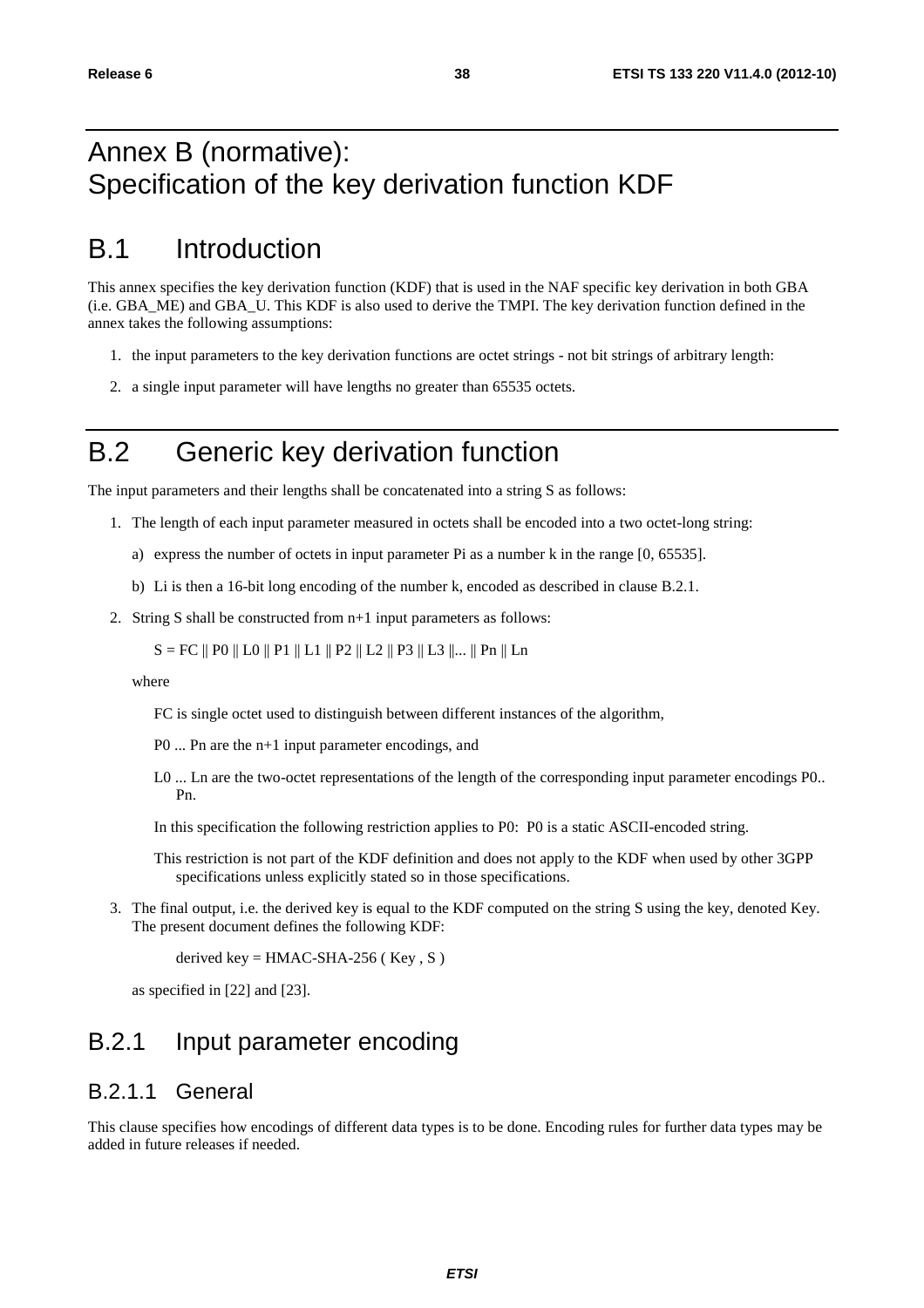#### B.2.1.2 Character string encoding

A character string shall be encoded to an octet string according to UTF-8 encoding rules as specified in IETF RFC 3629 [24] and apply Normalization Form KC (NFKC) as specified in [37].

#### B.2.1.3 Non-negative integer encoding

A non-negative integer value j, which is input to the KDF, shall be encoded into the octet string Pi as follows:

- 1. Encode j in base 2.
- 2. Let n be number of bits as defined for this input parameter in 3GPP specifications, or, if undefined elsewhere, let n be the least multiple of 8 that is greater or equal to the number of bits of the base 2 encoding of j
- 3. Create an octet string such that the least significant bit of the octet string shall be equal to the least significant bit of j written in base 2, the second to least significant bit of the octet string shall be equal to the second to least significant bit of j written in base 2 and so on (according to clause 3.4 of this specification). If the number of bits in j written in base 2 is less than n, the remaining most significant bits in the octet string shall be set to zero; if the number of bits in j written in base 2 is equal to n, there is no need for such zero padding.

The encoding Li of the number k of octets in Pi follows the above rule.

- EXAMPLE1: If Pi is Uplink NAS COUNT then the number k of octets in Pi is 4, according to TS 33.401, Annex A, and  $n = 32$ . Assume that Uplink NAS COUNT has the integer value  $j = 259$ . Then the base 2 encoding of 259 is 100000011, and Pi consists of the octet string 0000000 0000000 00000001 00000011, or 0x00 0x00 0x01 0x03 in hex representation, and Li consists of the octet string 0000000 00000100, or 0x00 0x04 in hex representation.
- EXAMPLE2: If the length of Pi is undefined elsewhere, and the integer value  $j = 259$  is to be encoded into the parameter Pi then the base 2 encoding of 259 is 100000011, n and hence the length of parameter Pi in bits is 16, the number k of octets in Pi is 2, and Pi consists of the octet string 00000001 00000011, or 0x01 0x03 in hex representation, and Li consists of the octet string 0000000 00000010, or 0x00 0x02 in hex representation.

#### B.2.2 FC value allocations

FC values allocated for this specification shall be in range of 0x00 – 0x0F.

FC values allocated for TS 33.401 [35] shall be in range of  $0x10 - 0x1F$ .

FC values allocated for TS 33.402 [36] shall be in range of  $0x20 - 0x2F$ .

FC values allocated for TS 33.102 [2] shall be in range of 0x30 – 0x3F.

FC values allocated for TS 33.224 [39] shall be in range  $0x40 - 0x48$ .

FC values in range 0x49 – 0xFF are reserved for future use.

## B.3 NAF specific key derivation in GBA and GBA\_U

In GBA and GBA\_U, the input parameters for the key derivation function shall be the following:

- $FC = 0x01$ .
- $-P1 =$ RAND,
- L1 = length of RAND is 16 octets (i.e.  $0x000x10$ ),
- $P2 = \text{IMPI encoded to an octet string using UTF-8 encoding (see clause B.2.1),}$
- $L2 =$  length of IMPI is variable (not greater that 65535),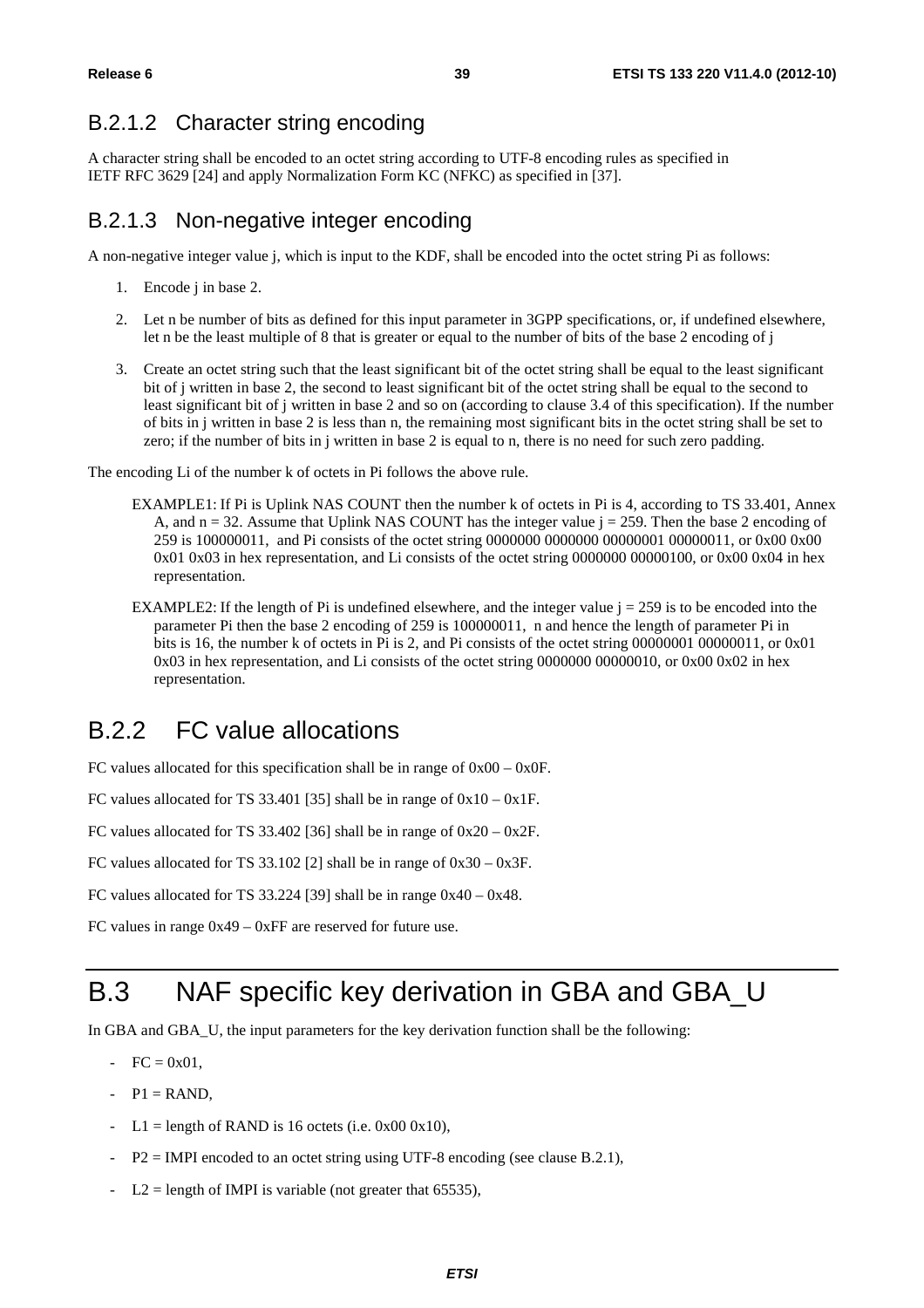- $P3 = NAF$  ID with the FODN part of the NAF\_ID encoded to an octet string using UTF-8 encoding (see clause B.2.1), and
- L3 = length of NAF\_ID is variable (not greater that 65535).

In the key derivation of Ks\_NAF as specified in clause 4 and Ks\_ext\_NAF as specified in clause 5,

- P0 = "gba-me" (i.e.  $0x670x620x610x2d0x6d0x65$ ), and
- $LO =$  length of P0 is 6 octets (i.e., 0x00 0x06).

In the key derivation of Ks\_int\_NAF as specified in clause 5,

- P0 = "gba-u" (i.e.  $0 \times 67$  0x62 0x61 0x2d 0x75), and
- $LO =$  length of P0 is 5 octets (i.e., 0x00 0x05).

The Key to be used in key derivation shall be:

- Ks (i.e. CK || IK concatenated) as specified in clauses 4 and 5,

NOTE: In the specification this function is denoted as: Ks\_NAF = KDF (Ks, "gba-me", RAND, IMPI, NAF\_Id),  $Ks$ \_ext\_NAF = KDF (Ks, "gba-me", RAND, IMPI, NAF\_Id), and Ks int  $NAF = KDF$  (Ks, "gba-u", RAND, IMPI, NAF Id).

## B.4 Derivation of TMPI

Derivation of TMPI follows the same procedure as NAF specific key derivation in GBA and GBA\_U (see clause B.3). As the TMPI is stored in ME, for GBA\_U the procedure for derivation of Ks\_ext\_NAF is followed.

NOTE: This procedure was chosen to avoid any changes to existing UICCs in case of GBA\_U.

The BSF\_Id defined in this clause consists of the full DNS name of the BSF as used for B-TID generation (see clause 4.5.2), concatenated with the Ua security protocol identifier for TMPI as specified in Annex H.

In GBA and GBA\_U, the input parameters for the key derivation function to derive the TMPI shall be the following:

- $-$  FC = 0x01.
- $P0 =$  "gba-me" (i.e. 0x67 0x62 0x61 0x2d 0x6d 0x65) (see clause B.3 for Ks\_NAF and Ks\_ext\_NAF),
- $LO = length of P0 is 6 octets (i.e.,  $0x000x06$ ).$
- $-P1 =$ RAND.
- L1 = length of RAND is 16 octets (i.e.  $0x000x10$ ),
- $P2 = IMPI$  encoded to an octet string using UTF-8 encoding (see clause B.2.1),
- $L2 =$  length of IMPI is variable (not greater that 65535),
- $-$  P3 = the BSF. Id encoded to an octet string using UTF-8 encoding (see clause B.2.1), and
- $L3$  = length of P3 is variable (not greater that 65535).

The Key to be used in derivation of TMPI shall be:

Ks (i.e. CK || IK concatenated) as specified in clauses 4 and 5.

The TMPI is then computed as TEMP@tmpi.bsf.3gppnetwork.org where TEMP is the base64-encoding [12] of the 24 most significant octets of the output of KDF.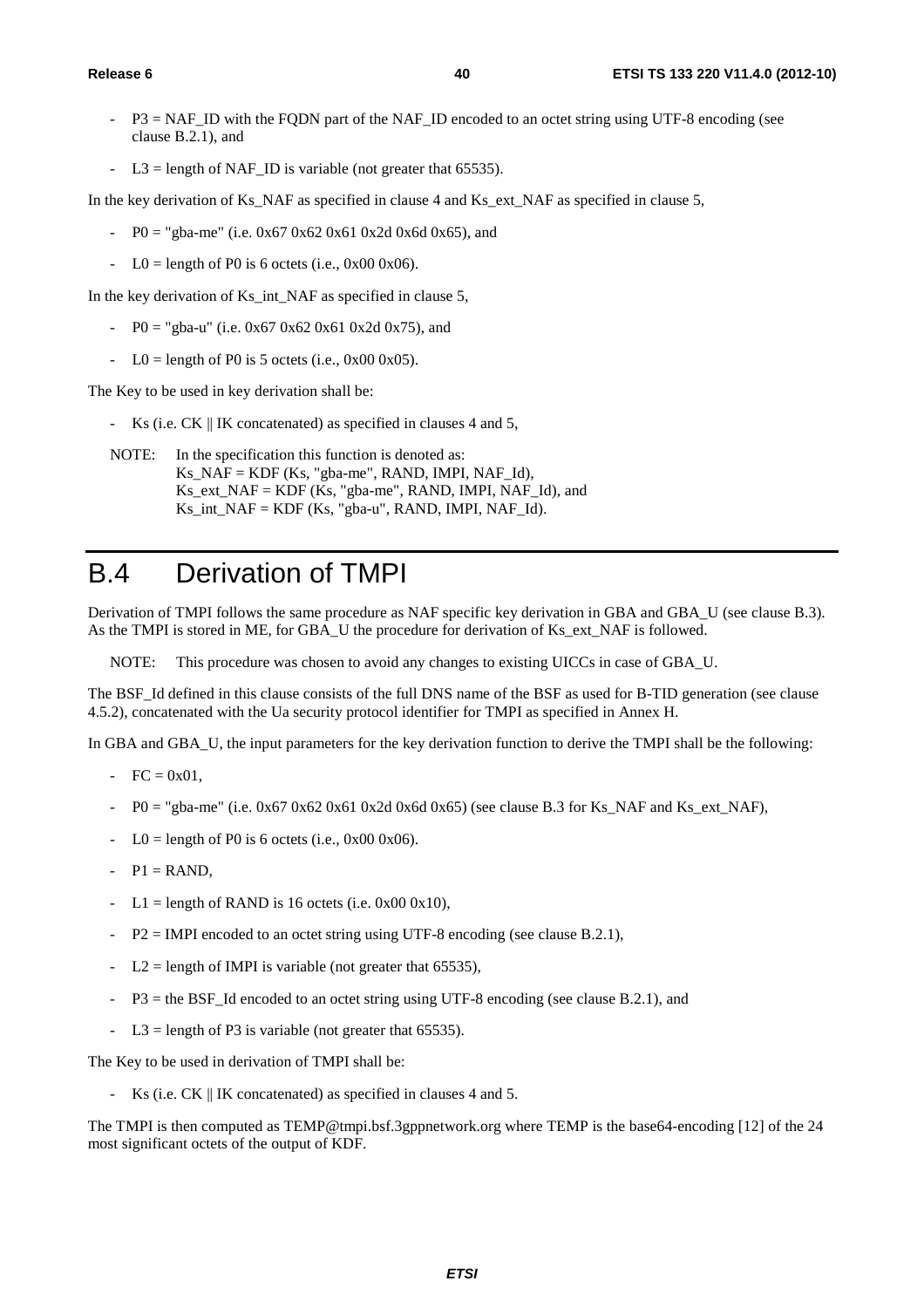## B.5 Derivation of passwd and Ks

Derivation of passwd and Ks for GBA\_Digest shall follow the same procedure as NAF specific key derivation in GBA and GBA\_U as specified in clause B.3.

The input parameters for the key derivation function to derive passwd and Ks shall be the following:

- $-$  FC = 0x01.
- $-$  P1 = TLS MK Extr,
- L1 = length of TLS MK Extr is 48 octets (i.e.  $0x00 0x30$ ),

In the derivation of passwd as specified in clause M.6.3, step 5,

- $P0 = "GBA_Digest\_RESP"$ (i.e. 0x47 0x42 0x41 0x5F 0x44 0x69 0x67 0x65 0x73 0x74 0x5F 0x52 0x45 0x53 0x50), and
- $LO =$  length of P0 is 15 octets (i.e., 0x00 0x0F).

In the key derivation of Ks as specified in clause M.6.3, step 6,

- $-$  P0 = "GBA\_Digest\_Ks" (i.e. 0x47 0x42 0x41 0x5F 0x44 0x69 0x67 0x65 0x73 0x74 0x5F 0x4B 0x73),
- $LO =$  length of P0 is 13 octets (i.e., 0x00 0x0D),
- $P2 = RESP$ , and
- $L2$  = length of RESP is variable and depends on the algorithm used in HTTP Digest (e.g., 32 if MD5 is used).

The Key to be used in key derivation function shall be:

- H(A1) as specified in clause M.6.3, step 5.

NOTE: In the present document this function is denoted as: passwd = KDF (H(A1), "GBA\_Digest\_RESP", TLS\_MK\_Extr), and  $Ks = KDF$  (H(A1), "GBA\_Digest\_Ks", TLS\_MK\_Extr, RESP).

## B.6 NAF specific key derivation in GBA\_Digest

In GBA\_Digest, the input parameters for the key derivation function to derive Ks\_NAF shall be the following:

- $FC = 0x01$ :
- P0 = "gba-digest" (i.e. 0x67 0x62 0x61 0x2d 0x64 0x69 0x67 0x65 0x73 0x74);
- $LO =$  length of P0 is 10 octets (i.e., 0x00 0x0a);
- $P1 =$  nonce:
- $L1 =$  length of nonce is variable (not greater than 65535);
- P2 = IMPI encoded to an octet string using UTF-8 encoding (see clause B.2.1 of the present document);
- $L2$  = length of IMPI is variable (not greater than 65535);
- $P3 = NAF$  ID with the FQDN part of the NAF\_ID encoded to an octet string using UTF-8 encoding (see clause B.2.1 of the present document;
- $L3 =$  length of NAF ID is variable (not greater that 65535).

The Key to be used in key derivation shall be:

Ks as specified in clause B.5 of the present document.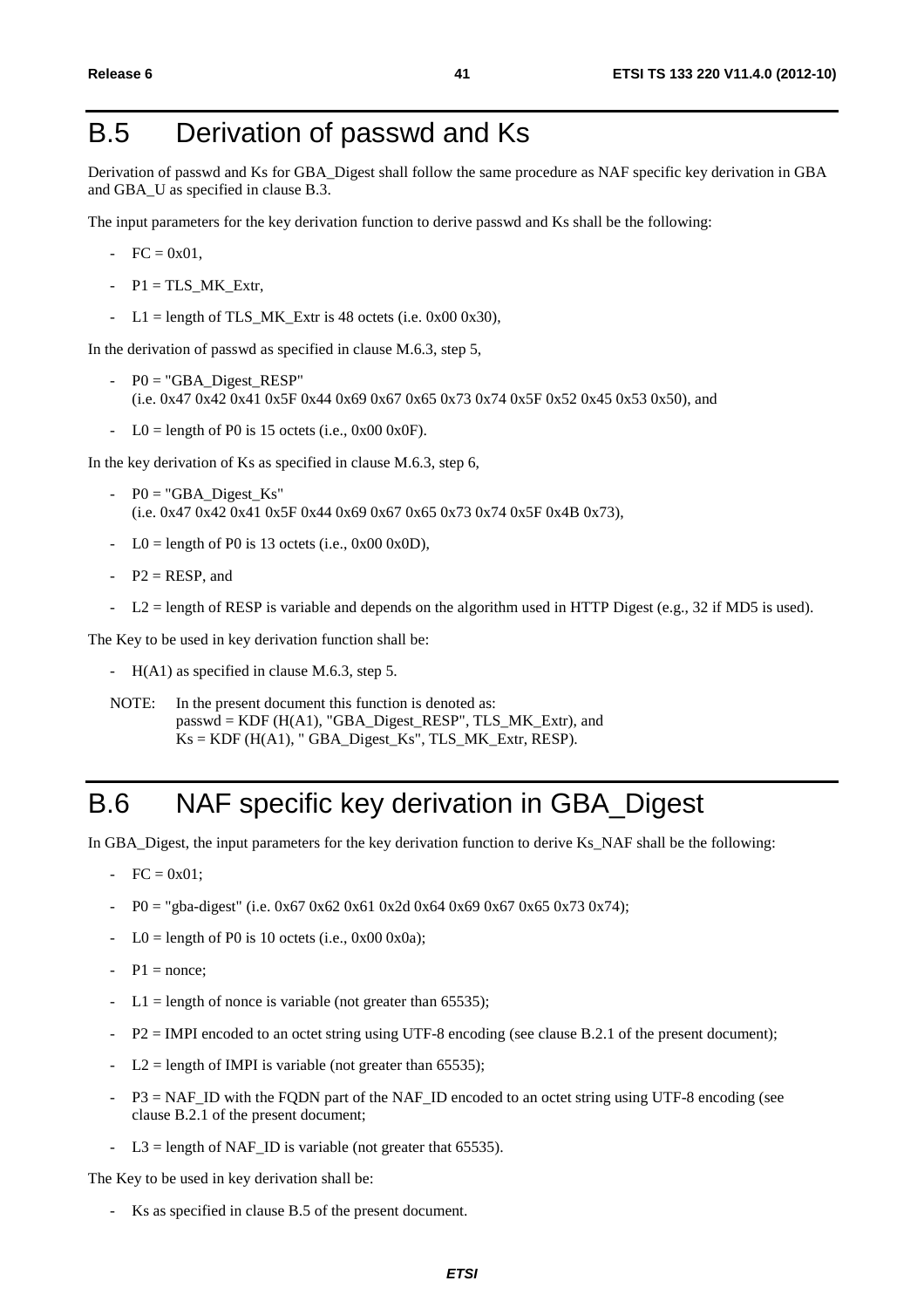NOTE: In clause M.6.3 this function is denoted as: Ks\_NAF = KDF (Ks, "gba-digest", nonce, IMPI, NAF\_Id).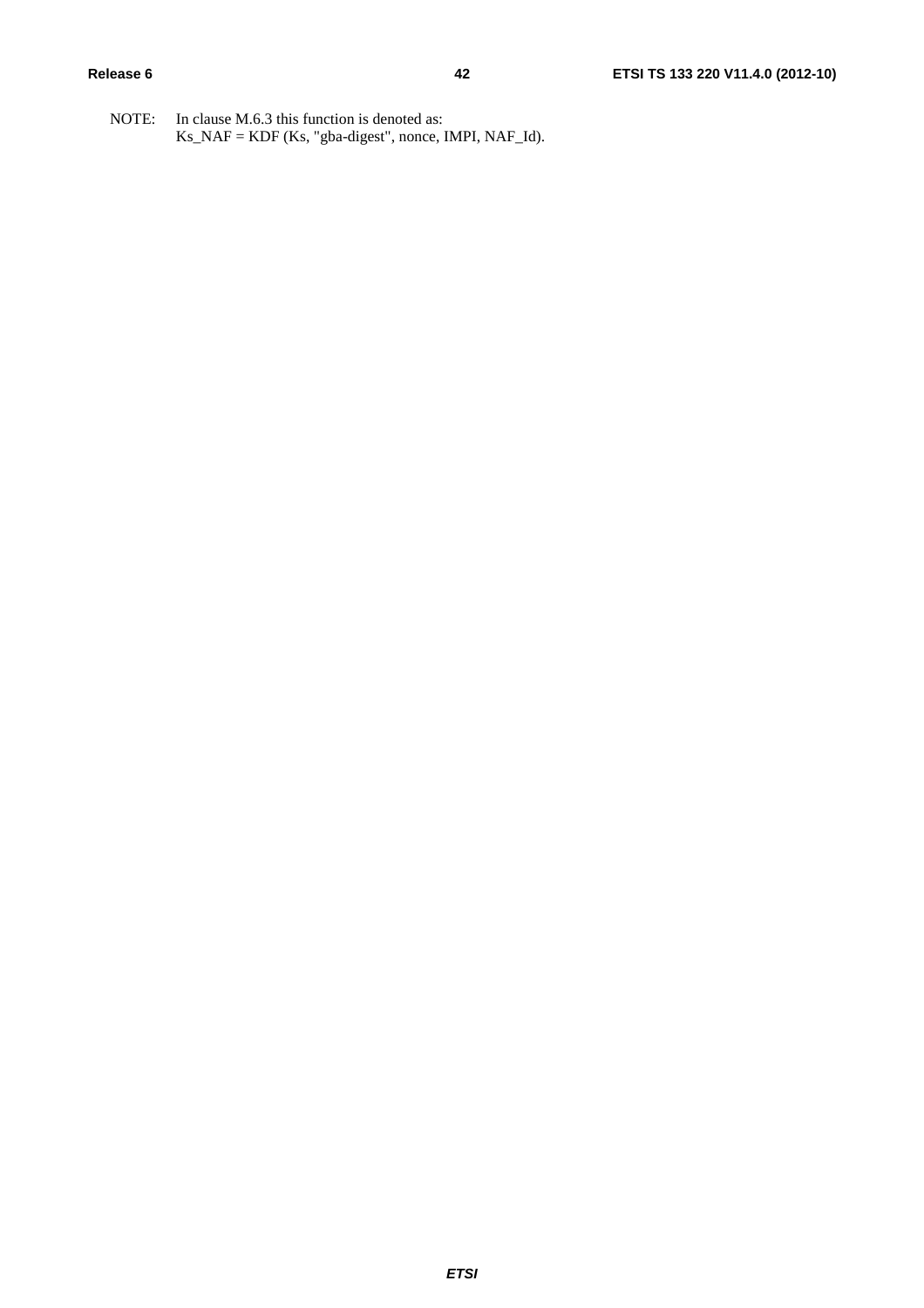# Annex C: (Void)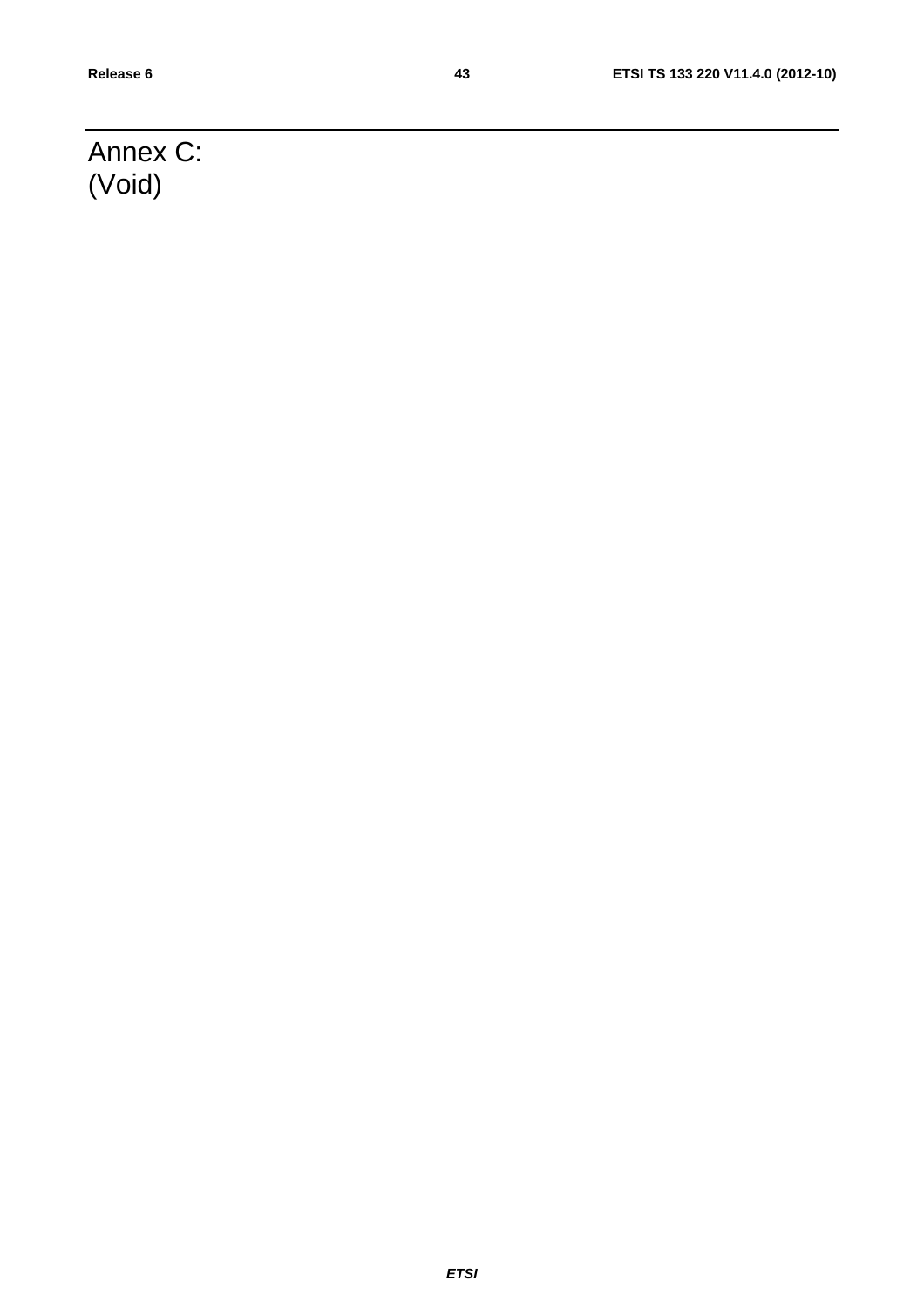## Annex D (informative): Dialog example for user selection of UICC application used in GBA

For certain cases, clause 4.4.8 specifies user involvement in the selection of the UICC application used for GBA procedures. A dialog window example for such an involvement is described below:

- The title of the dialog: "Authentication request".
- Explanation: "A service requires you to authenticate, please select your identity:"
- List of identities: A selectable list of applications on the UICC. The text visible for each application is extracted from the "Label" field of the application list on the UICC.
- Buttons: "Select" and "Cancel".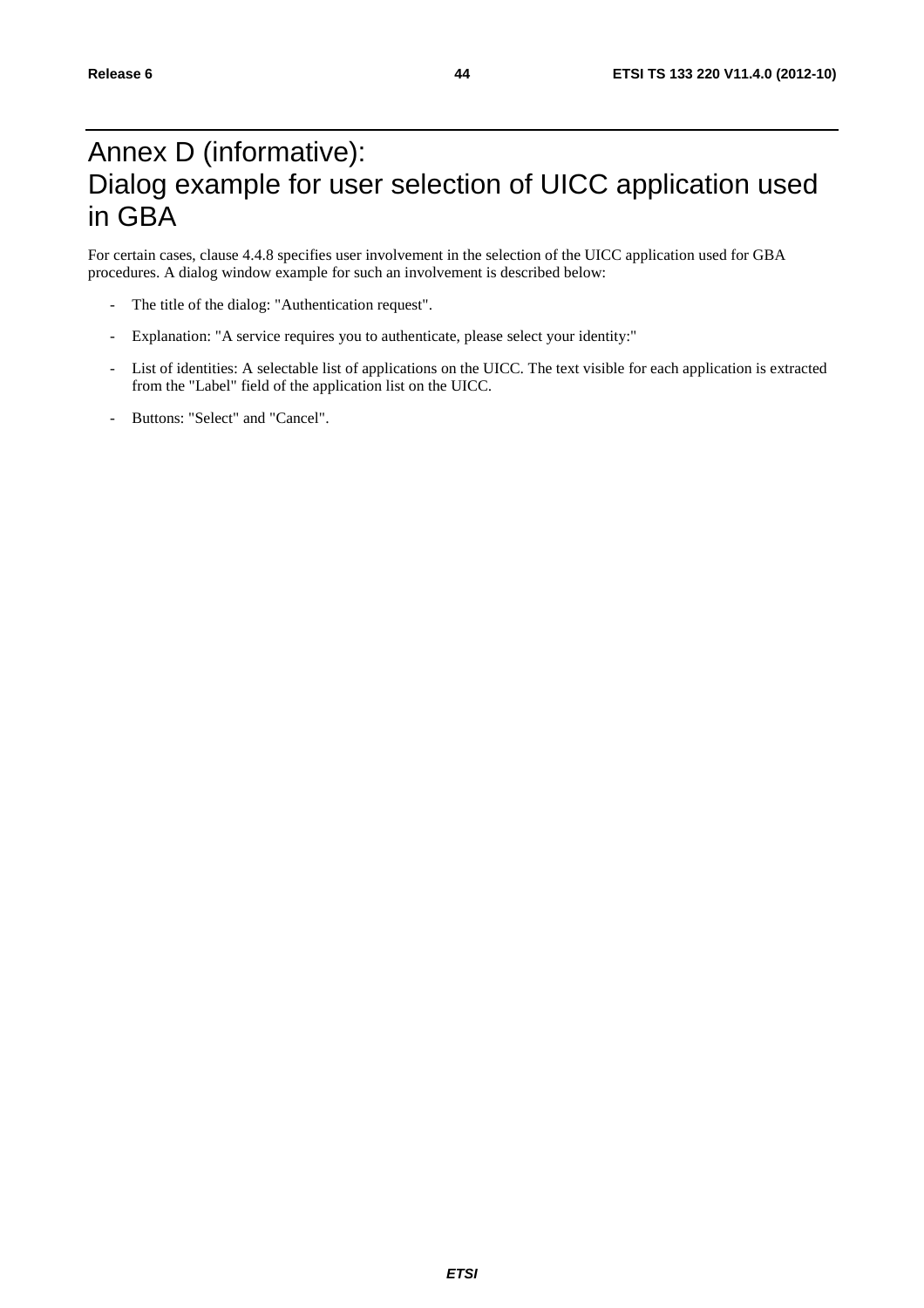# Annex E (normative): TLS profile for securing Zn/Zn' reference points

This Annex applies for the Zn' reference point when using DIAMETER or HTTP, and applies for the Zn reference point if using HTTP.

The TLS profile is specified in TS 33.310 [19], Annex E and shall apply with the addition that TLS 1.0 [28] shall also be supported. For all TLS versions the provisions on ciphersuites given in TS 33.310 [19], Annex E, shall apply. The TLS endpoints shall mutually authenticate using certificates as part of TLS session establishment.

NOTE: It is likely that support of TLS 1.0 will no longer be mandatory in a future 3GPP release.

The TLS certificates shall follow the requirements in clause 6.1 of TS 33.310 [19] for TLS certificates, with the exceptions as given in the following.

The Zn-Proxy certificate, i.e. the client certificate used in TLS handshake, shall contain the subjectAltName extension with one or more dNSName names. The dNSName name may contain the wildcard character '\*' and the matching is performed as specified in RFC 2818 [18] section 3.1.

The Zn-Proxy certificate shall contain all the DNS names of NAFs that may send a request for NAF specific shared secret through the Zn-Proxy to the subscriber's home BSF. If a new NAF is added, the new DNS name is either covered in the certificate by using the wildcard character approach (e.g. "\*.operator.com"), or a new dNSName name needs to be added to the certificate. In the latter case, new certificate is needed for the Zn-Proxy.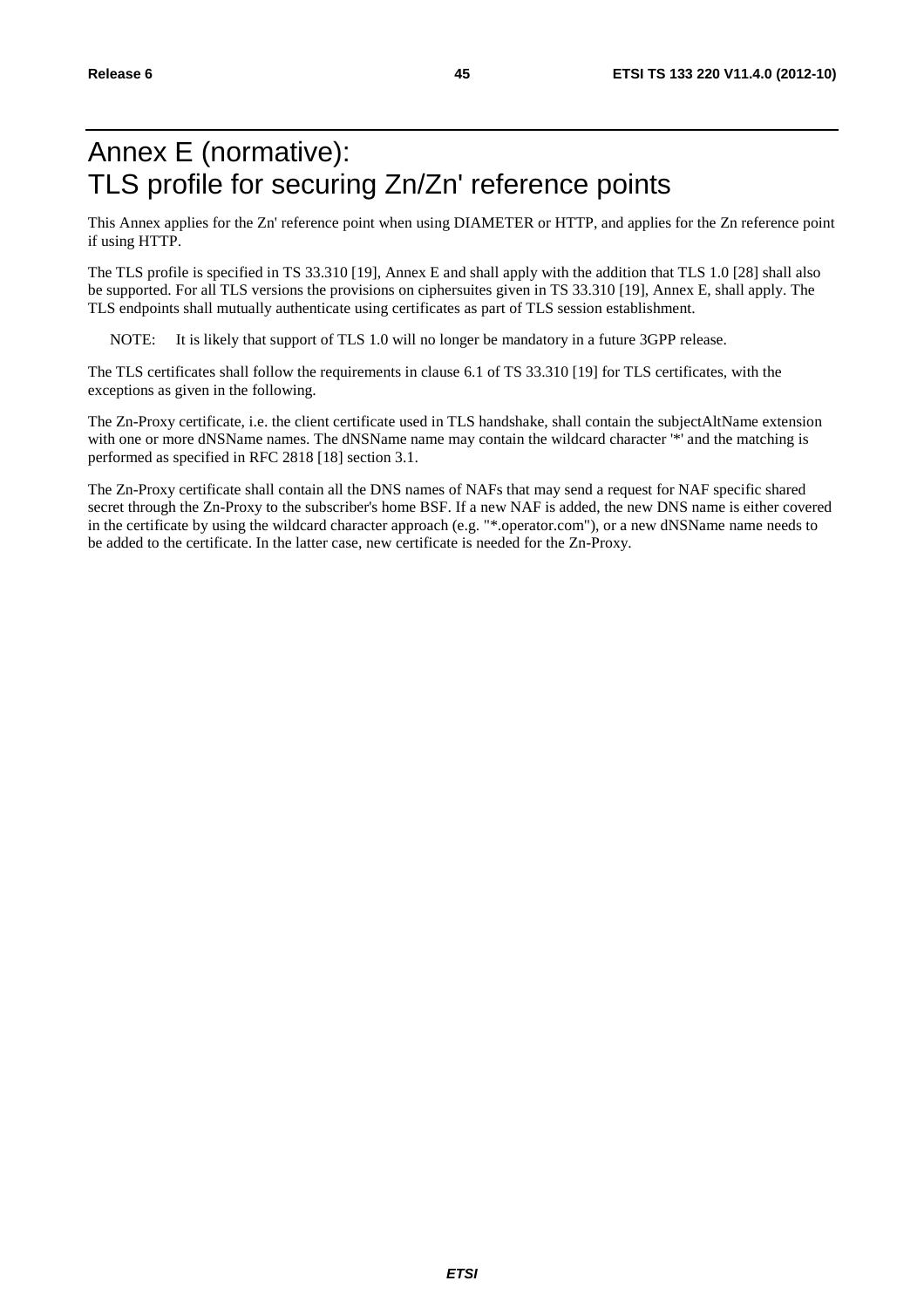## Annex F (informative): Handling of TLS certificates

An authentication framework for TLS is available [19].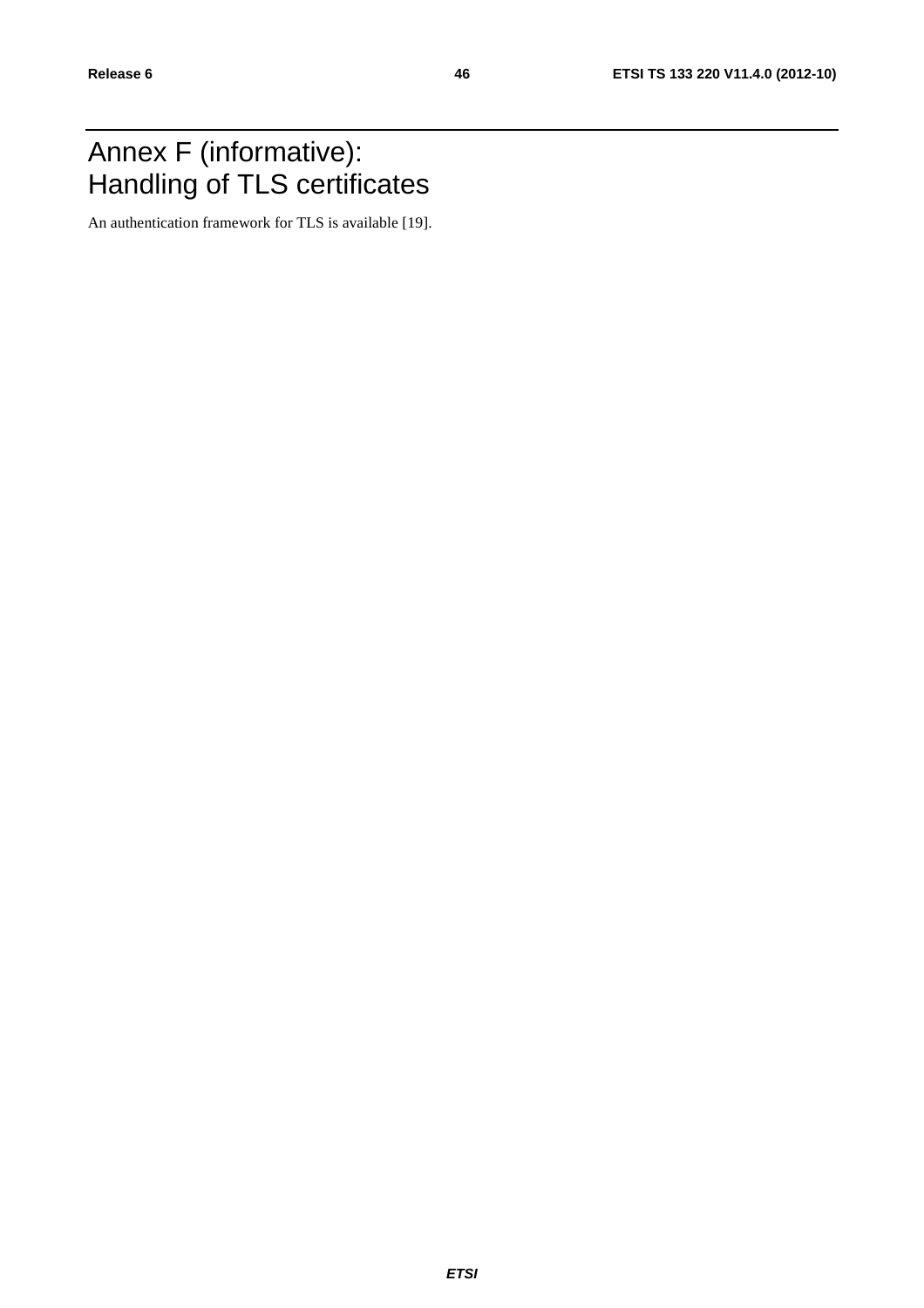## Annex G (normative): GBA\_U UICC-ME interface

This annex describes the UICC-ME interface to be used when a GBA\_U aware UICC application is active and the ME is involved in a GBA bootstrapping procedure. When the UICC application is not GBA\_U aware, the ME uses AUTHENTICATE command in non-GBA\_U security context (i.e. UMTS security context in case of USIM application and IMS security context in case of the ISIM) as defined in TS 31.102 [1] and TS 31.103 [10].

## G.1 GBA\_U Bootstrapping procedure

This procedure is part of the Bootstrapping procedure as described in clause 5.3.2.

The ME sends RAND and AUTN to the UICC, which performs the Ks derivation as described in clause 5.3.2.

The UICC then stores Ks. The UICC also stores the used RAND to identify the current bootstrapped values. RAND value in the UICC shall be further accessible by the ME.

The ME then finalizes the Bootstrapping procedure and stores in the UICC the Transaction Identifier (B-TID) and Key Life Time associated with the previous bootstrapped keys (i.e. Ks). Transaction Identifier and Key Life Time values in the UICC shall be further accessible by the ME.

At the end of the GBA\_U bootstrapping procedure the UICC stores Ks, Transaction Identifier, Key Life Time and the RAND.

The UICC sends RES to the ME.

A new bootstrapping procedure replaces Ks, B-TID, Key LifeTime and RAND values of the previous bootstrapping procedure.



**Figure G.1: GBA\_U Bootstrap Procedure** 

# G.2 GBA\_U NAF Derivation procedure

This procedure is part of the Procedures using bootstrapped Security Association as described in clause 5.3.3

The ME sends NAF\_ID and IMPI to the UICC. The UICC then performs Ks\_ext\_NAF and Ks\_int\_NAF derivation as described in clause 5.3.2. The UICC uses the RAND and Ks values stored from the previous bootstrapping procedure. The UICC returns Ks\_ext\_NAF to the ME and stores Ks\_int\_NAF and associated B-TID together with NAF\_Id.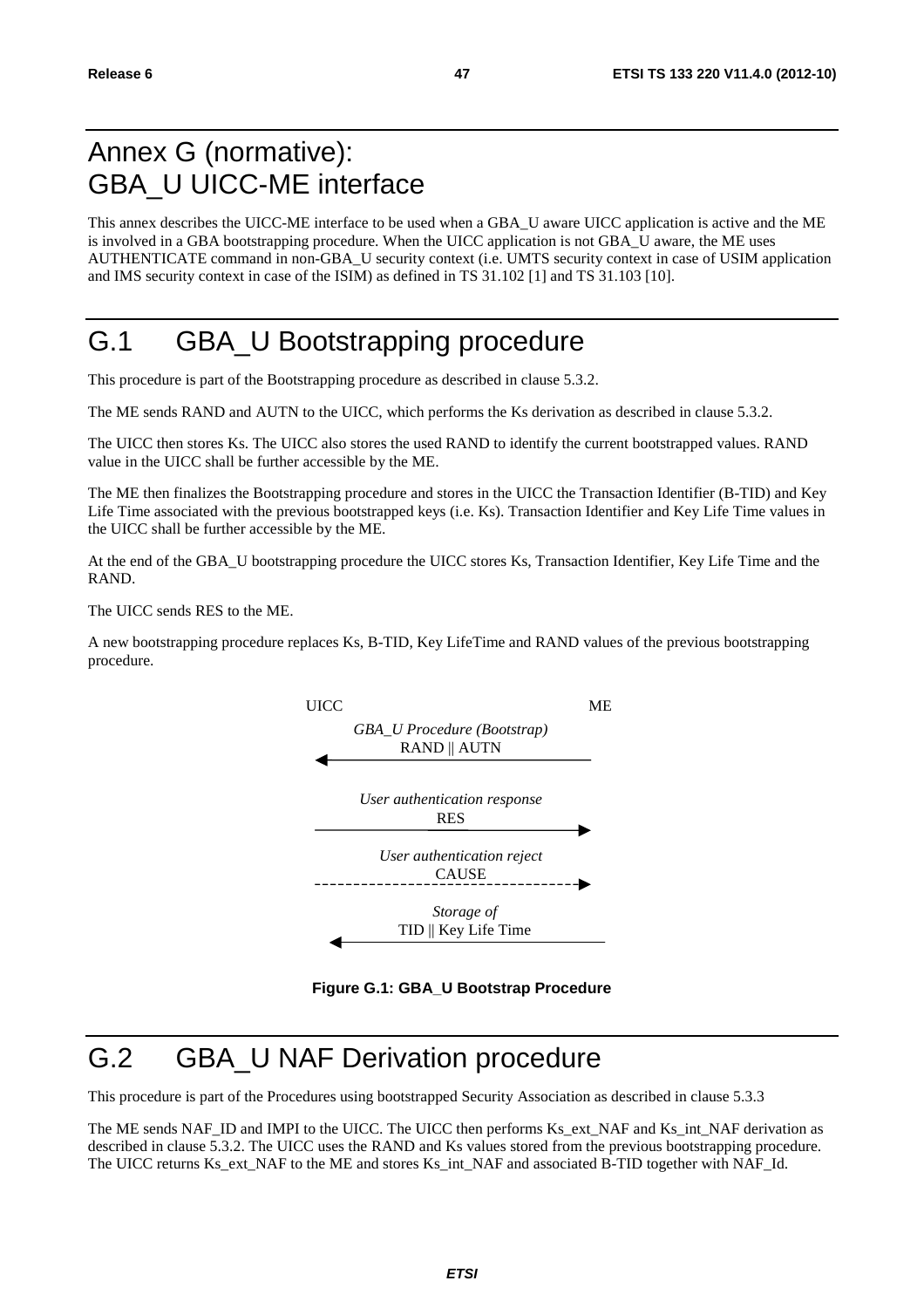In case that the UICC does not have enough storage available for the generated Ks int NAF and associated parameters, the UICC shall overwrite an existing Ks\_int\_NAF entry (Ks\_int\_NAF and associated parameters). To determine the Ks\_int\_NAF to overwrite, the UICC shall construct a list of Ks\_int\_NAF entry numbers by storing in the list first position the entry number of the last used or derived Ks\_int\_NAF and by shifting down the remaining list elements. The last Ks\_int\_NAF entry number in this list corresponds to the Ks\_int\_NAF to overwrite when the UICC runs out of free records.

 If an existing Ks\_int\_NAF entry in use is overwritten, the application Ks\_int\_NAF shall not be affected (e.g. in case a Ks\_int\_NAF was put into use as an MBMS MUK key, the MUK key shall continue to be available for the MBMS application).

NOTE: A previous GBA\_U Bootstrap needs to be undertaken before. If Ks is not available in the UICC, the command will answer with the appropriate error message.

The input parameters IMPI and the FQDN part of NAF\_ID shall be encoded as specified Annex B.2.1.



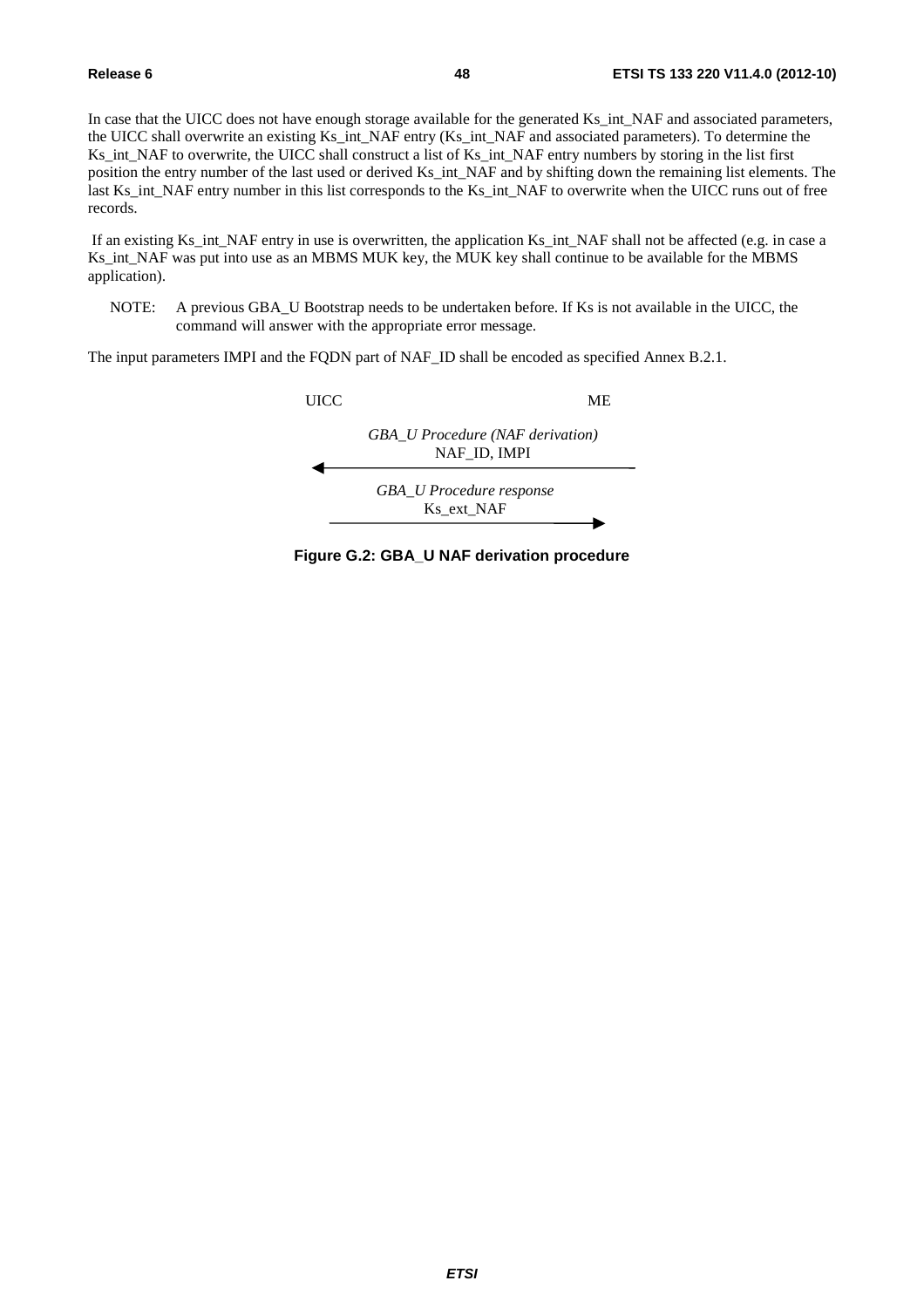## Annex H (normative): Ua security protocol identifier

# H.1 Definition

The Ua security protocol identifier is a string of five octets. The first octet denotes the organization which specifies the Ua security protocol. The four remaining octets denote a specific security protocol within the responsibility of the organization.

For all Ua protocols specified by 3GPP this Annex shall contain a complete list of these protocols. For Ua protocols specified by other organizations this Annex shall only specify the organization octet of the Ua security protocol identifier. Two organization octets are reserved for special use.

## H.2 Organization Octet

The organization octet denotes the organization specifying the particular protocol. Each organization intending to specify a Ua security protocol identifier shall apply to 3GPP to receive an organization octet value, which shall be registered within this Annex. Following is a list of registered organization octets:

"0x00" as first octet is the default value for protocols not specified otherwise. When octet "0x00" is used as first octet, only Ua security protocol identifier ( 0x00,0x00,0x00,0x00,0x00 ) shall be used.

NOTE 1: All protocols having this Ua security protocol identifier cannot be separated from each other.

"0x01" .. "0xFE" as the first octet denote organizations specifying Ua security protocol identifiers.

"0xFF" as the first octet denotes the private range of Ua security protocol identifiers.

NOTE 2: identifiers with "0xFF" as first octet may be used for defining local/experimental protocols without need for registration. When using such an identifier, however, it may happen that a security breach in one security protocol over Ua can be exploited by an attacker to mount successful attacks on a different security protocol over Ua.

The following values for organizations are assigned:

"0x01" 3GPP

NOTE 3: All protocols having the organization octet "0x01" are specified in annex H.3.

"0x02" 3GPP2

"0x03" Open Mobile Alliance

"0x04" GSMA

## H.3 Ua security protocol identifiers for 3GPP specified protocols

The following Ua security protocol identifiers are specified by 3GPP:

 $(0x01,0x00,0x00,0x00,0x00)$  Ua security protocol according to TS 33.221 [5].

 $( 0x01, 0x00, 0x00, 0x00, 0x01 )$  Ua security protocols according to TS 33.246 [26].

NOTE 1: TS 33.246 [26] provides key separation between the keys that are used within HTTP digest and MIKEY protocols.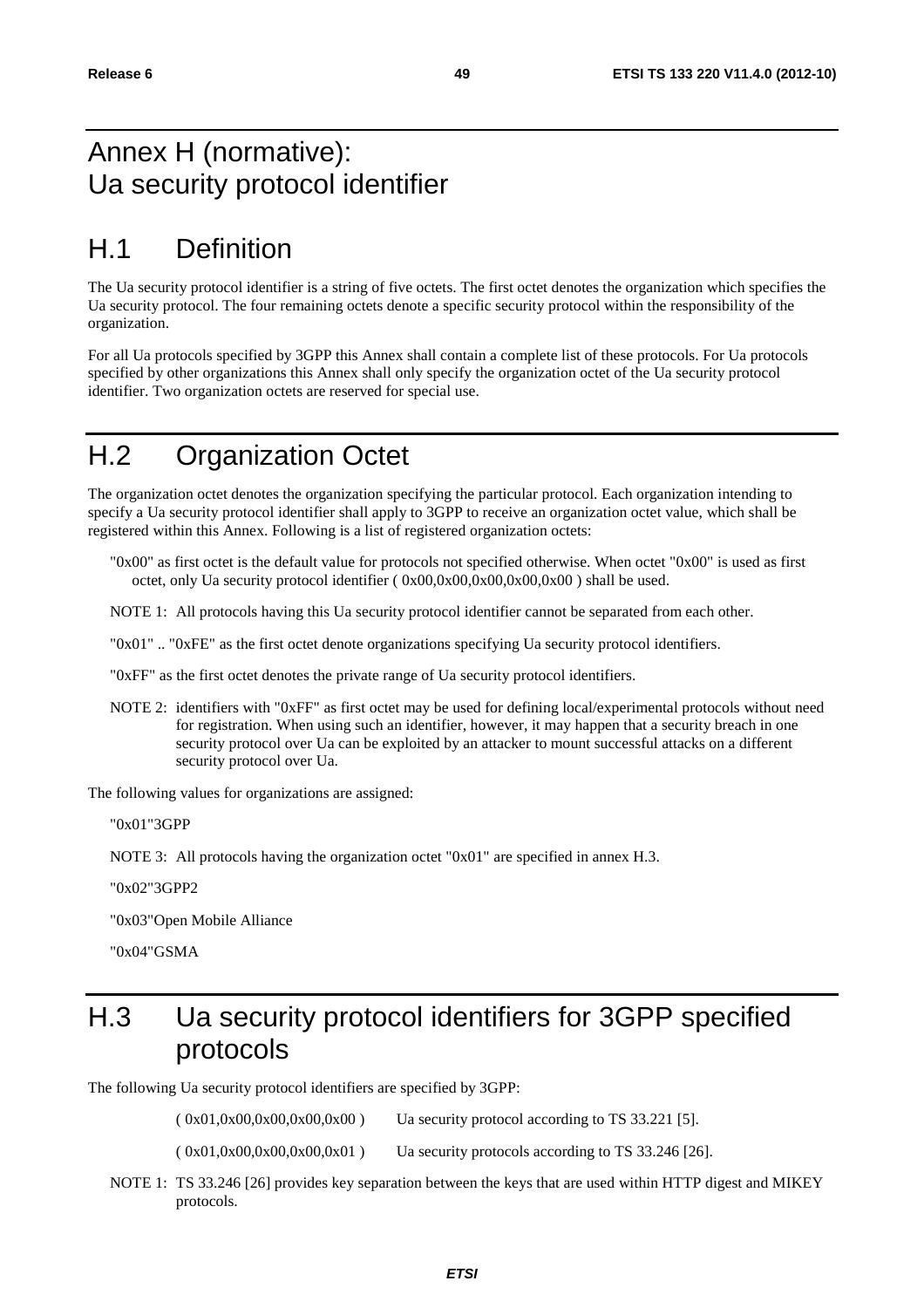| (0x01,0x00,0x00,0x00,0x02) | Ua security protocol HTTP digest authentication according to<br>TS 24.109 [29], unless HTTP digest authentication is used in the<br>context of another Ua security protocol, which is already covered<br>elsewhere in this Annex. |
|----------------------------|-----------------------------------------------------------------------------------------------------------------------------------------------------------------------------------------------------------------------------------|
| (0x01,0x00,0x00,0x00,0x03) | Ua security protocols used with HTTP-based security procedures for<br>MBMS user services according to TS 26.237 [38].                                                                                                             |
| (0x01.0x00.0x00.0x00.0x04) | Ua security protocols used with SIP-based security procedures for<br>MBMS user services according to TS 26.237 [38].                                                                                                              |
| (0x01,0x00,0x00,0x00,0x05) | Ua security protocols used with Generic Push Layer according to<br>TS 33.224 [39], unless Generic Push Layer is used in the context of<br>another Ua security protocol, which is already covered elsewhere in<br>this Annex.      |
| (0x01.0x00.0x00.0x00.0x06) | Ua security protocol for IMS UE to KMS http based message<br>exchanges according to "IMS media plane security", TS 33.328 [40]                                                                                                    |
| (0x01,0x00,0x00,0x01,0x00) | Generation of TMPI according to Annex B.4.                                                                                                                                                                                        |

NOTE 2: This protocol identifier is not strictly a Ua protocol identifier, but its use in key derivation function is exactly equal.to a Ua protocol identifier.

( 0x01,0x00,0x01,yy,zz ) Ua security protocol for "Shared key-based UE authentication with certificate-based NAF authentication", according to TS 33.222 [25], or "Shared key-based mutual authentication between UE and NAF", according to TS 33.222 [25]. Here, "yy,zz" is the protection mechanism CipherSuite code according to the defined values for TLS CipherSuites in the IANA TLS Cipher Suite Registry which is referenced in TLS V1.2 [41].

NOTE 3: As an example: RFC 5246 [41] CipherSuite TLS\_RSA\_WITH\_3DES\_EDE\_CBC\_SHA has code = { 0x00,0x0A }, thus the according protocol identifier shall be (  $0x01,0x00,0x01,0x00,0x0A$  ).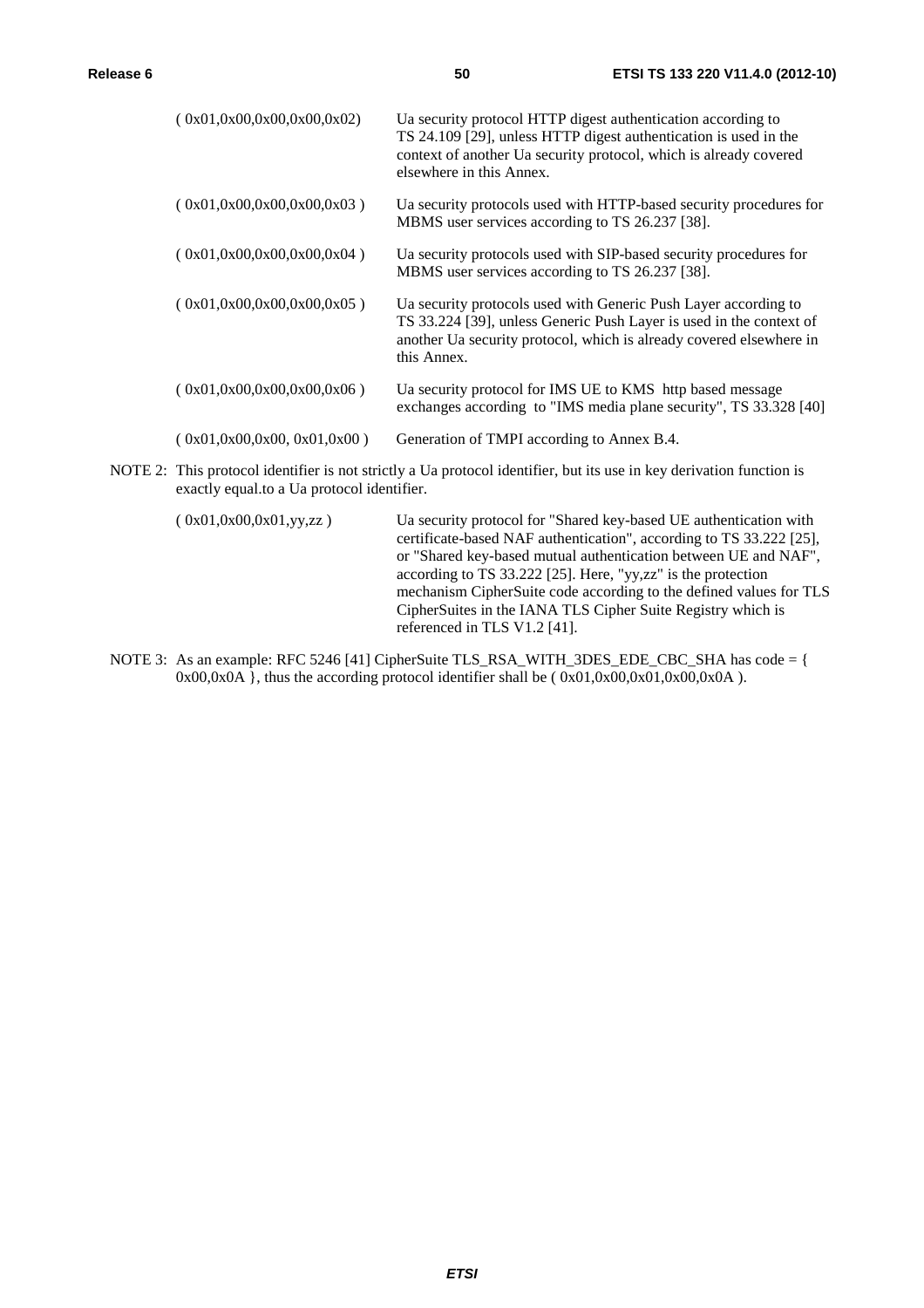## Annex I (normative): 2G GBA

## I.0 Introduction

This annex specifies the implementation option to allow the use of SIM cards or SIMs on UICC for GBA. The procedure specified in this annex is called 2G GBA. 2G GBA allows access to applications in a more secure way than would be possible with the use of passwords or with GSM without enhancements. It may be useful for operators who have not yet fully deployed USIMs.

The usage of the term 2G GBA in this specification does not restrict the usage of GBA over only 2G access networks i.e. GSM access. Similarly the use of the term 3G GBA in this specification does not restrict the usage of GBA over only 3G access networks i.e. UMTS. In this specification the term 2G GBA refers to the usage of a SIM card or SIM on UICC, while 3G GBA or GBA on its own, refers and to the usage of a USIM/ISIM on a UICC.

Clauses 4 and 5 of the present document do not apply to this annex unless explicitly stated.

## I.1 Reference model

The reference model is the same as described in section 4.1.

## I.2 Network elements

#### I.2.1 Bootstrapping server function (BSF)

A generic Bootstrapping Server Function (BSF) and the UE shall mutually authenticate using the 2G AKA protocol and the TLS protocol, and agree on session keys that are afterwards applied between UE and a Network Application Function (NAF). The BSF shall restrict the applicability of the key material to a specific NAF by using the key derivation procedure as specified in Annex B. The key derivation procedure may be used with multiple NAFs during the lifetime of the key material. The lifetime of the key material is set according to the local policy of the BSF. The generation of key material is specified in clause I.5.2.

The BSF shall be able to acquire the GBA user security settings (GUSS) from the HSS.

The BSF shall be able to discover from the type of authentication vectors sent by the HSS whether the subscriber is a 2G or a 3G subscriber.

The BSF shall be able to keep a list, which assigns NAFs to NAF Groups. This list is used to select if any and which application-specific USS within GUSS is valid for a certain NAF.

- NOTE 1: The operator does the assignment of NAFs to NAF Groups. NAF Group definitions in HSS and all connected BSFs belonging to the same operator's network shall be equal (cf., clause I.2.3). As these network elements belong to the same operator's network, standardisation of the NAF Group definitions themselves is not necessary in 3GPP.
- NOTE 2: The NAF grouping may be e.g. "home" and "visited". It allows the BSF to send USSs for the same application with e.g. different authorization flags to different NAFs, e.g., in home network and visited networks. The NAF e.g. in visited network indicates only the requested application, but it is unaware of the grouping in home network of the subscriber.
- NOTE 3: If support of GBA User Security Settings (GUSS) for service differentiation is desired in combination with HLR, then this can be achieved by addition of a database to the BSF containing the needed GUSS information.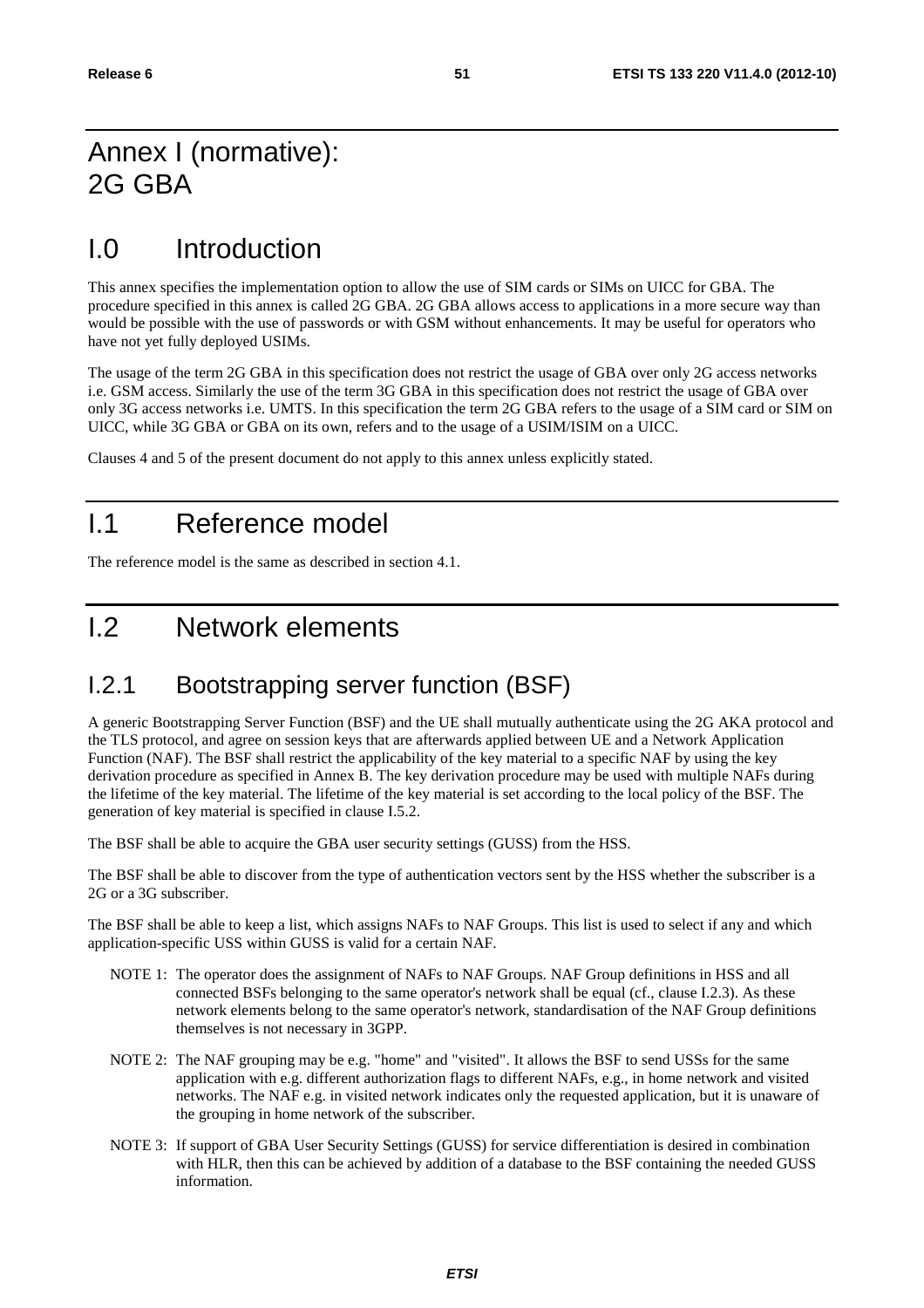The BSF shall allow the operator to configure a BSF policy whether to accept 2G subscribers or not for a certain NAF.

## I.2.2 Network application function (NAF)

After the bootstrapping has been completed, the UE and a NAF can run some application specific protocol where the authentication of messages will be based on those session keys generated during the mutual authentication between UE and BSF.

General assumptions for the functionality of a NAF are:

- there need not be a previous security association between the UE and the NAF;
- NAF shall be able to locate and communicate securely with the subscriber's BSF;
- NAF shall be able to acquire a shared key material established between UE and the BSF during the run of the application-specific protocol;
- NAF shall be able to acquire zero or more application-specific USSs from the HSS via the BSF;
- NAF shall be able to set the local validity condition of the shared key material according to the local policy;
- NAF shall be able to check lifetime and local validity condition of the shared key material;
- NAF shall have a policy whether to accept 2G subscribers. However, whether the SIM card is allowed to be used with a specific Ua application or not, is dependent on the relevant Ua application. If there is a specific TS for an application using a particular Ua protocol, and unless this TS explicitly prohibits the use of SIM, the operator is allowed to configure a NAF policy whether to accept 2G subscribers or not for this Ua application.
- NOTE: Without additional measures, GBA does not guarantee the freshness of the key, Ks(\_int/ext)\_NAF in the sense that it does not guarantee that the key was not used in a previous run of the Ua protocol. The additional measures which may be taken by the UE and the NAF to ensure key freshness in GBA are:
	- 1) enforce a new run of the Ub protocol (thus generating a new Ks) before deriving a new Ks\_NAF.
	- 2) store previously used keys Ks(\_int/ext)\_NAF, or the corresponding key identifiers B-TID, until the end of their lifetime.

 A UE and a NAF that support a Ua protocol that does not provide replay protection over unconnected runs of the protocol, will need to take corresponding action to avoid replay attacks if desired.

## I.2.2a Zn-Proxy

The text from section 4.2.2a applies also here.

## I.2.3 HSS

The set of all user security settings (USSs), i.e. GUSS, is stored in the HSS.

The requirements on the HSS are:

- HSS shall provide the only persistent storage for GUSSs;
- GUSS shall be defined in such a way that interworking of different operators for standardised application profiles is possible;
- GUSS shall be defined in such a way that profiles for operator specific applications and extensions to existing application profiles are supported without need for standardisation of these elements.
- GUSS shall be able to contain application-specific USSs that contain parameters that are related to identification or authorization information of one or more applications hosted by one ore more NAFs. Any other types of parameters are not allowed in the application-specific USS.

NOTE 1: The necessary subscriber profile data may be fetched by the NAF from its local database.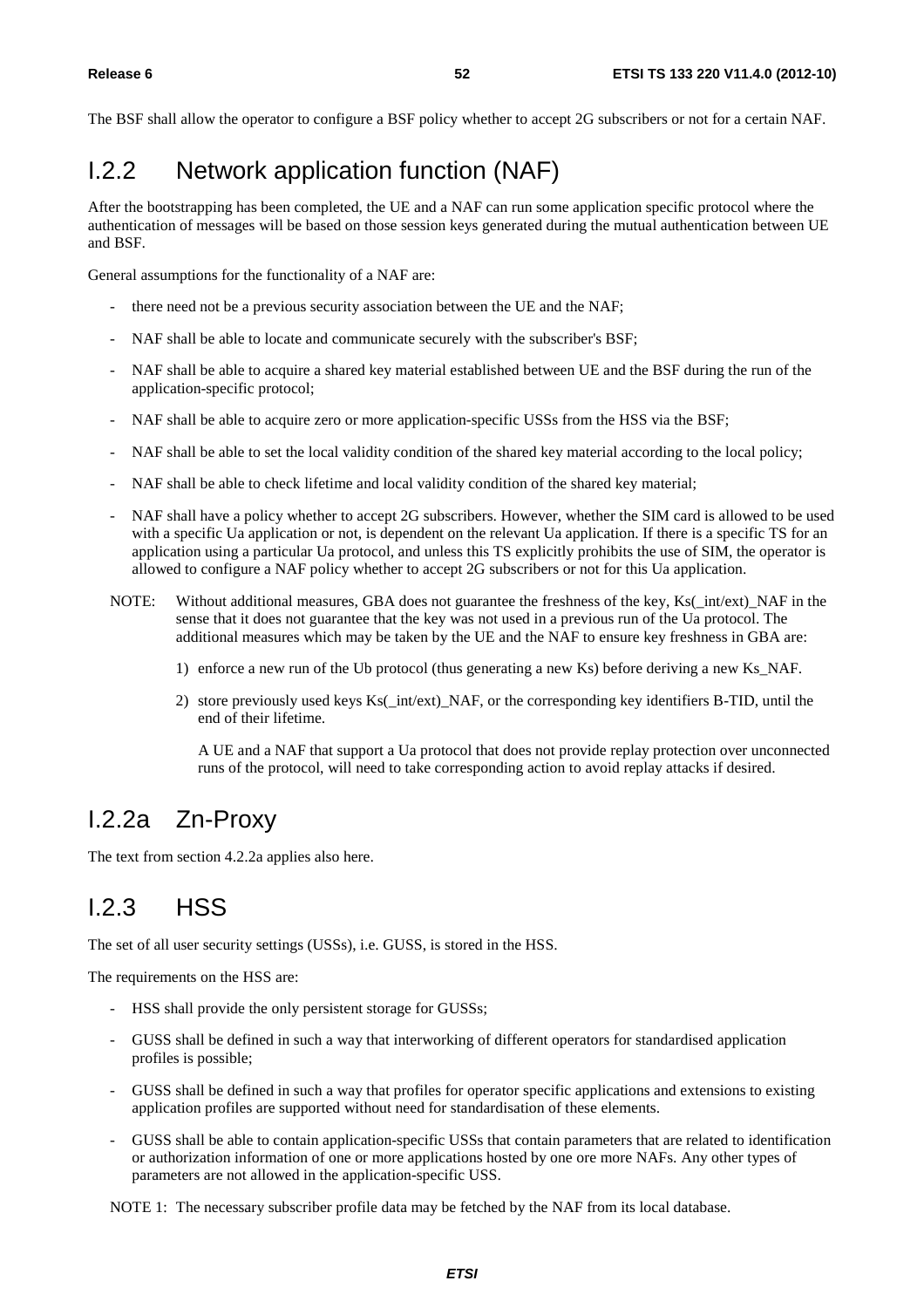- NOTE 2: One possibility to revoke temporarily an application specific USS from the GUSS is that the HSS may temporarily remove an application-specific USS from the GUSS if the service is temporarily revoked from the subscriber. The GUSS in the BSF is not changed by this operation and only updated when the existing bootstrapping session times out, or is overwritten by a new bootstrapping session during which the new modified GUSS is fetched from HSS along with the AV.
- GUSS shall be able to contain parameters intended for the BSF usage:
	- subscriber specific key lifetime;
	- optionally the timestamp indicating the time when the GUSS has been last modified by the HSS.
- NOTE 3: These parameters are optional and if they are missing from subscriber's GUSS or subscriber does not have GUSS then the BSF will use the default values in the BSF local policy defined by the particular MNO.
- HSS shall be able to assign application-specific USSs to a NAF Group. This shall be defined in such a way that different USSs for the same application, but for different groups of NAFs, are possible. The restrictions on the number of USSs per GUSS are dependent on the usage of NAF Groups by the operator:
	- if no NAF Groups are defined for this application then at most one USS per application is stored in GUSS;
	- if NAF Groups are defined for this application then at most one USS per application and NAF Group is stored in GUSS.
- NAF Group definitions in the HSS and all connected BSFs belonging to the same operator's network shall be equal.
	- Information on UICC type and on key choice are not required for 2G subscribers. 2G GBA is regarded as ME-based.

## I.2.4 UE

The required functionalities from the UE are:

- the support of HTTP Digest AKA protocol;
- the support of TLS;
- the capability to use a SIM in bootstrapping;
- the capability for a Ua application on the ME to indicate to the GBA Function on the ME whether a SIM is allowed for use in bootstrapping (see clause I.4.8);
- the capability to derive new key material to be used with the protocol over Ua interface from Kc, RAND, SRES and Ks-input;
- support of NAF-specific application protocol (For an example see TS 33.221 [5]).

A 2G GBA-aware ME shall support both 3G GBA\_U, as specified in clause 5.2 and 3G GBA\_ME procedures, as specified in clause 4.5.

#### $12.5$  SIF

The text from section 4.2.5 applies also here.

#### I.2.6 HLR

The requirement on the HLR is the same as in clause 4.3.6.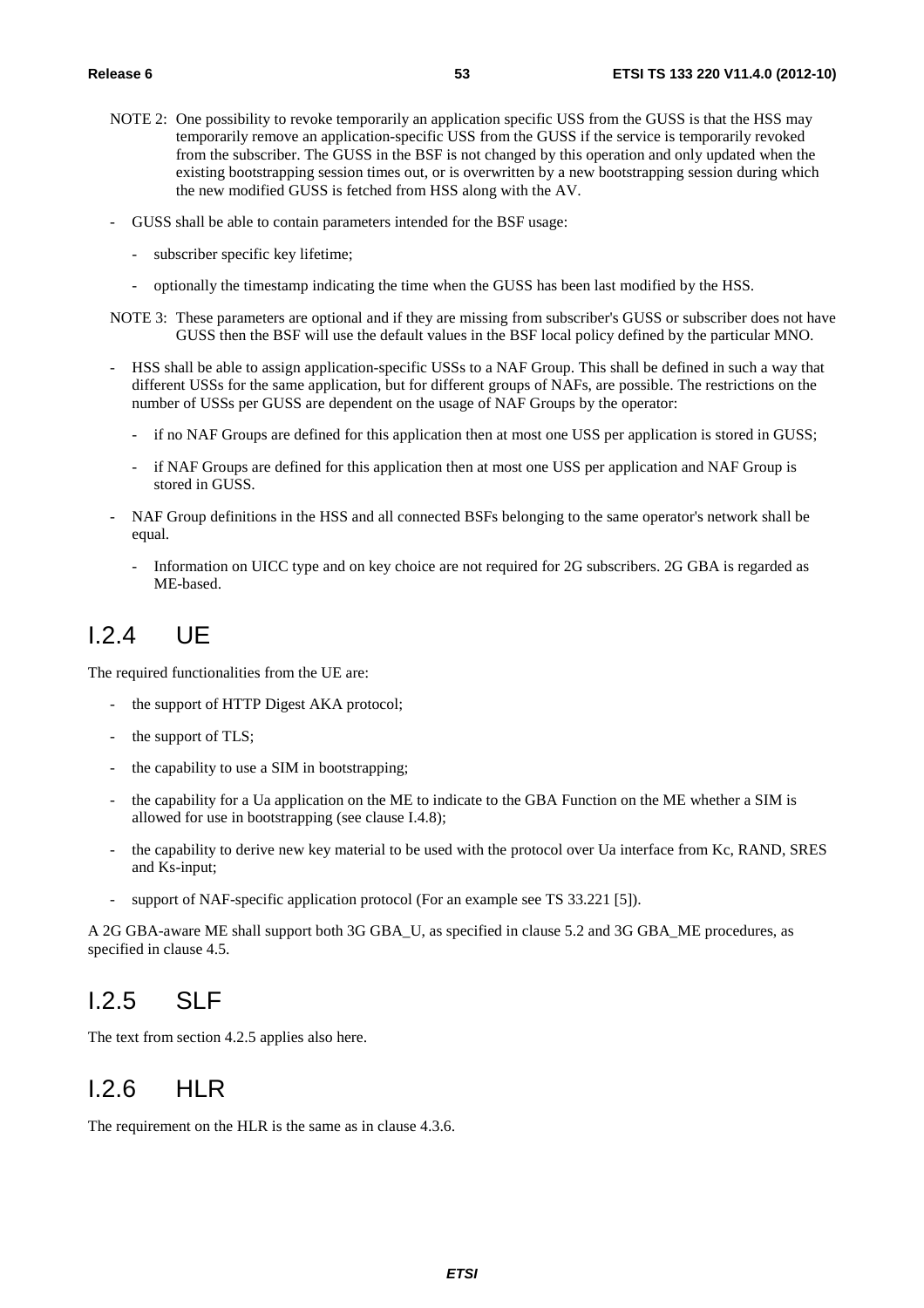## I.3 Bootstrapping architecture and reference points

#### I.3.1 Reference point Ub

The reference point Ub is between the UE and the BSF. Reference point Ub provides mutual authentication between the UE and the BSF. It allows the UE to bootstrap the session keys based on 2G AKA infrastructure.

### I.3.2 Reference point Ua

The reference point Ua carries the application protocol, which is secured using the keys material agreed between UE and BSF as a result of the run of the protocol over reference point Ub.

#### I.3.3 Reference point Zh

The reference point Zh used between the BSF and the HSS allows the BSF to fetch the required authentication information and all GBA user security settings from the HSS. The reference point Zh is an intra-operator domain interface. The interface to the 2G Authentication Centre is HSS-internal, and it need not be standardised as part of this architecture.

## I.3.4 Reference point Zn

The reference point Zn is used by the NAF to fetch the key material agreed during a previous protocol run over the reference point Ub from the UE to the BSF. It is also used to fetch application-specific user security settings from the BSF, if requested by the NAF.

#### I.3.5 Reference point Dz

The text from section 4.3.5 applies also here.

#### I.3.6 Reference point Zh'

The optional reference point Zh' used between the BSF and the HLR allows the BSF to fetch the required authentication information. The reference point Zh' is an intra-operator domain interface.

## I.4 Requirements and principles for bootstrapping

#### I.4.0 General requirements

The following requirements and principles are applicable to bootstrapping procedure:

- the 2G GBA bootstrapping function shall not depend on the particular NAF;
- the server implementing the bootstrapping function needs to be trusted by the home operator to handle authentication vectors;
- the server implementing the NAF needs only to be trusted by the home operator to handle derived key material;
- it shall be possible to support NAF in the operator's home network and in the visited network;
- the architecture shall not preclude the support of network application function in a third network;
- to the extent possible, existing protocols and infrastructure should be reused;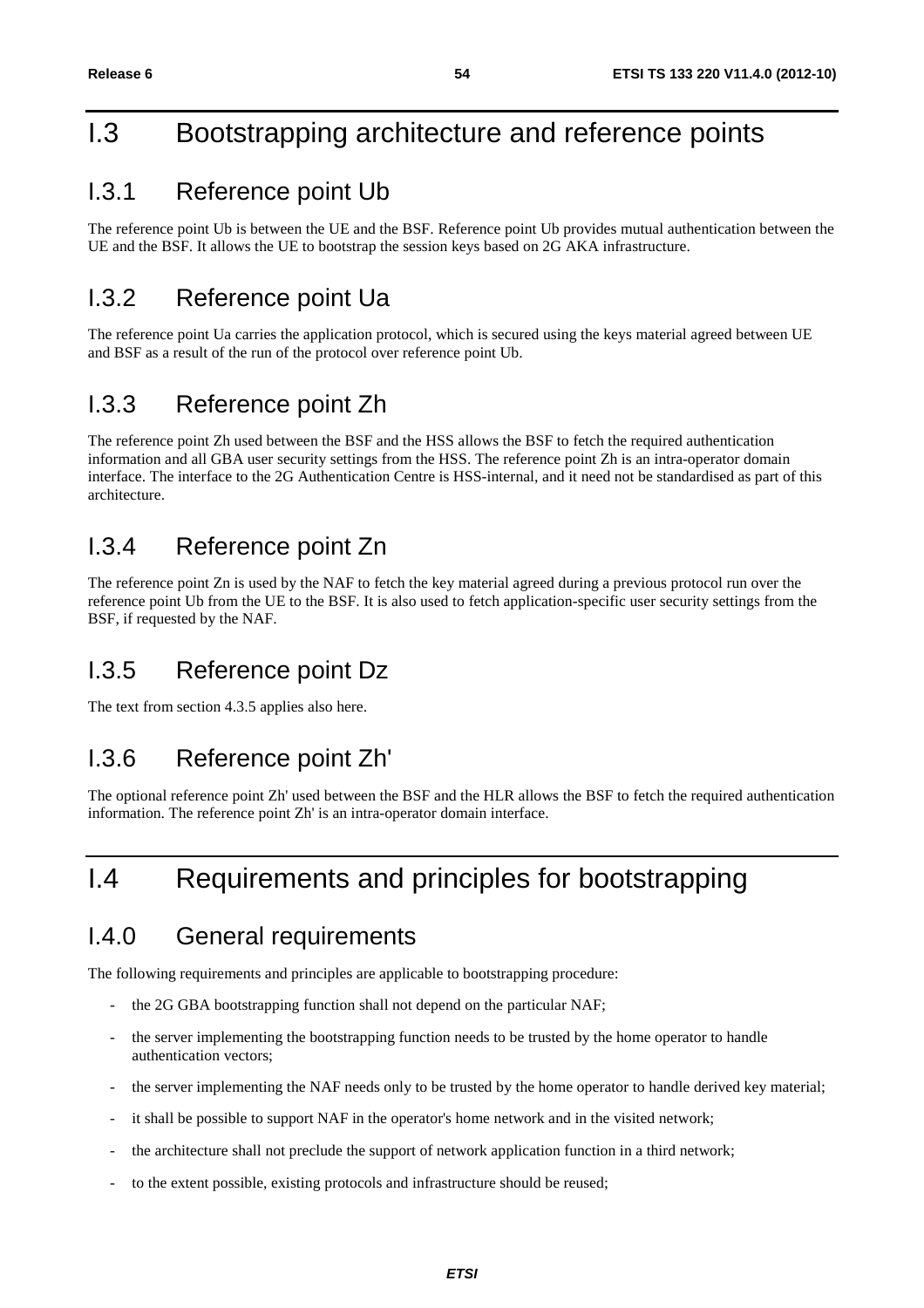- in order to ensure wide applicability, all involved protocols are preferred to run over IP;
- it shall be prevented that a security breach in one NAF who is using the GBA, can be used by an attacker to mount successful attacks to the other NAFs using the GBA.
- an attacker shall not be able to exploit a security breach in one security protocol over Ua in order to mount a successful attack against a different security protocol over Ua.
- Existing SIM cards or SIMs on UICCs and their specifications shall not be impacted.
- If USIM or ISIM are available they shall be used as specified in sections 4 and 5, and 2G GBA shall not be used.
- 2G GBA shall not impact the USIM / ISIM based GBA as specified in sections 4 and 5.
- 2G GBA shall not reduce security for USIM / ISIM users.
- 2G GBA shall minimise the changes to the USIM / ISIM based GBA specified in section 4.
- 2G GBA shall provide measures to mitigate known vulnerabilities of GSM.

#### I.4.1 Access Independence

Bootstrapping procedure is access independent. Bootstrapping procedure requires IP connectivity from UE.

#### I.4.2 Authentication methods

Authentication between the UE and the BSF shall not be possible without a valid cellular subscription. Authentication shall be based on the GSM authentication (also called 2G AKA) protocol. BSF authentication shall in addition be based on TLS with server certificates.

## I.4.3 Roaming

The text from section 4.4.3 applies also here.

#### I.4.4 Requirements on reference point Ub

The requirements for reference point Ub are:

- the BSF shall be able to identify the UE;
- the BSF and the UE shall be able to authenticate each other based on the methods in I.4.2;
- the BSF shall be able to send a bootstrapping transaction identifier to the UE;
- the UE and the BSF shall establish shared keys;
- the BSF shall be able to indicate to the UE the lifetime of the key material. The key lifetime sent by the BSF over Ub shall indicate the expiry time of the key.

NOTE: This does not preclude a UE to refresh the key before the expiry time according to the UE's local policy.

#### I.4.5 Requirements on reference point Zh

The requirements for reference point Zh are:

- mutual authentication, confidentiality and integrity shall be provided;
- NOTE 1: This requirement may be fulfilled by physical or proprietary security measures since BSF and HSS are located within the same operator's network.
- the BSF shall be able to send bootstrapping information request concerning a subscriber;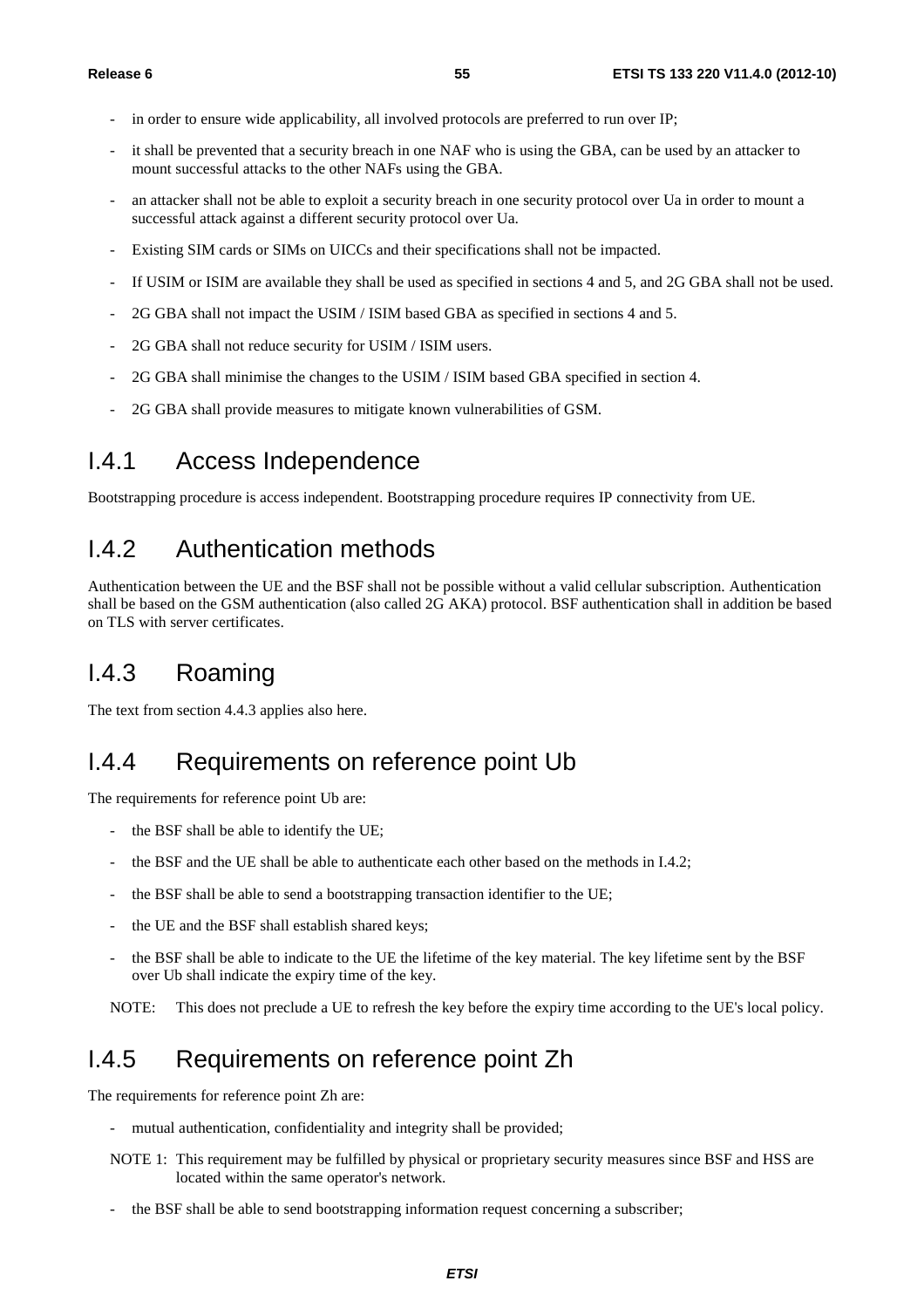- optionally the BSF may have the capability able to send the timestamp of subscriber's GBA user security settings to the HSS (timestamp option);
- the HSS shall be able to send one 2G AKA vector at a time to the BSF;
- the HSS shall be able to send the complete set of subscriber's GBA user security settings needed for security purposes to the BSF. Optionally the HSS may have the capability to indicate to the BSF whether the BSF already has the latest copy of the GUSS based on the GUSS timestamp (timestamp option);
- NOTE 2: If subscriber's GUSS is updated in HSS, this is not propagated to the BSF. The GUSS in the BSF is updated when the BSF next time fetches the authentication vectors and GUSS from the HSS over Zh reference point as part of the bootstrapping procedure.
- no state information concerning bootstrapping shall be required in the HSS;
- all procedures over reference point Zh shall be initiated by the BSF;
- the number of different interfaces to HSS should be minimized.

## I.4.6 Requirements on reference point Zn

The requirements for reference point Zn are:

- mutual authentication, confidentiality and integrity shall be provided;
- If the BSF and the NAF are located within the same operator's network, the DIAMETER based Zn reference point shall be secured according to NDS/IP [13];
- If the BSF and the NAF are located in different operators' networks, the DIAMETER based Zn' reference point between the Zn-Proxy and the BSF shall be secured using TLS as specified in Annex E of the present document;
- An HTTP based Zn/Zn' reference point shall be secured using TLS as specified in Annex E of the present document;
- The BSF shall verify that the requesting NAF is authorised to obtain the key material or the key material and the requested USS;
- The NAF shall be able to send a key material request to the BSF, containing NAF's public hostname used by the UE's corresponding request. The BSF shall be able to verify that a NAF is authorized to use this hostname, i.e. the FQDN used by UE when it contacts the NAF;
- The BSF shall be able to send the requested key material to the NAF;
- The NAF shall be able to get a selected set of application-specific USSs from the BSF, depending on the policy of the BSF and the application indicated in the request from the NAF over Zn;
- The NAF shall be able to indicate to the BSF the single application or several applications it requires USSs for;
- NOTE 2: If some application needs only a subset of an application-specific USS the NAF selects this subset from the complete set of USS sent from BSF.
- The BSF shall be able to be configured on a per NAF or per application basis if private subscriber identity and which application-specific USSs may be sent to a NAF;
- NOTE 3: Privacy issues need be considered when determining which user identifier is sent to the NAF. If service continuity is desired, then the BSF can be configured to send the IMPI (but then there is no user anonymity). If the BSF does not send the IMPI or IMPU / pseudonym in the USS, then the user remains anonymous towards the NAF; or more precisely, the B-TID functions as a temporary user identifier. This can cause that the NAF cannot provide a continuous service, since a user identity is needed in the NAF to ensure that the NAF is able to update keys for a Ua session when the UE has bootstrapped and contacts the NAF with a new B-TID. If user privacy is desired, the NAF can requests a USS and the BSF is configured to send a user pseudonym in the USS, but not the IMPI.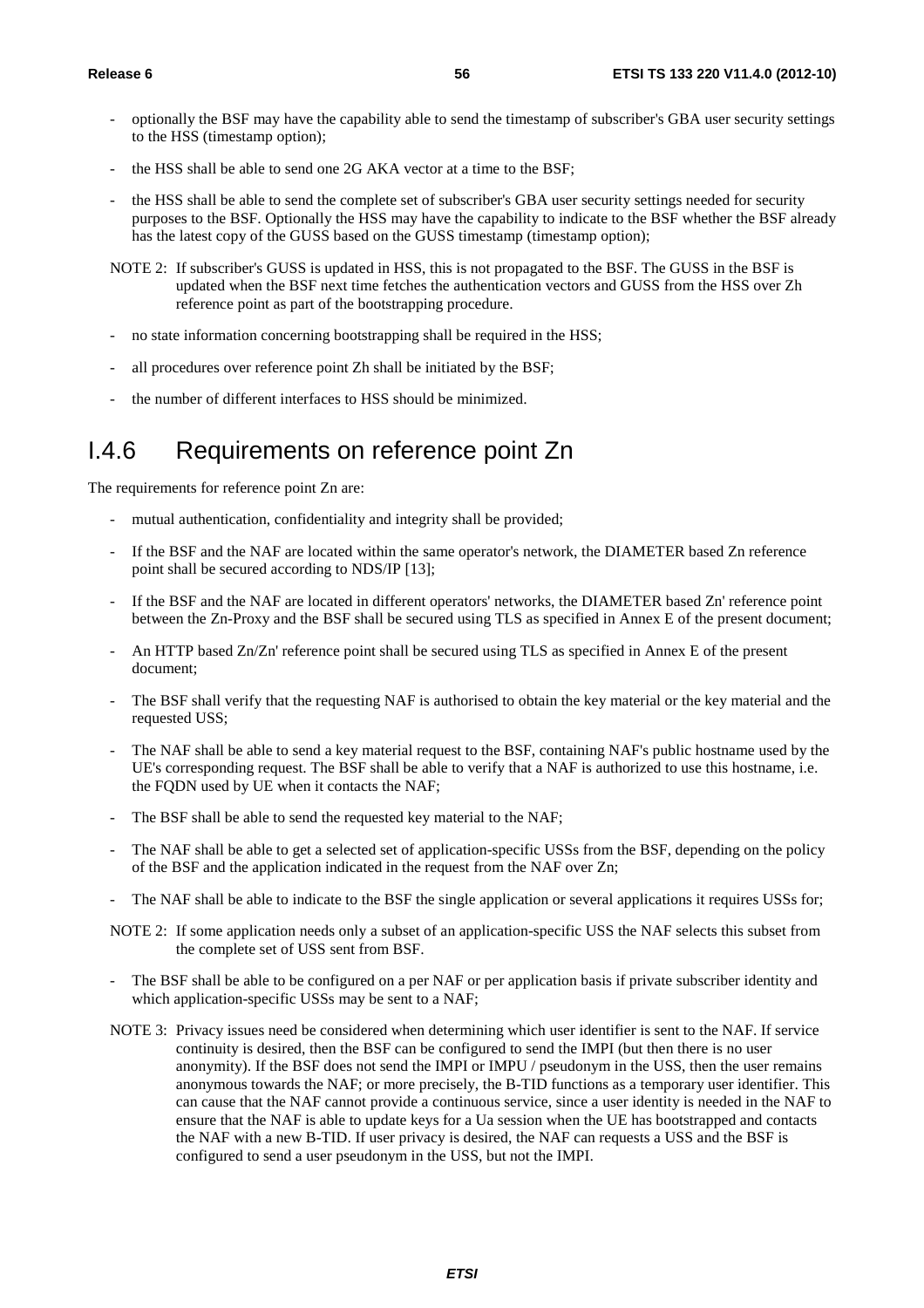- If a NAF requests USSs from the BSF and they are not present in subscriber's GUSS, it shall not cause an error, provided the conditions of the local policy of the BSF are fulfilled. The BSF shall then send only the requested and found USSs to the NAF;
- It shall be possible to configure a local policy as follows: BSF may require one or more application-specific USS to be present in a particular subscriber's GUSS for a particular requesting NAF, and to reject the request from the NAF in case the conditions are not fulfilled. In order to satisfy this local policy, it is not required that the NAF requests the USSs over the Zn reference point, which the BSF requires to be present in the GUSS, rather it is sufficient that the BSF checks the presence of the USSs locally. It shall also be possible configure the BSF in such a way that no USS is required for the requesting NAF;
- The BSF shall be able to indicate to the NAF the bootstrapping time and the lifetime of the key material. The key lifetime sent by the BSF over Zn shall indicate the expiry time of the key, and shall be identical to the key lifetime sent by the BSF to the UE over Ub.
- NOTE 4: This does not preclude a NAF to refresh the key before the expiry time according to the NAF's local policy.
- NOTE 5: If one or more of the USSs that have been delivered to the NAF has been updated in subscriber's GUSS in the HSS, this change is propagated to the NAF the next time it fetches the USS from the BSF over Zn reference point (provided that the BSF has updated subscriber's GUSS from the HSS over Zh reference point).
- The BSF shall send information to the NAF that the subscriber is a 2G subscriber. If no such information is sent the NAF shall assume that the subscriber is a 3G subscriber.
- NOTE 6: This requirement enables a NAF to accept 2G subscribers according to its local policy. The second sentence ensures backward compatibility with the procedures specified in section 4 and 5 of this specification. Note also that inclusion of information on the type of subscription in the GUSS would not suffice to satisfy this requirement as a GUSS need not be present for every subscriber.
- The BSF may determine according to its local policy that the NAF shall not serve 2G subscribers. If this is the case, the BSF does not send keys to the NAF.
- NOTE 7: This requirement allows an operator controlling the BSF to determine which applications shall use 3G security only. This requirement is also necessary for NAFs, which are not capable to evaluate the information about the subscription type sent by the BSF, e.g. pre-release 7 NAFs.
- NAF shall be able to indicate to BSF the protocol identifier of Ua security protocol it requires the key material by sending NAF-Id to BSF (cf. Annex H).

#### I.4.7 Requirements on Bootstrapping Transaction Identifier

Bootstrapping transaction identifier (B-TID) shall be used to bind the subscriber identity to the keying material in reference points Ua, Ub and Zn.

Requirements for B-TID are:

- B-TID shall be globally unique;
- B-TID shall be usable as a key identifier in protocols used in the reference point Ua;
- NAF shall be able to detect the home network and the BSF of the UE from the B-TID.

NOTE 1: NAF can remove the security association based on deletion conditions after the key has become invalid.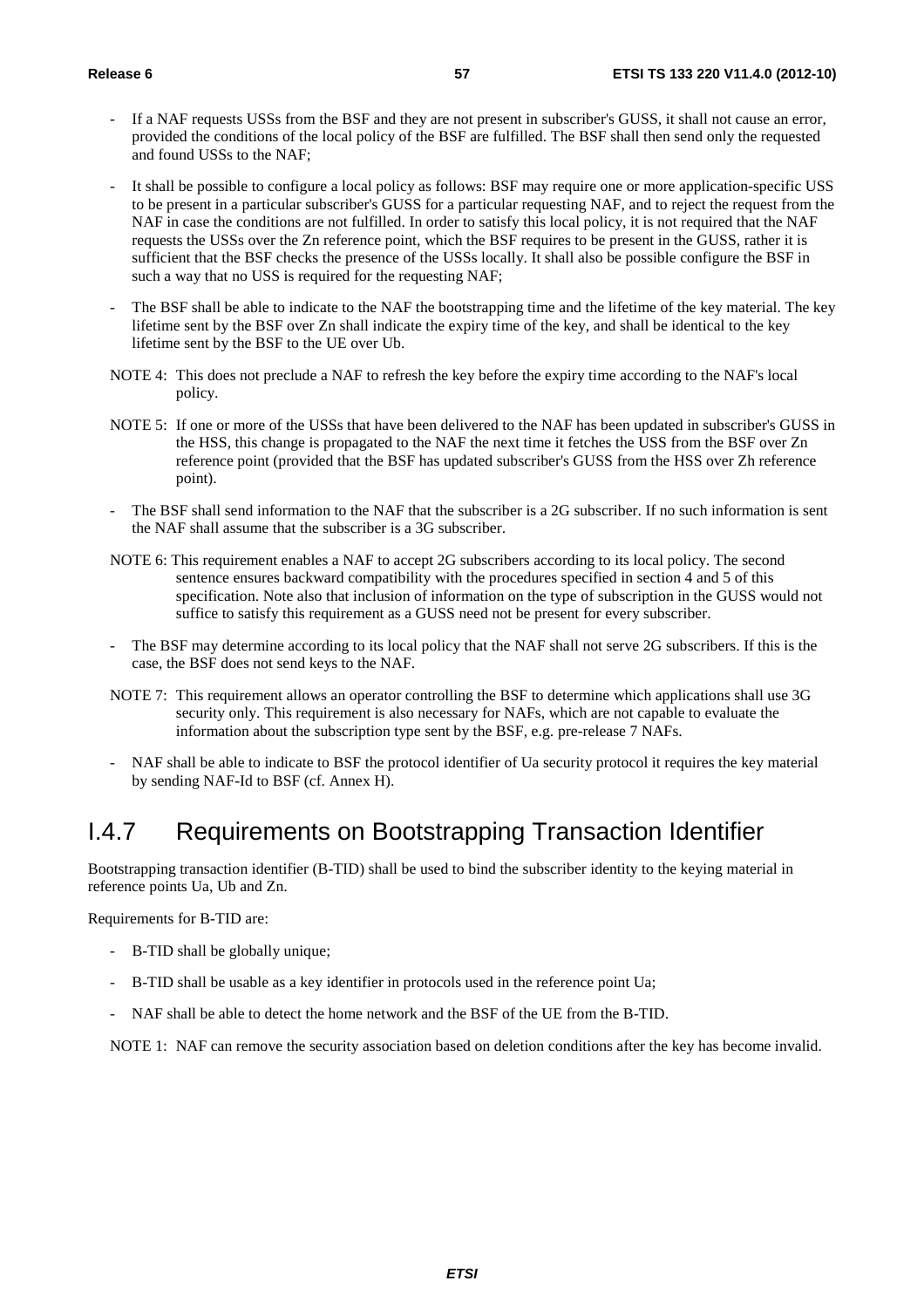NOTE 2: Care has to be taken that the parallel use of GBA and non-GBA authentication between UE and NAF does not lead to conflicts, e.g. in the name space. This potential conflict cannot be resolved in a generic way as it is dependent on specific protocol and authentication mechanism used between UE and application server. It is therefore out of scope of this specification. For the example of HTTP Digest authentication used between UE and NAF, parallel use is possible as the following applies:  $\langle$ username,password>-pairs must be unique to one realm only. As the NAF controls the realm names, it has to ensure that only the GBA based realm is named with the reserved 3GPP realm name. In the special case that the NAF wants to allow non GBA based authentication in the GBA realm also, it has to ensure that no usernames in the format of a B-TID are used outside GBA based authentication.

#### I.4.8 Requirements on selection of UICC application and SIM card

If a UICC is present in the UE, containing a USIM or an ISIM, then a USIM or ISIM shall be used as specified in section 4.4.8. Otherwise a SIM shall be used.

If no UICC, but a SIM card is present in the UE, the SIM card shall be used. The IMPI is obtained from the IMSI as specified in section 4.4.8.

#### I.4.9 Requirements on reference point Ua

The text from section 4.4.9 applies also here.

#### I.4.10 Requirements on reference point Dz

The text from section 4.4.10 applies also here.

## I.4.11 Requirements on reference point Zh'

The requirements for reference point Zh' are the same as in clause 4.4.12.

## I.5 Procedures

This chapter specifies in detail the format of the 2G GBA bootstrapping procedure that is further utilized by various applications. It contains the authentication procedure with BSF, and the key material generation procedure.

#### I.5.1 Initiation of bootstrapping

The text from clause 4.5.1 of the present document applies also here.

## I.5.2 Bootstrapping procedures

When a UE wants to interact with a NAF, and it knows that the bootstrapping procedure is needed, it shall first perform a bootstrapping authentication (see figure I.3). Otherwise, the UE shall perform a bootstrapping authentication only when it has received bootstrapping initiation required message or a bootstrapping negotiation indication from the NAF, or when the lifetime of the key in UE has expired (cf. subclause I.5.3).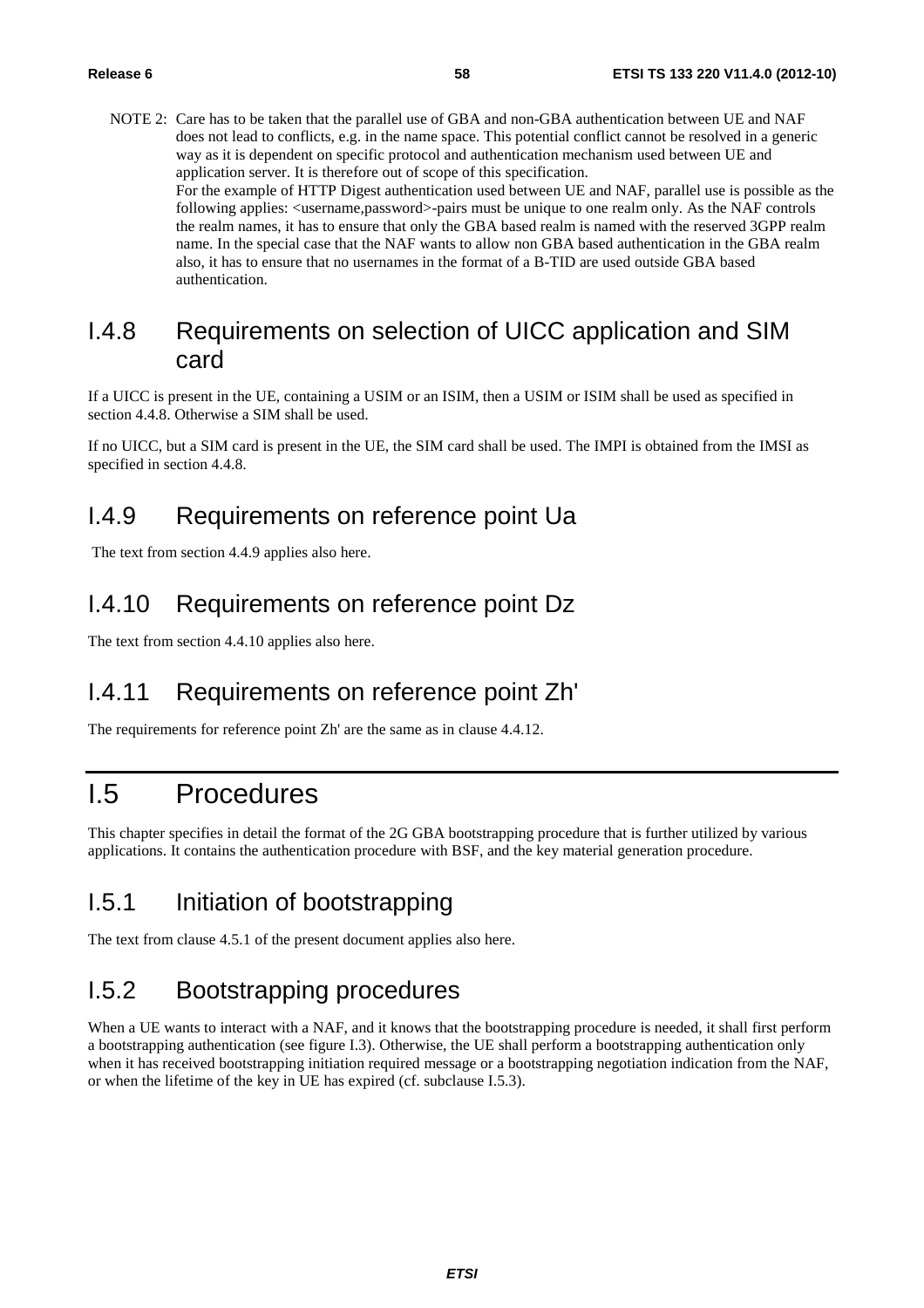

**Figure I.3: The bootstrapping procedure** 

- 1. The UE sets up a confidentiality-protected TLS tunnel with the BSF. In the set up of the TLS tunnel, the UE shall authenticate the BSF by means of a certificate provided by the BSF. The UE shall check that the "realm" attribute contains the same FQDN of the BSF that was present in the certificate offered by the BSF. All further communication between ME and BSF is sent through this TLS tunnel. The UE now sends an initial HTTPS request.
- 2. The BSF requests authentication vectors and GUSS from the HSS over Zh. The HSS returns the complete set of GBA user security settings (GUSS) and one 2G authentication vectors (AV = RAND, SRES, Kc) over the Zh reference point. The BSF discovers that the UE is equipped with 2G SIM by looking at the type of authentication vectors.

If the BSF implements the timestamp option and has a local copy of the GUSS for the subscriber that has been fetched from the HSS during a previous bootstrapping procedure, and this GUSS includes a timestamp, the BSF may include the GUSS timestamp in the request message. Upon receiving that timestamp, if the HSS implements the timestamp option, the HSS may compare it with the timestamp of the GUSS stored in the HSS. In this case, if and only if the HSS has done the comparison and the timestamps are equal, then the HSS shall send "GUSS TIMESTAMP EQUAL" indication to the BSF. In any other case, the HSS shall send the GUSS (if available) to the BSF. If the BSF receives "GUSS TIMESTAMP EQUAL" indication, it shall keep the local copy of the GUSS. In any other case, the BSF shall delete the local copy of the GUSS, and store the received GUSS (if sent).

 In the case that no HSS with Zh reference point support is deployed, the BSF requests the authentication vector from either an HSS with Zh' reference point support or an HLR over the Zh' reference point. The HLR or HSS with Zh' reference point support returns one 2G authentication vectors (AV = RAND, SRES, Kc) over the Zh'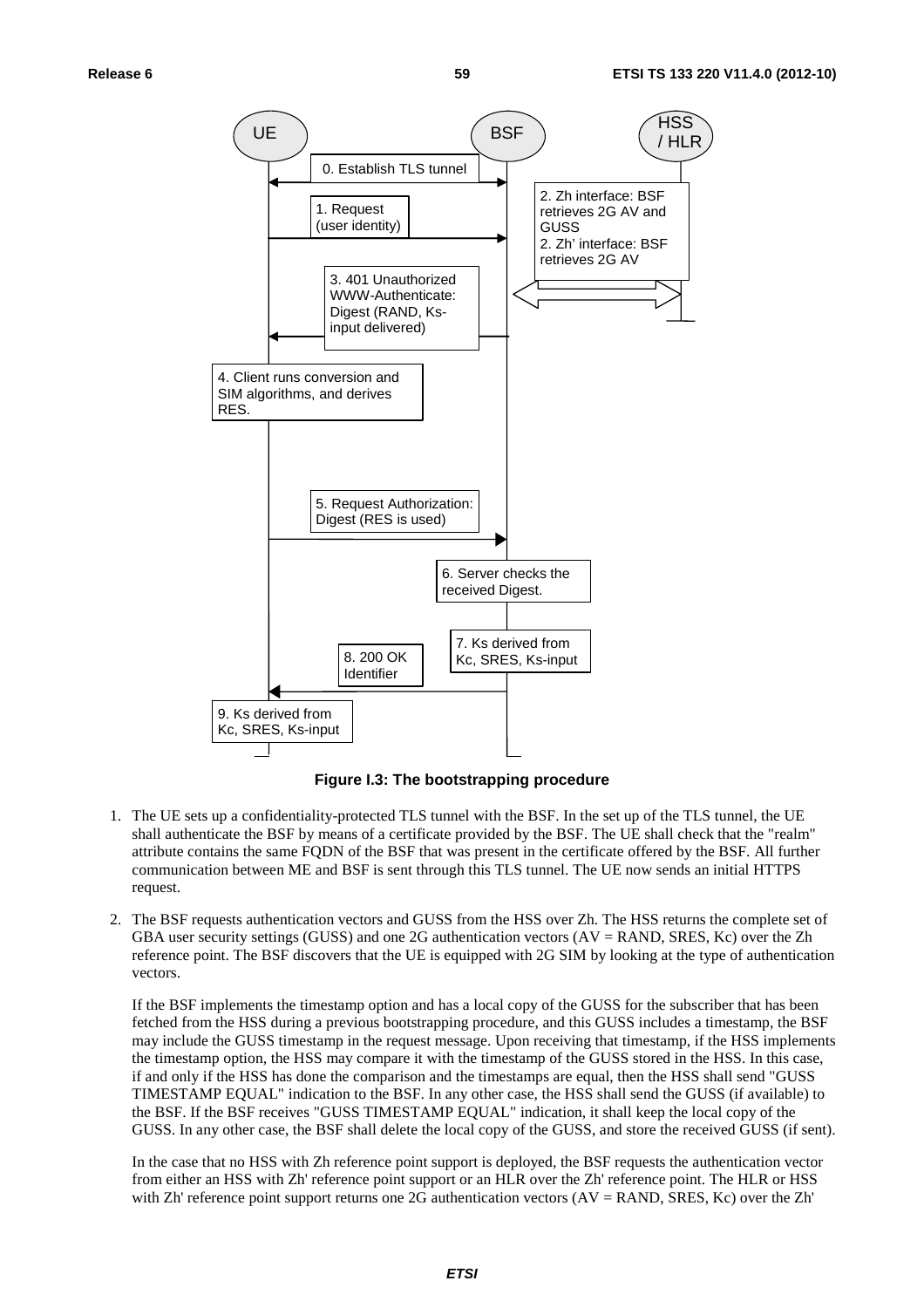reference point. The BSF discovers that the UE is equipped with 2G SIM by looking at the type of authentication vectors.

The BSF converts one 2G authentication vector (RAND, Kc, SRES) to the parameter RES.

RES = KDF (key, "3gpp-gba-res", SRES), truncated to 128 bits

where key = Kc  $\parallel$  Kc  $\parallel$  RAND and KDF is the key derivation function specified in Annex B of TS 33.220.

The BSF shall also select a 128-bit random number "Ks-input" and set

server specific data  $=$  Ks-input in the aka-nonce of HTTP Digest AKA, cf. [4].

- NOTE 1: "Truncated to 128 bits" means that from the 256 bits output of KDF, the 128 bits numbered as [0] to [127] are used.
- NOTE 2: In a multiple HSS environment, the BSF may have to obtain the address of the HSS where the subscription of the user is stored by querying the SLF, prior to step 2.
- 3. The BSF shall forward RAND and server specific data in the 401 message to the UE (without RES). This is to demand the UE to authenticate itself.
- 4. The UE extracts RAND from the message and calculates the corresponding Kc and SRES values. It then calculates the parameter RES from these values as specified in step 2.
- 5. The UE sends another HTTP request, containing the Digest AKA response (calculated using RES as the password) and a cnonce (cf. [3]), to the BSF.
- 6. The BSF authenticates the UE by verifying the Digest AKA response. If the authentication fails the BSF shall not re-use the authentication vector in any further communication.

NOTE 3: The password in "AKAv1" HTTP Digest AKA is in binary format.

- 7. The BSF shall generate key material Ks by computing Ks = KDF (key, Ks-input, "3gpp-gba-ks", SRES). The B-TID value shall be also generated in format of NAI by taking the base64 encoded [12] RAND value from step 3, and the BSF server name, i.e. base64encoded(RAND)@BSF\_servers\_domain\_name.
- NOTE 3a: If the HSS/AuC uses a good random number generator, then the chance of a B-TID collision is practically zero. If such a collision occurs, then the key retrieved by the NAF can have a mismatch with the UE generated NAF key. This will result in a Ua authentication failure which will cause the NAF to once again request the UE to bootstrap which will create a new Ks and a new B-TID.
- 8. The BSF shall send a 200 OK message, including a B-TID and an authentication-info header (cf. [3]), to the UE to indicate the success of the authentication. In addition, in the 200 OK message, the BSF shall supply the lifetime of the key Ks.
- 9. The UE shall abort the procedure if the server authentication according to [3] fails. If it is successful the UE shall generate the key material Ks in the same way as the BSF.
- 10. Both the UE and the BSF shall use the Ks to derive the key material Ks\_NAF for use with the procedures specified in clause I.5.3. Ks NAF shall be used for securing the reference point Ua.

Ks NAF is computed as Ks NAF = KDF (Ks, "gba-me", RAND, IMPI, NAF Id), where KDF is the key derivation function as specified in Annex B, and the key derivation parameters consist of the user's IMPI, the NAF\_Id and RAND. The NAF\_Id is constructed as follows: NAF\_Id = FQDN of the NAF || Ua security protocol identifier. The Ua security protocol identifier is specified in Annex H. KDF shall be implemented in the ME.

NOTE 4: If a NAF hosts two or more applications which use the same FQDN and Ua security protocol identifier, they will share the same NAF specific keys. This causes a risk of so called two-time pad which may lead to the situation that the security of these applications is compromised. This can be avoided by running bootstrapping separately to each application or by application specific means, which are however out of the scope of the current specification.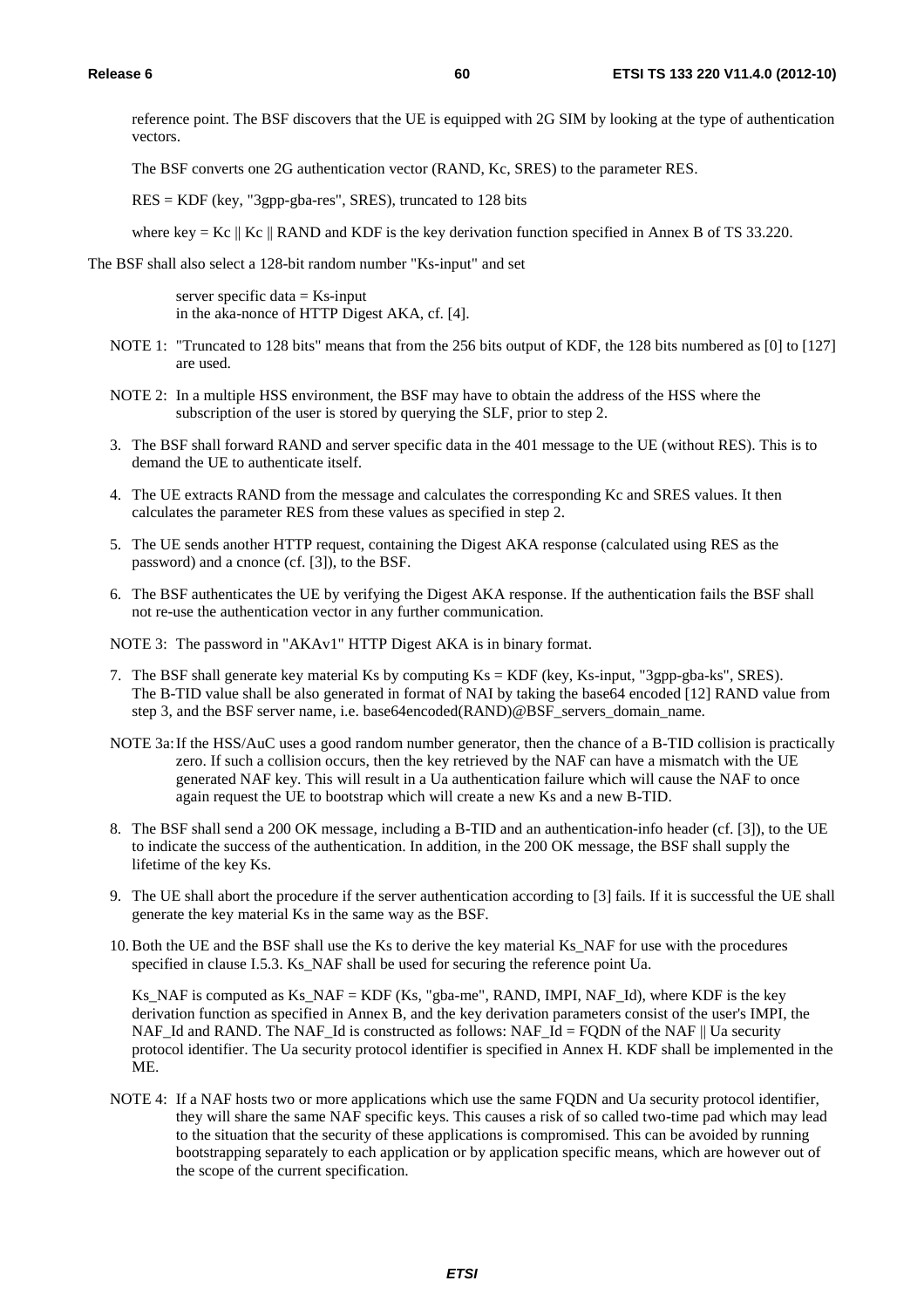To allow consistent key derivation based on NAF name in UE and BSF, at least one of the three following prerequisites shall be fulfilled:

- (1) The NAF is known in DNS under one domain name (FQDN) only, i.e. no two different domain names point to the IP address of the NAF. This has to be achieved by administrative means.
- (2) Each DNS entry of the NAF points to a different IP address. The NAF responds to all these IP addresses. Each IP address is tied to the corresponding FQDN by NAF configuration. The NAF can see from the IP address, which FQDN to use for key derivation.
- (3) Ua uses a protocol which transfers the host name (FQDN of NAF as used by UE) to NAF (e.g. HTTP/1.1 with mandatory Host request header field). This requires the NAF to check the validity of the host name, to use this name in all communication with UE where appropriate, and to transfer this name to BSF to allow for correct derivation of Ks\_NAF. In case of a TLS tunnel over Ua this requires either multiple-identities certificates for the NAF or the deployment of RFC 3546 [9] over Ua or other protocol means with similar purpose over Ua.

 The UE and the BSF shall store the key Ks with the associated B-TID for further use, until the lifetime of Ks has expired, or until the key Ks is updated or until the deletion conditions are satisfied (see 4.4.11).

#### I.5.3 Procedures using bootstrapped Security Association

Before communication between the UE and the NAF can start, the UE and the NAF first have to agree whether to use shared keys obtained by means of the GBA. If the UE does not know whether to use GBA with this NAF, it uses the Initiation of Bootstrapping procedure described in clause I.5.1.

Once the UE and the NAF have established that they want to use GBA then every time the UE wants to interact with an NAF the following steps are executed as depicted in figure I.4.

- 1. UE starts communication over reference point Ua with the NAF:
	- in general, UE and NAF will not yet share the key(s) required to protect the reference point Ua. If they already do (i.e. if a key Ks\_NAF for the corresponding key derivation parameter NAF\_Id is already available), the UE and the NAF can start to securely communicate right away. If the UE and the NAF do not yet share a key, the UE proceeds as follows:
		- if a key Ks for the selected UICC application is available in the UE, the UE derives the key Ks\_NAF from Ks, as specified in clause I.5.2;
		- if no key Ks for the selected UICC application is available in the UE, the UE first agrees on a new key Ks with the BSF over the reference point Ub, and then proceeds to derive Ks\_NAF;

If it is not desired by the UE to use the same Ks for the selected UICC application to derive more than one Ks\_NAF then the UE should agree on a new key Ks with the BSF over the reference point Ub, and then proceed to derive Ks\_NAF;

- if the NAF shares a key with the UE, but the NAF requires an update of that key, e.g. because the key's lifetime has expired or will expire soon, or the key can not meet the NAF local validity condition, it shall send a suitable bootstrapping renegotiation request to the UE, see figure I.5. If the key's lifetime has expired the protocol used over reference point Ua shall be terminated. The form of this indication depends on the particular protocol used over reference point Ua. If the UE receives a bootstrapping renegotiation request, it starts a run of the protocol over reference point Ub, as specified in clause I.5.2, in order to obtain a new key Ks.

To allow for consistent key derivation in BSF and UE, both have to use the same FQDN for derivation (see clause I.5.2). For each protocol used over Ua it shall be specified if only cases (1) and (2) of clause I.5.2 are allowed for the NAF or if the protocol used over Ua shall transfer also the FQDN used for key derivation by UE to NAF.

- NOTE 1: If the shared key between UE and NAF is invalid, the NAF can set deletion conditions to the corresponding security association for subsequent removal.
- the UE supplies the B-TID to the NAF, in the form as specified in clause I.3.2, to allow the NAF to retrieve the corresponding keys from the BSF;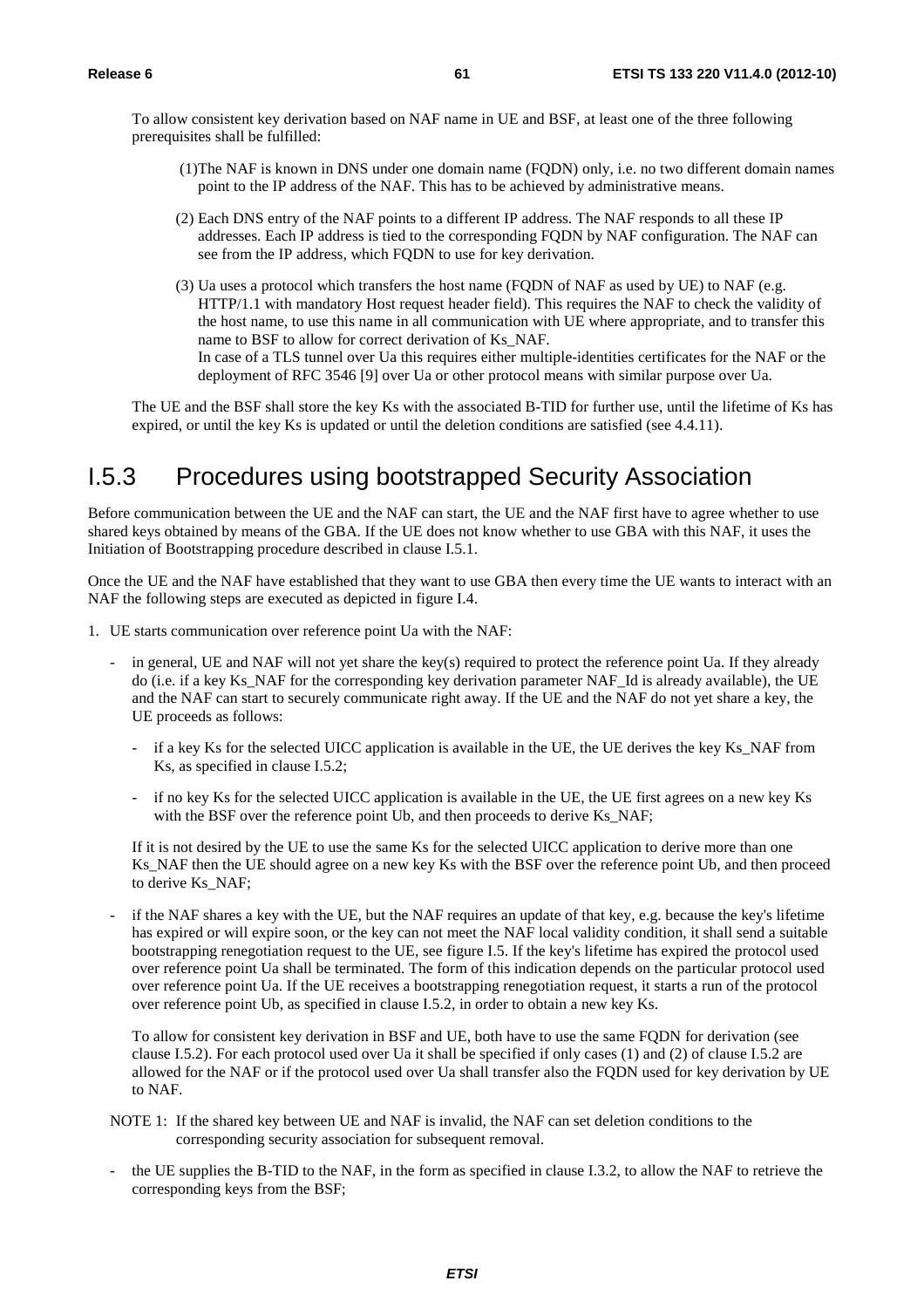- NOTE 2: The UE may adapt the key material Ks\_NAF to the specific needs of the reference point Ua. This adaptation is outside the scope of this specification.
- the key management procedures for GBA related keys in the ME (i.e. Ks and Ks\_NAF keys) are described in section 4.4.11.
- when a new Ks is agreed over the reference point Ub and a key Ks\_NAF, derived from one NAF\_Id, is updated, the other keys Ks\_NAF, derived from different values NAF\_Id, stored on the UE shall not be affected;

 According to the procedures defined in clauses I.5.2 and I.5.3, in the UE there is at most one Ks\_NAF key stored per NAF-Id.

- 2. NAF starts communication over reference point Zn with BSF
	- The NAF requests key material corresponding to the B-TID supplied by the UE to the NAF over reference point Ua.;
	- The NAF may also request one or more application-specific USSs for the applications, which the request received over Ua from UE may access;
	- NOTE 3: If the NAF requires service continuity, then the NAF can request a USS that contains a user pseudonym that allows service continuity according to BSF policy.
	- With the key material request, the NAF shall supply a NAF-Id (which includes the NAF's FQDN that the UE has used to access this NAF and the Ua security protocol identifier) to the BSF. (This is to allow for consistent key derivation in the BSF and UE as described above). The BSF shall verify that the NAF is authorized to use that FQDN.
- 3. The BSF derives the keys required to protect the protocol used over reference point Ua from the key Ks and the key derivation parameters, as specified in clause I.5.2, and supplies to NAF the requested key Ks\_NAF, as well as the bootstrapping time and the lifetime of that key, and the requested application-specific and potentially NAF group specific USSs if they are available in subscriber's GUSS and if the NAF is authorized to receive the requested USSs. For any USSs containing a NAF Group attribute, this attribute shall be removed in the USSs supplied to the NAF. In addition, the BSF shall indicate to the NAF that the subscriber is a 2G subscriber. If the key identified by the B-TID supplied by the NAF is not available at the BSF, the BSF shall indicate this in the reply to the NAF. The NAF then indicates a bootstrapping renegotiation request to the UE.
	- NOTE 4: The NAF can further set the local validity condition of the Ks\_NAF according to the local policy, for example a limitation of reuse times of a Ks\_NAF.
	- NOTE 5: The NAF will adapt the key material Ks\_NAF to the specific needs of the reference point Ua in the same way as the UE did. This adaptation is outside the scope of this specification.
	- The BSF may require that one or more application-specific and potentially NAF group specific USSs shall be present in subscriber's GUSS for the NAF (see clause I.4.6). If one or more of these required settings are missing from the GUSS, the BSF shall indicate this in the reply to the NAF.
	- The BSF may also send the private user identity (IMPI) and requested USSs to NAF according to the BSF's policy;
	- If the BSF or the NAF determined, according to their local policies, that the NAF shall not serve 2G subscribers, the NAF shall terminate the protocol over the reference point Ua.
- 4. NAF continues with the protocol used over the reference point Ua with the UE.

Once the run of the protocol used over reference point Ua is completed the purpose of bootstrapping is fulfilled as it enabled UE and NAF to use reference point Ua in a secure way.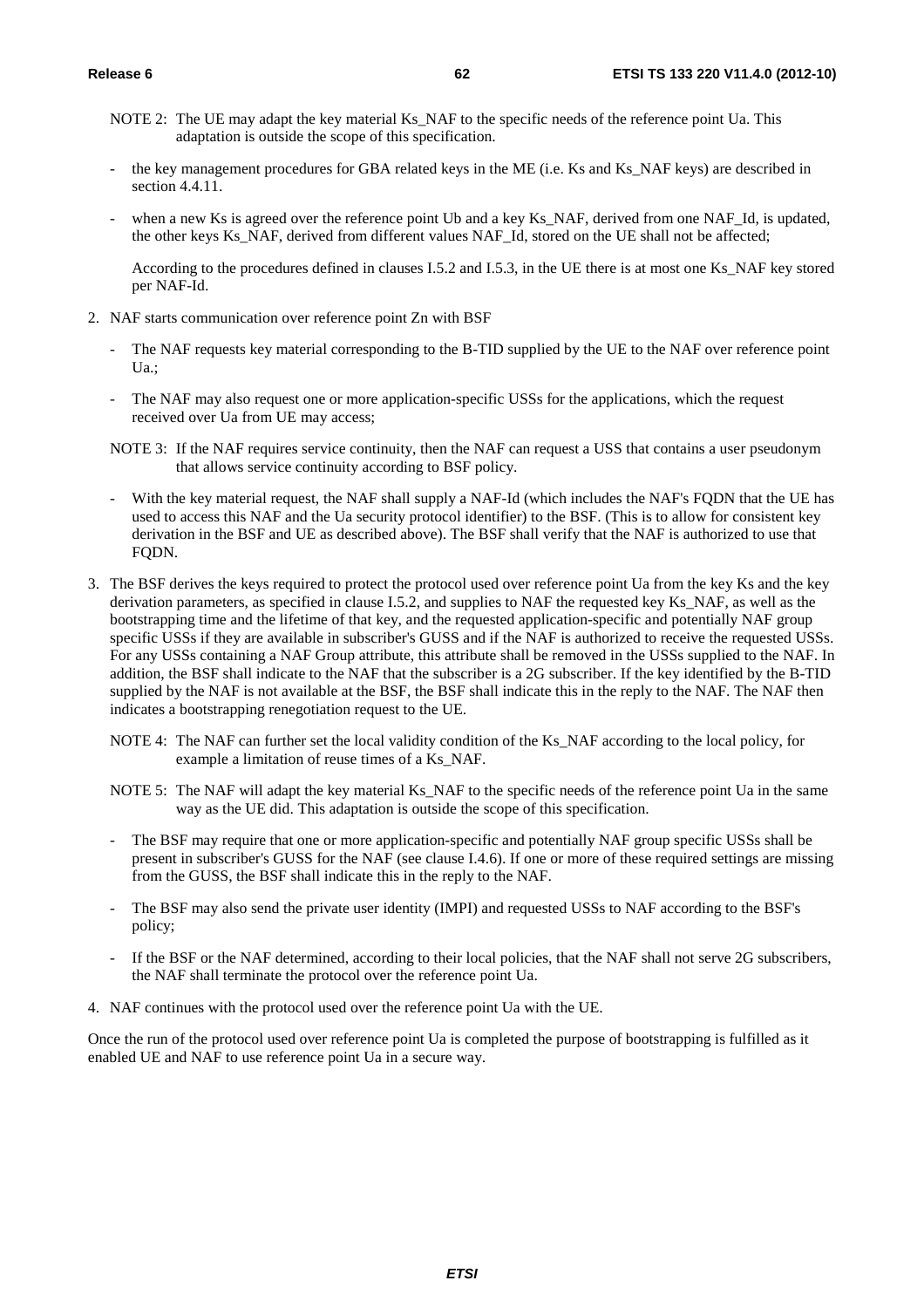

**Figure I.4: The bootstrapping usage procedure** 



**Figure I.5: Bootstrapping renegotiation request** 

#### I.5.4 Procedure related to service discovery

The UE shall discover the address of the BSF from the IMSI on the SIM. The same discovery procedure as specified in Section 4.5.4 shall be used.

## I.6 TLS Profile

The UE and the BSF shall support TLS according to the TLS profile given in TS 33.310 [19], Annex E.

The certificates shall comply with the requirements for TLS certificates in clause 6.1 of TS 33.310 [19].

Support of certificate revocation and of the related fields in certificates is optional. If supported, the certificate and CRL profiles in clause 6.1 and 6.1a of TS 33.310 [19] should be followed.

NOTE 1: The management of Root Certificates is out of scope of this Technical Specification.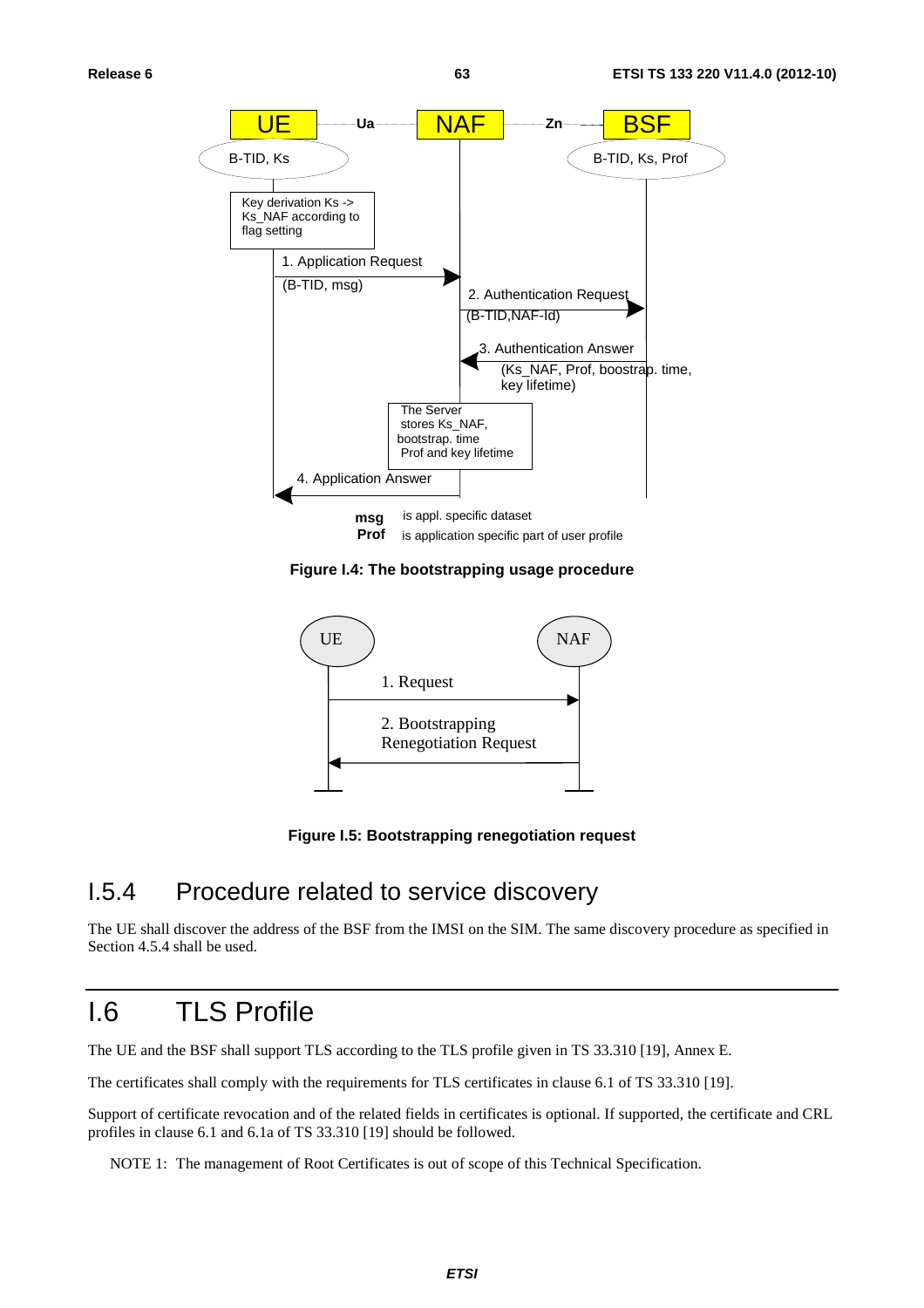NOTE 2: If no revocation of certificates is deployed, it should be noted, however, that choosing short lifetimes for BSF certificates may considerably reduce the risk, in case BSF certificates may ever be compromised.

#### I.6.1 void

## I.6.2 Authentication of the BSF

The Client shall authenticate the BSF by use of a server certificate. The client shall match the server name as specified in RFC 2818 [18] section 3.1.

The ME shall use a preconfigured list of trusted root certificates for 2G GBA BSF server certificate validation. BSF server certificate validation shall not require manual user interaction.

#### I.6.3 Authentication of the UE

The BSF shall not request a certificate in a Server Hello Message from the UE. The BSF shall authenticate the UE as specified in clause I.5.2 of this specification.

#### I.6.4 Set-up of Security parameters

The TLS Handshake Protocol negotiates a session, which is identified by a Session ID. The Client and the BSF shall allow for resuming a session. The lifetime of a Session ID is subject to local policies of the UE and the BSF. A recommended lifetime is five minutes.

NOTE: If the BSF adheres to the recommended lifetime the UE can be certain to be able to resume the TLS session in case of bootstrapping re-negotiation.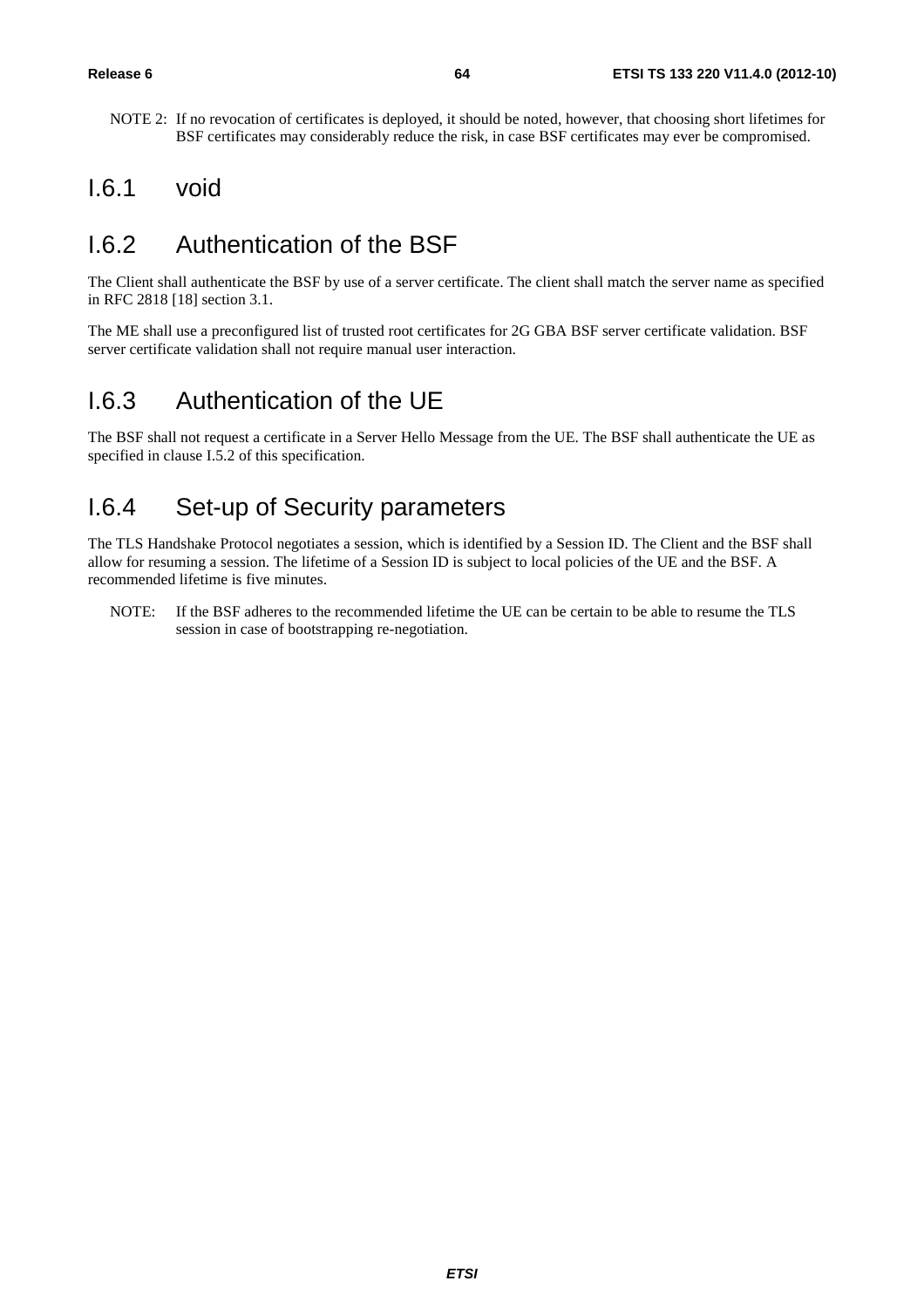# Annex J (informative): Usage of USS with local policy enforcement in BSF

This Annex describes how the local policy enforcement in the BSF is used between the NAF and the BSF to control the key delivery to the NAF.

## J.1 General

A BSF may have a local policy for zero or more NAFs where the policy for a NAF may state that subscriber's GUSS shall include one or more USSs identified by a GSID. In other words, for a particular NAF the BSF may require that one more USSs shall be present in subscriber's GUSS.

In general, there are two network elements where access control based on some local policy is enforced, i.e. NAF and BSF. Thus two phases with access control based on USSs have to be covered:

- 1) Access control within NAF for Ua requests: Whether the subscriber is allowed to access the service is decided in the NAF and possibly with the help of USSs. Upon receiving the B-TID from the UE, the NAF fetches the NAF specific shared key (Ks (ext/int) NAF) from the BSF, and optionally fetches the USSs, which typically contain NAF specific persistent user identities, and authorization flags. Based on a local policy in the NAF, which may include evaluating the contents of the USS, the NAF decides whether the subscriber is allowed to access the service.
- 2) Access control within BSF for Zn requests: In certain cases, the operator may wish to implement access control in the BSF. This functionality can be used with any NAF, but the main reason for having this is to implement home operator control in the cases where the NAF is in a visited network.

This Annex describes the access control case within the BSF for Zn requests in more detail.

The following facts should be noted on use of this Annex:

- This access control is completely local to the network of the BSF operator (i.e. home operator of subscriber). This implies that no inter-operator agreement is necessary for implementation of this access control.
- The local policies of the BSF may be based on NAF names and on NAF groups. For the sake of brevity only NAFs are mentioned in the following descriptions.

## J.2 Usage scenarios

Four different scenarios can be identified how the local policy enforcement in the BSF will work:

- 1) A NAF does not use USSs (i.e. it does not request a USS from the BSF), and the BSF does not have a local policy for this NAF.
- 2) A NAF does not use USSs (i.e. it does not request a USS from the BSF), and the BSF does have a local policy for this NAF.
- 3) A NAF does use USSs (i.e., it requests one or more USSs from the BSF), and the BSF does not have a local policy for this NAF.
- 4) A NAF does use USSs (i.e., it request one or more USSs from the BSF), and the BSF does have a local policy for this NAF.

The steps executed in each of these scenarios are described in more detail in the following subclauses.

In all scenarios the NAF has received B-TID from the UE over the Ua reference point before the following steps are executed. The steps describe only the procedures that are related to the local policy enforcement in the BSF with respect to USS existence. Also transfer of other information elements not related to this access control is not mentioned (e.g. key lifetime, private subscriber identity).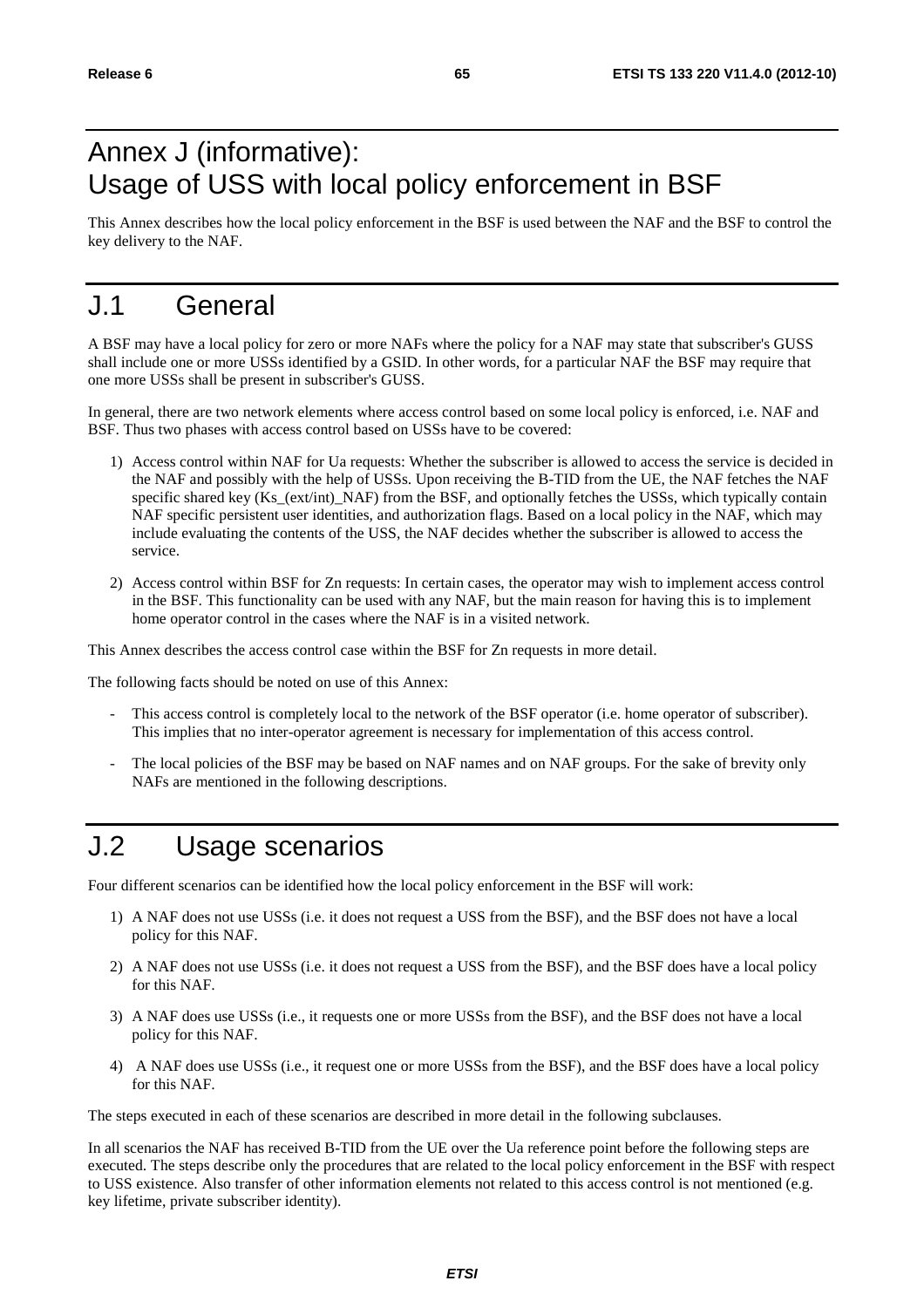#### J.2.1 Scenario 1: NAF does not use USSs, BSF does not have local policy for NAF

In this scenario, the NAF does not use USSs and the BSF does not have a local policy for this NAF.

- 1. The NAF requests the NAF specific shared key(s) from the BSF. It does not include any GSIDs in the request.
- 2. The BSF locates the subscriber information in its local memory using the B-TID.
- 3. The BSF checks whether a local policy exists for the NAF in this scenario there is no local policy, i.e. for this particular NAF, the BSF does not require any USSs (identified by GSIDs) to be present in subscriber's GUSS.
- 4. The BSF derives the NAF specific shared key(s), and sends them to the NAF in the response.
- 5. The NAF receives the response with the NAF specific shared key(s).

After receiving the NAF specific shared key(s), the NAF may perform access control to the service according to its own policies and continues to communicate with the UE.

#### J.2.2 Scenario 2: NAF does not use USSs, BSF does have local policy for NAF

In this scenario, the NAF does not use USSs and the BSF does have a local policy for this NAF.

- 1. The NAF requests the NAF specific shared key(s) from the BSF. It does not include any GSIDs in the request.
- 2. The BSF locates the subscriber information in its local memory using the B-TID.
- 3. The BSF checks whether a local policy exists for the NAF in this scenario there is a local policy for this NAF, i.e. for this particular NAF, the BSF does not require any USSs (identified by GSIDs) to be present in subscriber's GUSS.

 The BSF checks whether all the required USSs identified by GSIDs are present in subscriber's GUSS: If yes, the BSF continues from step 4. If not, the BSF the BSF sends an error message to the NAF.

- NOTE: As specified in clause 4.4.6, it is not required that the NAF requests the USSs over the Zn reference point, which the BSF requires to be present in the GUSS for particular NAF, rather it is sufficient that the BSF checks the presence of the USSs locally.
- 4. The BSF derives the NAF specific shared key(s), and sends them to the NAF in the response.
- 5. The NAF receives the response with the NAF specific shared key(s).

After receiving the NAF specific shared key(s), the NAF may perform access control to the service according to its own policies and continues to communicate with the UE.

If the NAF received the "not authorized" error message, it may indicate this to the UE over Ua reference point. In any case, the GAA based security setup will fail between the UE and the NAF since the NAF did not get the NAF specific shared key(s).

#### J.2.3 Scenario 3: NAF does use USSs, BSF does not have local policy for NAF

In this scenario, the NAF does use USSs and the BSF does not have a local policy for this NAF.

- 1. The NAF requests the NAF specific shared key(s) from the BSF. It includes the GSIDs it needs in the request.
- 2. The BSF locates the subscriber information in its local memory using the B-TID.
- 3. The BSF checks whether a local policy exists for the NAF in this scenario there is no local policy, i.e. BSF does not require USSs identified by GSIDs to be present in subscriber's GUSS.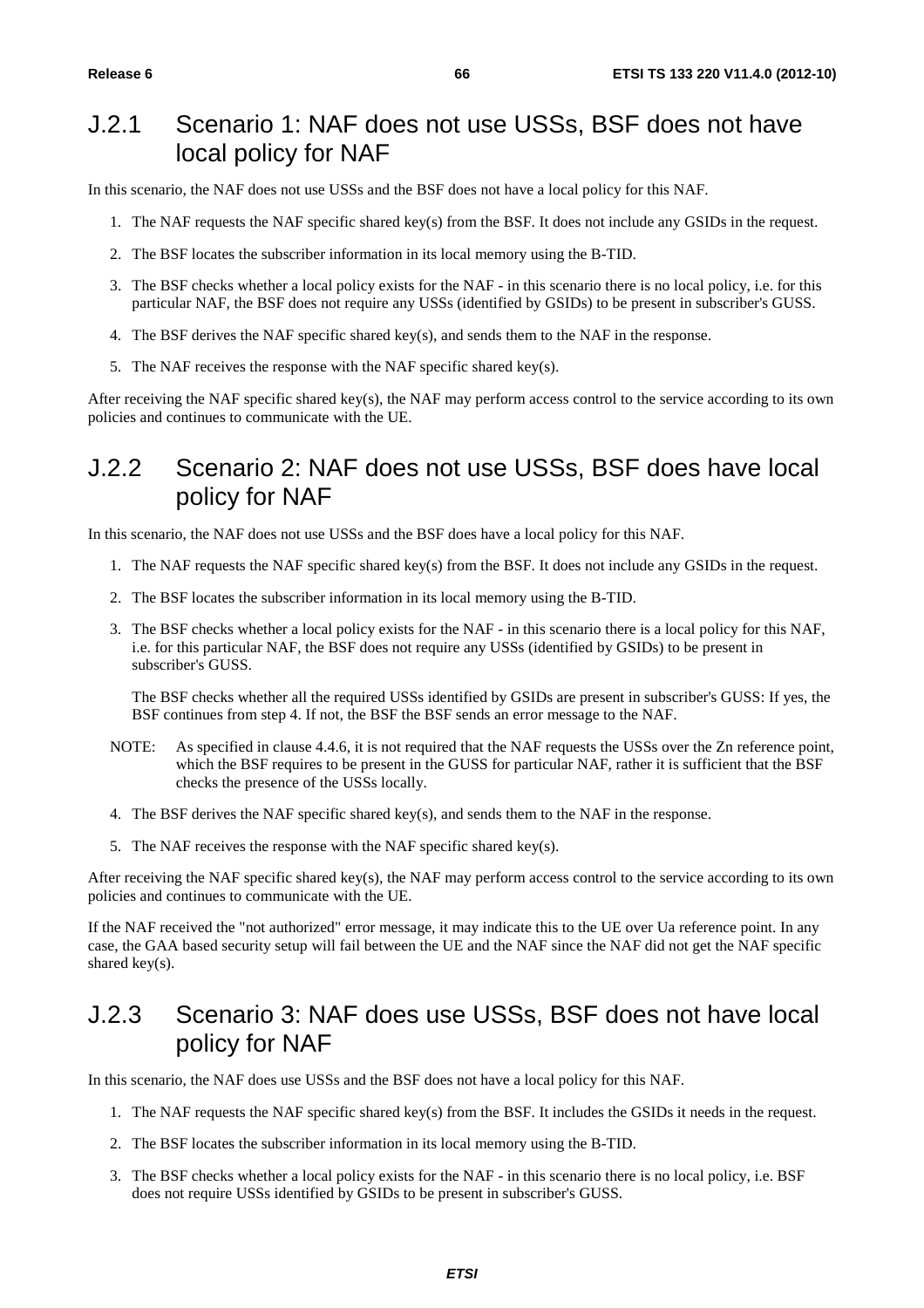- 4. The BSF derives the NAF specific shared key(s), and sends them and the USSs identified by the GSIDs to the NAF in the response. If a particular USS is not found in subscriber's GUSS, or the NAF is not authorized to receive a particular USS, these USSs are omitted from the response.
- 5. The NAF receives the response with the NAF specific shared key(s), and those requested USSs that were available (i.e., found in subscriber's GUSS and allowed by the BSF to be received by the NAF).

After receiving the NAF specific shared key(s) and the available USSs, the NAF may perform access control to the service according to its own policies (e.g. USS required or not, authorization flags required) and continue to communicate with the UE.

#### J.2.4 Scenario 4: NAF does use USSs, BSF does have local policy for NAF

In this scenario, the NAF does use USSs and the BSF does have a local policy for this NAF.

- 1. The NAF requests the NAF specific shared key(s) from the BSF. It includes the GSIDs it needs in the request.
- 2. The BSF locates the subscriber information in its local memory using the B-TID.
- 3. The BSF checks whether a local policy exists for the NAF in this scenario there is a local policy for this NAF, i.e., one or more USSs identified by GSIDs shall be present in subscriber's GUSS.

 The BSF checks whether all the required USSs identified by GSIDs are present in subscriber's GUSS: If yes, the BSF continues from step 4. If not, the BSF the BSF sends an error message to the NAF.

- 4. The BSF derives the NAF specific shared key(s), and sends them and the USSs identified by the GSIDs to the NAF in the response. If a particular USS is not found in subscriber's GUSS, or the NAF is not authorized to receive a particular USS, these USSs are omitted from the response.
- 5. The NAF receives the response with the NAF specific shared key(s), and those requested USSs that were available (i.e., found in subscriber's GUSS and allowed by the BSF to be received by the NAF).

After receiving the NAF specific shared key(s) and the available USSs, the NAF may perform access control to the service according to its own policies (e.g. USS required or not, authorization flags required) and continue to communicate with the UE.

If the NAF received the "not authorized" error message, it may indicate this to the UE over Ua reference point. In any case, the GAA based security setup will fail between the UE and the NAF since the NAF did not get the NAF specific shared key(s).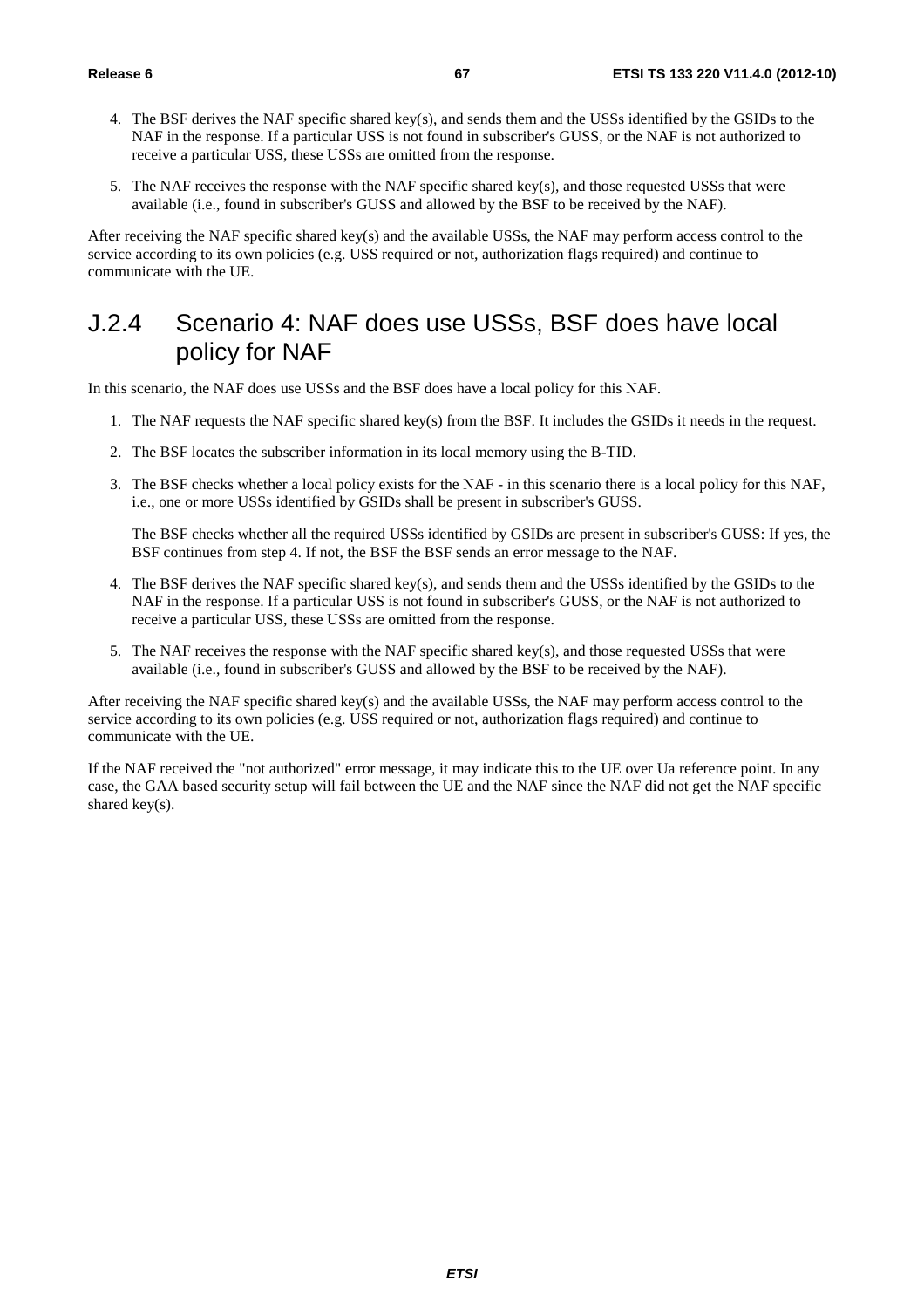## Annex K (informative): Interoperator GBA-usage examples

This Annex gives examples how interoperator GBA is set up and operated.

## K.1 Example on interoperator GBA setup

Interoperator GBA is set up the following way:

- Each home network operator sets up a BSF, which will enable bootstrapping sessions for its own subscribers.
- Each operator acting as a Serving Network for foreign subscribers in interoperator GBA needs to set up a Zn-Proxy which will forward the authentication requests from its own NAFs to the subscriber's home BSF outside of the VPLMN. The GBA secret is provisioned from the home operator's BSF through the Zn-Proxy to the NAF.
- NOTE 1: The security requirements on the Zn' reference point between the Zn-Proxy and the BSF can be found in clause 4.2.2a.
- Each home operator that wants to provide the GBA secrets to foreign NAFs has to authorize these NAFs to request bootstrapping secrets. This is done by using TLS client certificates issued to Zn-Proxies in the serving network by the home network operator.

NOTE 2: The TLS client certificate profile is specified in the normative Annex E.

- An operator that wishes to co-operate in interoperator GBA with another operator shall issue a TLS client certificate to the other operator's Zn-Proxy. Two operators may both act as home operators or as serving operators (i.e., both possess a BSF and a Zn-Proxy), but this Annex also applies to configurations where one operator is always acting as home operator (i.e., hosts the BSF) and the other operator only as serving operator (i.e., the operator hosts only the Zn-Proxy). In the second case, where the serving foreign operator has the Zn-Proxy only, the TLS client certificate is to be handed down in one direction only (see also Annex E on usage of client certificates).
- NOTE 3: The handling of TLS certificates is described in TS 33.310 [19]. When two operators sign a roaming agreement, they may also enrol TLS client certificate for each others Zn-Proxies.
- NOTE 4: Interoperator GBA is based on bilateral agreements between the two operators. For example, if operator1 has a "GBA agreement" with operator2 and operator1 signs another "GBA agreement" with operator3, this does not mean that operator3 and operator2 have implicitly a "GBA agreement". Operator2 and operator3 shall separately sign a "GBA agreement".
- NOTE 5: The home operator may use NAF groups to support local policy checks within its BSF (cf. clause 4.2.1). These may be e.g. one group for NAFs in home network and one group for NAFs in serving networks, or separate groups for each serving network the home operator has "GBA agreements" with. This NAF grouping is under sole responsibility of the home operator and only visible to him. The Zn-Proxies and NAFs in serving networks are not aware of any NAF grouping done in home network.

As described in clause 4.2.2a, a Zn-Proxy may be co-located with a BSF (see Figure K-2). This has the benefit that the NAF has only one logical channel to BSF/Zn-Proxy. Therefore the NAF does not need to make a decision based on the B-TID whether to send the authentication request to the Zn-Proxy or to the BSF. However, this decision can be based on the B-TID as it contains the address of the BSF.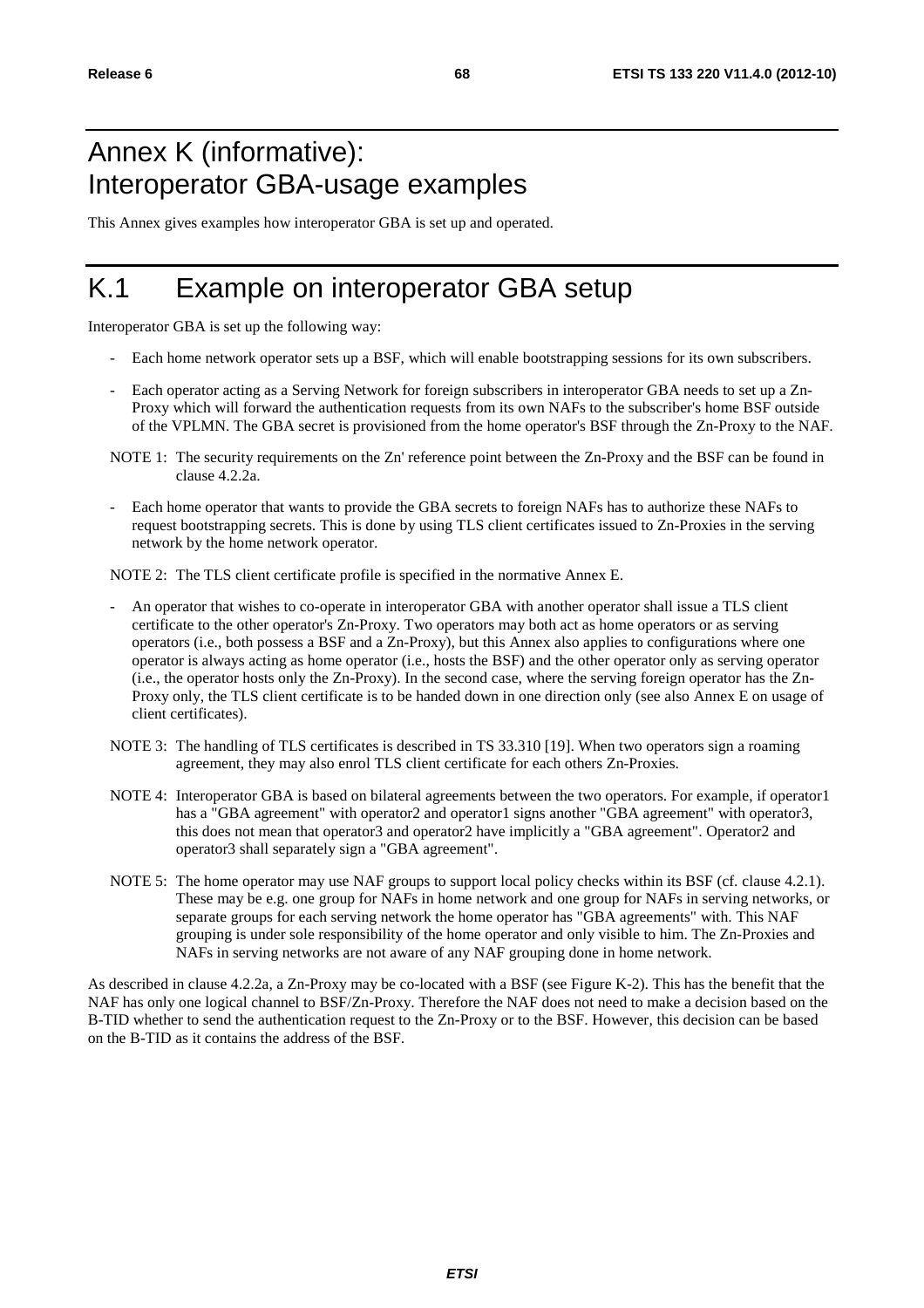

#### **Figure K-1: Interoperator GBA with separate BSF and Zn-Proxy**

- NOTE 6: The figure K-1 does not show the most general case, where there could be one Zn-proxy per home network in each serving network. It is expected that networks will be optimized and that the existence of one dedicated Zn-proxy for each foreign subscriber home network will be a rare occurrence. The colocation of all Zn-Proxies of one serving network in one location as shown in Figure K-1 is a special case.
- NOTE 7: The TLS connections between Zn-Proxy and BSF are "directed", this is indicated in Figure K-1 by the arrowed lines where the arrows point to the server TLS role. The role of the client certificates in these TLS connections is explicitly outlined. Each direction requires a TLS server certificate used at BSF and a TLS client certificate used at Zn-Proxy.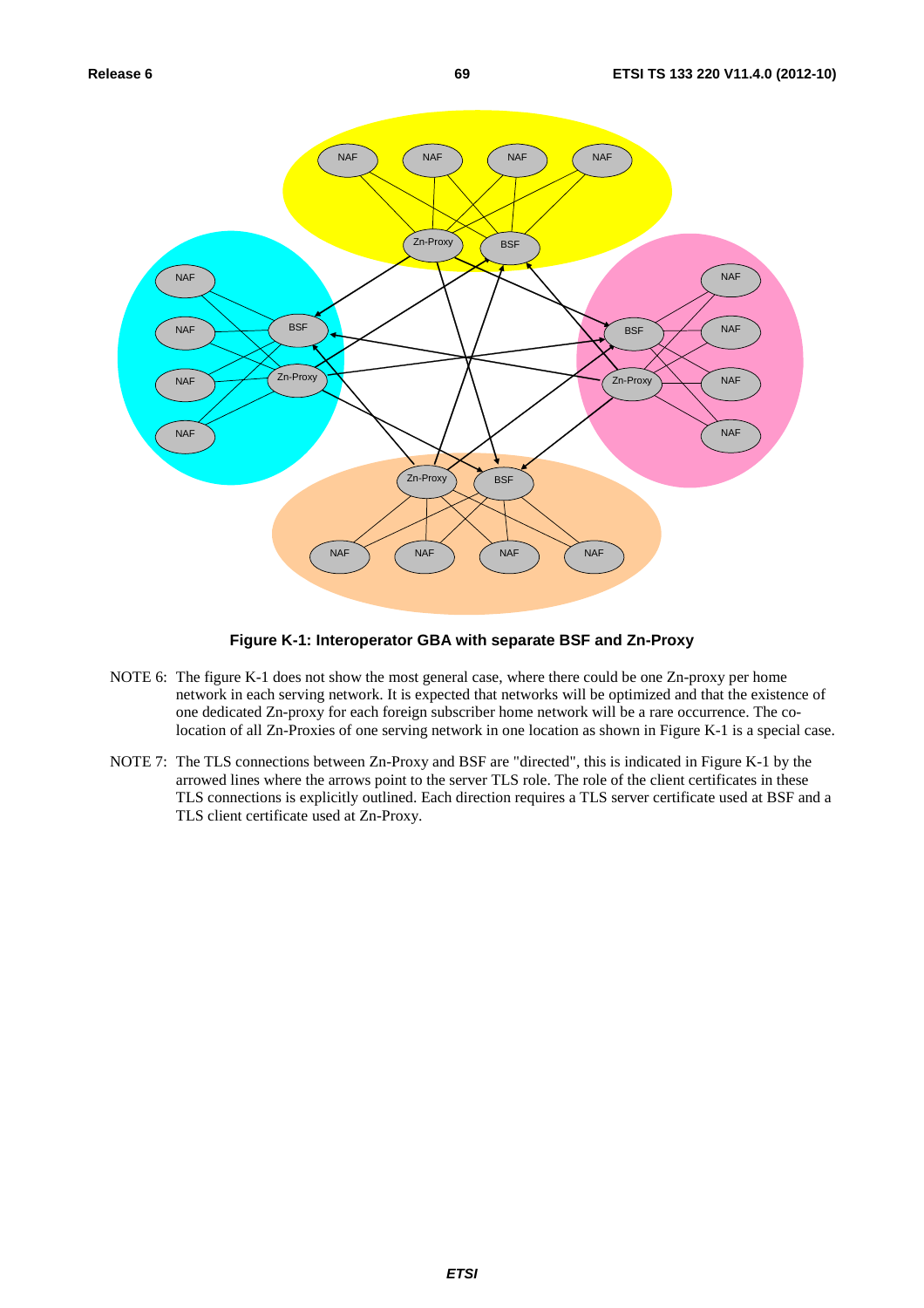

#### **Figure K-2: Interoperator GBA with co-located BSF and Zn-Proxy**

NOTE 8: The two distinct TLS connections between Zn-Proxy and BSF are "directed", this is indicated in Figure K-2 by the two lines. Thus the two TLS connection directions may not be intermixed, as the role of the client certificates in these TLS connections is explicitly outlined. Each direction requires a server TLS certificate used at BSF and a client TLS certificate used at Zn-Proxy.

## K.2 Example on interoperator GBA operation

Interoperator GBA usage goes as follows:

- NOTE 1: This description is based on GBA\_ME bootstrapping to simplify the examples, but GBA\_U bootstrapping can also be used in interoperator GBA operation.
- 1. A UE contacts a NAF that does not belong to subscriber's home network. The foreign NAF notifies the UE that 3GPP bootstrapping is required to secure the connection between the UE and the NAF.
- 2. The UE bootstraps with the home network via the subscriber's BSF. The address of subscriber's home BSF is generated from user's IMSI or IMPI as specified in TS 33.220, clause 4.5.4. The key Ks, and the B-TID are established between the BSF and the UE.
- 3. The UE derives the NAF specific key Ks\_NAF, and uses Ks\_NAF and the B-TID on the Ua reference point between the UE and the foreign NAF. At some point during this setup the UE transfers the B-TID to the NAF in the serving network.
- 4. Upon receiving the B-TID, the foreign NAF has two modes of operations depending on the actual setup of the Zn-Proxy and the BSF in the serving network:
- NOTE 2: Any BSF in a network different from the home network of a subscriber and any Zn-Proxy are not visible to the subscriber. To avoid any confusion with the subscribers BSF in the home network, the BSF in a visited network is called foreign BSF in this clause.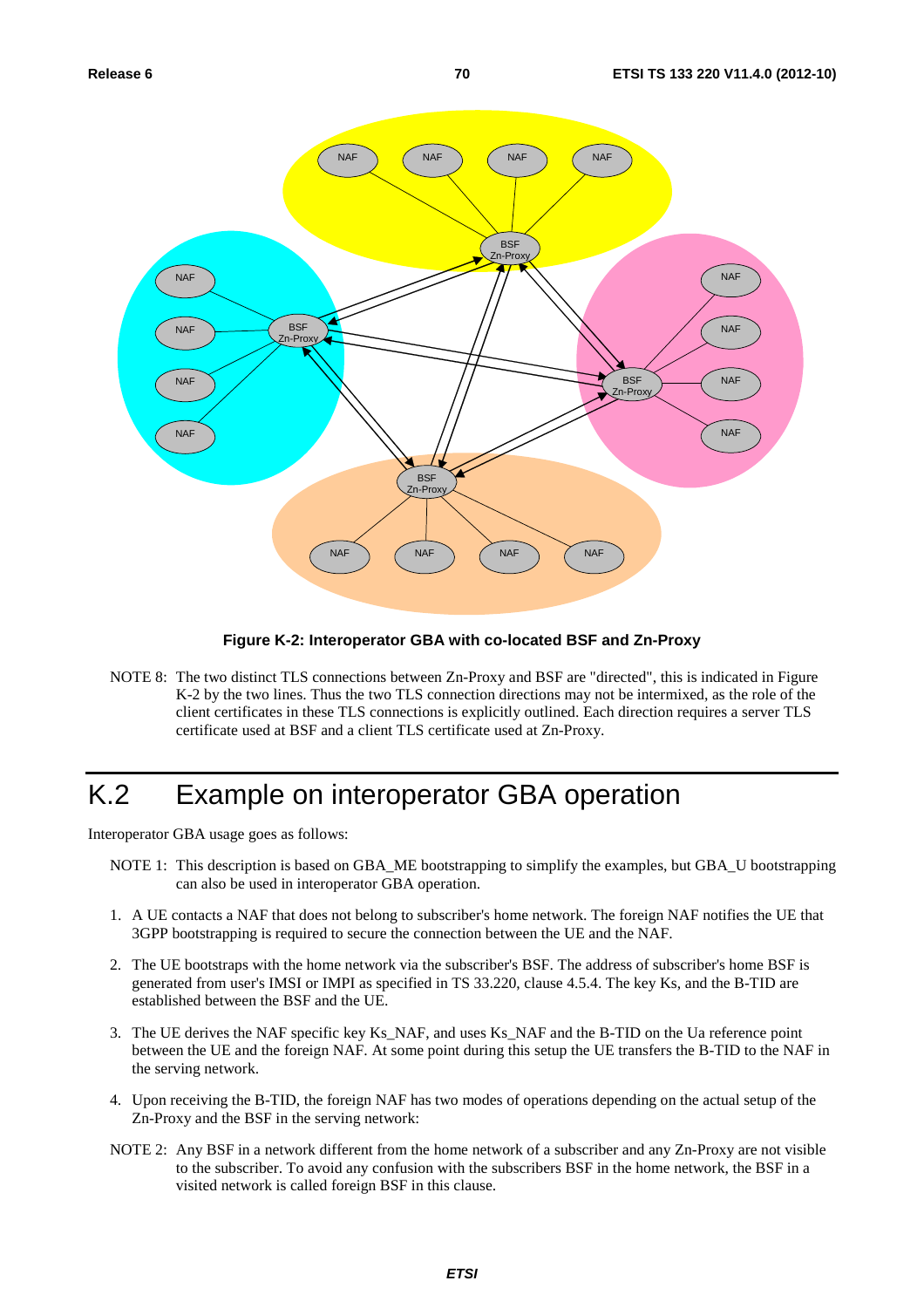- a) If the Zn-Proxy and the foreign BSF are separate entities, the foreign NAF shall inspect the B-TID to discover whether the subscriber belongs to its own network, or whether it is a visiting subscriber. In the former case, the request for the Ks\_NAF is sent to the BSF, in the latter case, the request is sent to the Zn-Proxy.
- b) If the Zn-Proxy and the foreign BSF are a co-located entity, the NAF sends the request for the Ks\_NAF to this co-located entity. The NAF does not need to inspect the B-TID.
- NOTE 3: Since the B-TID contains the address of subscriber's home BSF, it can be used to discover the home network of the subscriber. A NAF supporting this approach can work with both separated and co-located configurations.
- 5. Upon receiving the request from the NAF, the Zn-Proxy shall inspect the following:
	- b) Validate that the NAF is authorized to request the Ks\_NAF (i.e., the DNS part of NAF\_Id in the message is correct).
	- b) Discover the BSF of the subscriber by inspecting the B-TID.
- 6. The Zn-Proxy will establish or use the existing DIAMETER or HTTP session to subscriber's home BSF. This DIAMETER or HTTP session is secured by TLS, and the Zn-Proxy shall use a client certificate that the BSF trusts.
- 7. The Zn-Proxy will forward the request to subscriber's home BSF.
- 8. Subscriber's home BSF shall validate that the DNS part of the NAF\_Id in the request also exists in the client certificate of the Zn-Proxy.
- 9. Subscriber's home BSF locates the bootstrapping information using the B-TID, processes the request (including possible requests for USSs, local policy check, etc.), derive the NAF specific key, and send the response to the Zn-Proxy.
- 10. The Zn-Proxy will forward the response to the NAF.
- 11. The NAF continues with the Ua connection establishment with the UE.

Figure K-3 depicts the entities involved in the above procedure.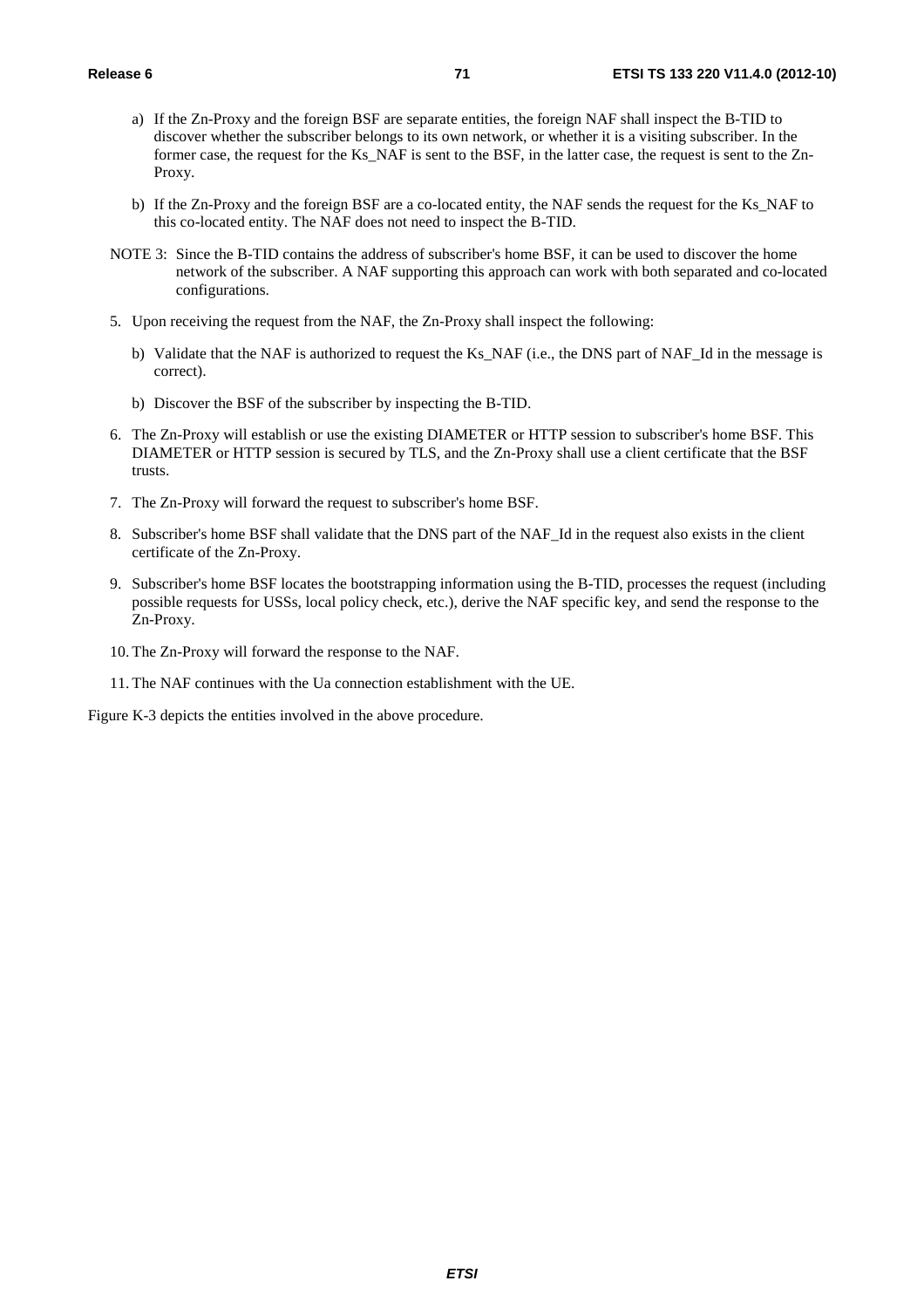

**Figure K-3: Interoperator GBA usage**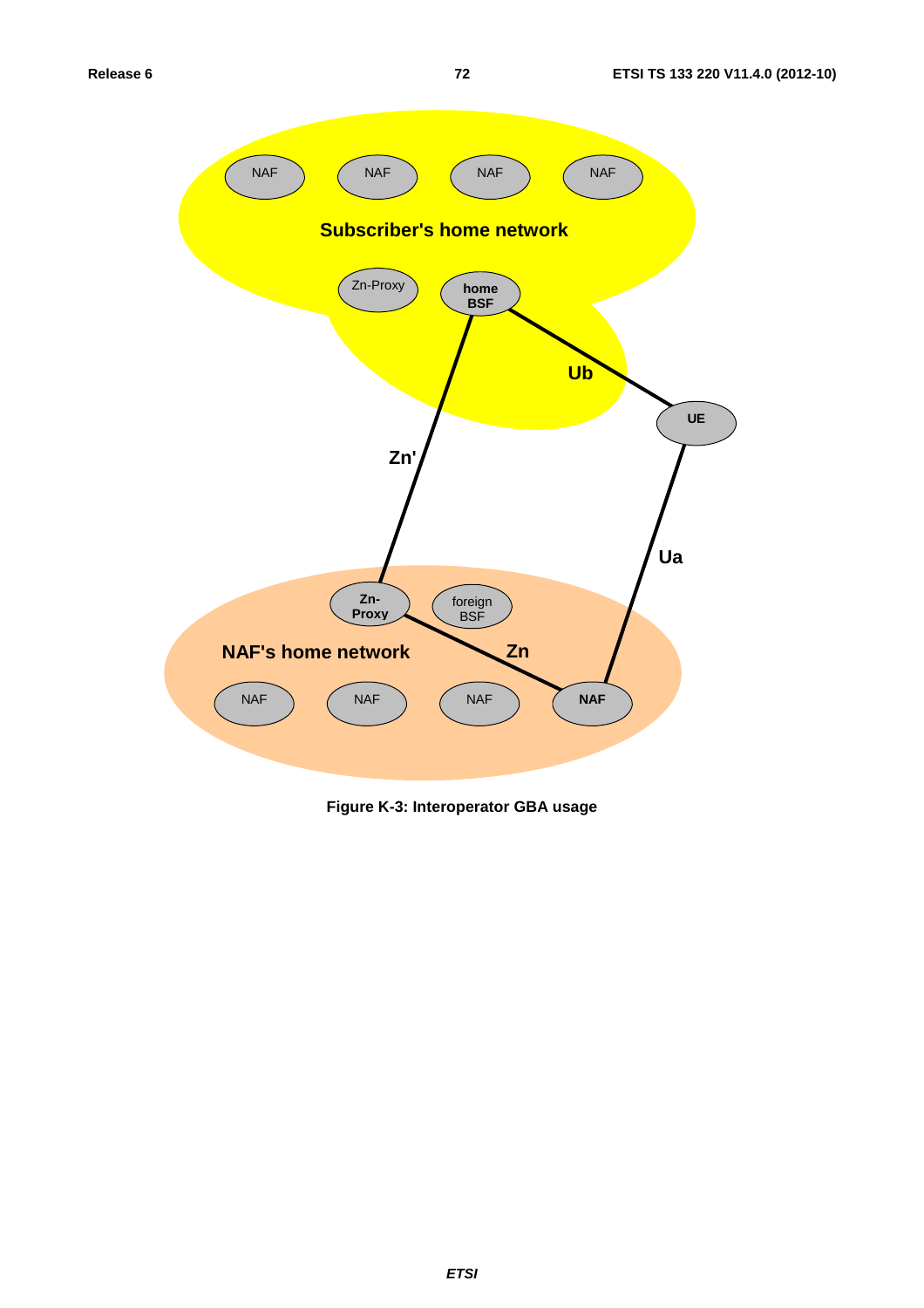# Annex L (informative): Information on how security threats related to known GSM vulnerabilities are addressed by the 2G GBA solution

The 2G GBA solution aims to provide mutual authentication between UE and BSF. This annex examines how the 2G GBA solution mitigates the impersonation of UE or the BSF i.e. security threats related to the known GSM vulnerabilities.

The threats that are originated from the weakness in the usage of the COMP128 algorithm exist independently of the usage of 2G GBA.

# L.1 Impersonation of the UE to the BSF during the run of the Ub protocol

This is the main threat to the 2G GBA solution.

- 1) An attacker (being in the possession of 2G GBA equipment) could try to perform a Man-in-the-middle-attack, impersonating a genuine GSM user to the BSF. In this scenario the attacker would be at the client end of the TLS tunnel to the BSF and send the challenge RAND to the target GSM user, in order to obtain SRES and Kc. However, for the attack to be successful, he would have to find also Kc within the runtime allowed for steps 3 to 5 of the protocol over Ub, as specified in Annex I.5.2. This may be feasible when the terminal of the target GSM user still runs A5/2, but is infeasible for the foreseeable future when one of the other GSM encryption algorithms is used. A5/2 will be removed from networks by the end of 2006, and will not be present in any 2G GBA enabled terminals. A vulnerability caused by A5/2 would only exist in the case where a GSM user has subscribed to 2G GBA feature, but uses his SIM in an old terminal with A5/2 enabled while being targeted by the attacker. But the practical implications of this remaining vulnerability are expected to be limited as a user subscribed to 2G GBA will own a Release 7 terminal (2G GBA will be a Release 7 feature), and the likelihood of him inserting his SIM in an old terminal, and an attacker obtaining this information and exploiting it for a man-inthe-middle attack, may be low in practice. Furthermore, old terminals will gradually disappear.
- 2) SIM cloning: an attacker being able to find the long-term key Ki of a genuine GSM user is able to fully impersonate him in all contexts, including the 2G-GBA one (if this has been subscribed by the genuine user).. The attacker could do this by exploiting weaknesses of A3/A8 as they were found for COMP128, while in possession of the SIM i.e. the attacker tries to find the long term key K. Even if 2G GBA does not increase the risk of possible A3/A8 breakages, it has to be noted that the COMP128-related issue disappears when more secure A3/A8 algorithms are used. These are available today, cf. "GSM MILENAGE", as specified in TS 55.205 v610. Operators are advised in general to discontinue the use of COMP128
- 3). Unauthorized access to SIM needs to be countered by platform security methods. The impacts of a compromised SIM/ME or UICC/ME interface on GAA security are similar in 2G GBA and 3G GBA.

# L.2 Impersonation of the BSF to the UE during the run of the Ub protocol

To prevent an impersonation attack of the BSF to the UE during the run of the Ub protocol the authentication of the BSF to the UE is improved by protecting the communication with TLS. An attacker succeeds only if he can break both, the certificate-based TLS authentication to the UE and mutual authentication provided by HTTP Digest using a password derived from GSM procedures. One way to break TLS is to compromise the certificate.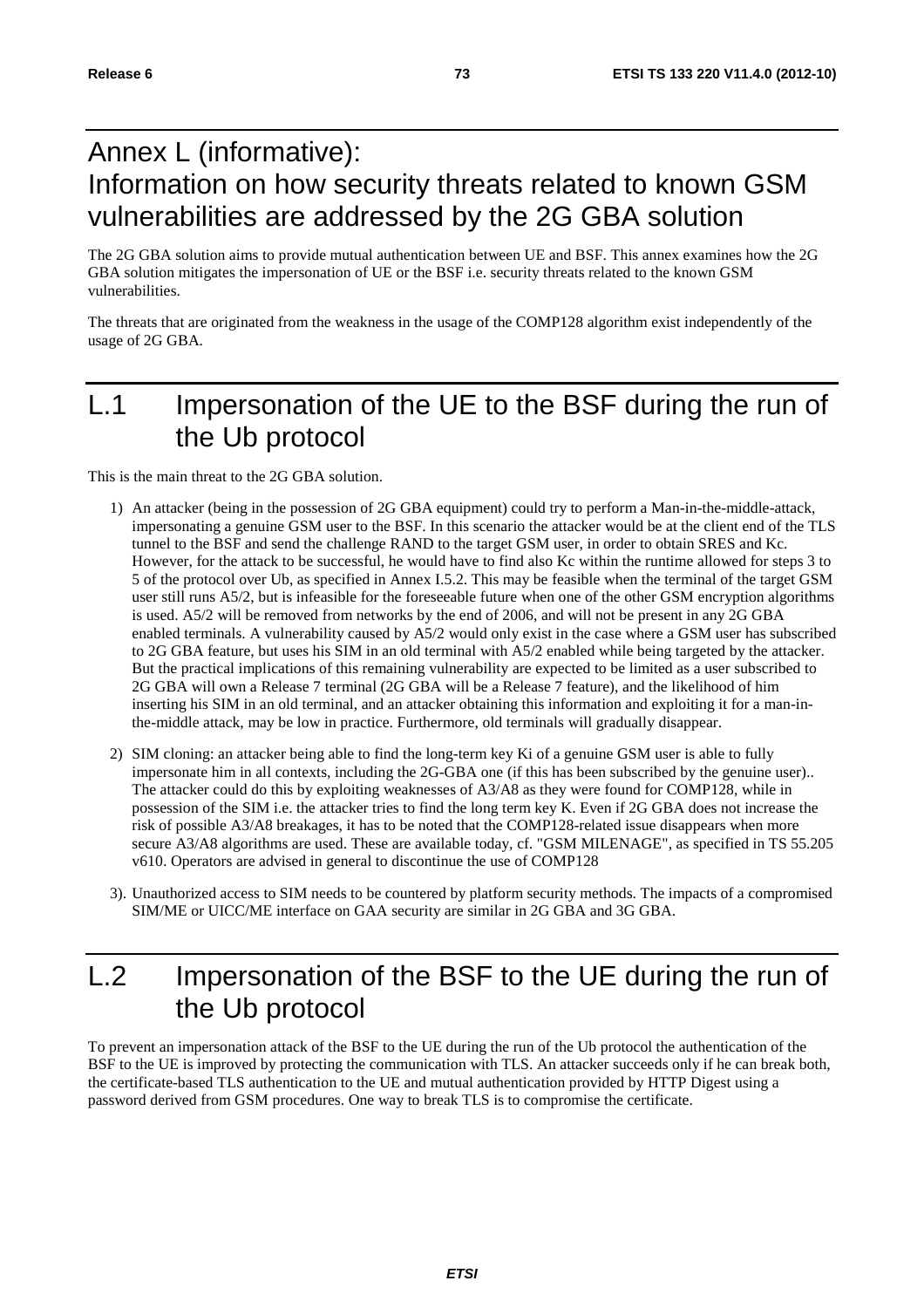# L.3 Finding the GBA key Ks during or after the Ub protocol run

For BSF-to-UE authentication and for establishment of the key Ks, the solution relies on both, GSM security and TLS security. The attacker needs to know all the parameters of the GSM triplet, in particular Kc, and additionally break the TLS security, as the attacker also needs to know the Ks-input parameter confidentially transmitted by the BSF over TLS. Breaking GSM security after the Ub protocol run alone does not provide sufficient information to break 2G GBA.

# L.4 Bidding down attack

To avoid a bidding down attack (also called downplay attack), the 2G GBA solution requires that a GBA-enabled terminal that supports SIM based 2G GBA must support also USIM/ISIM based 3G GBA as specified in I.2.4. If a USIM/ISIM is available, then the terminal must use the USIM/ISIM based 3G GBA as specified in I.4.8.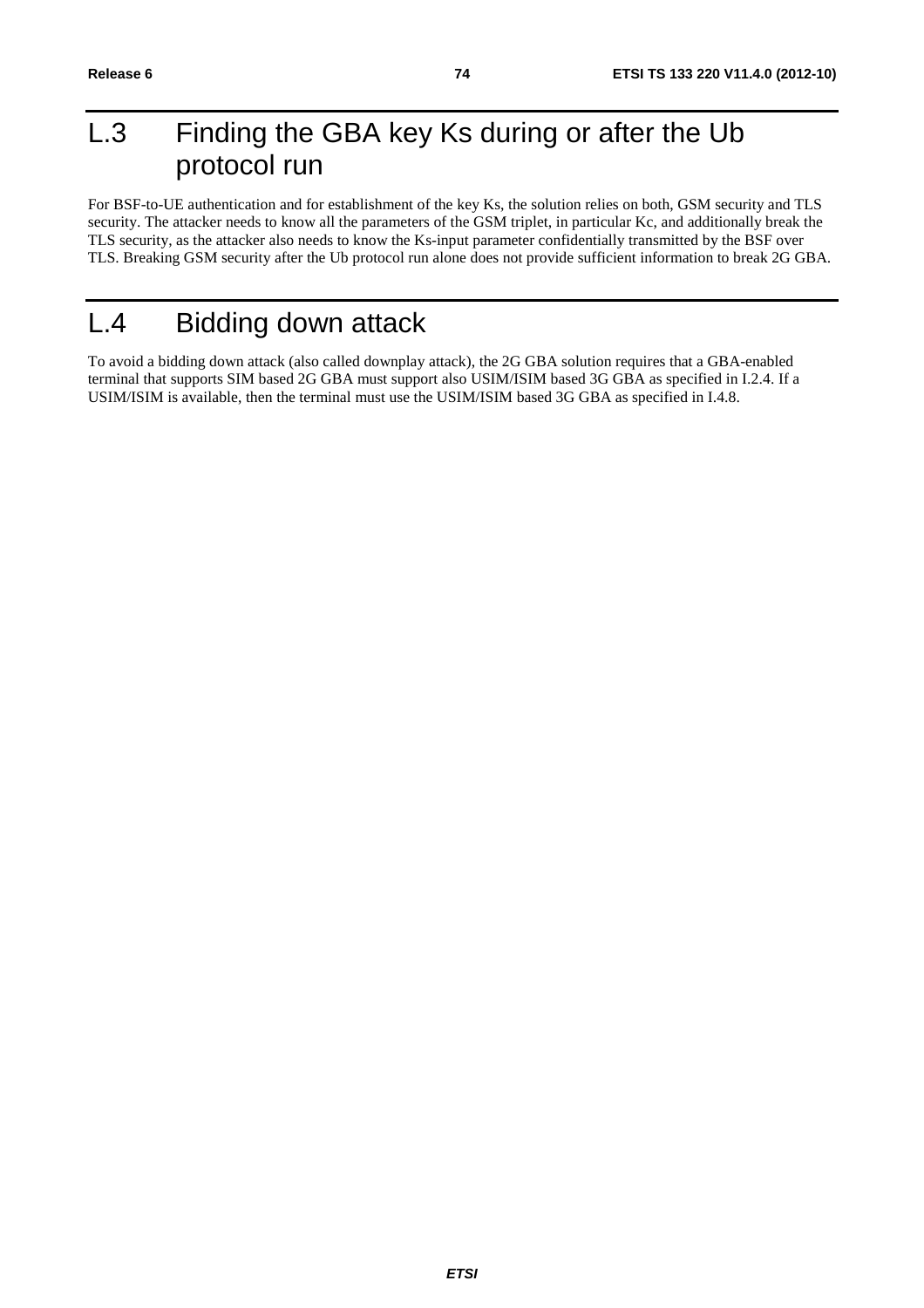# Annex M (normative): GBA\_Digest

# M.1 General

This annex specifies the use of SIP Digest credentials, as defined in TS 33.203 [16], for GBA. The procedure specified in this annex is called GBA\_Digest. GBA\_Digest allows access to applications in a more secure way than would be possible with the use of password-based HTTP Digest as specified in RFC 2617 [3] without enhancements. It may be useful for environments where a UICC, or a SIM card, is not available to subscribers. The use of GBA\_ Digest is restricted to such environments.

Clauses 4 and 5 of the present document do not apply to this Annex unless explicitly stated.

NOTE: The use of the term 'UE' in this Annex is in line with the use of the term 'UE' in TS 33.203 [16], Annex N (on SIP Digest), but differs from that in other 3GPP specifications in that it assumes that a UICC is not available to subscribers in the UE.

# M.2 Reference model

The reference model is the same as described in clause 4.1, with the exception that the reference point Zh' is not needed here.

# M.3 Network elements

## M.3.1 Bootstrapping server function (BSF)

A generic Bootstrapping Server Function (BSF) and the UE shall mutually authenticate using a combination of the HTTP Digest protocol and the TLS protocol, and agree on session keys that are afterwards applied between UE and a Network Application Function (NAF). The BSF shall restrict the applicability of the key material to a specific NAF by using the key derivation procedure as specified in Annex B. The key derivation procedure may be used with multiple NAFs during the lifetime of the key material. The lifetime of the key material is set according to the local policy of the BSF. The generation of key material is specified in clause M.6.3.

The BSF shall be able to acquire the GBA user security settings (GUSS) from the HSS.

The BSF shall discover from the request received from the UE over the Ub interface whether the UE intends to run GBA\_Digest. The BSF shall then request a SIP Digest authentication vector from the HSS or abort the Ub run with a suitable failure message, according to its local policy.

The BSF shall be able to keep a list, which assigns NAFs to NAF Groups. This list is used to select if any and which application-specific USS within GUSS is valid for a certain NAF.

- NOTE 1: The operator does the assignment of NAFs to NAF Groups. NAF Group definitions in HSS and all connected BSFs belonging to the same operator's network shall be equal (cf., clause I.2.3). As these network elements belong to the same operator's network, standardisation of the NAF Group definitions themselves is not necessary in 3GPP.
- NOTE 2: The NAF grouping may be e.g. "home" and "visited". It allows the BSF to send USSs for the same application with e.g. different authorization flags to different NAFs, e.g., in home network and visited networks. The NAF e.g. in visited network indicates only the requested application, but it is unaware of the grouping in home network of the subscriber.

The BSF shall allow the operator to configure a BSF policy whether to accept subscribers using SIP Digest credentials or not for a certain NAF.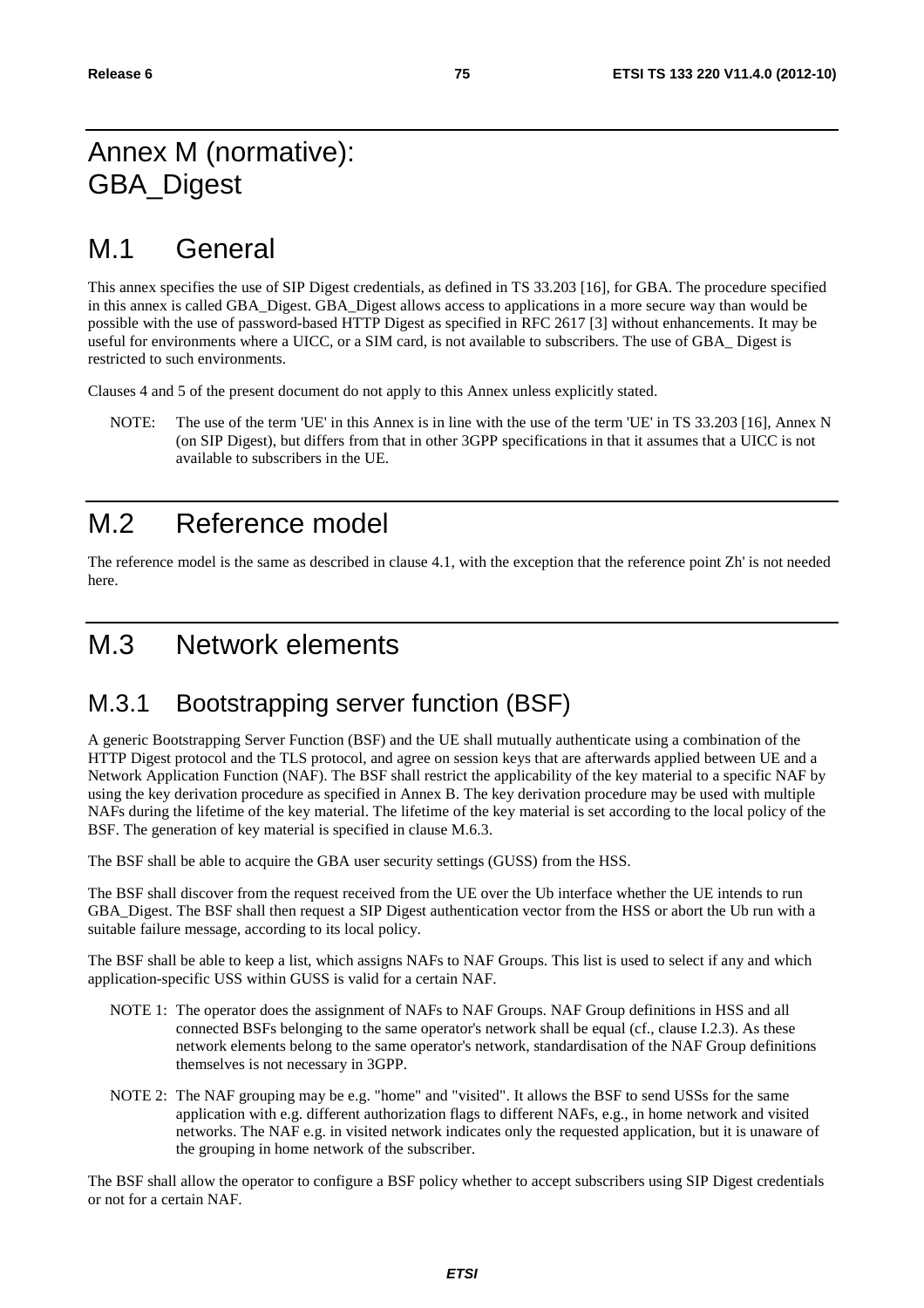## M.3.2 Network application function (NAF)

After the bootstrapping has been completed, the UE and a NAF can run some application specific protocol where the authentication of messages will be based on those session keys generated during the mutual authentication between UE and BSF.

General assumptions for the functionality of a NAF are:

- there need not be a previous security association between the UE and the NAF;
- NAF shall locate and communicate securely with the subscriber's BSF;
- NAF shall acquire a shared key material established between UE and the BSF during the run of the applicationspecific protocol;
- NAF shall be able to acquire zero or more application-specific USSs from the HSS via the BSF;
- NAF shall be able to set the local validity condition of the shared key material according to the local policy;
- NAF shall be able to check lifetime and local validity condition of the shared key material;
- NAF shall have a policy whether to accept subscribers using SIP Digest credentials. However, whether GBA Digest is allowed to be used with a specific Ua application or not, is dependent on the relevant Ua application. If there is a specific TS for an application using a particular Ua protocol, and unless this TS explicitly prohibits the use of GBA\_Digest, the NAF may allow usage of SIP Digest credentials for this application,
- the NAF shall be able to indicate to the UE that the SIP Digest-based GBA bootstrapping security association is acceptable.
- NOTE: Without additional measures, GBA, as defined throughout the present document, does not guarantee the freshness of the key, Ks\_NAF, in the sense that it does not guarantee that the key was not used in a previous run of the Ua protocol. The additional measures which may be taken by the UE and the NAF to ensure key freshness in GBA are:
	- 1) enforce a new run of the Ub protocol (thus generating a new Ks) before deriving a new Ks NAF;
	- 2) store previously used keys Ks\_NAF, or the corresponding key identifiers B-TID, until the end of their lifetime.

 A UE and a NAF that support a Ua protocol that does not provide replay protection over unconnected runs of the protocol, will need to take corresponding action to avoid replay attacks if desired.

### M.3.3 Zn-Proxy

The text from clause 4.2.2a applies also here.

### M.3.4 HSS

The set of all user security settings (USSs), i.e. GUSS, is stored in the HSS.

The requirements on the HSS are:

- HSS shall provide the only persistent storage for GUSSs;
- GUSS shall be defined in such a way that interworking of different operators for standardised application profiles is possible;
- GUSS shall be defined in such a way that profiles for operator specific applications and extensions to existing application profiles are supported without need for standardisation of these elements.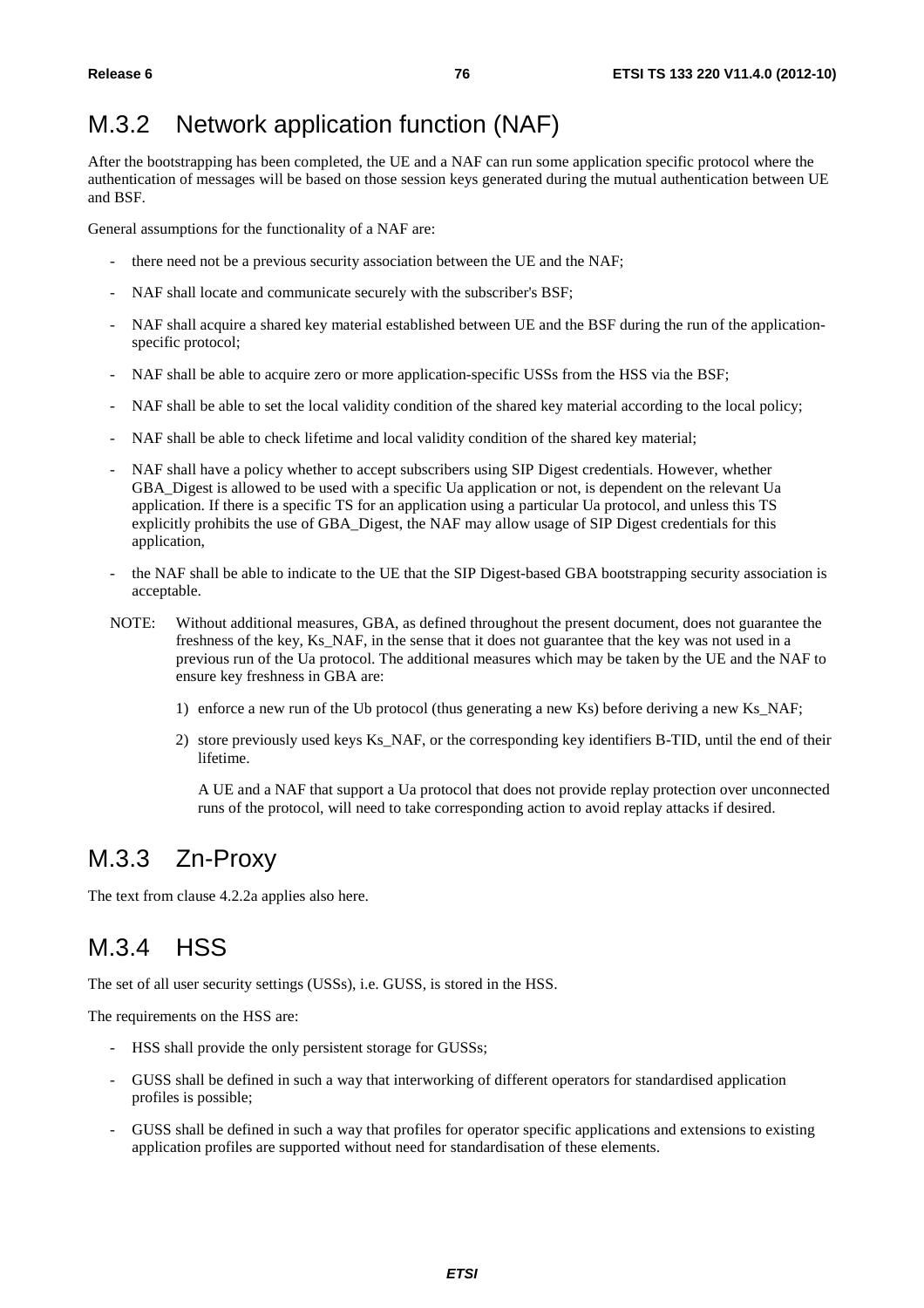- GUSS shall be able to contain application-specific USSs that contain parameters that are related to identification or authorization information of one or more applications hosted by one ore more NAFs. Any other types of parameters are not allowed in the application-specific USS.
- NOTE 1: The necessary subscriber profile data may be fetched by the NAF from its local database.
- NOTE 2: One possibility to revoke temporarily an application specific USS from the GUSS is that the HSS may temporarily remove an application-specific USS from the GUSS if the service is temporarily revoked from the subscriber. The GUSS in the BSF is not changed by this operation and only updated when the existing bootstrapping session times out, or is overwritten by a new bootstrapping session during which the new modified GUSS is fetched from HSS along with the AV.
- GUSS shall be able to contain parameters intended for the BSF usage:
	- subscriber specific key lifetime;
	- optionally the timestamp indicating the time when the GUSS has been last modified by the HSS.
- NOTE 3: These parameters are optional and if they are missing from subscriber's GUSS or subscriber does not have GUSS then the BSF will use the default values in the BSF local policy defined by the particular MNO.
- HSS shall be able to assign application-specific USSs to a NAF Group. This shall be defined in such a way that different USSs for the same application, but for different groups of NAFs, are possible. The restrictions on the number of USSs per GUSS are dependent on the usage of NAF Groups by the operator:
	- if no NAF Groups are defined for this application then at most one USS per application is stored in GUSS;
	- if NAF Groups are defined for this application then at most one USS per application and NAF Group is stored in GUSS.
- NAF Group definitions in the HSS and all connected BSFs belonging to the same operator's network shall be equal.
- Information on UICC type and on key choice are not required for subscribers using SIP Digest credentials. GBA\_Digest is regarded as ME-based.

### M.3.5 UE

The required functionalities from the UE are:

- the support of HTTP Digest protocol according to RFC 2617 [3] with the additional profiling specified in this Annex;
- the support of TLS;
- the capability to use SIP Digest credentials in bootstrapping;
- the capability for a Ua application on the terminal to indicate to the GBA Function on the terminal whether SIP Digest credentials are allowed for use in bootstrapping;
- the capability to derive new key material to be used with the protocol over the Ua interface as defined in clause M.6.3;
- support of at least one Ua application protocol (For an example see TS 33.221 [5]);
- the capability to send an indication to the BSF over the Ub interface that the UE intends to run GBA\_Digest.

### M.3.6 SLF

The text from clause 4.2.5 applies also here.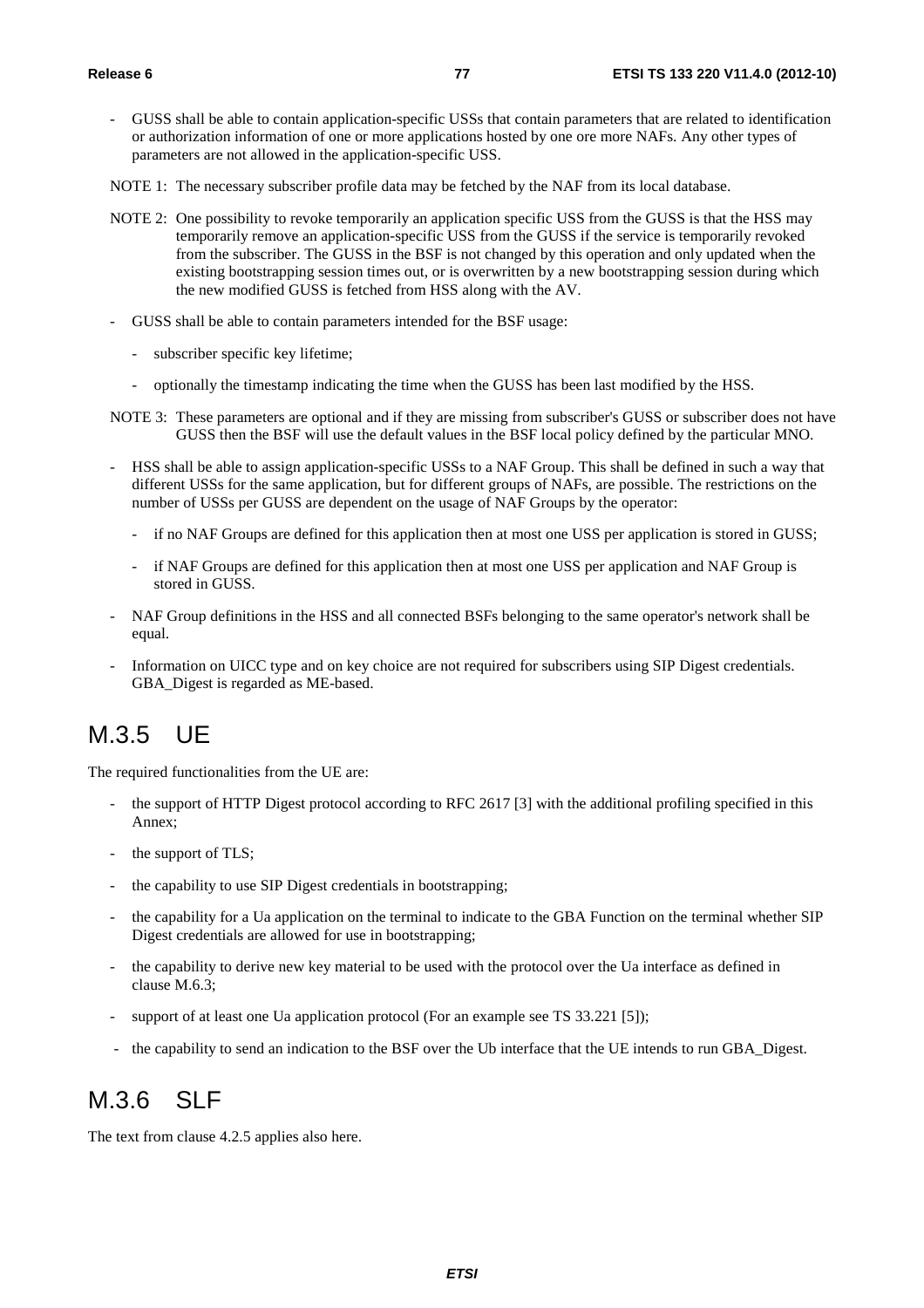# M.4 Bootstrapping architecture and reference points

### M.4.1 Reference point Ub

The reference point Ub is between the UE and the BSF. Reference point Ub provides mutual authentication between the UE and the BSF. It allows the UE to bootstrap the session keys based on SIP Digest credentials.

## M.4.2 Reference point Ua

The reference point Ua carries the application protocol, which is secured using the keys material agreed between UE and BSF as a result of the run of the protocol over reference point Ub.

### M.4.3 Reference point Zh

The reference point Zh used between the BSF and the HSS allows the BSF to fetch the required authentication information and all GBA user security settings from the HSS. The reference point Zh is an intra-operator domain interface.

### M.4.4 Reference point Zn

The reference point Zn is used by the NAF to fetch the key material agreed during a previous protocol run over the reference point Ub from the UE to the BSF. It is also used to fetch application-specific user security settings from the BSF, if requested by the NAF.

## M.4.5 Reference point Dz

The text from clause 4.3.5 applies also here.

# M.5 Requirements and principles for bootstrapping

### M.5.1 General Requirements

The following requirements and principles are applicable to bootstrapping procedure:

- the GBA\_Digest bootstrapping function shall not depend on the particular NAF;
- the server implementing the bootstrapping function needs to be trusted by the home operator to handle authentication vectors;
- the server implementing the NAF needs only to be trusted by the home operator to handle derived key material;
- it shall be possible to support NAF in the operator's home network and in the visited network;
- the architecture shall not preclude the support of network application function in a third network;
- to the extent possible, existing protocols and infrastructure should be reused;
- in order to ensure wide applicability, all involved protocols are preferred to run over IP;
- it shall be prevented that a security breach in one NAF who is using the GBA, can be used by an attacker to mount successful attacks to the other NAFs using the GBA;
- an attacker shall not be able to exploit a security breach in one security protocol over Ua in order to mount a successful attack against a different security protocol over Ua;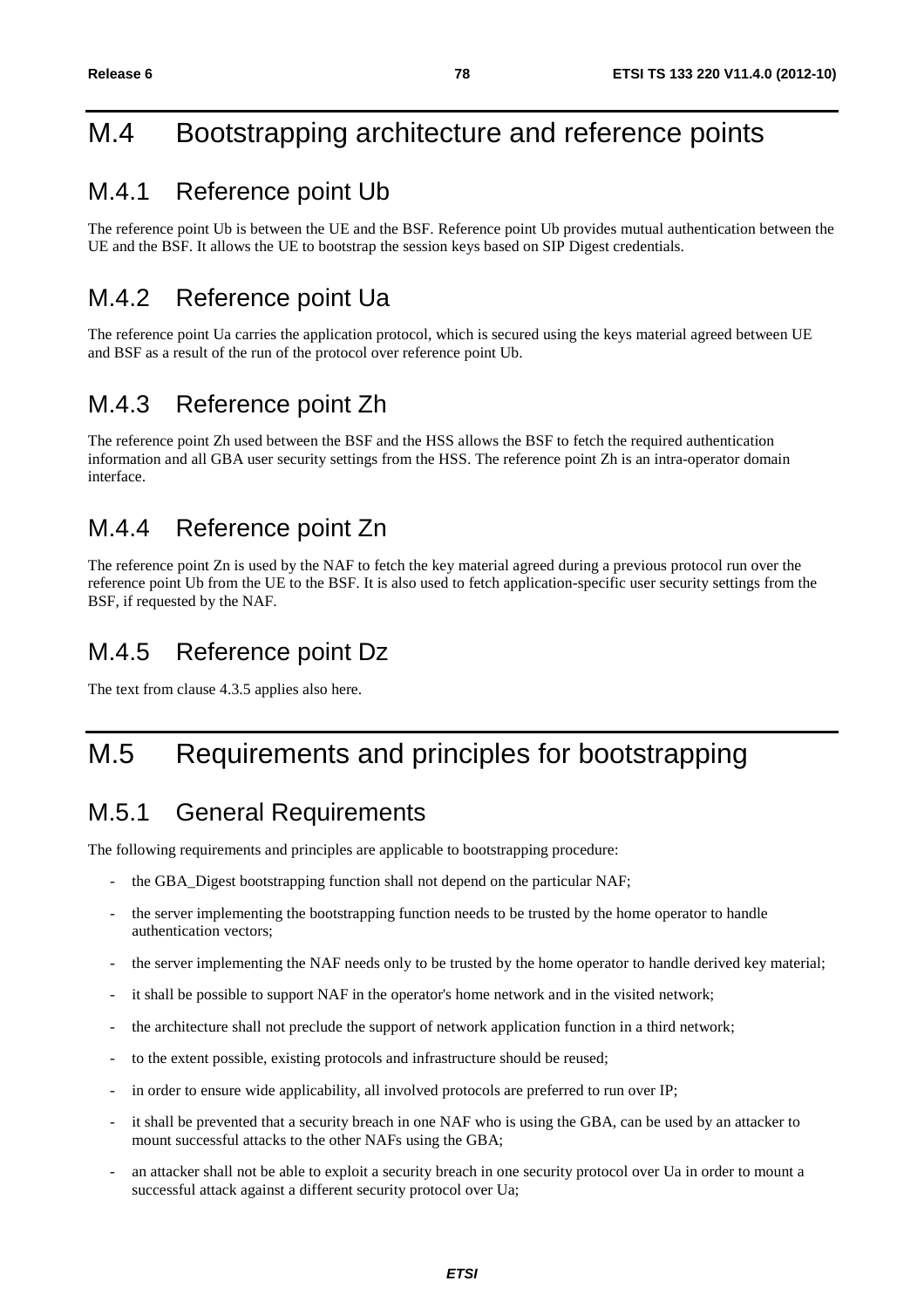- If USIM, ISIM, or SIM are available and the BSF supports AKA-based GBA the UE shall not use GBA Digest. Instead, the UE shall use the procedures as specified in clauses 4 and 5, and Annex I;
- GBA\_Digest shall not impact the procedures for AKA-based GBA as specified in clauses 4 and 5, and Annex I;
- GBA Digest shall not reduce security for users of AKA-based GBA;
- GBA Digest shall be closely modelled after AKA-based GBA specified in clauses 4 and 5, and Annex I;
- GBA\_Digest shall provide measures to mitigate known vulnerabilities of the re-use of SIP Digest credentials.

### M.5.2 Access independence

The bootstrapping procedure for GBA\_Digest is, in principle, access independent as it only requires IP connectivity from the UE. However, in order to ensure that GBA\_ Digest is not used over access networks defined in 3GPP specifications operators may introduce some access dependence in their network configurations, e.g. by assigning different ports on the BSF to different access networks.

### M.5.3 Authentication methods

Authentication between the UE and the BSF shall not be possible without a valid IMS subscription. Authentication shall be based on a combination of the HTTP Digest protocol using SIP Digest credentials and the TLS protocol, as defined in clause M.6.3. TLS shall be used with server certificates, but the TLS server shall not request client certificates.

## M.5.4 Roaming

The requirements on roaming are:

- A subscriber located outside the home network shall be able to utilize the bootstrapping function in the home network. The subscriber shall be able to utilize a network application function that is outside the home network.
- The home network shall be able to control whether its subscriber is authorized to use the service outside the home network.

### M.5.5 Requirements on reference point Ub

The requirements for reference point Ub are:

- the BSF shall be able to identify the UE;
- the BSF and the UE shall authenticate each other based on the methods specified in clasue M.5.3;
- the BSF shall send a bootstrapping transaction identifier to the UE;
- the UE and the BSF shall establish shared keys;
- the BSF shall indicate to the UE the lifetime of the key material. The key lifetime sent by the BSF over Ub shall indicate the expiry time of the key.

NOTE: This does not preclude a UE to refresh the key before the expiry time according to the UE's local policy.

### M.5.6 Requirements on reference point Zh

The requirements for reference point Zh are:

- mutual authentication, confidentiality and integrity shall be provided;
- NOTE 1: This requirement may be fulfilled by physical or proprietary security measures since BSF and HSS are located within the same operator's network.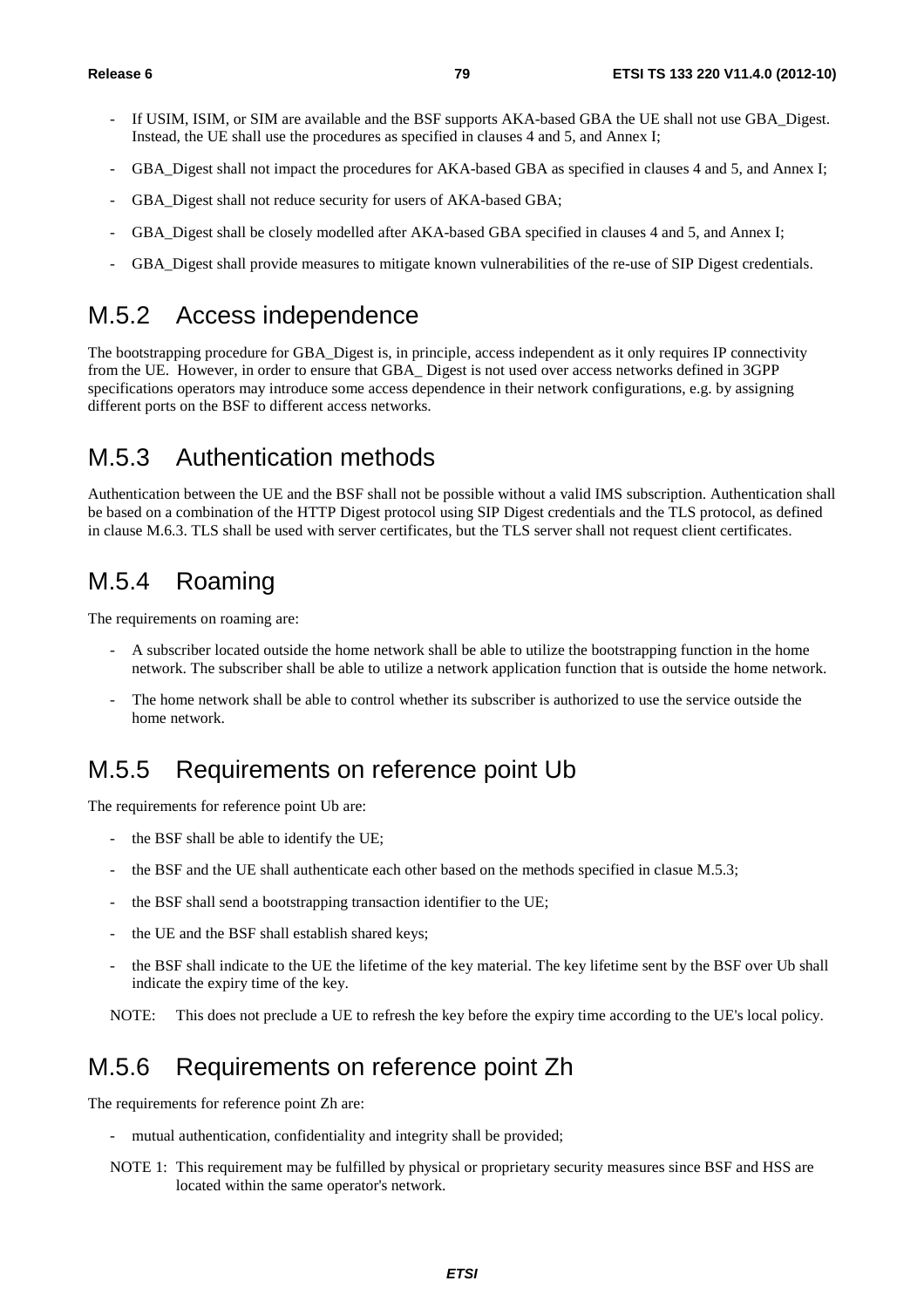- the BSF shall send a bootstrapping information request concerning a subscriber;
- optionally the BSF may have the capability to send the timestamp of subscriber's GBA user security settings to the HSS (timestamp option);
- the HSS shall send one SIP Digest authentication vector at a time to the BSF;
- the HSS shall send the complete set of subscriber's GBA user security settings needed for security purposes to the BSF. Optionally the HSS may have the capability to indicate to the BSF whether the BSF already has the latest copy of the GUSS based on the GUSS timestamp (timestamp option);
- NOTE 2: If subscriber's GUSS is updated in HSS, this is not propagated to the BSF. The GUSS in the BSF is updated when the BSF next time fetches the authentication vectors and GUSS from the HSS over Zh reference point as part of the bootstrapping procedure.
- no state information concerning bootstrapping shall be required in the HSS;
- all procedures over reference point Zh shall be initiated by the BSF;
- the number of different interfaces to the HSS should be minimized.

### M.5.7 Requirements on reference point Zn

The requirements for reference point Zn are:

- mutual authentication, confidentiality and integrity shall be provided;
- If the BSF and the NAF are located within the same operator's network, the DIAMETER based Zn reference point shall be secured according to NDS/IP in TS 33.210 [13];
- If the BSF and the NAF are located in different operators' networks, the DIAMETER based Zn' reference point between the Zn-Proxy and the BSF shall be secured using TLS as specified in Annex E;
- An HTTP based Zn/Zn' reference point shall be secured using TLS as specified in Annex E;
- The BSF shall verify that the requesting NAF is authorised to obtain the key material or the key material and the requested USS;
- The NAF shall send a key material request to the BSF, containing NAF's public hostname used by the UE's corresponding request. The BSF shall verify that a NAF is authorized to use this hostname, i.e. the FQDN used by UE when it contacts the NAF;
- The NAF shall indicate to the BSF for each Zn run whether it is willing to accept Ks\_NAF based on GBA\_Digest;
- The BSF shall send the requested key material to the NAF;
- The NAF shall be able to get a selected set of application-specific USSs from the BSF, depending on the policy of the BSF and the application indicated in the request from the NAF over Zn;
- The NAF shall indicate to the BSF the single application or several applications it requires USSs for;

NOTE 1: If some application needs only a subset of an application-specific USS the NAF selects this subset from the complete set of USS sent from BSF.

The BSF shall be configured on a per NAF or per application basis if private subscriber identity and which application-specific USSs may be sent to a NAF;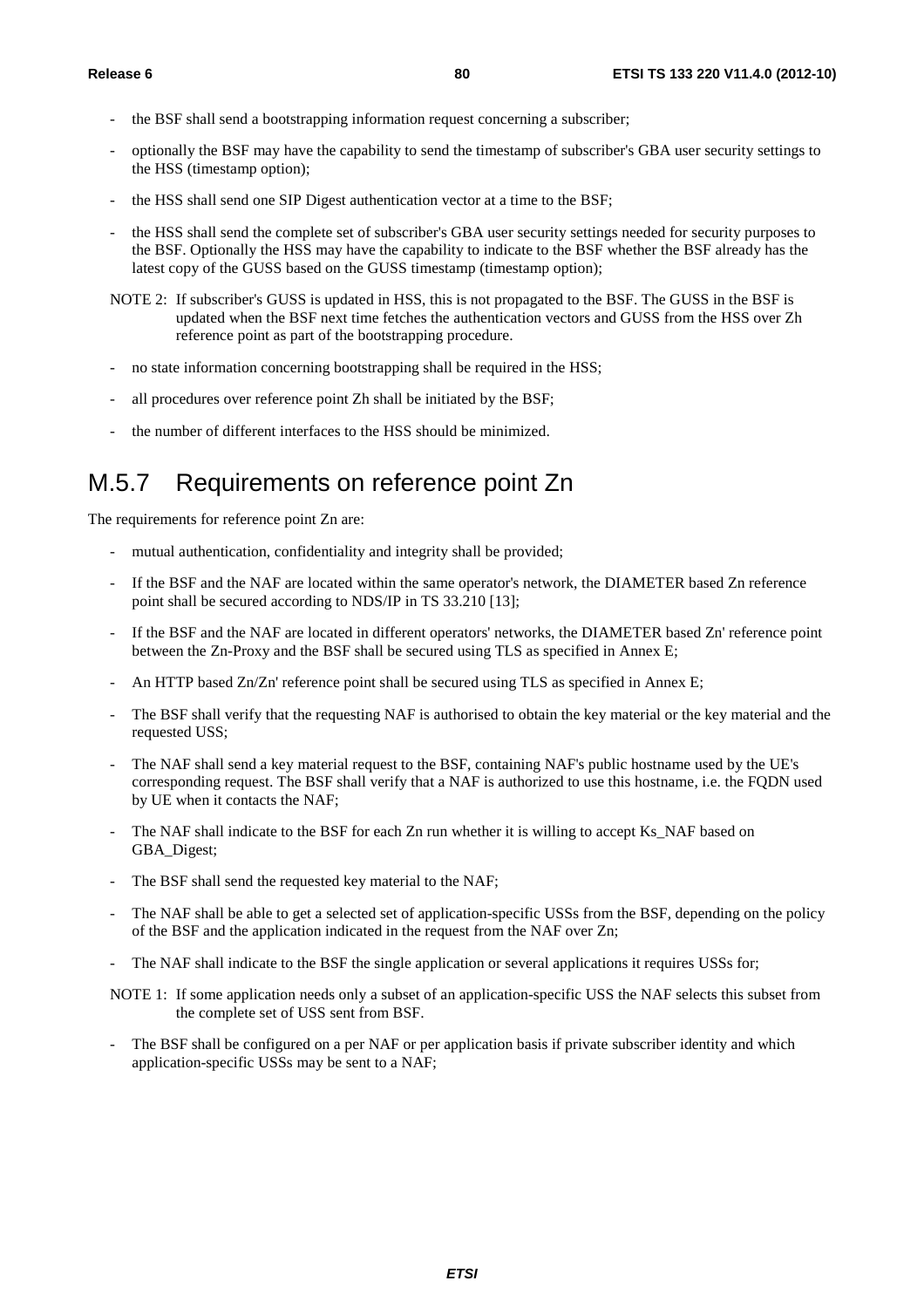- NOTE 2: Privacy issues need be considered when determining which user identifier is sent to the NAF. If service continuity is desired, then the BSF can be configured to send the IMPI (but then there is no user anonymity). If the BSF does not send the IMPI or IMPU / pseudonym in the USS, then the user remains anonymous towards the NAF; or more precisely, the B-TID functions as a temporary user identifier. This can cause that the NAF cannot provide a continuous service, since a user identity is needed in the NAF to ensure that the NAF is able to update keys for a Ua session when the UE has bootstrapped and contacts the NAF with a new B-TID. If user privacy is desired, the NAF can requests a USS and the BSF is configured to send a user pseudonym in the USS, but not the IMPI.
- If a NAF requests USSs from the BSF and they are not present in subscriber's GUSS, it shall not cause an error, provided the conditions of the local policy of the BSF are fulfilled. The BSF shall then send only the requested and found USSs to the NAF;
- It shall be possible to configure a local policy as follows: BSF may require one or more application-specific USS to be present in a particular subscriber's GUSS for a particular requesting NAF, and to reject the request from the NAF in case the conditions are not fulfilled. In order to satisfy this local policy, it is not required that the NAF requests the USSs over the Zn reference point, which the BSF requires to be present in the GUSS, rather it is sufficient that the BSF checks the presence of the USSs locally. It shall also be possible configure the BSF in such a way that no USS is required for the requesting NAF;
- The BSF shall indicate to the NAF the bootstrapping time and the lifetime of the key material. The key lifetime sent by the BSF over Zn shall indicate the expiry time of the key, and shall be identical to the key lifetime sent by the BSF to the UE over Ub.
- NOTE 3: This does not preclude a NAF to refresh the key before the expiry time according to the NAF's local policy.
- NOTE 4: If one or more of the USSs that have been delivered to the NAF has been updated in subscriber's GUSS in the HSS, this change is propagated to the NAF the next time it fetches the USS from the BSF over Zn reference point (provided that the BSF has updated subscriber's GUSS from the HSS over Zh reference point).
- If the NAF indicated its willingness to accept Ks\_NAF based on GBA\_Digest in the Zn request and the B-TID sent by the NAF points to a Ks generated by GBA\_Digest the BSF shall send information to the NAF that the subscriber is a subscriber who used SIP Digest credentials. If the B-TID points to a Ks established by another GBA method the BSF shall respond according to that method. Otherwise, the BSF shall not send key material to the NAF.
- NOTE 5: This requirement enables a NAF to accept subscribers using SIP Digest credentials according to its local policy. The second sentence ensures backward compatibility with the procedures specified in clauses 4 and 5 and Annex I. Note also that inclusion of information on the GBA variant in the GUSS is not possible as one subscriber may have both AKA and SIP Digest credentials, leading to a depencence on the credentials actually used during the last Ub run. A NAF that can understand a 'GBA\_Digest' indication received from the BSF on Zn can understand

which GBA variant was used on Ub to derive the Ks\_NAF key and, hence, can always make its own judgment whether to accept the Ks\_NAF based on its local policy. However, there is no technical reason why the NAF would not accept a Ks\_NAF that was derived using an AKA-based GBA variant because such a Ks\_NAF is stronger than a key that was derived using GBA\_digest and there is no difference in using it for the NAF.

- The BSF may determine according to its local policy that the NAF shall not serve subscribers using SIP Digest credentials. If this is the case, the BSF shall not send keys generated by GBA\_Digest to the NAF.
- NOTE 6: This requirement allows an operator controlling the BSF to determine which applications shall use AKAbased GBA only.
- The NAF shall indicate to the BSF the protocol identifier of Ua security protocol for which it requires the key material by sending NAF-Id to BSF (cf. Annex H).

### M.5.8 Requirements on Bootstrapping Transaction Identifier

The text from clause 4.4.7 applies also here.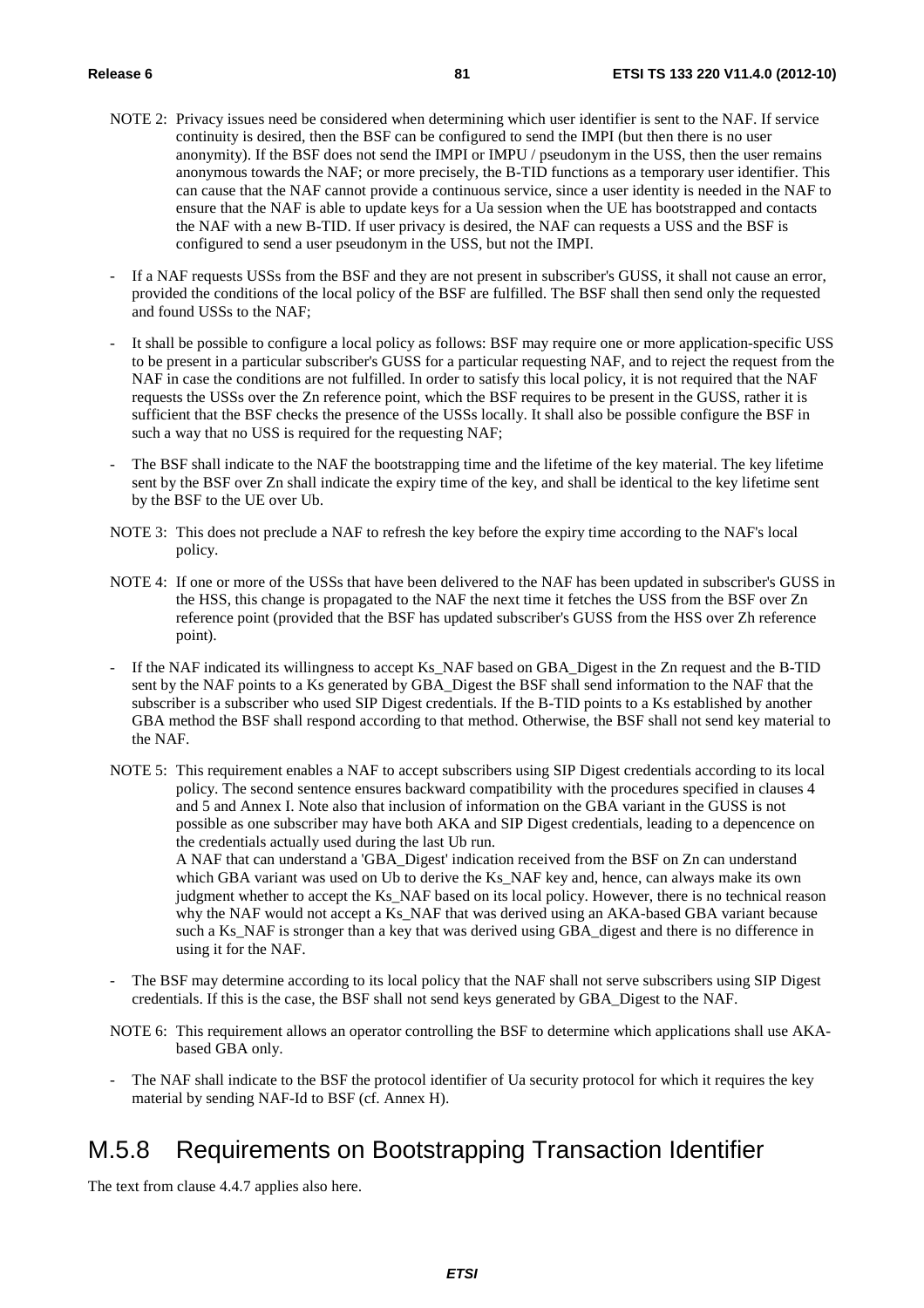### M.5.9 Requirements on reference point Ua

The text from clause 4.4.9 applies also here.

### M.5.10 Requirements on reference point Dz

The text from clause 4.4.10 applies also here.

### M.5.11 Requirements on GBA keys and parameters handling

The terminal shall delete all GBA keys related to a certain Ks (i.e., Ks itself, and NAF specific keys derived from this specific Ks) and the corresponding NAF\_IDs, B-TID, , Ks lifetime, and, if applicable, Ks\_NAF lifetimes and lifetimes of the keys derived from a Ks\_NAF, when the key lifetime of this specific Ks expires.

### M.6 Procedures

### M.6.1 General

This chapter specifies in detail the format of the GBA\_Digest bootstrapping procedure that is further utilized by various applications. It contains the authentication procedure with BSF, and the key material generation procedure.

### M.6.2 Initiation of bootstrapping

Before communication between the UE and the NAF can start, the UE and the NAF first have to agree whether to use GBA. When a UE wants to interact with a NAF, but it does not know if the NAF requires the use of shared keys obtained by means of the GBA, the UE may contact the NAF for further instructions (see figure M.1).

NOTE: The above text implies that a UE may contact either the BSF or the NAF without knowing whether the NAF supports GBA.



**Figure M.1: Initiation of bootstrapping** 

- 1. The UE may start communication over reference point Ua with the NAF with or without any GBA-related parameters.
- 2. If the NAF requires the use of shared keys obtained by means of the GBA, but the request from UE does not include GBA-related parameters, the NAF replies with a bootstrapping initiation message. If the use of GBA Digest is acceptable to the NAF the NAF shall indicate it in this message. The form of this initiation message may depend on the particular reference point Ua.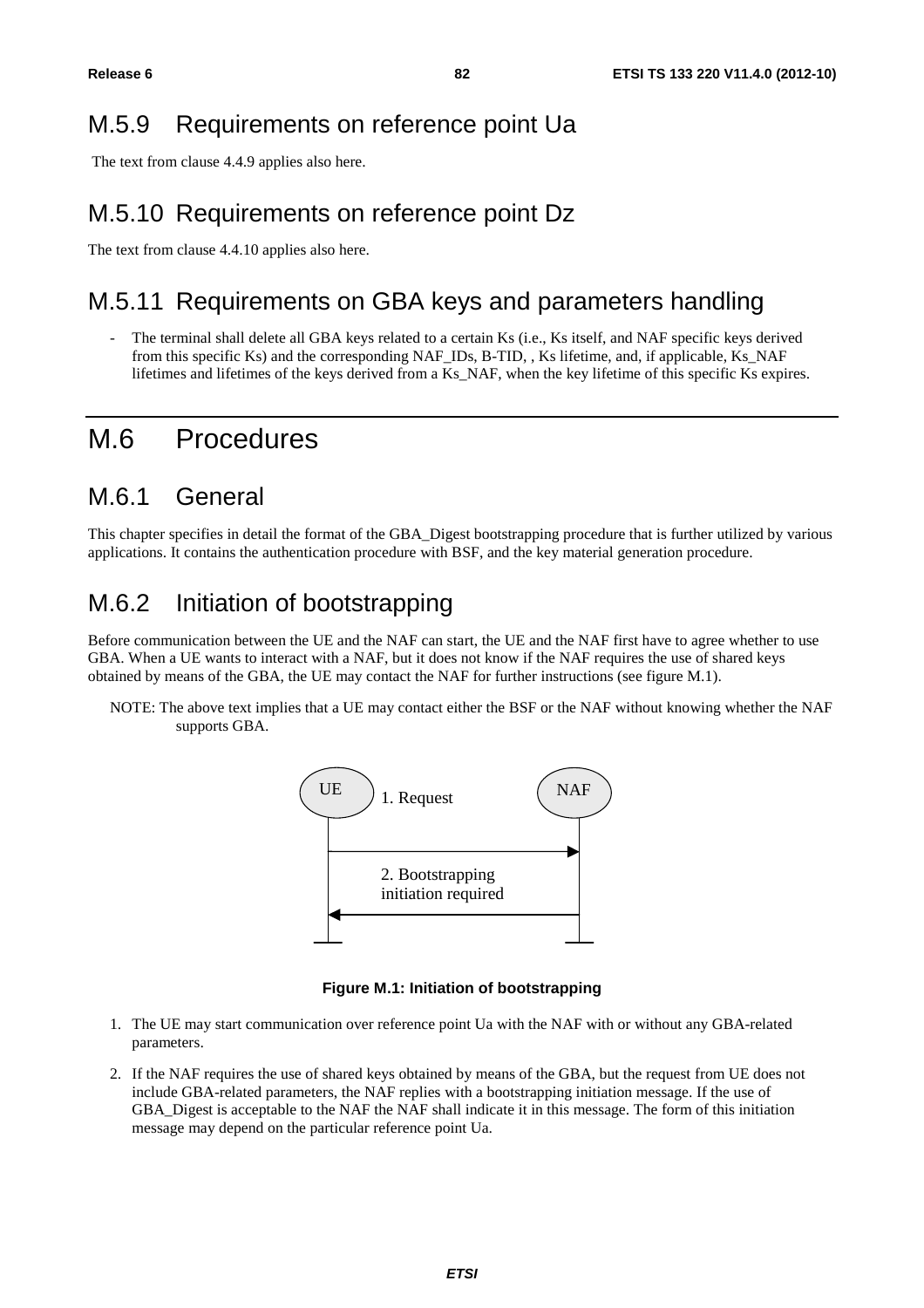## M.6.3 Bootstrapping procedures

When a UE wants to interact with a NAF, and it knows that the bootstrapping procedure is needed, it shall first perform such a procedure. Otherwise, the UE shall perform a bootstrapping procedure only when it has received a bootstrapping initiation required message or a bootstrapping negotiation indication from the NAF, or when the lifetime of the key in UE has expired (cf. clause M.6.4).

The bootstrapping procedure using SIP Digest credentials is run over the Ub interface (extended for the purposes of GBA Digest) as described below:



**Figure M.2 GBA\_Digest bootstrapping procedure** 

NOTE 1: Figure M.2 only shows an example flow for visualization and not all details are included.

A UE shall always include the product token "3gpp-gba-tmpi" in the user agent request-header field when sending HTTP messages over Ub. A BSF shall always include the product token "3gpp-gba-tmpi" in the server response-header field when sending HTTP messages over Ub.

NOTE 1a: According to the HTTP specification RFC 2616 [33], the product tokens may contain any text. They are ignored when unknown by a UE or a BSF.

### **Step 0:**

The UE and the BSF shall establish a TLS tunnel with server authentication using a server certificate. The use of TLS message integrity is mandatory, while the use of TLS encryption is optional. All further messages between the BSF and UE shall be sent through this tunnel.

NOTE 2: TLS encryption can be useful for protecting the user identity privacy when the TMPI mechanism defined in the present document is not used.

**Step 1:**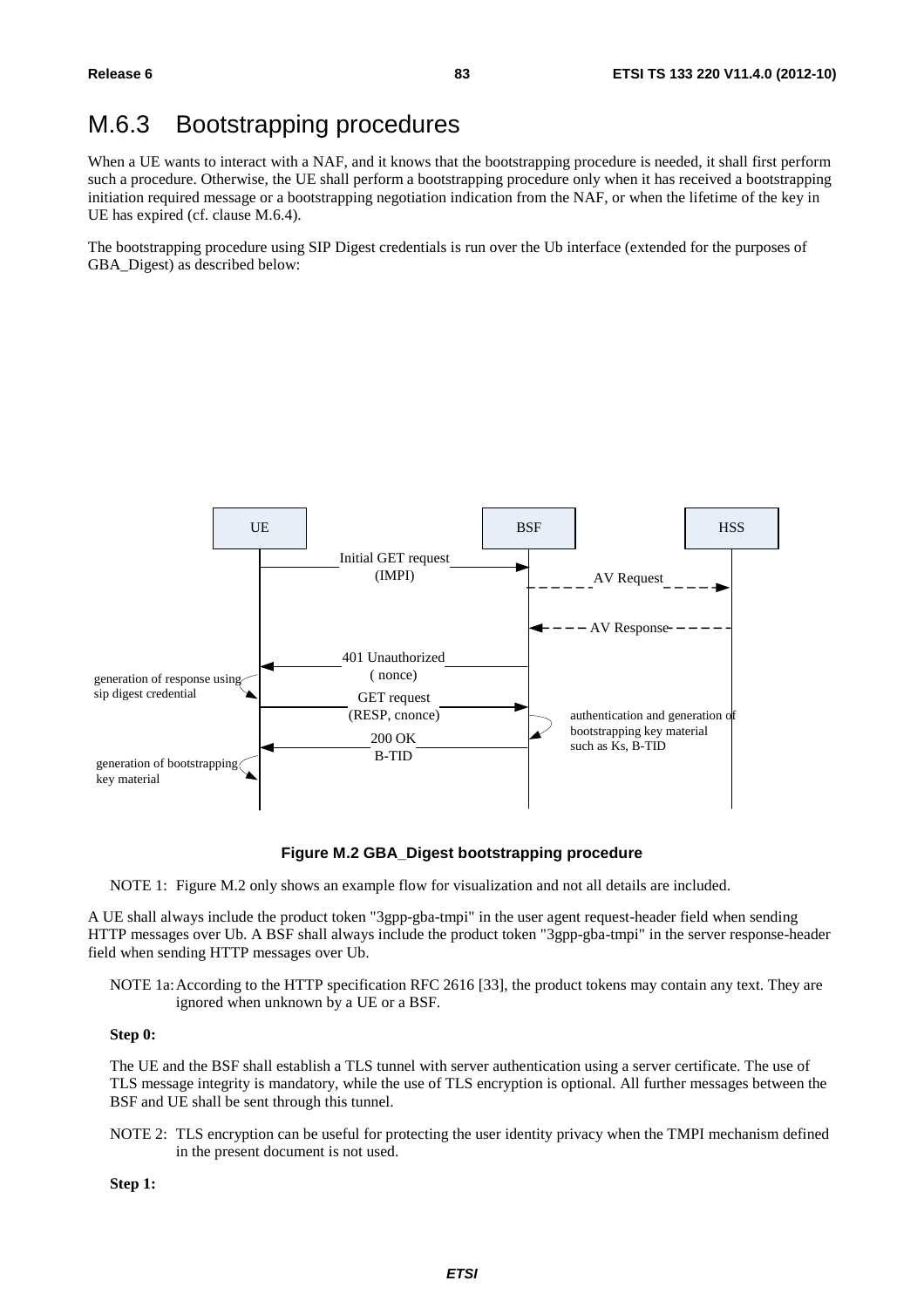In this HTTP request message from the UE to the BSF, the UE shall include an Authorization header containing a user identity in the "username" parameter and a token indicating the use of GBA\_Digest. When a TMPI associated with the IMPI in use is available on the UE, this user identity shall be this TMPI, otherwise it shall be the IMPI. The realm in the Authorization header shall be the realm as defined for SIP Digest in TS 33.203 [16].

### **Step 2:**

The BSF recognises from the structure of the "username" parameter (cf. Annex B.4) whether a TMPI or an IMPI was sent. If a TMPI was sent the BSF shall look up the corresponding IMPI in its local database. If the BSF does not find an IMPI corresponding to the received TMPI it shall return an appropriate error message to the UE. The UE shall then delete the TMPI and retry the request using the IMPI.The BSF shall request a SIP Digest Authentication Vector (SD-AV) from the HSS. The SD-AV is defined in TS 33.203 [16], Annex N. The username field in the Multimedia Auth Request shall contain the IMPI.

### **Step 3:**

The HSS shall retrieve the SD-AV corresponding to the IMPI and send it to the BSF in a Multimedia Auth Answer. The handling of GUSS between BSF and HSS shall be as described in clause 4.5.2, step 2.

The qop value shall be set to "auth-int ".

NOTE 3: The additional protection afforded by qop set to "auth-int" may seem unnecessary considering the fact that the messages exchanged between UE and BSF are protected by a TLS tunnel. However, the use of "auth-int" is consistent with the other modes of GBA (GBA\_ME, GBA\_U and 2G GBA) and also provides a second layer of integrity protection in case the TLS server authentication is ever compromised (e.g. due to replacement of insecurely stored root certificates on the UE or a Certification Authority being compromised).

### **Step 4:**

In the HTTP 401 Unauthorized response from the BSF to the UE, the BSF shall include a WWW-Authenticate header with parameters as specified in RFC 2617 [3].

The parameters realm, qop, and algorithm were provided in the SD-AV in step 3 and the nonce=base64encode (16 byte random value) is generated according to RFC 3548 [12] by the BSF.

### **Step 5:**

When responding to a challenge from the BSF, the UE shall generate a cnonce randomly, and calculate the response RESP. The RESP shall be put into the Authorization header and sent back to the BSF in the GET request.

RESP shall be computed as a Digest-response according to RFC 2617 [3] (HTTP Digest) from the most recent GBA\_Digest challenge and a password 'passwd' that is generated as follows:

 $passwd = KDF (H(A1), "GBA_Digest\_RESP", TLS_MK_Extr)$ 

where H(A1) is the hash of the following three parameters: the user name and password used by the user in IMS for SIP Digest according to TS 33.203 [16], Annex N, and the realm, cf. also RFC 2617 [3]. "GBA\_Digest\_RESP" is a character string. TLS\_MK\_Extr is extracted from the TLS master key according to RFC5705 [44] with the optional context value being omitted, the label set to "EXPORTER\_GBA\_Digest", and the length set equal to the length of the TLS master secret (48 bytes). KDF is the key derivation function as specified in clause B.2.

- NOTE 4: A cautionary note on notation: According to RFC 2617 [3], the computation of RESP from the password 'passwd' defined above entails again a parameter called H(A1). This parameter will differ from the value of  $H(A1)$  that is input to the above formula because the passwords from which these two  $H(A1)$  values are derived differ. But no new notation is deemed necessary here as the notation  $H(A1)$ , when  $H(A1)$  is derived from 'passwd', is not explicitely used in the text of the present document.
- Editor's Note: The label 'EXPORTER\_GBA\_Digest' for the exporter function, cf. RFC5705 [44] needs to be registered with IANA.

**Step 6:**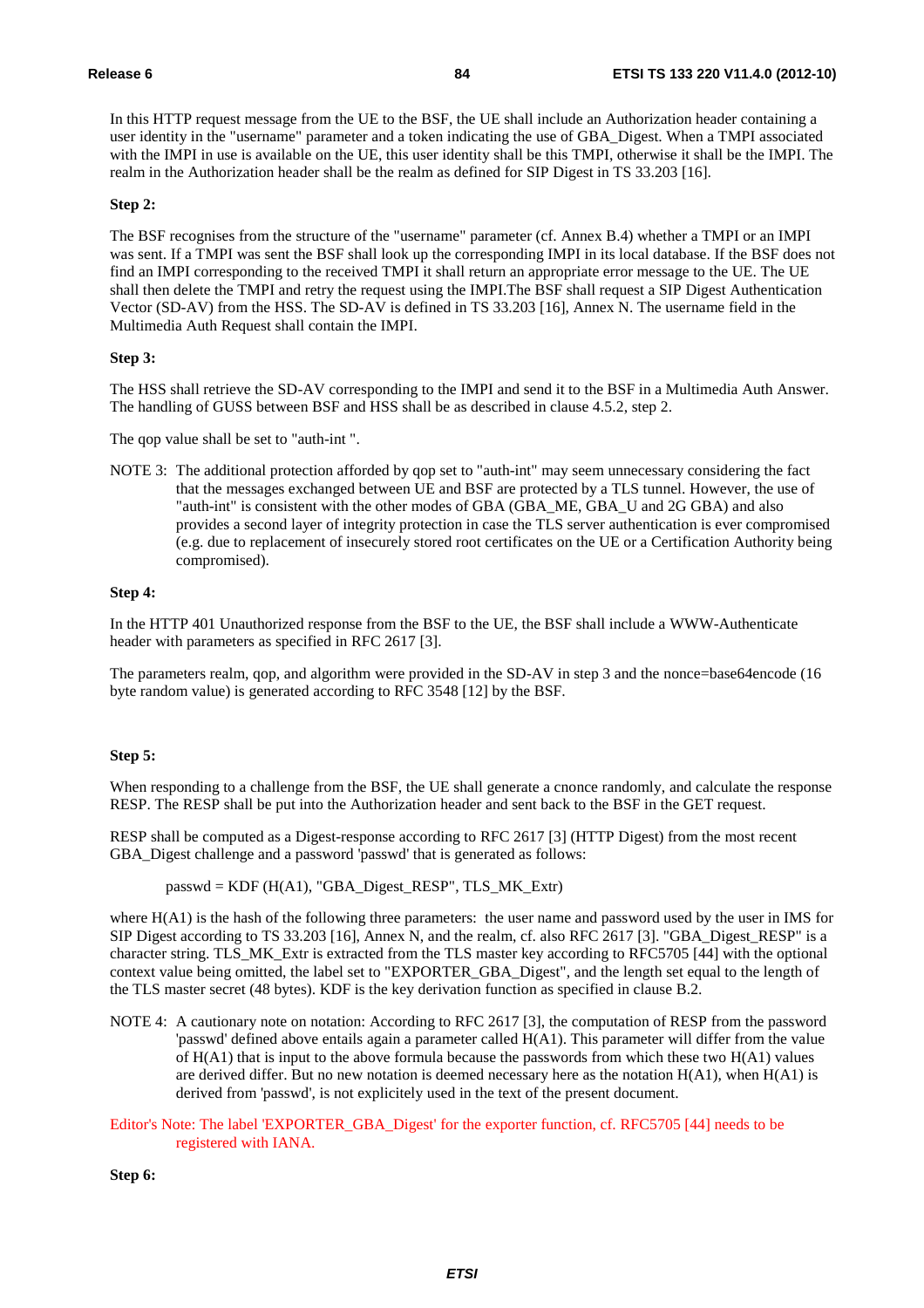Upon receiving a GET request carrying the authentication response RESP, the BSF shall check that the expected RESP (calculated by the BSF in the same way as by the UE in step 5) matches the received RESP. If the check is successful then the user has been authenticated.

The BSF shall then derive Ks as follows, cf. also clause B.x:

 $Ks = KDF$  ( $H(A1)$ , "GBA\_Digest\_ $Ks$ ", TLS\_MK\_Extr, RESP)

where H(A1), RESP, and TLS MK Extr are defined as in step 5, and "GBA Digest Ks" is a character string.

The BSF shall generate the bootstrapping transaction identifier (B-TID) for the IMPI and store the tuple  $\leq$ B-TID, IMPI, Ks, nonce $\geq$ . The B-TID shall be constructed in the format of a NAI by taking the nonce from step 4, and the BSF server name, i.e. nonce@BSF\_server\_domain\_name.

NOTE 5: The B-TID construction above is almost identical to the one used in clause 4. The difference is that in clause 4 the username part is constructed from the (base64 encoded) RAND value.

The BSF shall compute a new TMPI as specified in Annex B.4 and store it together with the IMPI, overwriting a previous TMPI related to this IMPI, if any.

NOTE 6: The formulations in the preceding paragraph, and the corresponding paragraph below relating to the computation of the TMPI in the UE, differ from the ones in clause 4.5.2 as GBA\_Digest-aware UEs and BSFs always include the product tokens as described at the start of this clause. So, the condition in clause 4.5.2 is not needed.

The BSF shall send a 200 OK response to the UE to indicate the success of the authentication.

In this message from the BSF to the UE, the BSF shall include the bootstrapping transaction identifier (B-TID) and the key lifetime.

An Authentication-Info header according to RFC 2617 [3] shall be included into the 200 OK response.

The UE shall abort the procedure if the server authentication according to RFC 2617 [3] fails. Otherwise, the UE shall derive Ks in the same way as the BSF did above.

The UE shall compute the TMPI as specified in Annex B.4 and store it together with the IMPI, overwriting a previous TMPI related to this IMPI, if any.

After successful bootstrapping procedure the UE and the BSF shall store the key Ks, the nonce, the B-TID, and an indication of the underlying security quality, i.e. GBA\_Digest, for further use, until the key Ks is updated or until the deletion conditions in clause M.5.11 are satisfied. The key Ks shall then be used in the BSF and in the UE to derive NAF specific key(s) Ks\_NAF to secure Ua reference points in the following way:

Ks NAF shall be computed as Ks, NAF = KDF (Ks, "gba-digest", nonce, IMPI, NAF, Id), where KDF is the key derivation function as specified in clause B.2, and the input parameters consist of the user's IMPI, the NAF\_Id and 'nonce'. 'nonce' is the nonce that was used for computing the RESP that was input to the derivation of Ks. The NAF\_Id shall be constructed as in clause 4.5.2. The "gba-digest" parameter is a static character string.

NOTE 6: The above derivation of Ks\_NAF is analagous to the derivation in clause 4.5.2, step 9, and the same KDF can be utilized.

The KDF shall be implemented in the terminal.

### M.6.4 Procedures using bootstrapped Security Association

Before communication between the UE and the NAF can start, the UE and the NAF first have to agree whether to use shared keys obtained by means of the GBA. If the UE does not know whether to use GBA with this NAF, it uses the Initiation of Bootstrapping procedure described in clause M.6.2.

Once the UE and the NAF have established that they want to use GBA then every time the UE wants to interact with an NAF the following steps are executed as depicted in figure M.3.

1. UE starts communication over reference point Ua with the NAF: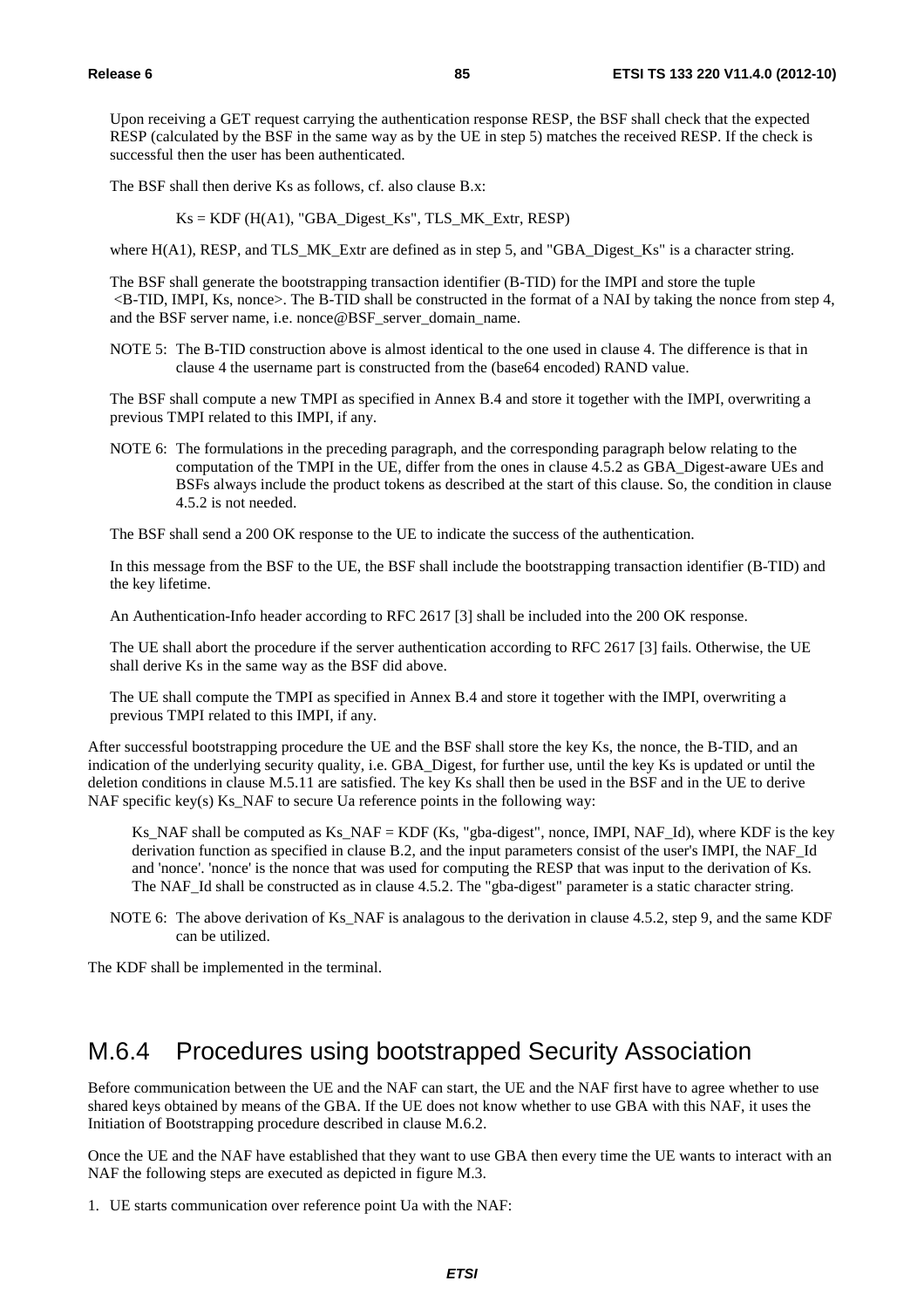- in general, UE and NAF will not yet share the key(s) required to protect the reference point Ua. If they already do (i.e. if a key Ks\_NAF for the corresponding key derivation parameter NAF\_Id is already available), the UE and the NAF can start to securely communicate right away. If the UE and the NAF do not yet share a key, and if the use of a Ks derived from an AKA-based GBA variant according to clauses 4.5.3, 5.5.3, or I.5.3, is not possible, the UE proceeds as follows:
	- if the UE knows (through a lack of indication in the Initiation of Bootstrapping procedure or by configuration) that the use of GBA\_Digest is not acceptable to the NAF it shall abort the communication with the NAF. Otherwise, a key Ks\_NAF shall be derived in the following way:
	- if a key Ks derived from SIP Digest credentials is available in the UE, the UE derives the key Ks\_NAF from Ks, as specified in clause M.6.3;
	- if no key Ks derived from SIP Digest credentials is available in the UE, the UE first agrees on a new key Ks derived from SIP Digest credentials with the BSF over the reference point Ub, and then proceeds to derive Ks\_NAF;
- NOTE 0: A key Ks derived from an AKA-based GBA variant could still be available from a previous GBA bootstrapping run where the UICC was available, and could then still be used.

If it is not desired by the UE to use the same Ks derived from SIP Digest credentials to derive more than one Ks NAF then the UE should agree on a new key Ks with the BSF over the reference point Ub, and then proceed to derive Ks\_NAF;

if the NAF shares a key with the UE, but the NAF requires an update of that key, e.g. because the key's lifetime has expired or will expire soon, or the key can not meet the NAF local validity condition, it shall send a suitable bootstrapping renegotiation request to the UE, see figure M.4. If the key's lifetime has expired the protocol used over reference point Ua shall be terminated. The form of this indication depends on the particular protocol used over reference point Ua. If the UE receives a bootstrapping renegotiation request, it starts a run of the protocol over reference point Ub, as specified in clause M.6.3, in order to obtain a new key Ks.

To allow for consistent key derivation in BSF and UE, both have to use the same FQDN for derivation (see clause M.6.3). For each protocol used over Ua it shall be specified if only cases (1) and (2) of clause 4.5.2 are allowed for the NAF or if the protocol used over Ua shall transfer also the FQDN used for key derivation by UE to NAF.

- NOTE 1: If the shared key between UE and NAF is invalid, the NAF can set deletion conditions to the corresponding security association for subsequent removal.
- the UE supplies the B-TID to the NAF, in the form as specified in clause M.5.8, to allow the NAF to retrieve the corresponding keys from the BSF;
- NOTE 2: The UE may adapt the key material Ks\_NAF to the specific needs of the reference point Ua. This adaptation is outside the scope of the present document.
- the key management procedures for GBA related keys in the terminal are described in section M.5.11.
- when a new Ks is agreed over the reference point Ub and a key Ks\_NAF, derived from one NAF\_Id, is updated, the other keys Ks\_NAF, derived from different values NAF\_Id, stored on the UE shall not be affected;

 According to the procedures defined in clauses M.6.3 and M.6.4, in the UE there is at most one Ks\_NAF key stored per NAF\_Id.

- 2. NAF starts communication over reference point Zn with BSF:
	- The NAF shall request key material corresponding to the B-TID supplied by the UE to the NAF over reference point Ua. The NAF shall indicate to the BSF whether it is willing to accept Ks\_NAF based on GBA\_Digest;
	- The NAF may also request one or more application-specific USSs for the applications, which the request received over Ua from UE may access;
	- NOTE 3: If the NAF requires service continuity, then the NAF can request a USS that contains a user pseudonym that allows service continuity according to BSF policy.
	- With the key material request, the NAF shall supply a NAF\_Id (which includes the NAF's FQDN that the UE has used to access this NAF and the Ua security protocol identifier) to the BSF. (This is to allow for consistent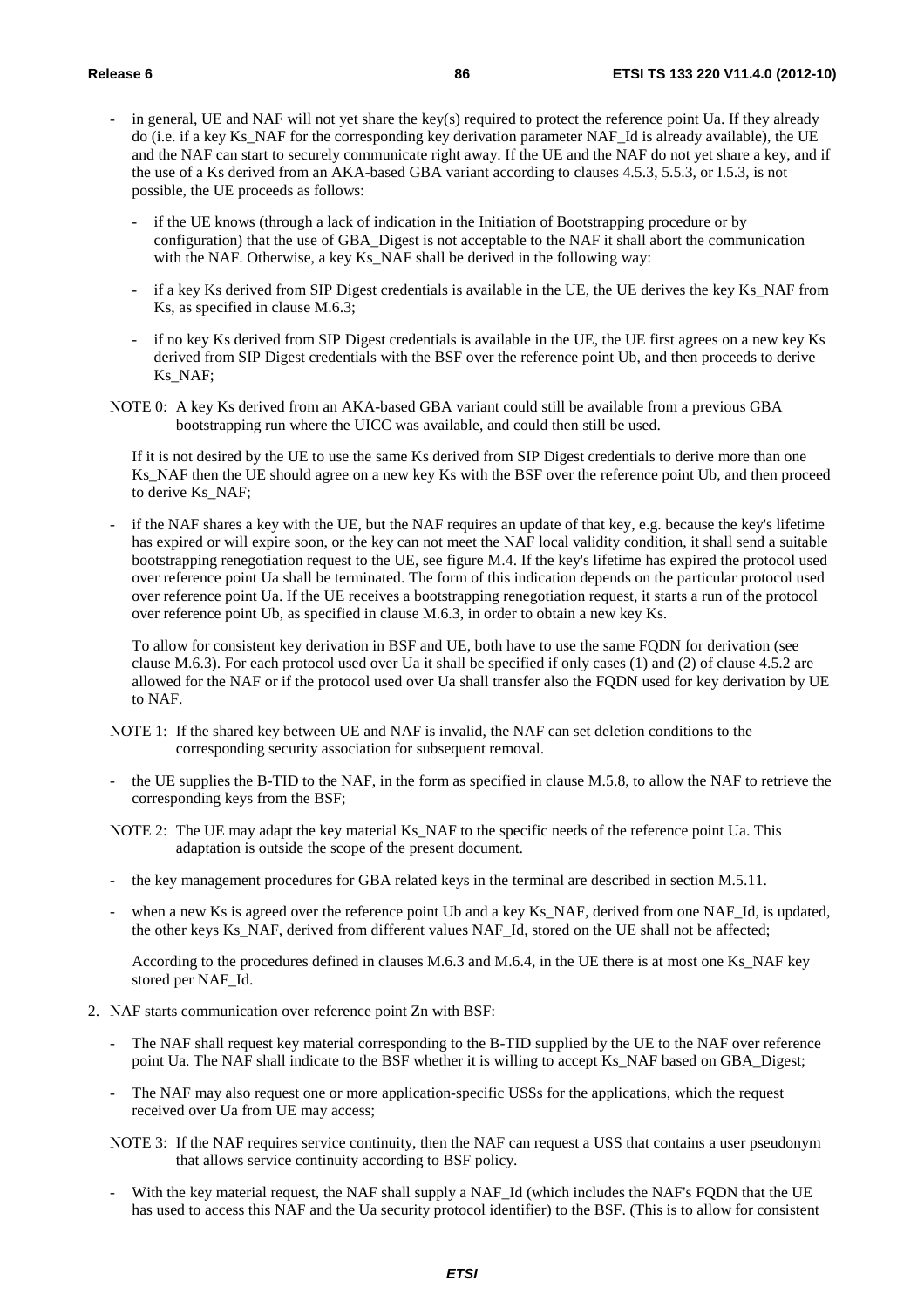key derivation in the BSF and UE as described above). The BSF shall verify that the NAF is authorized to use that FODN.

- 3. The BSF derives the keys required to protect the protocol used over reference point Ua from the key Ks and the key derivation parameters, as specified in clause M.6.3, and supplies to NAF the requested key Ks\_NAF, as well as the bootstrapping time and the lifetime of that key, and the requested application-specific and potentially NAF group specific USSs if they are available in subscriber's GUSS and if the NAF is authorized to receive the requested USSs. For any USSs containing a NAF Group attribute, this attribute shall be removed in the USSs supplied to the NAF. In addition, the BSF shall indicate to the NAF that the subscriber is a subscriber using SIP Digest credentials. If the key identified by the B-TID supplied by the NAF is not available at the BSF, the BSF shall indicate this in the reply to the NAF. The NAF then indicates a bootstrapping renegotiation request to the UE.
	- NOTE 4: The NAF can further set the local validity condition of the Ks\_NAF according to the local policy, for example a limitation of reuse times of a Ks\_NAF.
	- NOTE 5: The NAF will adapt the key material Ks\_NAF to the specific needs of the reference point Ua in the same way as the UE did. This adaptation is outside the scope of the present document.
	- If the NAF did not indicate that it is willing to accept a Ks\_NAF based on GBA\_Digest, or if the BSF determines according to its local policy that the NAF shall not serve subscribers using SIP Digest credentials, then the BSF shall not send a Ks\_NAF based on GBA\_Digest;
	- If the NAF indicated that it is willing to accept a Ks\_NAF based on GBA\_Digest, but the B-TID refers to a key Ks established by using an AKA-based method, then the BSF shall send a key Ks\_NAF derived from this Ks unless this Ks was derived from 2G GBA and the NAF does not accept 2G GBA (cf. NOTE 0);
	- The BSF may require that one or more application-specific and potentially NAF group specific USSs shall be present in subscriber's GUSS for the NAF (see clause M.5.7). If one or more of these required settings are missing from the GUSS, the BSF shall indicate this in the reply to the NAF;
	- The BSF may also send the private user identity (IMPI) and requested USSs to NAF according to the BSF's policy;
	- If the NAF determines, according to its local policy, that the NAF shall not serve subscribers using SIP Digest credentials, the NAF shall terminate the protocol over the reference point Ua;
	- The NAF should accept the Zn response even when the GBA Digest indication is missing (as this means that the key Ks\_NAF was derived from a key Ks established by using an AKA-based method, which is stronger), (cf. NOTE 0).
- 4. NAF continues with the protocol used over the reference point Ua with the UE.

Once the run of the protocol used over reference point Ua is completed the purpose of bootstrapping is fulfilled as it enabled UE and NAF to use reference point Ua in a secure way.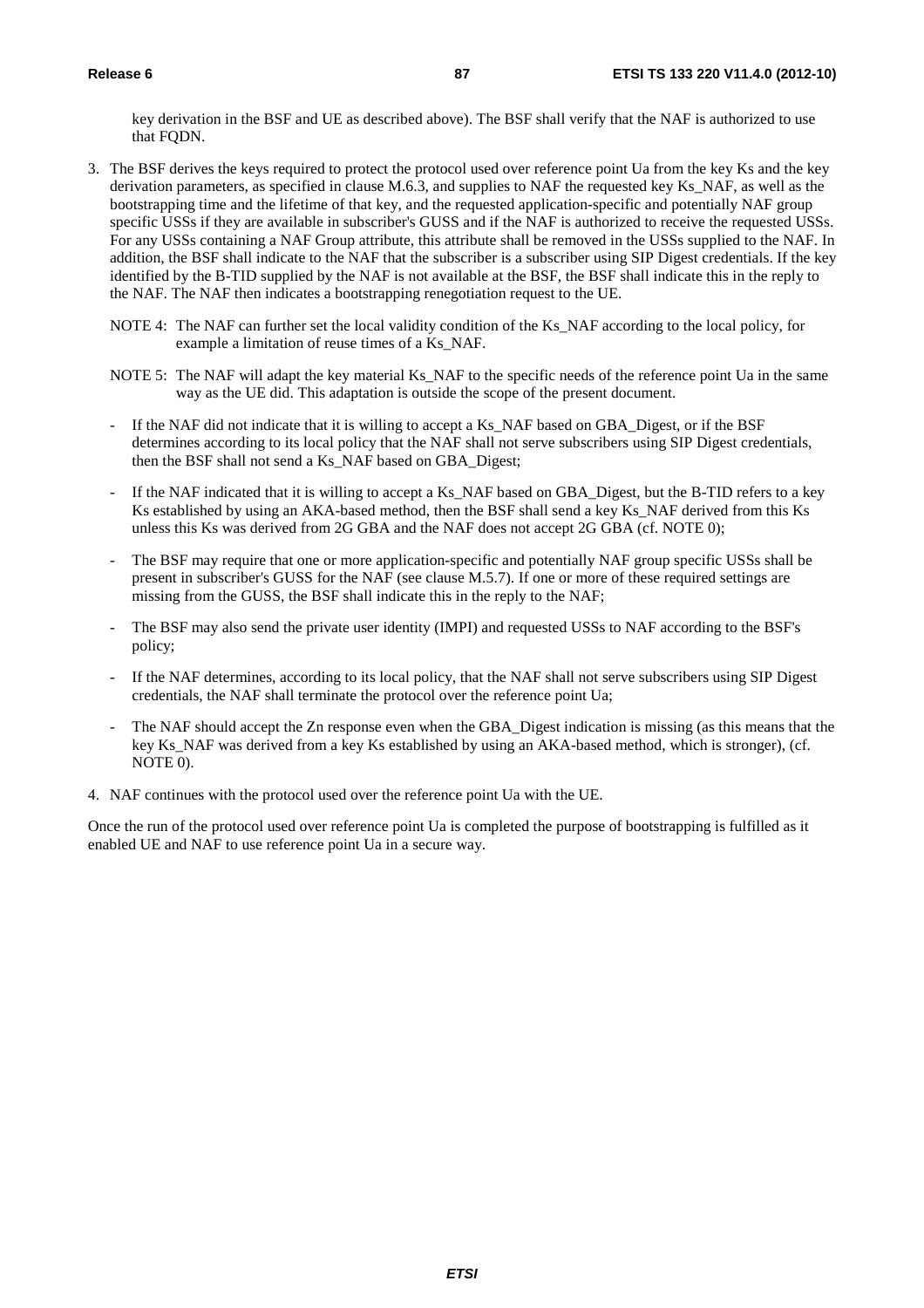

**Figure M.3: The bootstrapping usage procedure** 



**Figure M.4: Bootstrapping renegotiation request** 

### M.6.5 Procedure related to service discovery

The UE shall discover the address of the BSF from the IMPI related to the IMS subscription. When the IMPI was derived from an IMSI as defined in clause 13 of TS 23.003 [11] then the BSF address shall be derived as as specified in clause 16 of TS 23.003 [11] for the case of an IMSI, otherwise the BSF address shall be derived as as specified in clause 16 of TS 23.003 [11] for the case of an IMPI.

NOTE: The reason for this distinction is the NOTE in clause 16 of TS 23.003 [11] warning that BSF addresses of a certain form may be unreachable.

# M.7 TLS Profile

### M.7.1 General

The UE and the BSF shall support TLS according to the TLS profile given in TS 33.310 [19], Annex E.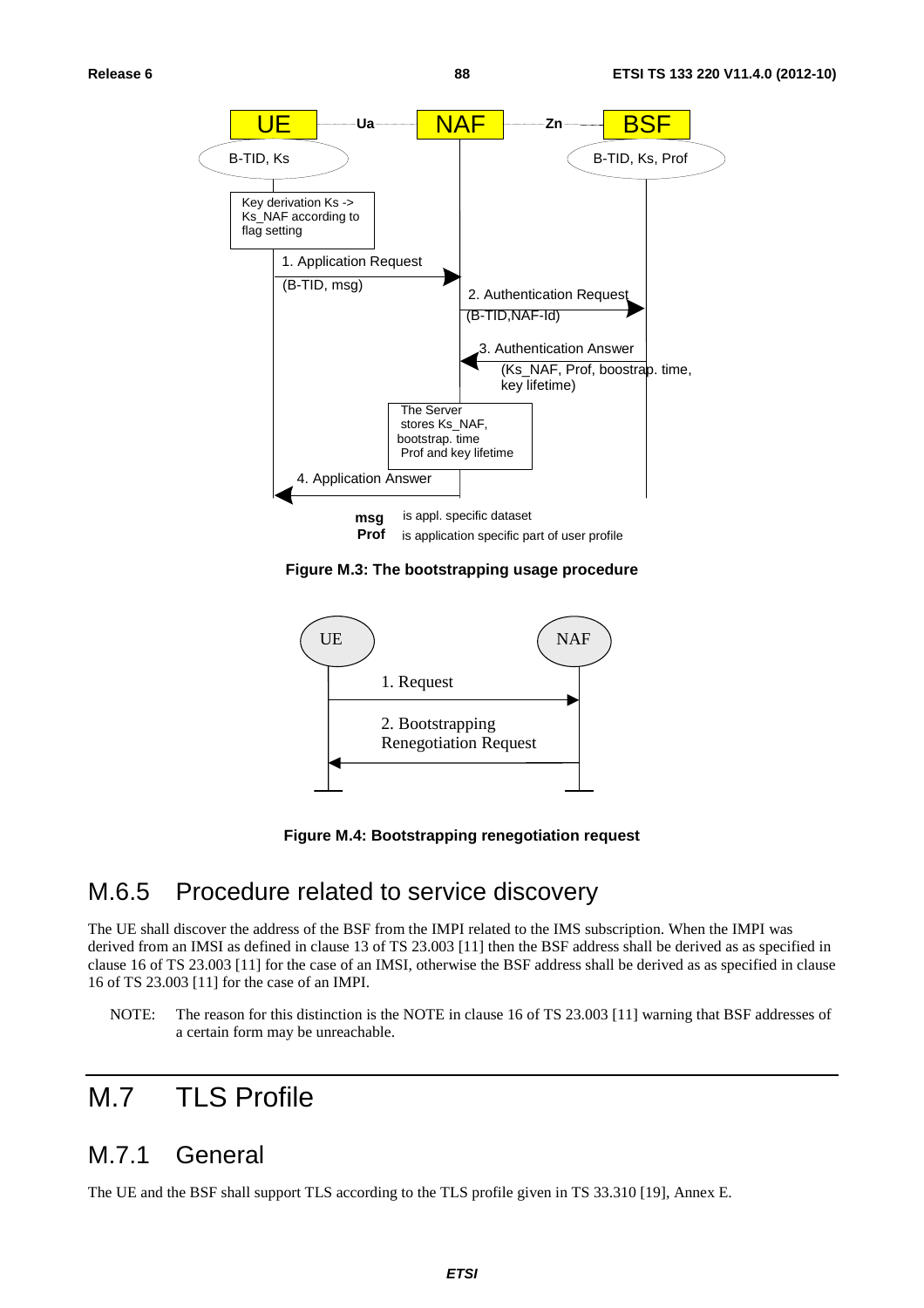The certificates shall comply with the requirements for TLS certificates in clause 6.1 of TS 33.310 [19].

Support of certificate revocation and of the related fields in certificates is optional. If supported, the certificate and CRL profiles in clauses 6.1 and 6.1a of TS 33.310 [19] should be followed.

- NOTE 1: The management of Root Certificates is out of scope of the present document.
- NOTE 2: If no revocation of certificates is deployed, it should be noted, however, that choosing short lifetimes for BSF certificates may considerably reduce the risk, in case BSF certificates may ever be compromised.

### M.7.2 Authentication of the BSF

The Client shall authenticate the BSF by use of a server certificate. If the BSF also supports 2G GBA under the same BSF address (cf. TS 23.003 [11]) it is recommended that this certificate be the same as the one used for BSF authentication in 2G GBA, cf. clause I.6.2. The client shall match the server name as specified in RFC 2818 [18], section 3.1.

NOTE: If the BSF addresses derived for the 2G GBA case and the GBA\_Digest case differ, but the BSF is the same, then the operator can issue a BSF certificate with two server names or with a wildcard server name to ensure the client check of the server name works correctly, or the operator can issue two different BSF certificates.

The terminal shall use a preconfigured list of trusted root certificates for GBA\_Digest BSF server certificate validation. It is recommended that this list be the same as the one used for 2G GBA BSF server certificate validation, cf. clause I.6.2. BSF server certificate validation shall not require manual user interaction.

### M.7.3 Authentication of the UE

The BSF shall not request a certificate in a Server Hello Message from the UE. The BSF shall authenticate the UE as specified in clause M.6.3.

## M.7.4 Set-up of Security parameters

The TLS Handshake Protocol negotiates a session, which is identified by a Session ID. The Client and the BSF shall allow for resuming a session. The lifetime of a Session ID is subject to local policies of the UE and the BSF.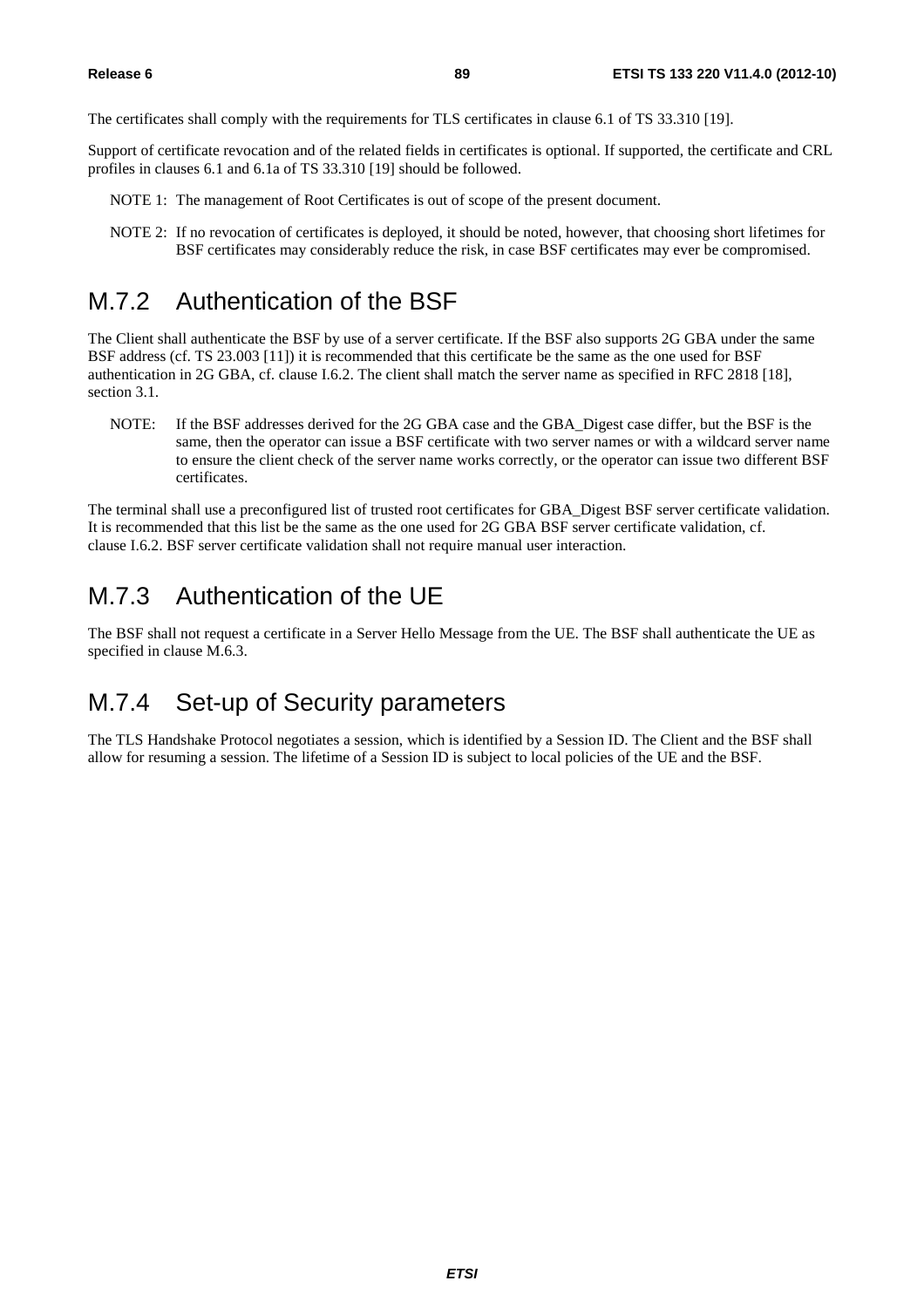# Annex N (informative): Change history

| <b>Change history</b> |              |                 |           |                |                         |                                                                                  |       |            |                          |
|-----------------------|--------------|-----------------|-----------|----------------|-------------------------|----------------------------------------------------------------------------------|-------|------------|--------------------------|
| Date                  | TSG#         | <b>TSG Doc.</b> | <b>CR</b> | Rev            | Cat                     | Subject/Comment                                                                  | Old   | <b>New</b> | WI                       |
| 2004-03               | $SP-23$      | SP-040175       |           |                | D                       | Presented for approval at TSG SA #23                                             | 1.2.1 | 2.0.0      |                          |
| 2004-03               | SP-23        |                 |           |                | F                       | Approved and placed under Change Control<br>(Rel-6)                              | 2.0.0 | 6.0.0      |                          |
| 2004-06               | <b>SP-24</b> | SP-040375       | 001       | $\overline{a}$ | $\overline{\mathsf{F}}$ | Removal of Annex A                                                               | 6.0.0 | 6.1.0      | $SEC1 -$<br>SC           |
| 2004-06               | <b>SP-24</b> | SP-040376       | 002       |                | B                       | NAF remove the security associations                                             | 6.0.0 | 6.1.0      | <b>SEC1--</b><br>SC      |
| 2004-06               | <b>SP-24</b> | SP-040377       | 003       | $\mathbf{1}$   | D                       | Removal of editors notes on Transaction<br>Identifiers                           | 6.0.0 | 6.1.0      | <b>SEC1--</b><br>SC      |
| 2004-06               | <b>SP-24</b> | SP-040378       | 004       | $\mathbf{1}$   | B                       | Introduction of a UICC-based Generic<br><b>Bootstrapping Architecture</b>        | 6.0.0 | 6.1.0      | <b>SEC1--</b><br>SC      |
| 2004-06               | <b>SP-24</b> | SP-040379       | 005       | ÷,             | D                       | Editorial corrections to TS 33.220                                               | 6.0.0 | 6.1.0      | $SEC1 -$<br>SC           |
| 2004-06               | $SP-24$      | SP-040380       | 006       | $\blacksquare$ | C                       | Support for NAF in visited network                                               | 6.0.0 | 6.1.0      | $SEC1 -$<br>SC           |
| 2004-06               | $SP-24$      | SP-040381       | 007       | ä,             | $\overline{c}$          | Editorial changes and clarifications to TS<br>33.220                             | 6.0.0 | 6.1.0      | $SEC1 -$<br>SC           |
| 2004-06               | $SP-24$      | SP-040382       | 008       | ÷,             | F                       | Multiple key derivation mandatory                                                | 6.0.0 | 6.1.0      | $SEC1 -$<br>SC           |
| 2004-06               | $SP-24$      | SP-040383       | 009       |                | С                       | NAF's public hostname verification                                               | 6.0.0 | 6.1.0      | $SEC1 -$<br>SC           |
| 2004-09               | SP-25        | SP-040619       | 010       | ÷,             | С                       | Detailing of key lifetime                                                        | 6.1.0 | 6.2.0      | SEC1-<br>SC              |
| 2004-09               | $SP-25$      | SP-040619       | 011       | $\blacksquare$ | $\overline{\text{c}}$   | Details of USIM/ISIM usage in GAA                                                | 6.1.0 | 6.2.0      | SEC1-<br>SC              |
| 2004-09               | SP-25        | SP-040619       | 012       | L.             | $\overline{\text{c}}$   | Generic Ua interface requirements                                                | 6.1.0 | 6.2.0      | SEC1-<br>SC              |
| 2004-09               | SP-25        | SP-040619       | 013       |                | F                       | <b>B-TID</b> generation                                                          | 6.1.0 | 6.2.0      | SEC1-<br>SC              |
| 2004-09               | SP-25        | SP-040619       | 014       | ÷.             | B                       | Securing Zn reference point                                                      | 6.1.0 | 6.2.0      | SEC1-<br>SC              |
| 2004-09               | SP-25        | SP-040619       | 015       | ÷,             | D                       | <b>GBA User Security Settings</b>                                                | 6.1.0 | 6.2.0      | SEC <sub>1</sub> -<br>SC |
| 2004-09               | <b>SP-25</b> | SP-040619       | 016       | $\blacksquare$ | $\overline{c}$          | Creation of GBA_U AV in the BSF                                                  | 6.1.0 | 6.2.0      | SEC1-<br>SC              |
| 2004-09               | SP-25        | SP-040619       | 017       | $\overline{a}$ | F                       | Clarification of the definition of a default type<br>of NAF-specific key         | 6.1.0 | 6.2.0      | SEC <sub>1</sub> -<br>SC |
| 2004-12               | $SP-26$      | SP-040855       | 018       | $\mathbf{1}$   | C                       | BSF discovery using default domain method                                        | 6.2.0 | 6.3.0      | SEC1-<br>SC              |
| 2004-12               | <b>SP-26</b> | SP-040855       | 019       | $\mathbf{1}$   | С                       | Local validity condition set by NAF                                              | 6.2.0 | 6.3.0      | SEC1-<br>SC              |
| 2004-12               | $SP-26$      | SP-040855       | 020       | 3              | C                       | GBA User Security Settings (GUSS) usage in<br>GAA and Introduction of NAF groups | 6.2.0 | 6.3.0      | SEC1-<br>SC              |
| 2004-12               | $SP-26$      | SP-040855       | 021       | $\overline{2}$ | C                       | Details of USIM/ISIM selection in GAA                                            | 6.2.0 | 6.3.0      | SEC1-<br>SC              |
| 2004-12               | SP-26        | SP-040855       | 023       |                | В                       | TLS profile for securing Zn' reference point                                     | 6.2.0 | 6.3.0      | SEC1-<br>SC              |
| 2004-12               | $SP-26$      | SP-040855       | 025       | $\overline{2}$ | F                       | Optimization of the GBA_U key derivation<br>procedure                            | 6.2.0 | 6.3.0      | SEC1-<br>SC              |
| 2004-12               | SP-26        | SP-040855       | 027       | $\overline{2}$ | F.                      | Requirement on ME capabilities for GBA_U                                         | 6.2.0 | 6.3.0      | SEC1-<br>SC              |
| 2004-12               | SP-26        | SP-040855       | 034       | 1              | D                       | Adding a note about replay protection                                            | 6.2.0 | 6.3.0      | SEC <sub>1</sub> -<br>SC |
| 2004-12               | SP-26        | SP-040855       | 035       | $\mathbf{1}$   | С                       | Complete the MAC modification for GBA_U                                          | 6.2.0 | 6.3.0      | SEC1-<br>SC              |
| 2004-12               | $SP-26$      | SP-040855       | 036       | $\mathbf{1}$   | F                       | Removal of unnecessary editor's notes                                            | 6.2.0 | 6.3.0      | SEC1-<br>SC              |
| 2004-12               | SP-26        | SP-040855       | 038       | $\mathbf{1}$   | С                       | Fetching of one AV only on each Zh run<br>between BSF and HSS                    | 6.2.0 | 6.3.0      | SEC1-<br>SC              |
| 2004-12               | SP-26        | SP-040855       | 039       | $\mathbf{1}$   | B                       | Clean up of TS 33.220                                                            | 6.2.0 | 6.3.0      | SEC1-<br>SC              |
| 2004-12               | SP-26        | SP-040855       | 040       | $\mathbf{1}$   | F                       | New key management for ME based GBA<br>keys                                      | 6.2.0 | 6.3.0      | SEC1-<br>SC              |
| 2004-12               | $SP-26$      | SP-040855       | 041       | 1              | $\overline{C}$          | Key derivation function                                                          | 6.2.0 | 6.3.0      | SEC1-<br>SC              |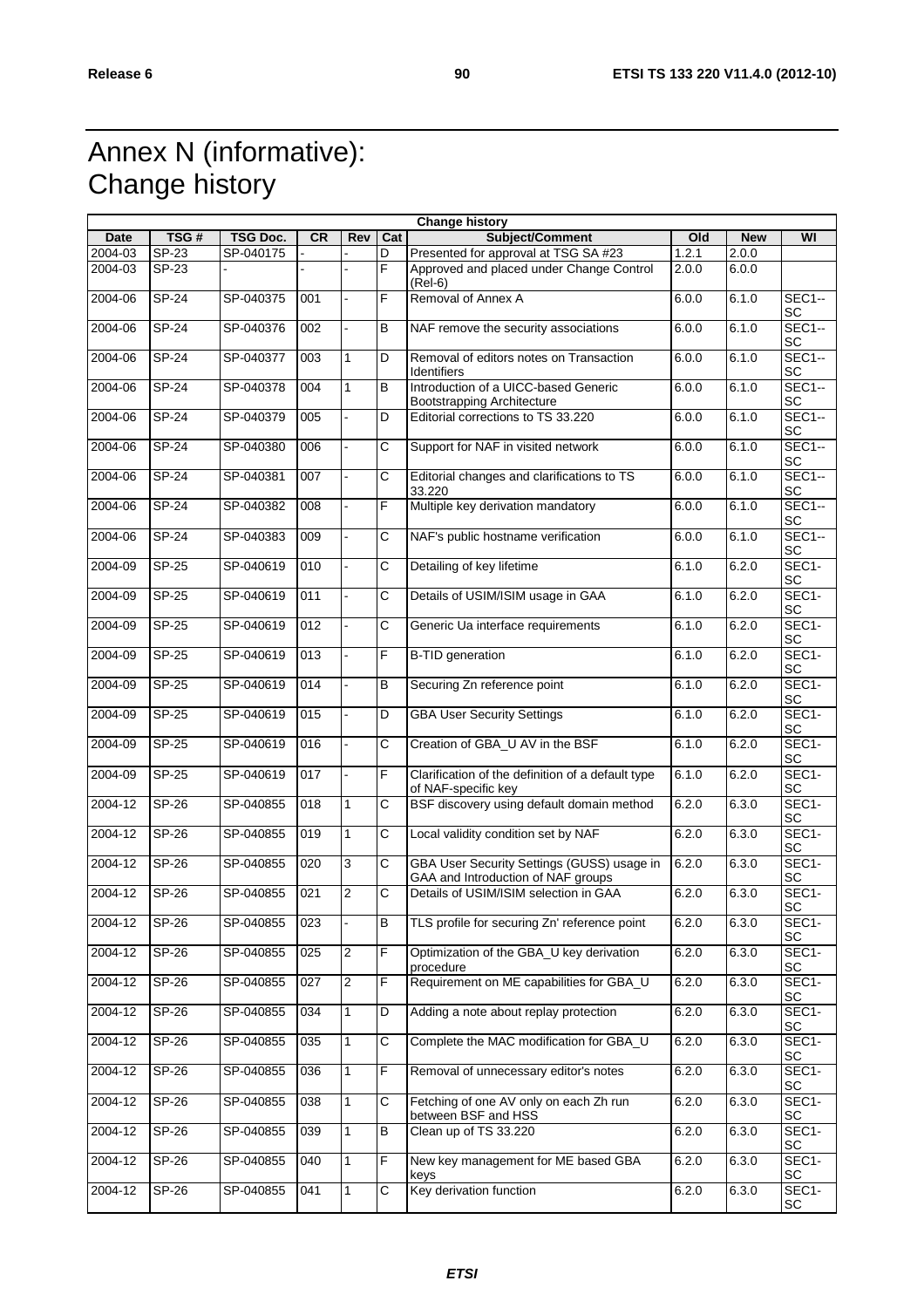| Release 6 |  |
|-----------|--|
|           |  |

| 2004-12     | <b>SP-26</b> | SP-040855 | 042  | $\mathbf{1}$             | D                     | Re-negotation of keys                                                                         | 6.2.0 | 6.3.0 | SEC1-<br><b>SC</b>        |
|-------------|--------------|-----------|------|--------------------------|-----------------------|-----------------------------------------------------------------------------------------------|-------|-------|---------------------------|
| 2004-12     | <b>SP-26</b> | SP-040855 | 043  | 1                        | $\mathsf{C}$          | No GUSS/USS update procedures in Release-<br>6                                                | 6.2.0 | 6.3.0 | GBA-<br><b>SSC</b>        |
| 2004-12     | <b>SP-26</b> | SP-040855 | 044  | $\mathbf{1}$             | C                     | Clarify the number of NAF-specific keys stored 6.2.0<br>in the UE per NAF-Id                  |       | 6.3.0 | SEC1-<br><b>SC</b>        |
| 2005-03     | <b>SP-27</b> | SP-040139 | 045  | 1                        | F                     | Key derivation function: character encoding                                                   | 6.3.0 | 6.4.0 | SEC1-<br>SC               |
| 2005-03     | <b>SP-27</b> | SP-040139 | 047  | $\mathbf{1}$             | D                     | Bootstrapping timestamp                                                                       | 6.3.0 | 6.4.0 | SEC1-<br>SC               |
| 2005-03     | <b>SP-27</b> | SP-040139 | 048  | $\overline{a}$           | $\overline{F}$        | Storage of B-TID in GBA_U NAF Derivation<br>procedure                                         | 6.3.0 | 6.4.0 | SEC1-<br>SC               |
| 2005-06     | <b>SP-28</b> | SP-050262 | 050  | $\mathbf{1}$             | F                     | Usage of USS for local policy enforcement in<br><b>BSF</b>                                    | 6.4.0 | 6.5.0 | SEC1-<br>SC               |
| 2005-06     | <b>SP-28</b> | SP-050262 | 051  | $\mathbf{1}$             | $\overline{F}$        | Correcting figure 4.4                                                                         | 6.4.0 | 6.5.0 | SEC1-<br>SC               |
| 2005-06     | $SP-28$      | SP-050263 | 052  | ÷.                       | B                     | <b>GBA User Security Settings (GUSS) transfer</b><br>optimisation                             | 6.4.0 | 7.0.0 | SEC1-<br><b>SC</b>        |
| 2005-09     | <b>SP-29</b> | SP-050553 | 0054 | $\blacksquare$           | A                     | Clarification of anonymous access to NAF in<br>GBA                                            | 7.0.0 | 7.1.0 | SEC1-<br><b>SC</b>        |
| 2005-09     | $SP-29$      | SP-050554 | 0056 | $\overline{\phantom{a}}$ | $\overline{A}$        | Removing IMPI from USS                                                                        | 7.0.0 | 7.1.0 | SEC1-<br>SC               |
| 2005-09     | $SP-29$      | SP-050572 | 0057 |                          | $\overline{\text{c}}$ | Informative annex on usage of USS for local<br>policy enforcement in BSF                      | 7.0.0 | 7.2.0 | SEC1-<br>SC               |
| 2005-09     | <b>SP-29</b> | SP-050557 | 0059 | $\blacksquare$           | A                     | Removing duplication of text relating to BSF<br>addressing                                    | 7.0.0 | 7.1.0 | SEC-<br>SC1               |
| 2005-09     | SP-29        | SP-050555 | 0061 | ÷.                       | Α                     | Clarification of lifetime of derived keys                                                     | 7.0.0 | 7.1.0 | SEC1-<br>SC               |
| 2005-09     | <b>SP-29</b> | SP-050575 | 0062 | ÷.                       | B                     | Introduction of key selection mechanism                                                       | 7.0.0 | 7.2.0 | SEC1-<br><b>SC</b>        |
| 2005-09     | <b>SP-29</b> | SP-050556 | 0064 |                          | A                     | Addition of the Dz interface for multiple HSS<br>deployments                                  | 7.0.0 | 7.1.0 | SEC1-<br>SC               |
| 2005-09     | SP-29        | SP-050565 | 0066 |                          | Α                     | Removing requirement to send authentication<br>vectors in batches                             | 7.0.0 | 7.1.0 | <b>GBA</b>                |
| 2005-09     | SP-29        | SP-050551 | 0068 |                          | A                     | Clarification concerning input parameter<br>encoding for GBA_U NAF derivation<br>procedure    | 7.0.0 | 7.1.0 | SEC1-<br>SC.              |
| $2005 - 09$ | SP-29        | SP-050577 | 0069 | 1                        | $\overline{B}$        | Normative annex on 2G GBA                                                                     | 7.0.0 | 7.1.0 | 2G GBA                    |
| 2005-09     | $SP-29$      | SP-050552 | 0071 |                          | A                     | Providing Ua-security protocol based key<br>separation                                        | 7.0.0 | 7.1.0 | SEC1-<br><b>SC</b>        |
| 2005-10     | post SP-29   |           |      |                          |                       | Editorial change to align annexes between<br>Release 6 and Release 7 based on CRs at<br>SP-29 | 7.1.0 | 7.1.1 |                           |
| 2005-12     | SP-30        | SP-050768 | 0073 | L.                       | A                     | NAF_Id encoding                                                                               | 7.1.1 | 7.2.0 | SEC1-<br>SC               |
| 2005-12     | SP-30        | SP-050775 | 0074 | ä,                       | $\, {\bf B}$          | Informative annex with examples on<br>interoperator GBA usage                                 | 7.1.1 | 7.2.0 | GAA2                      |
| 2005-12     | SP-30        | SP-050775 | 0075 |                          | F                     | Clarification of local policy enforcement                                                     | 7.1.1 | 7.2.0 | GAA2                      |
| $2005 - 12$ | SP-30        | SP-050777 | 0076 |                          | F                     | Alignment of 2G GBA with recent CRs                                                           | 7.1.1 | 7.2.0 | 2GGBA                     |
| 2005-12     | SP-30        | SP-050777 | 0077 | ÷.                       | F                     | Addition of information requested by SA<br>plenary on 2G GBA                                  | 7.1.1 | 7.2.0 | 2GGBA                     |
| 2005-12     | SP-30        | SP-050777 | 0078 |                          | F                     | IMPI obtained from IMSI in 2G GBA                                                             | 7.1.1 | 7.2.0 | 2GGBA                     |
| 2005-12     | SP-30        | SP-050775 | 0079 |                          | F                     | Removal of possible interoperability problems                                                 | 7.1.1 | 7.2.0 | GAA2                      |
| 2006-03     | SP-31        | SP-060061 | 0080 |                          | B                     | D-proxy renaming to Zn-Proxy                                                                  | 7.2.0 | 7.3.0 | SEC7-<br>GAA2<br>(GAAExt) |
| 2006-03     | SP-31        | SP-060061 | 0082 |                          | B                     | Protection of Zn/Zn' reference point for http<br>based protocols                              | 7.2.0 | 7.3.0 | SEC7-<br>GAA2<br>(GAAExt  |
| 2006-03     | SP-31        | SP-060051 | 0084 | $\blacksquare$           | A                     | Restricting the TLS CipherSuites in Annex E<br>and cleanup of references                      | 7.2.0 | 7.3.0 | SEC1-<br>SC               |
| 2006-03     | SP-31        | SP-060061 | 0085 |                          | F                     | Clarifications of requirement                                                                 | 7.2.0 | 7.3.0 | SEC7-<br>2GGBA            |
| 2006-03     | SP-31        | SP-060056 | 0087 | $\blacksquare$           | A                     | GBA keys handling and UICC presence<br>detection                                              | 7.2.0 | 7.3.0 | TEI                       |
| 2006-03     | SP-31        | SP-060049 | 0089 |                          | A                     | Clarify the confusion of the useof NAF-ID and<br><b>FQDN</b>                                  | 7.2.0 | 7.3.0 | (SEC1)<br>(GAAext         |
| 2006-03     | SP-31        | SP-060061 | 0090 |                          | F                     | key derivation clarifications                                                                 | 7.2.0 | 7.3.0 | SEC7-                     |
|             |              |           |      |                          |                       |                                                                                               |       |       | GAA2<br>(GAAExt)          |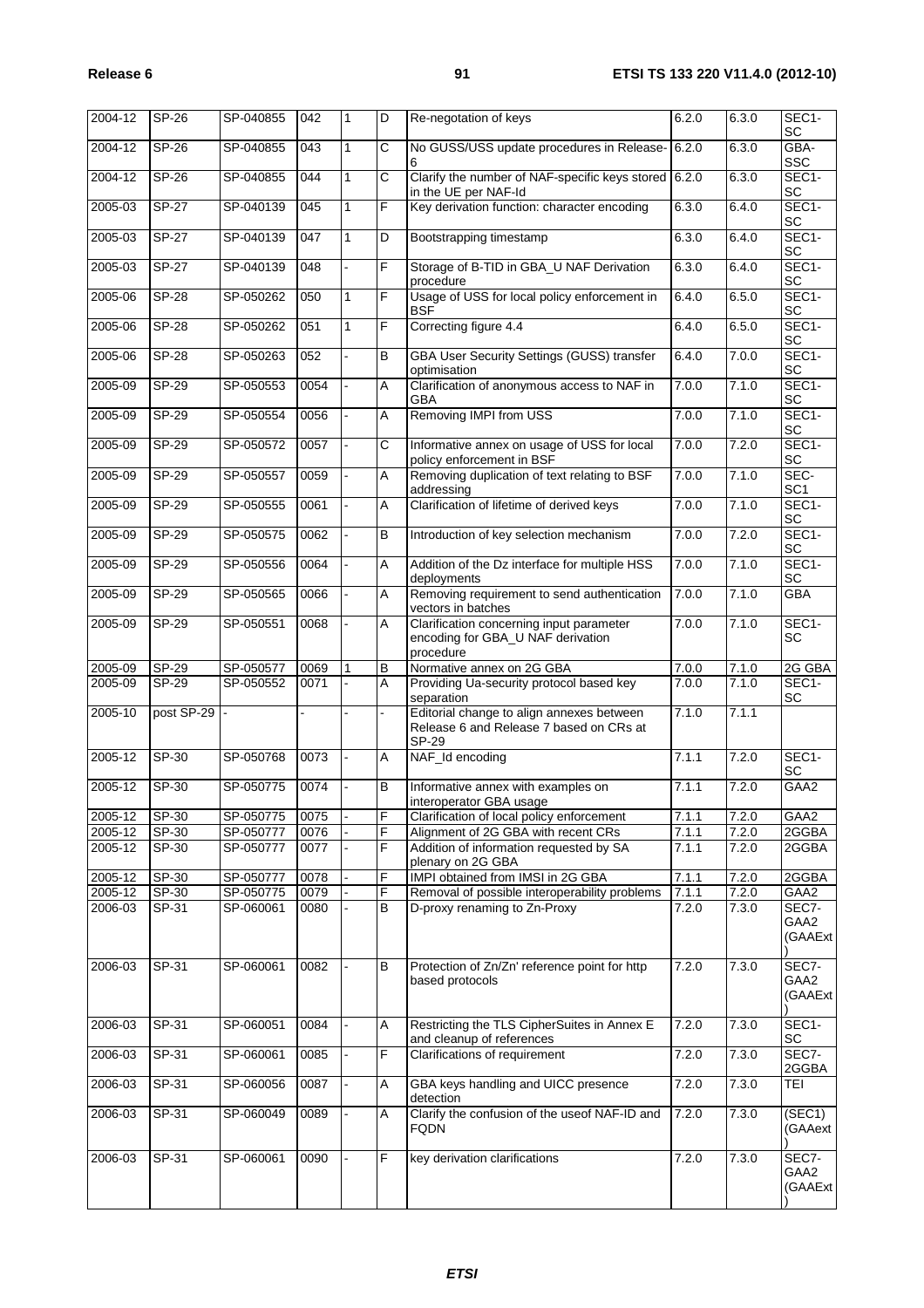| 2006-03     | SP-31                     | SP-060061 | 0091 |                | F              | Use of SIM for a Ua application                                                | 7.2.0 | 7.3.0 | SEC7-<br>GAA2       |
|-------------|---------------------------|-----------|------|----------------|----------------|--------------------------------------------------------------------------------|-------|-------|---------------------|
|             |                           |           |      |                |                |                                                                                |       |       | (GAAExt)            |
| 2006-06     | SP-32                     | SP-060424 | 0093 | $\mathbf{1}$   | F              | UICC removal                                                                   | 7.3.0 | 7.4.0 | <b>TEI</b>          |
| 2006-06     | SP-32                     | SP-060380 | 0095 |                | Α              | Minimum lifetime of Keys                                                       | 7.3.0 | 7.4.0 | TEI7                |
| 2006-09     | SP-33                     | SP-060500 | 0096 |                | F              | Clarification of notes                                                         | 7.4.0 | 7.5.0 | SEC7                |
| 2006-09     | SP-33                     | SP-060500 | 0097 |                | F              | Corrections of some incorrect reference                                        | 7.4.0 | 7.5.0 | GAA2                |
| 2006-09     | SP-33                     | SP-060493 | 0099 |                | A              | Sending FQDN over Zn                                                           | 7.4.0 | 7.5.0 | SEC1-<br>SC         |
| 2006-09     | $SP-33$                   | SP-060496 | 0101 | ÷.             | A              | Correction to the UICC selection procedure in<br><b>GBA</b>                    | 7.4.0 | 7.5.0 | TEI6                |
| 2006-12     | SP-34                     | SP-060810 | 0103 | $\mathbf{1}$   | $\overline{F}$ | Addition of note on out-of-order case for BSF                                  | 7.5.0 | 7.6.0 | GAA2<br>(GAAExt)    |
| 2006-12     | SP-34                     | SP-060810 | 0104 | $\mathbf{1}$   | F              | Using pseudonyms over Zn to ensure service<br>continuity                       | 7.5.0 | 7.6.0 | GAA2<br>(GAAExt)    |
| 2006-12     | $SP-34$                   | SP-060810 | 0105 | $\overline{1}$ | $\overline{c}$ | UICC application selection for service<br>continuity                           | 7.5.0 | 7.6.0 | GAA2<br>(GAAExt)    |
| 2006-12     | SP-34                     | SP-060810 | 0106 | $\mathbf{1}$   | F              | Two NAF applications having the same NAF<br>keys                               | 7.5.0 | 7.6.0 | GAA2<br>(GAAExt)    |
| 2006-12     | $SP-34$                   | SP-060801 | 0110 | $\mathbf{1}$   | F              | Correction of Requirements on GBA keys                                         | 7.5.0 | 7.6.0 | SEC7-<br>GAA2       |
| 2006-12     | SP-34                     | SP-060811 | 0111 |                | C              | Suppression of NAF Group attribute within<br>USS on Zn and Zn' interfaces      | 7.5.0 | 7.6.0 | SEC7-<br>GAA2       |
| 2006-12     | SP-34                     | SP-060809 | 0112 | 1              | F              | Addition of text regarding the use of the NDS<br>authentication framework      | 7.5.0 | 7.6.0 | <b>NDSAF</b><br>TLS |
| 2007-03     | SP-35                     | SP-070160 | 0113 | $\mathbf{1}$   | $\overline{F}$ | Key deletion method for applications                                           | 7.6.0 | 7.7.0 | SEC7-<br>GAA2       |
| 2007-03     | SP-35                     | SP-070160 | 0114 | 2              | F              | Encode problems in HTTP digest AKA<br>authentication between UE and BSF        | 7.6.0 | 7.7.0 | GAA2                |
| 2007-03     | SP-35                     | SP-070160 | 0116 | 1              | F              | GBA key names clarification                                                    | 7.6.0 | 7.7.0 | SEC7-<br>GAA2       |
| 2007-03     | SP-35                     | SP-070160 | 0118 |                | D              | Correction of Note in Annex H                                                  | 7.6.0 | 7.7.0 | SEC7-<br>GAA2       |
| 2007-03     | SP-35                     | SP-070146 | 0120 | 1              | Α              | Clarification on NAF_Id coding                                                 | 7.6.0 | 7.7.0 | TEI6                |
| 2007-03     | SP-35                     | SP-070147 | 0122 | ÷.             | A              | Clarification of mapping of GUSS to IMPIs and<br><b>IMSIs</b>                  | 7.6.0 | 7.7.0 | SEC7-<br>GAA2       |
| 2007-06     | SP-36                     | SP-070338 | 0123 | 1              | B              | Details of HLR - BSF reference point                                           | 7.7.0 | 7.8.0 | GAAExt              |
| 2007-06     | SP-36                     | SP-070327 | 0124 |                | F              | Clarifying the terms 2G and 3G for GBA                                         | 7.7.0 | 7.8.0 | 2G_GB<br>Α          |
| 2007-06     | SP-36                     | SP-070327 | 0126 | $\mathbf{1}$   | A              | GBA NAF Keys storage policy in the UICC                                        | 7.7.0 | 7.8.0 | SEC1-<br>SC         |
| 2007-06     | <b>SP-36</b>              | SP-070340 | 0108 | ဒ              | B              | Introduction of temporary identifier for<br>bootstrapping procedure            | 7.8.0 | 8.0.0 | TEI8                |
| 2007-09     | $SP-37$                   | SP-070594 | 0128 | $\overline{4}$ | A              | Correction to HLR - BSF reference point                                        | 8.0.0 | 8.1.0 | SEC7-<br>GAA2       |
| 2007-12     | <b>SP-38</b>              | SP-070792 | 0129 | 1              | D              | Addition of information for developers on B-<br>TID uniquenss                  | 8.1.0 | 8.2.0 | TEI8                |
| $2007 - 12$ | SP-38                     | SP-070785 | 0132 | 1              | Α              | 2G GBA Certificate Management                                                  | 8.1.0 | 8.2.0 | TE18                |
| $2007 - 12$ | SP-38                     | SP-070787 | 0134 | $\overline{1}$ | A              | Usage of OMA References - Update of<br>Reference                               | 8.1.0 | 8.2.0 | TEI8                |
| 2008-03     | $SP-39$                   | SP-080141 | 0138 | $\mathbf{1}$   | A              | Simultaneous handling of Zh' and Zh in a BSF                                   | 8.2.0 | 8.3.0 | SEC7-<br>GAA2       |
| 2008-03     | SP-39                     | SP-080143 | 0136 |                | F              | Move Manual TLS certificate handling                                           | 8.2.0 | 8.3.0 | TEI8                |
| 2008-09     | SP-41                     | SP-080143 | 0139 | $\mathbf{1}$   | F              | Zh and Zh' intra-operator domain reference<br>points                           | 8.3.0 | 8.4.0 | TEI8                |
| 2008-12     | SP-42                     | SP-080744 | 0140 |                | $\overline{F}$ | Add FC number space value allocations and<br>clarification on length parameter | 8.4.0 | 8.5.0 | TEI8                |
| 2008-12     | SP-42                     | SP-080744 | 0141 |                | F.             | Using Unicode Standard Normalization Form<br>when encoding using UTF-8         | 8.4.0 | 8.5.0 | TEI8                |
| 2009-03     | SP-43                     | SP-090137 | 0142 |                | F              | Add FC number space value allocations for<br><b>HSPA SRVCC</b>                 | 8.5.0 | 8.6.0 | TEI8                |
| 2009-06     | <b>SP-44</b>              | SP-090420 | 0142 | $\mathbf{1}$   | F              | Ua security protocol identifiers for IMS based<br><b>MBMS</b>                  | 8.6.0 | 8.7.0 | TEI8                |
| 2009-06     | $SP-44$                   | SP-090420 | 0143 | 1              | F              | Clarify sending of MSISDN in Zn                                                | 8.6.0 | 8.7.0 | TEI8                |
| 2009-06     | SP-44                     | SP-090276 | 0142 |                | $\overline{C}$ | Modification of References                                                     | 8.7.0 | 9.0.0 | TEI9                |
| 2009-06     | $\overline{\text{SP-44}}$ | SP-090276 | 0144 | 1              | B              | GBA DIAMETER based Zn reference point to<br>support TLS                        | 8.7.0 | 9.0.0 | TEI9                |
| 2009-09     | SP-45                     | SP-090524 | 0143 |                | $\overline{F}$ | FC value allocation for GPL                                                    | 9.0.0 | 9.1.0 | eGBAPu<br>sh        |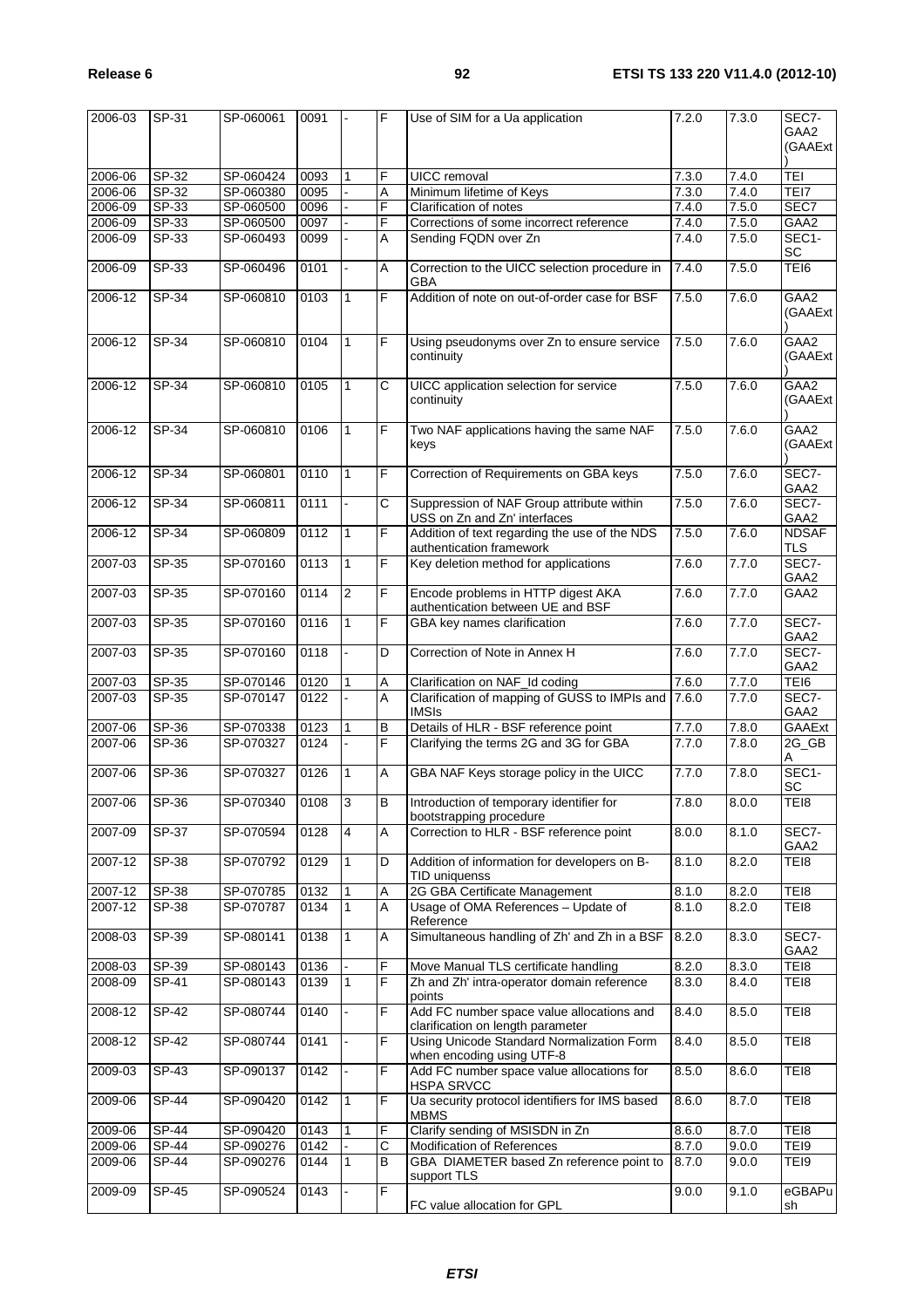| 2009-09 | SP-45        | SP-090524 | 0145 |                | Ć              | Introducing Ua security protocol Id for GPL                                       | 9.0.0  | 9.1.0  | eGBAPu<br>sh        |
|---------|--------------|-----------|------|----------------|----------------|-----------------------------------------------------------------------------------|--------|--------|---------------------|
| 2009-12 | SP-46        | SP-090820 | 0146 |                | A              | <b>KDF</b> clarification                                                          | 9.1.0  | 9.2.0  | eGBAPu<br>sh        |
| 2009-12 | SP-46        | SP-090822 | 0148 |                | F              | Ua security protocol identifier for IMS media<br>plane security                   | 9.1.0  | 9.2.0  | <b>MEDIAS</b><br>EC |
| 2010-06 | <b>SP-48</b> | SP-100361 | 0149 | $\mathbf{1}$   | F              | Deprecation of SHA-1                                                              | 9.2.0  | 9.3.0  | TEI9                |
| 2010-10 | SP-49        | SP-100482 | 0150 |                | C              | Unification of TLS and certificate references in<br>TS 33.220 with TS 33.310      | 9.3.0  | 10.0.0 | <b>TEI10</b>        |
| 2011-09 | SP-53        | SP-110563 | 0151 |                | F              | Reintroduction of lost reference                                                  | 10.0.0 | 11.0.0 | Sec11               |
| 2011-12 | SP-54        | SP-110848 | 0153 | 1              | F              | Correction of Allowed TLS Ciphersuite<br>Identifiers in Annex H.3                 | 11.0.0 | 11.1.0 | Sec11               |
| 2012-03 | SP-55        | SP-120033 | 0156 | 3              | B              | SIP Digest-based GBA scope and<br>terminology updates                             | 11.1.0 | 11.2.0 | GBA-ext             |
|         |              |           | 0159 | $\overline{2}$ | B              | GBA extension for re-use of SIP Digest<br>credentials                             |        |        |                     |
|         |              | SP-120039 | 0157 |                | F              | Update of TLS extensions version                                                  |        |        | Sec11               |
|         |              |           | 0158 |                | F              | Correction of BSF and bootstrapping<br>requirements in 2G GBA                     |        |        |                     |
|         |              |           | 0160 | 1              | D              | GBA terminology issues                                                            |        |        |                     |
|         |              | SP-120037 | 0164 |                | $\overline{A}$ | Correction of misimplementation of Change<br>Requests on KDF FC value allocations |        |        | TEI8                |
| 2012-06 | SP-56        | SP-120340 | 0165 | $\overline{2}$ | F              | Introduction of auth-int in GBA Digest                                            | 11.2.0 | 11.3.0 | GBA-ext             |
| 2012-06 | SP-56        | SP-120341 | 0166 |                | F              | Correction of TLS Extensions References to<br>point to TS 33.310                  | 11.2.0 | 11.3.0 | SEC11               |
| 2012-06 | SP-56        | SP-120341 | 0167 | ÷.             | F              | Correction of phrase describing Zn procedure                                      | 11.2.0 | 11.3.0 | SEC11               |
| 2012-06 | SP-56        | SP-120340 | 0168 |                | F              | NAF specific key derivation in GBA_Digest                                         | 11.2.0 | 11.3.0 | GBA-ext             |
| 2012-06 | SP-56        | SP-120340 | 0169 |                | F              | TMPI (temporary identity) support in<br><b>GBA Digest</b>                         | 11.2.0 | 11.3.0 | GBA-ext             |
| 2012-09 | SP-57        | SP-120605 | 0170 | 1              | F              | Correction of description of 'Bootstrapping<br>Initiation'                        | 11.3.0 | 11.4.0 | SEC <sub>11</sub>   |